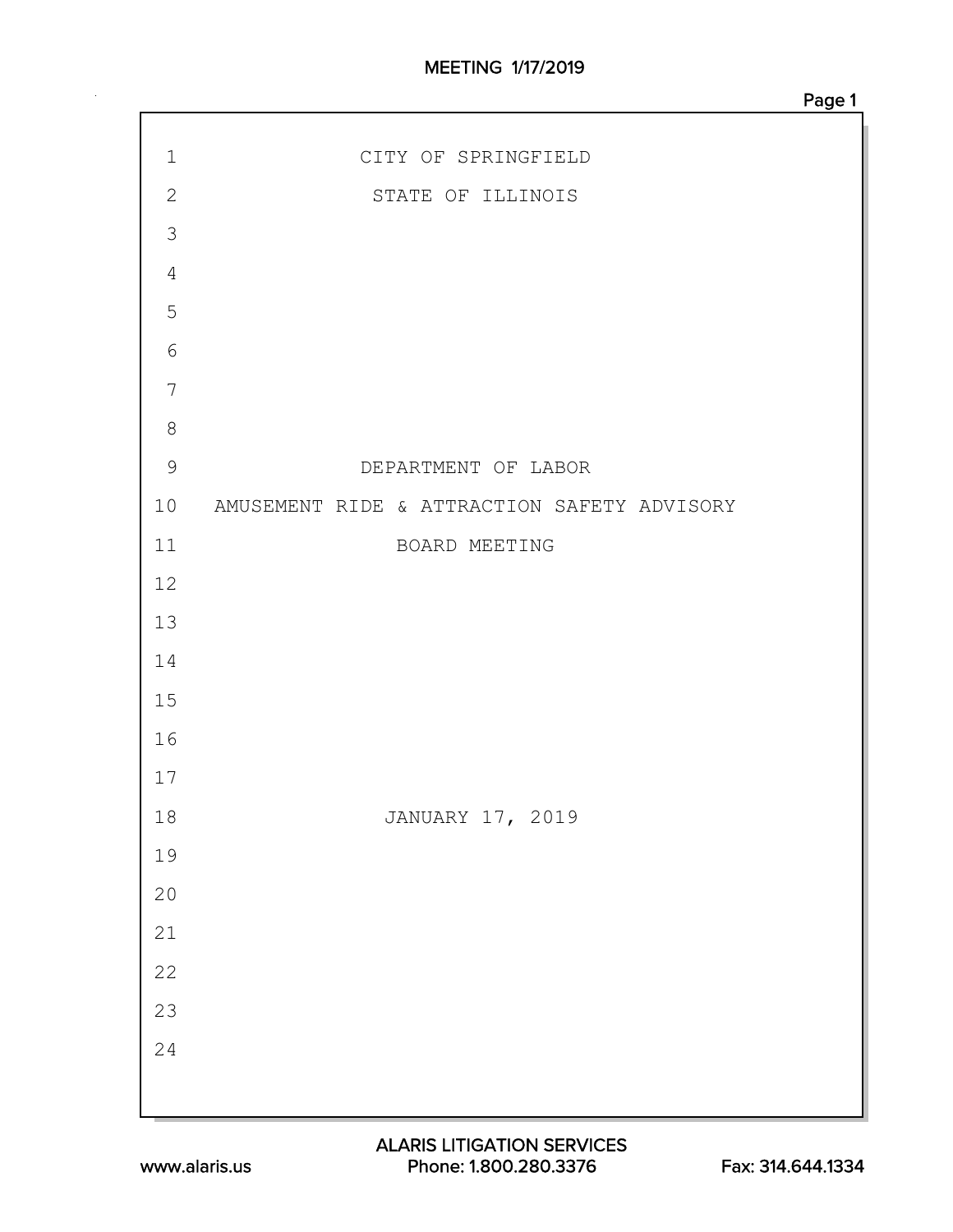| 1<br>A P P E A R A N C E S<br>$\mathbf{2}$<br>Amusement Ride and Attraction<br>Safety Board Members:<br>3<br>4<br>Ms. Patty Sullivan<br>5<br>Mr. Joseph Beyer<br>6<br>Mr. Bradley Brown<br>7<br>Mr. Weston Sparks<br>8<br>Mr. Joseph Redshaw<br>$\mathcal{G}$<br>Daniel S. Kirschner (via<br>telephone)<br>10<br>Ms. Linda Givand Rhodes (via<br>11<br>telephone)<br>12<br>ALSO PRESENT: Department of Labor Staff:<br>13<br>Mr. Bill Szerletich,<br>Division Manager<br>14<br>15<br>Mr. Thomas Coe<br>Ms. Margaret Royer (via<br>16<br>telephone)<br>17<br>Mr. Matt Rohman<br>Mr. Peter Tomczuk<br>18<br>Mr. Brian Brown<br>19<br>20<br>Member of the Public:<br>21<br>Mr. Dave Bennett<br>22<br>Court Reporter:<br>Jennifer L. Crowe, CSR<br>Illinois CSR #084-003786<br>23<br>Alaris Litigation Services<br>24 |  |
|-------------------------------------------------------------------------------------------------------------------------------------------------------------------------------------------------------------------------------------------------------------------------------------------------------------------------------------------------------------------------------------------------------------------------------------------------------------------------------------------------------------------------------------------------------------------------------------------------------------------------------------------------------------------------------------------------------------------------------------------------------------------------------------------------------------------|--|
|                                                                                                                                                                                                                                                                                                                                                                                                                                                                                                                                                                                                                                                                                                                                                                                                                   |  |
|                                                                                                                                                                                                                                                                                                                                                                                                                                                                                                                                                                                                                                                                                                                                                                                                                   |  |
|                                                                                                                                                                                                                                                                                                                                                                                                                                                                                                                                                                                                                                                                                                                                                                                                                   |  |
|                                                                                                                                                                                                                                                                                                                                                                                                                                                                                                                                                                                                                                                                                                                                                                                                                   |  |
|                                                                                                                                                                                                                                                                                                                                                                                                                                                                                                                                                                                                                                                                                                                                                                                                                   |  |
|                                                                                                                                                                                                                                                                                                                                                                                                                                                                                                                                                                                                                                                                                                                                                                                                                   |  |
|                                                                                                                                                                                                                                                                                                                                                                                                                                                                                                                                                                                                                                                                                                                                                                                                                   |  |
|                                                                                                                                                                                                                                                                                                                                                                                                                                                                                                                                                                                                                                                                                                                                                                                                                   |  |
|                                                                                                                                                                                                                                                                                                                                                                                                                                                                                                                                                                                                                                                                                                                                                                                                                   |  |
|                                                                                                                                                                                                                                                                                                                                                                                                                                                                                                                                                                                                                                                                                                                                                                                                                   |  |
|                                                                                                                                                                                                                                                                                                                                                                                                                                                                                                                                                                                                                                                                                                                                                                                                                   |  |
|                                                                                                                                                                                                                                                                                                                                                                                                                                                                                                                                                                                                                                                                                                                                                                                                                   |  |
|                                                                                                                                                                                                                                                                                                                                                                                                                                                                                                                                                                                                                                                                                                                                                                                                                   |  |
|                                                                                                                                                                                                                                                                                                                                                                                                                                                                                                                                                                                                                                                                                                                                                                                                                   |  |
|                                                                                                                                                                                                                                                                                                                                                                                                                                                                                                                                                                                                                                                                                                                                                                                                                   |  |
|                                                                                                                                                                                                                                                                                                                                                                                                                                                                                                                                                                                                                                                                                                                                                                                                                   |  |
|                                                                                                                                                                                                                                                                                                                                                                                                                                                                                                                                                                                                                                                                                                                                                                                                                   |  |
|                                                                                                                                                                                                                                                                                                                                                                                                                                                                                                                                                                                                                                                                                                                                                                                                                   |  |
|                                                                                                                                                                                                                                                                                                                                                                                                                                                                                                                                                                                                                                                                                                                                                                                                                   |  |
|                                                                                                                                                                                                                                                                                                                                                                                                                                                                                                                                                                                                                                                                                                                                                                                                                   |  |
|                                                                                                                                                                                                                                                                                                                                                                                                                                                                                                                                                                                                                                                                                                                                                                                                                   |  |
|                                                                                                                                                                                                                                                                                                                                                                                                                                                                                                                                                                                                                                                                                                                                                                                                                   |  |
|                                                                                                                                                                                                                                                                                                                                                                                                                                                                                                                                                                                                                                                                                                                                                                                                                   |  |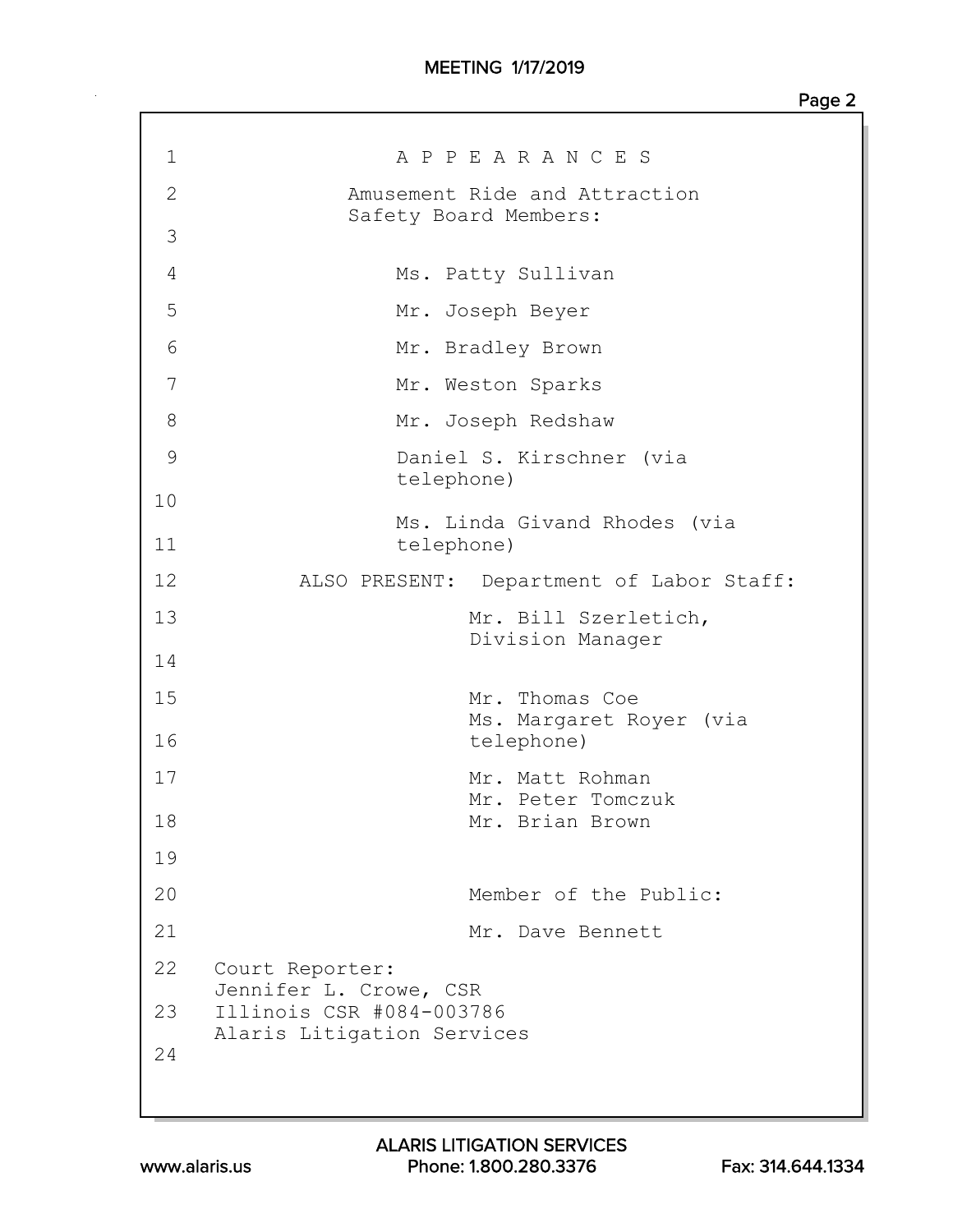| $\mathbf 1$   | CITY OF SPRINGFIELD                                  |
|---------------|------------------------------------------------------|
| $\mathbf 2$   | STATE OF ILLINOIS                                    |
| 3             |                                                      |
| 4             |                                                      |
| 5             |                                                      |
| 6             |                                                      |
| 7             |                                                      |
| 8             |                                                      |
| $\mathcal{G}$ | DEPARTMENT OF LABOR                                  |
| 10            | AMUSEMENT RIDE & ATTRACTION SAFETY ADVISORY          |
| 11            | BOARD MEETING                                        |
| 12            |                                                      |
| 13            |                                                      |
| 14            | BOARD MEETING OF THE AMUSEMENT RIDE                  |
| 15            | AND ATTRACTION SAFETY BOARD ON JANUARY 17, 2019,     |
|               | 16 between the hours of 4:18 p.m. and 6:32 p.m. of   |
|               | 17 that day, at the Crowne Plaza, 3000 South Dirksen |
| 18            | Parkway, Springfield, IL, before Jennifer L. Crowe,  |
| 19            | a Certified Shorthand Reporter (IL).                 |
| 20            |                                                      |
| 21            |                                                      |
| 22            |                                                      |
| 23            |                                                      |
| 24            |                                                      |
|               |                                                      |
|               |                                                      |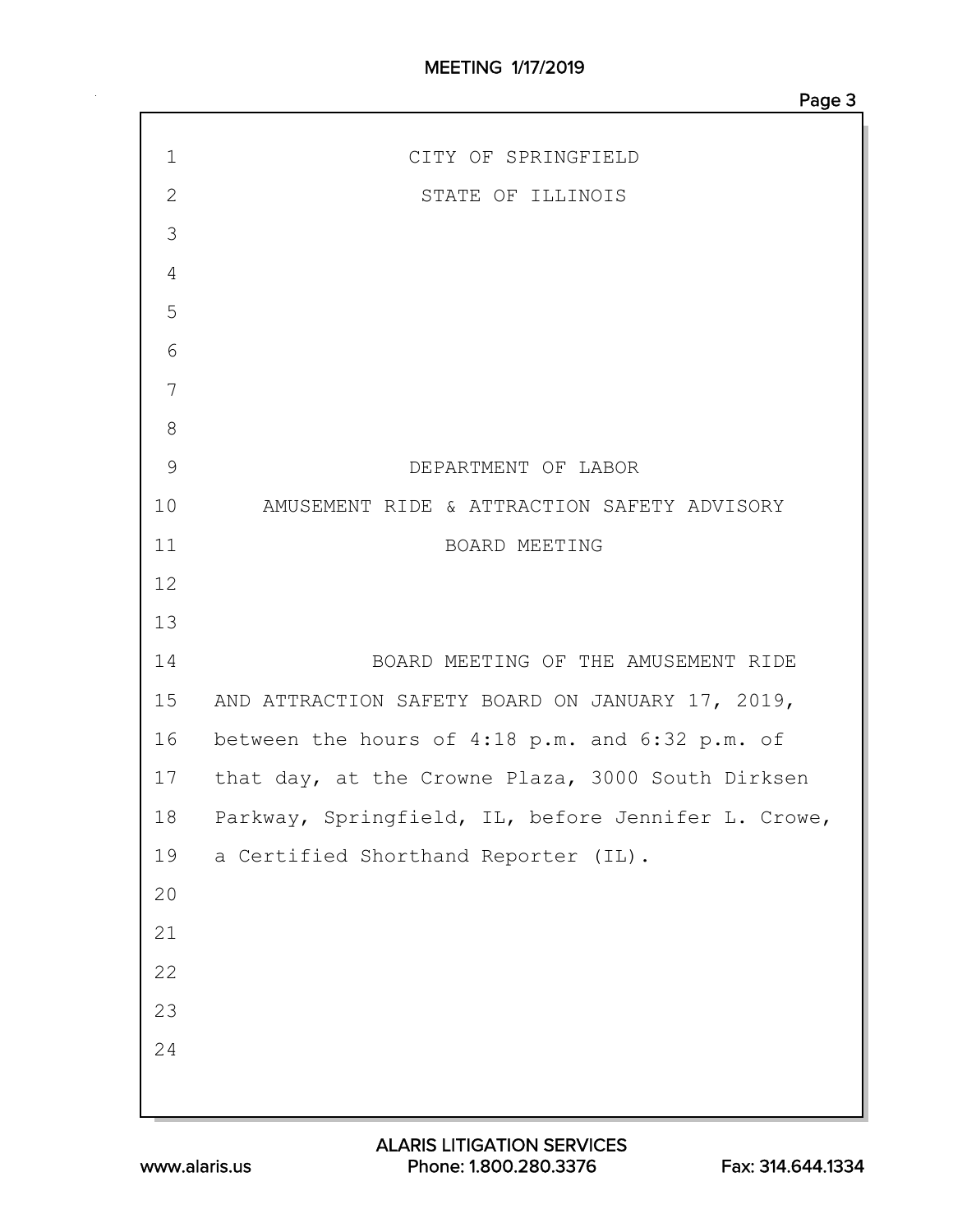| $\mathbf 1$ | CHAIRPERSON: Can we come to order, please?          |
|-------------|-----------------------------------------------------|
| 2           | They don't give me a gavel. So, you know, if        |
| 3           | anybody has got a hammer in their back pocket.      |
| 4           | I will call the meeting to order, and there         |
| 5           | is an agenda in front of you, I am assuming. One,   |
| 6           | two, three, four, five, right?                      |
| 7           | So are there any additions to the menu --           |
| 8           | to the menu -- to the agenda or to the corrections, |
| 9           | or I don't want to talk about this?                 |
| 10          | (No response.)                                      |
| 11          | CHAIRPERSON: Okay. Then may I have a                |
| 12          | motion to approve the agenda as presented?          |
| 13          | MR. BROWN: I will make that motion.                 |
| 14          | MR. SPARKS: Second.                                 |
| 15          | CHAIRPERSON: Those in favor?                        |
| 16          | (Ayes heard.)                                       |
| 17          | CHAIRPERSON: No opposed?                            |
| 18          | (No response.)                                      |
| 19          | CHAIRPERSON: Okay. Has everybody had a              |
| 20          | chance to read the minutes from our last meeting?   |
| 21          | MR. BROWN: Yes.                                     |
| 22          | CHAIRPERSON: Yes? Linda, are you there,             |
| 23          | too?                                                |
| 24          | MS. RHODES: Yes, I am. Hi, Patty.                   |
|             |                                                     |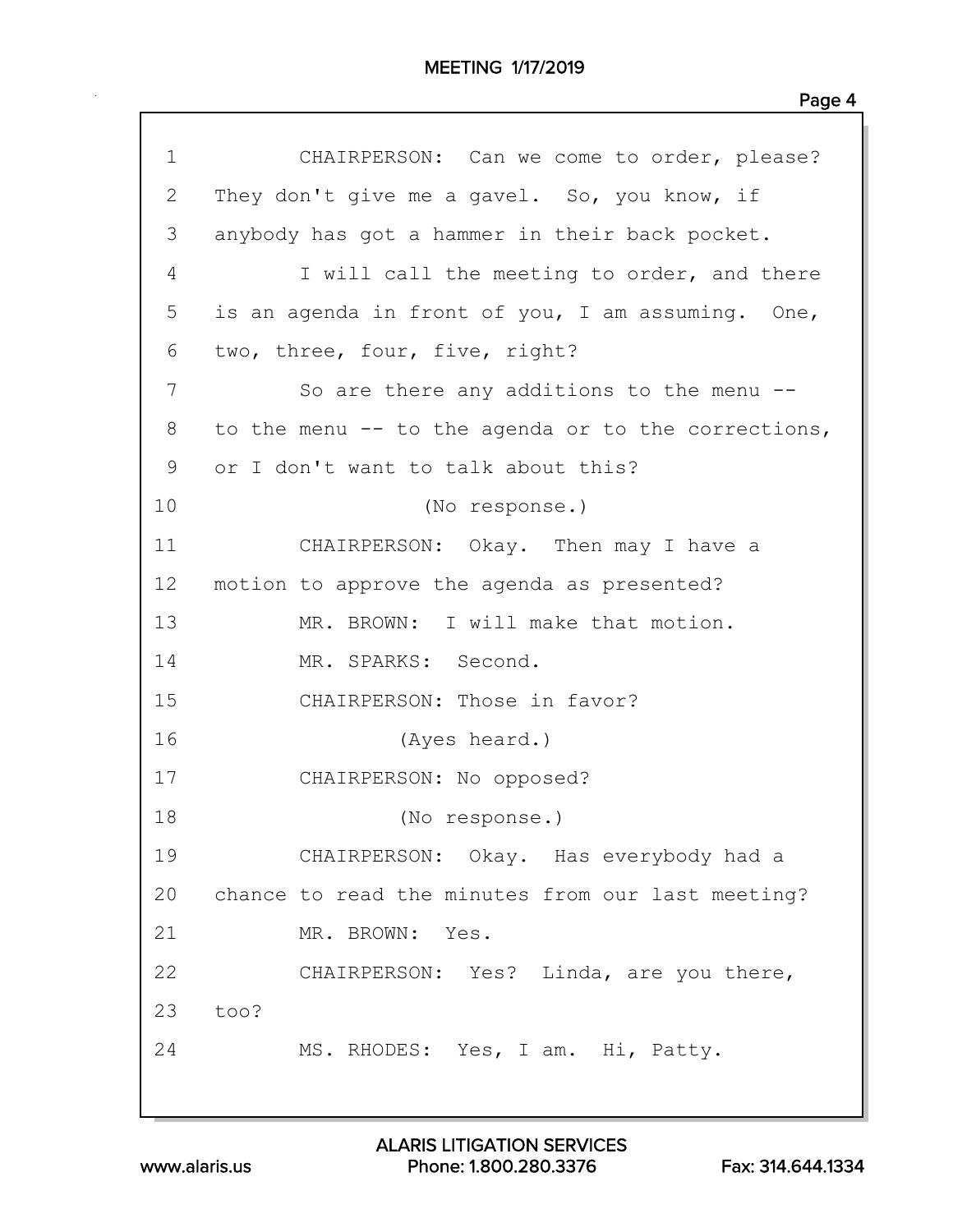| $\mathbf 1$ | CHAIRPERSON: Hi. How are you doing? And            |
|-------------|----------------------------------------------------|
| 2           | I understand we have Margaret Royer?               |
| 3           | MS. ROYER: Yeah.                                   |
| 4           | CHAIRPERSON: Pardon me?                            |
| 5           | MR. SZERLETICH: Yes.                               |
| 6           | CHAIRPERSON: Yes. And Dan Schwabe?                 |
| 7           | Hello? Maybe not.                                  |
| 8           | Dan Kirschner, I think I heard you? Dan            |
| 9           | Kirschner?                                         |
| 10          | MR. KIRSCHNER: Yes, I'm here.                      |
| 11          | CHAIRPERSON: Okay. I thought that was              |
| 12          | you. And we have Dave Bennett who is just a member |
| 13          | of the public.                                     |
| 14          | MR. BENNETT: Yes, I am here, too. Thank            |
| 15          | you.                                               |
| 16          | CHAIRPERSON: Uh-huh. I apologize. Before           |
|             | 17 we do the minutes, I really should have had     |
| 18          | everyone introduce themselves. And let's start     |
|             | 19 with Joe.                                       |
| 20          | MR. BEYER: Hello, everyone. Joe Beyer,             |
| 21          | and I'm the Director of the Illinois Department of |
| 22          | Labor.                                             |
| 23          | CHAIRPERSON: And?                                  |
| 24          | MR. COE: I'm Tom Coe, the Chief Ride               |
|             |                                                    |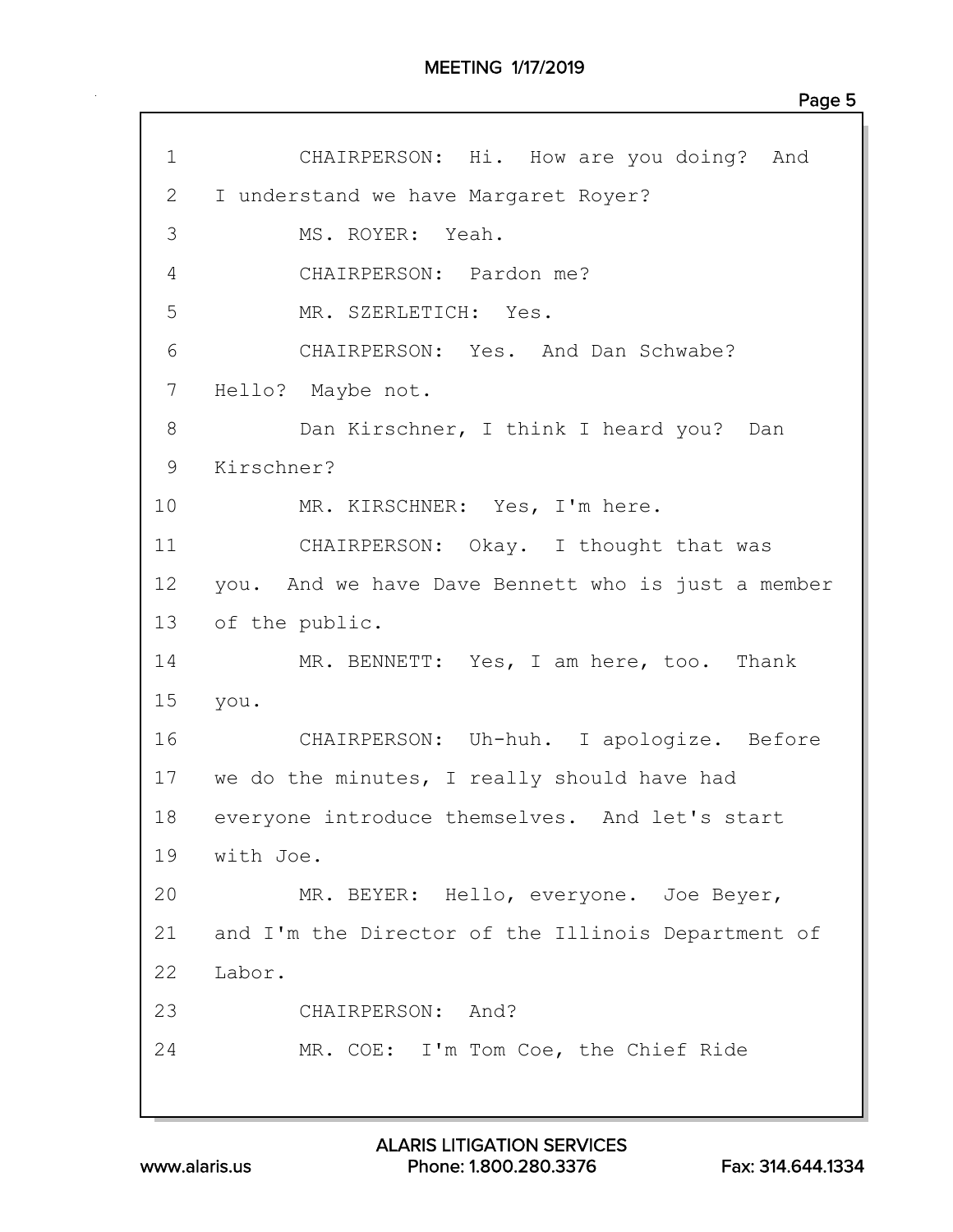1 Inspector. 2 MR. SZERLETICH: Bill Szerletich, Acting 3 Division Manager, Department of Labor. 4 CHAIRPERSON: And where are our inspectors? 5 Would you introduce yourselves, please? 6 MR. ROHMAN: Matt Rohman, ride inspector. 7 MR. TOMCZUK: Pete Tomczuk, ride inspector. 8 MR. BROWN: Brian Brown, southern ride 9 inspector. 10 CHAIRPERSON: Okay. I don't hear that 11 southern twang. 12 And let's start over here, please. 13 MR. SPARKS: Wes Sparks, North American 14 Midway Entertainment. 15 MR. BROWN: Brad Brown as an engineer 16 member of the Board. 17 CHAIRPERSON: And? 18 MR. REDSHAW: And Joe Redshaw, Redshaw 19 Insurance. 20 CHAIRPERSON: Very good. Well, I welcome 21 everyone here. And see, it doesn't say I can 22 welcome you, but I'm going to do it anyway. And 23 this is very important for all of us to know what 24 is going on and to have an opportunity to comment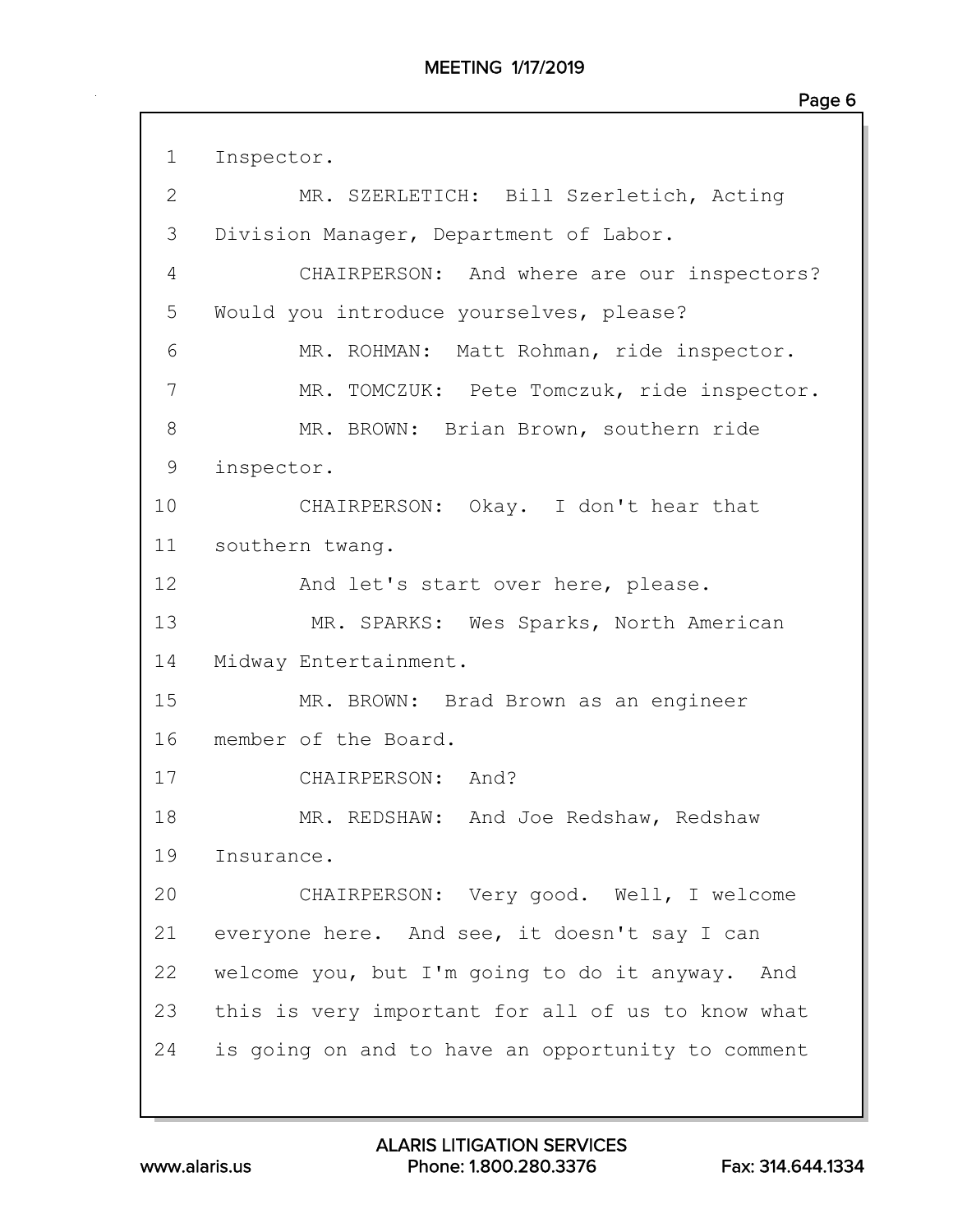## MEETING 1/17/2019

1 and give recommendations for improvements and all 2 of those kinds of things. 3 So with that, we will go back to the 4 agenda, and could I hear a motion to approve the 5 minutes of the last meeting? 6 MR. REDSHAW: I will make that motion. 7 CHAIRPERSON: A motion. 8 MR. SPARKS: Yes, I will make a motion. 9 CHAIRPERSON: And a second. And those in 10 favor say aye. 11 (Ayes heard.) 12 CHAIRPERSON: And those opposed? 13 (No response.) 14 CHAIRPERSON: The motion is carried. 15 Okay. Let's go to old business. And our 16 division manager, the incomparable -- 17 MR. SZERLETICH: I don't know about that. 18 Okay. We are going to talk about inflatable fee 19 structure. The last meeting that we had a brief 20 discussion based on -- sorry. I was to put 21 together a proposed inflatable fee structure for 22 the board members. After discussions about ways to 23 separate inspection fees for extremely large 24 inflatables, we have come up with a few different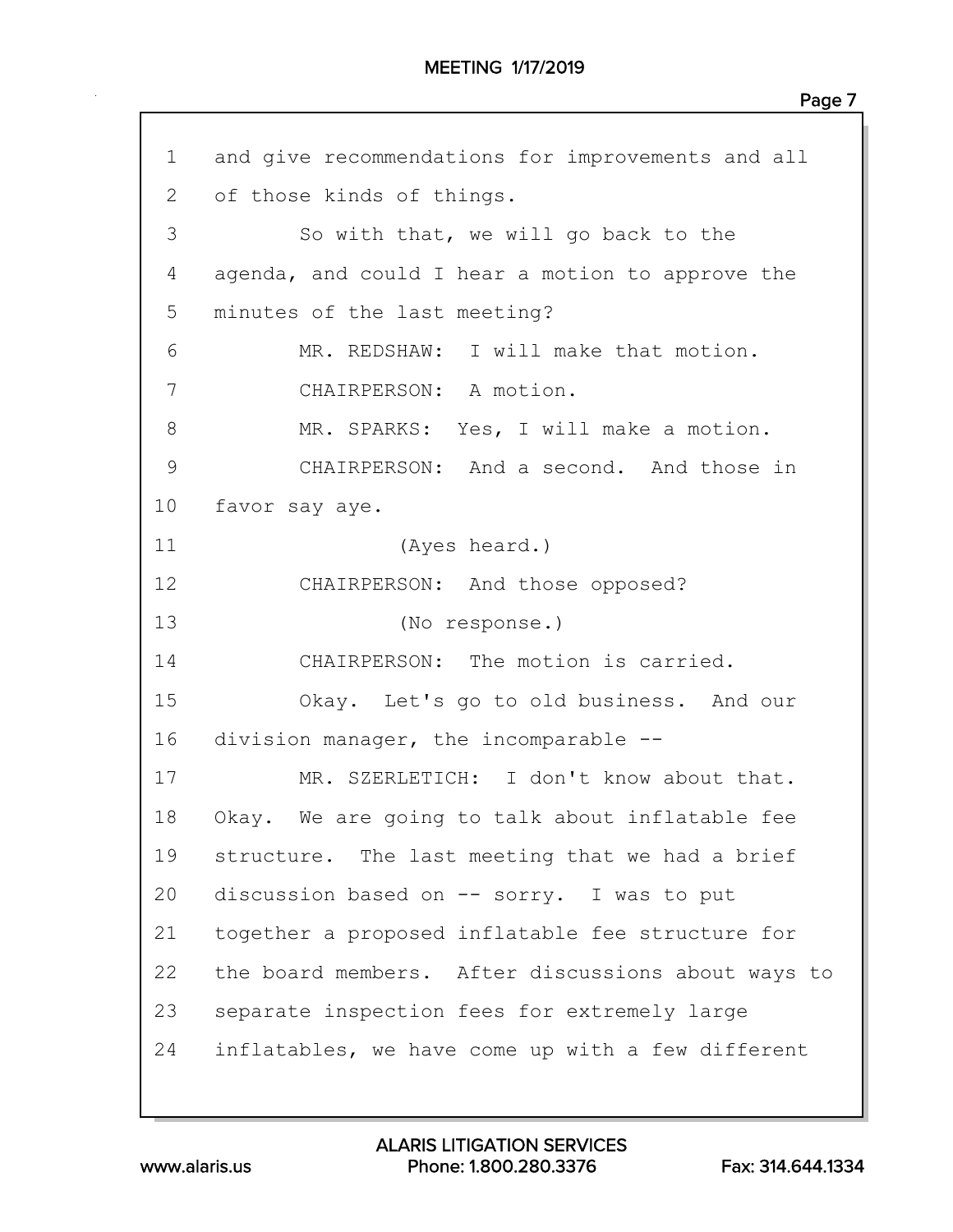|--|--|

| $\mathbf 1$ | possibilities. It is in your handout. Some of       |
|-------------|-----------------------------------------------------|
| 2           | these were by total weight, by number of pieces     |
| 3           | with an extra charge for each additional piece, by  |
| 4           | horsepower of blowers, by number of blowers or by   |
| 5           | size, square footage.                               |
| 6           | There are some challenges that come along           |
| 7           | with this; verifying the company is giving the      |
| 8           | correct weight when registering or are they         |
| 9           | including all of their pieces of the attraction     |
| 10          | together or individually; keeping the financial     |
| 11          | impact relatively zero for our inflatable companies |
| 12          | that have multi-piece inflatables; verifying proper |
| 13          | horsepower blowers being used; verifying proper     |
| 14          | number of blowers required.                         |
| 15          | These are inflatables that are the huge             |
| 16          | inflatables we talked about that we have not seen a |
| 17          | lot of them coming into the state but we have seen  |
| 18          | them.                                               |
| 19          | CHAIRPERSON: And if they're successful, we          |
| 20          | will see more.                                      |
| 21          | MR. SZERLETICH: Right. And they are huge.           |
| 22          | So that is what this fee structure is, you know,    |
| 23          | what we have designed it for.                       |
| 24          | After reaching out to a couple                      |
|             |                                                     |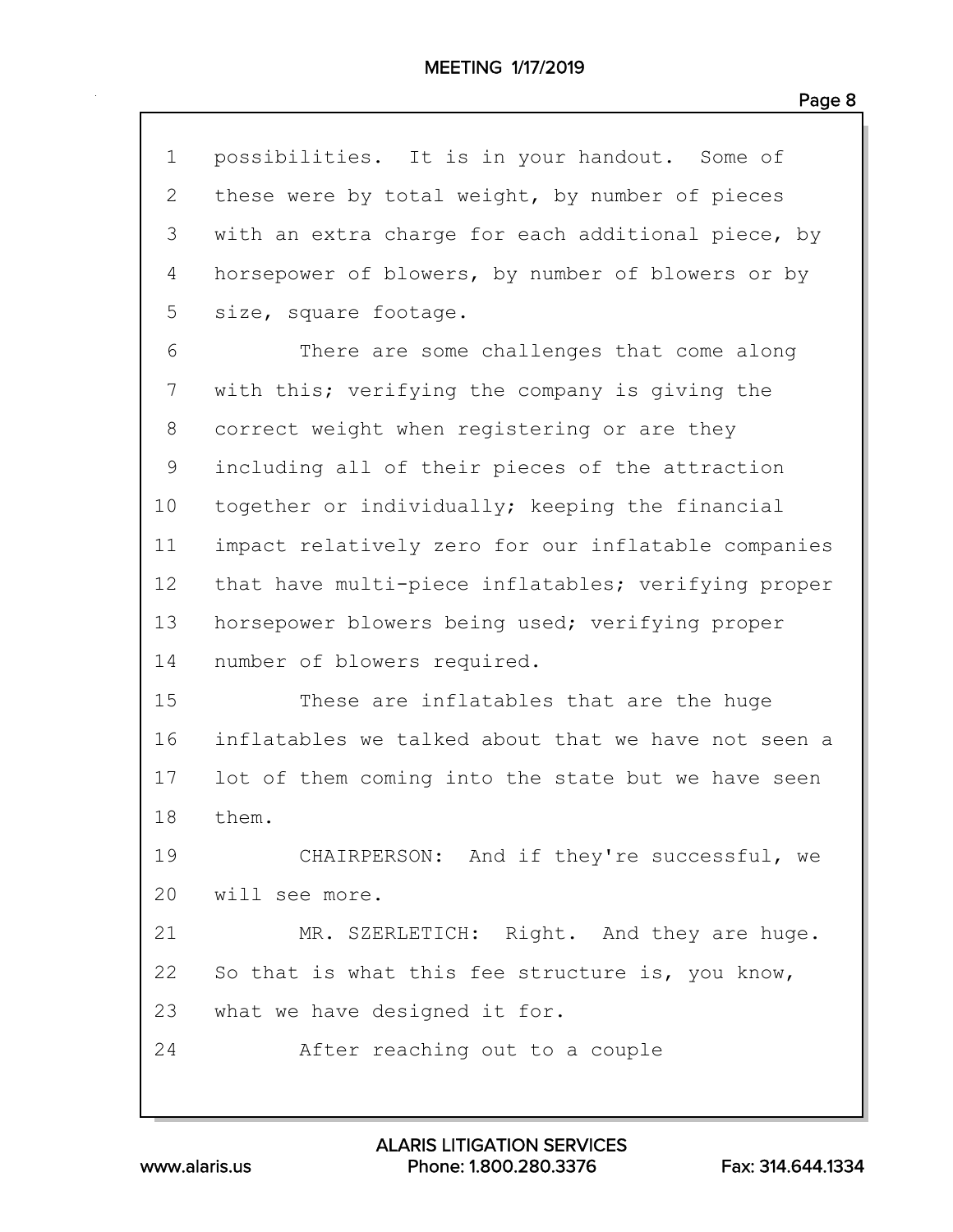| $\mathbf 1$  | manufacturers of giant inflatables, the             |
|--------------|-----------------------------------------------------|
| $\mathbf{2}$ | manufacturer has presented some information that    |
| 3            | can possibly cause some issues with implementing a  |
| 4            | fee structure for inflatables if we utilize some of |
| 5            | the methods that I mentioned before.                |
| 6            | For example, some of these giant                    |
| 7            | inflatables do not have air-filled floors in them.  |
| 8            | Therefore, the number of blowers required for that  |
| 9            | inflatable will be less than if it had a floor.     |
| 10           | Some of the inflatables only have floors. There is  |
| 11           | no side walls or tops. They also would require      |
| 12           | less blowers to properly inflate. Some of these     |
| 13           | very large inflatables can operate on two           |
| 14           | two-horsepower blowers.                             |
| 15           | Due to these circumstances, my                      |
| 16           | recommendation would be to utilize the size or      |
| 17           | square footage method. I believe that to be the     |
| 18           | easiest and most reliable method to use when        |
| 19           | registering inflatables for operator -- for the     |
| 20           | operator and the Department.                        |
| 21           | My recommendation for size would be around          |
| 22           | 1500 square foot mark give or take. That would be,  |
| 23           | for instance, a slide or an obstacle course that is |
| 24           | 25 foot by 60 foot or a 15-foot wide by 100 foot    |
|              |                                                     |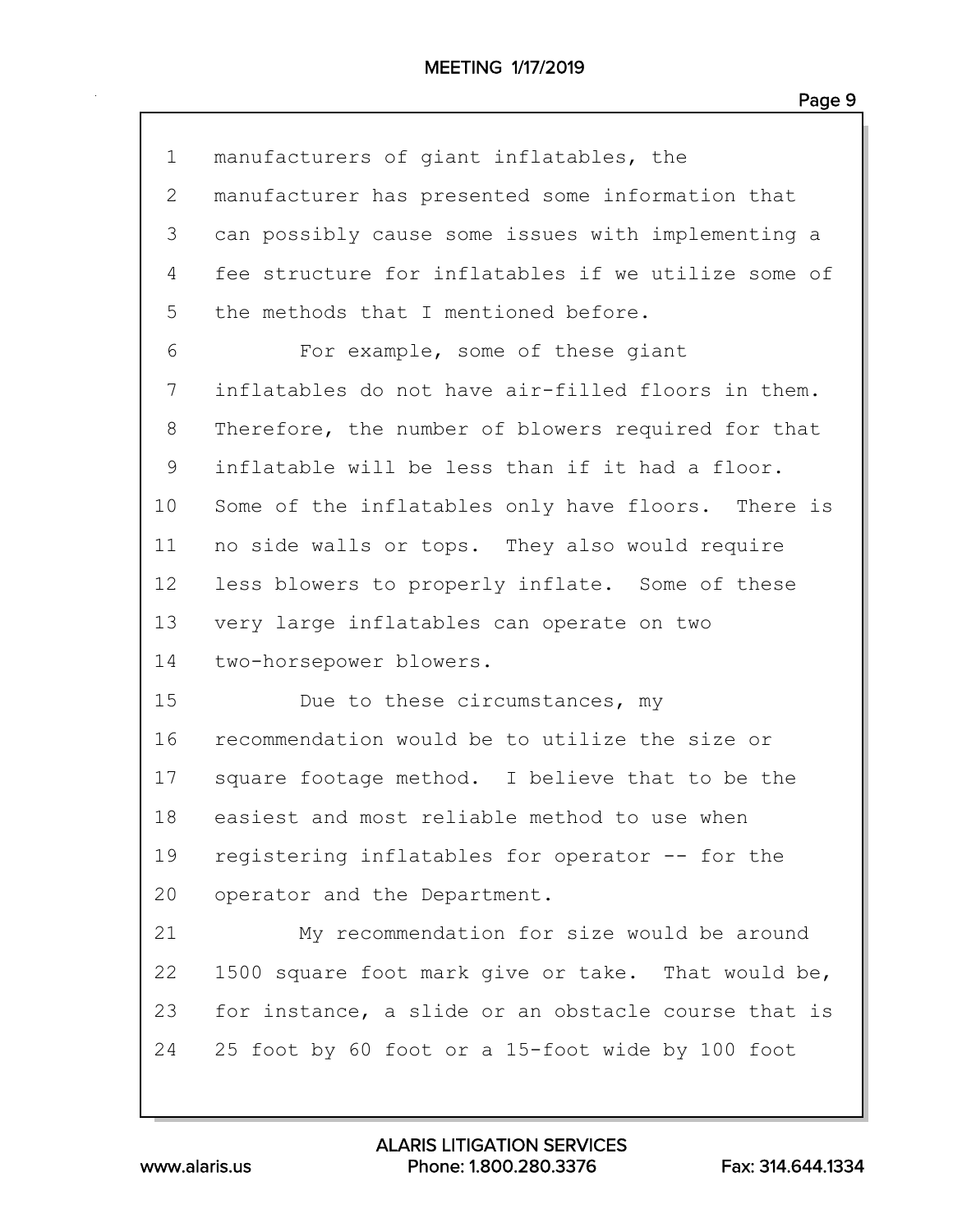| $\mathbf 1$     | obstacle course, a bounce that is 35 foot by 45   |
|-----------------|---------------------------------------------------|
| 2               | foot which is a fairly large bounce.              |
| 3               | The recommendation structure for the              |
| 4               | members to consider, the fee for the large        |
| 5               | inflatables is in keeping with our current        |
| 6               | schedule. I put that at \$130. The normal         |
| 7               | registration amount for, you know, inflatables is |
| 8               | 55. So I'm proposing that we raise that fee for   |
| 9               | those very large inflatables to 130 if they are   |
| 10              | over 1500 square foot.                            |
| 11              | That is what I have put forth for the Board       |
| 12 <sup>°</sup> | to consider.                                      |
| 13              | CHAIRPERSON: Okay. Thank you for all of           |
| 14              | your research. That's quite an interesting        |
| 15              | conundrum to try to figure out.                   |
| 16              | Do we have questions or comments on it from       |
| 17              | the BOARD?                                        |
| 18              | MR. BROWN: Bill, do you have preference on        |
| 19              | which fee structure would be most favorable to    |
| 20              | administer on your end? I can see the challenges  |
| 21              | that you laid out there with $-$ -                |
| 22              | MR. SZERLETICH: Yeah, I mean --                   |
| 23              | MR. BROWN: -- assessing the variables that        |
| 24              | come with those.                                  |
|                 |                                                   |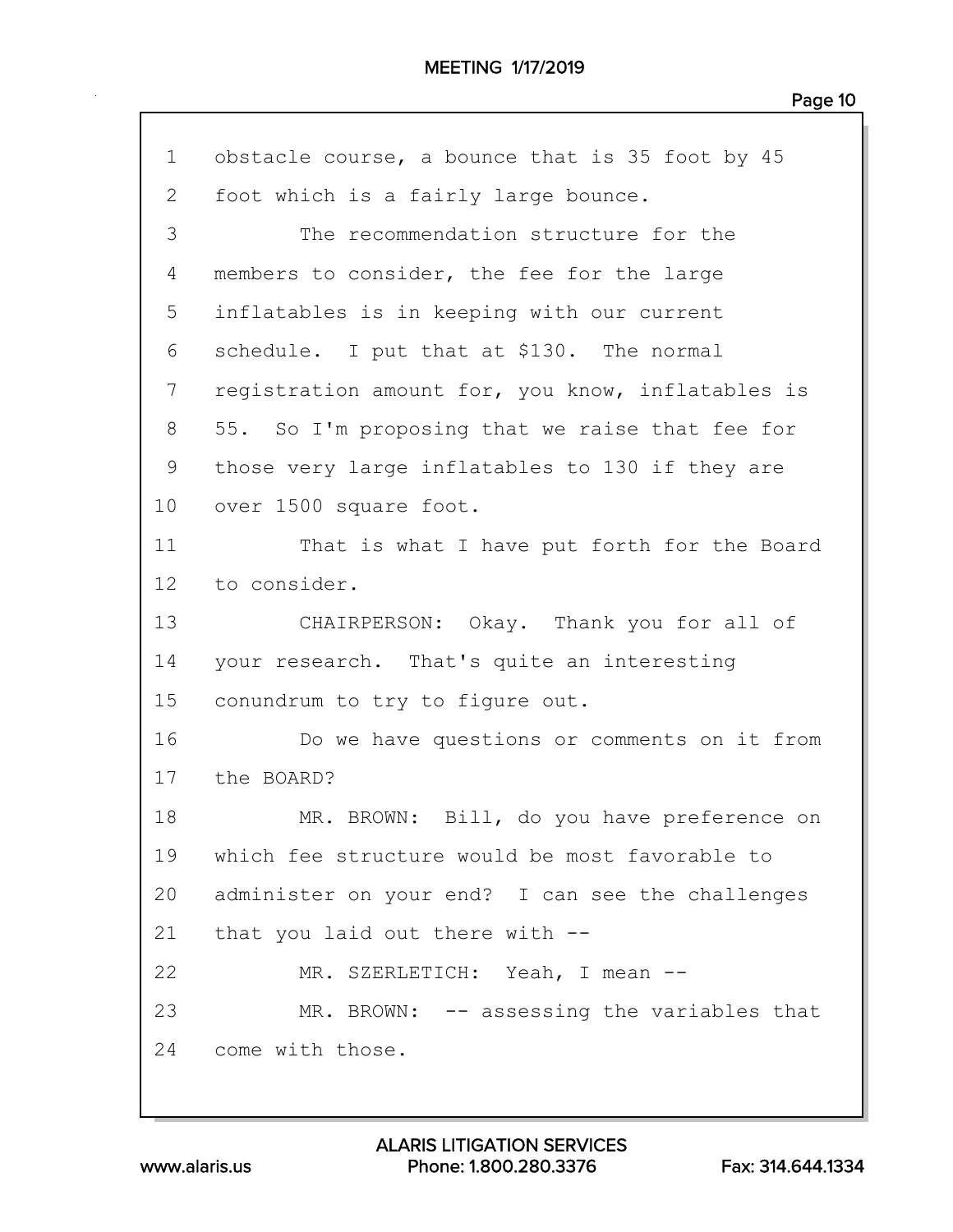| 1  | MR. SZERLETICH: Yeah, the 135 would be --           |
|----|-----------------------------------------------------|
| 2  | is basically in line with major rides, or 130, I'm  |
| 3  | sorry. That is what the fee is for large, you       |
| 4  | know, major rides and attractions. So in keeping    |
| 5  | with that, that's how I come up with that number.   |
| 6  | CHAIRPERSON: How, how big do some of these          |
| 7  | get?                                                |
| 8  | MR. SZERLETICH: Well, the one we talked             |
| 9  | about the last meeting was 100 foot by 160 foot I   |
| 10 | believe.                                            |
| 11 | CHAIRPERSON: Uh-huh.                                |
| 12 | MR. SZERLETICH: So extremely large. And             |
| 13 | we talked about what the tower was in the middle of |
| 14 | it.                                                 |
| 15 | CHAIRPERSON: Uh-huh.                                |
| 16 | MR. SZERLETICH: Which I think we                    |
| 17 | determined was a DJ booth, and we need to look to   |
| 18 | see that it is grounded, that it is properly        |
| 19 | staked.                                             |
| 20 | CHAIRPERSON: Uh-huh.                                |
| 21 | MR. SZERLETICH: Twenty something blowers I          |
| 22 | think was on this.                                  |
| 23 | MR. SPARKS: Twenty-three or 24.                     |
| 24 | MR. SZERLETICH: Yeah, it was absolutely             |
|    |                                                     |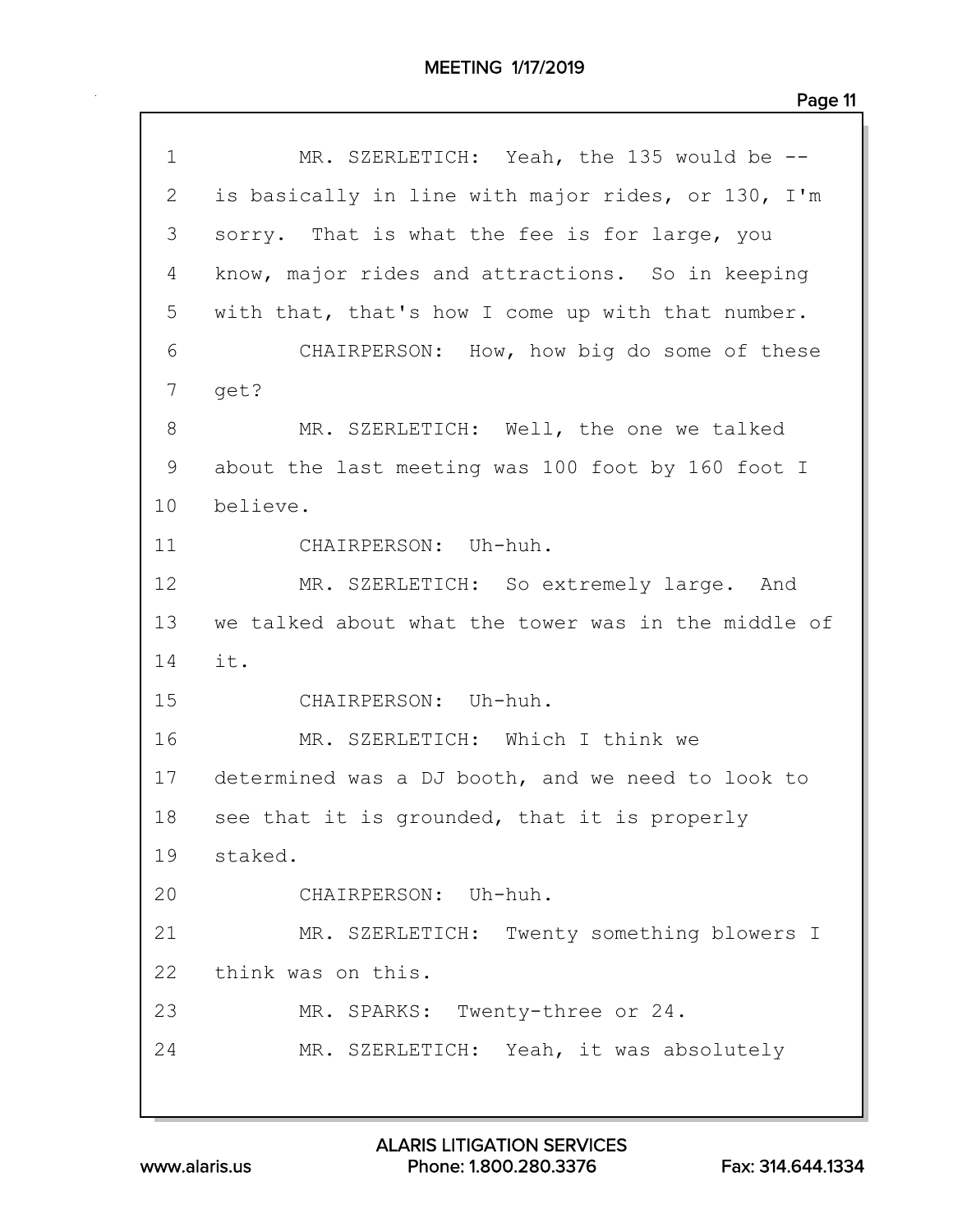1 huge. I have not seen any inflatables out there 2 now that match. 3 CHAIRPERSON: That even come close? 4 MR. SZERLETICH: Right. So, you know, the 5 goal is not to affect the inflatables that are out 6 there now, but the ones coming in that are that 7 large that take so much more time to inspect, 8 that's what that fee would cover. 9 CHAIRPERSON: Well, would they be in the 10 same class as a spectacular ride since it would 11 take so much more time? 12 MR. SZERLETICH: It could, yeah. 13 CHAIRPERSON: How much is spectacular, the 14 fee? 15 MR. SZERLETICH: One hundred thirty. 16 CHAIRPERSON: Really? 17 MR. SZERLETICH: Unless you get into like 18 sky lifts or roller coasters. 19 CHAIRPERSON: Okay. So we don't --20 MR. SZERLETICH: Those are 260 and 390, ski 21 lifts, roller coasters depending on the size. 22 CHAIRPERSON: Okay. What about roller 23 coasters? 24 MR. SZERLETICH: Depending on the size, it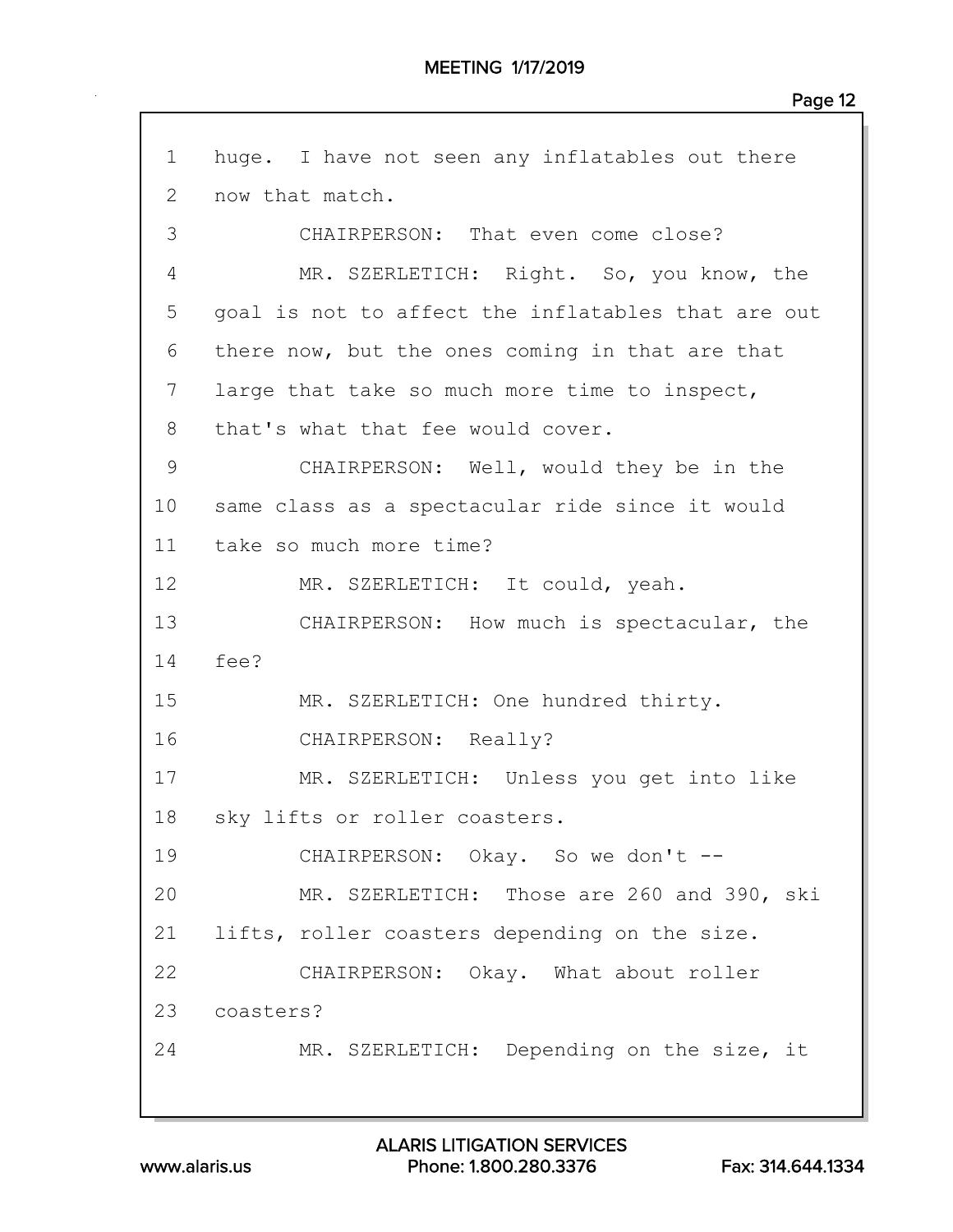MEETING 1/17/2019

Page 13

| $\mathbf 1$ | could be 130, 260, or 390. Like the ones at Six     |
|-------------|-----------------------------------------------------|
| 2           | Flags, the big ones are 390.                        |
| 3           | CHAIRPERSON: Okay. Well --                          |
| 4           | MR. SZERLETICH: And this fee is, you know           |
| 5           | it is not in concrete, it is kind of what I --      |
| 6           | CHAIRPERSON: It is starting place for us.           |
| 7           | We appreciate that.                                 |
| 8           | MR. SZERLETICH: Right.                              |
| $\mathsf 9$ | CHAIRPERSON: Well, because I'm thinking if          |
| 10          | it takes as long to inspect that super size as it   |
| 11          | does a medium roller coaster, then I would question |
| 12          | would we want to put that in the same category as a |
| 13          | roller coaster because theoretically they're going  |
| 14          | to take in as many people or more as a medium       |
| 15          | roller coaster. It is going to take you at least    |
| 16          | as long to inspect it as a medium roller coaster.   |
| 17          | And so why wouldn't it be -- I mean, our cost would |
| 18          | go up, and if it is that big, I don't think that's  |
| 19          | an unreasonable amount of money to charge for an    |
| 20          | extra large.                                        |
| 21          | MR. SZERLETICH: I don't think it would be           |
| 22          | quite as involved as a roller coaster just because  |
| 23          | of how a roller coaster is with all --              |
| 24          | CHAIRPERSON: You don't have to climb.               |
|             |                                                     |

www.alaris.us Phone: 1.800.280.3376 Fax: 314.644.1334 ALARIS LITIGATION SERVICES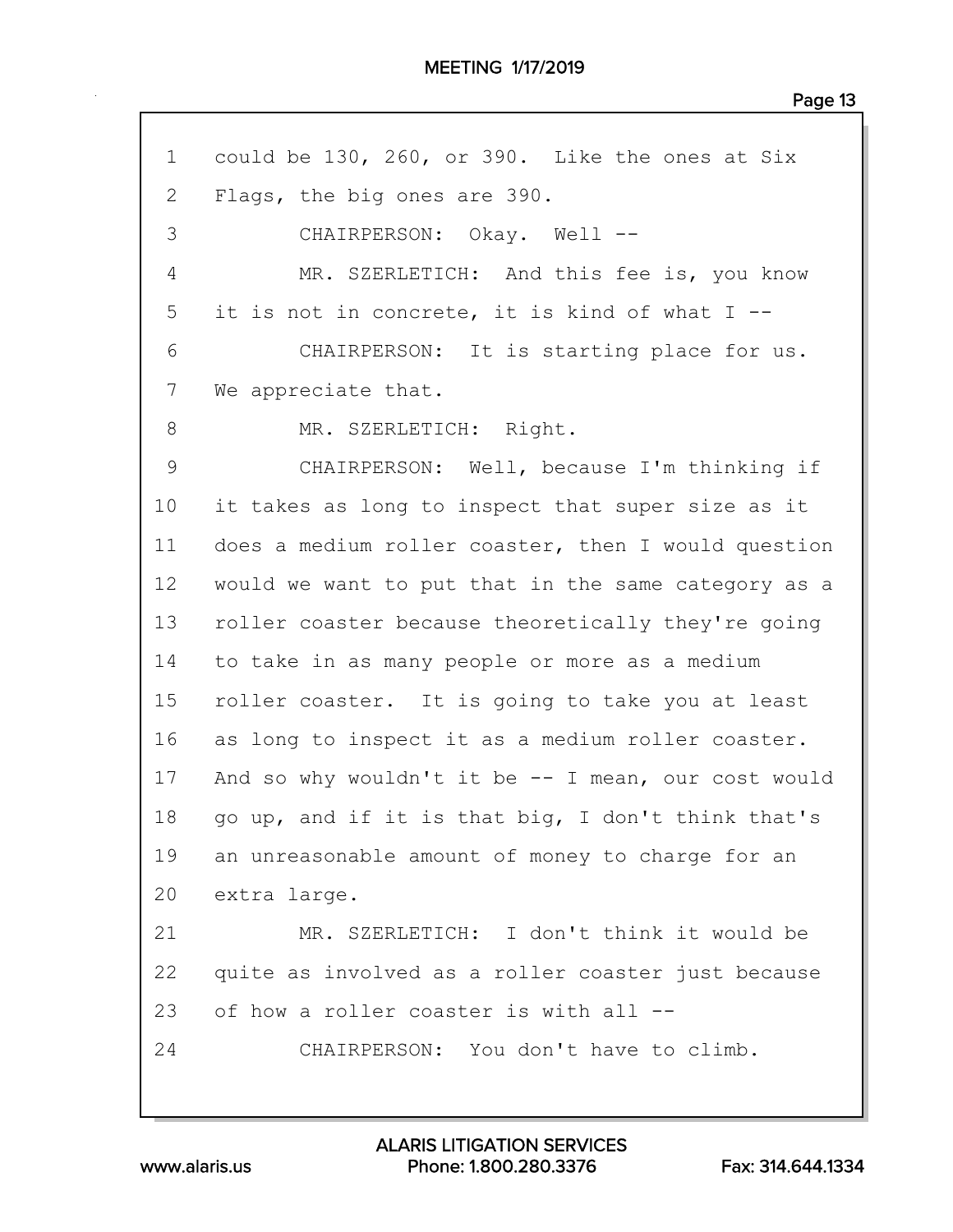| $\mathbf 1$  | MR. SZERLETICH: -- the track and all of            |
|--------------|----------------------------------------------------|
| $\mathbf{2}$ | the, you know, wheels, all of the safety bars.     |
| 3            | MS. RHODES: Patty, this is Linda. Let me           |
| 4            | know when I can build on your comment. I have      |
| 5            | something that I wanted to add to what you just    |
| 6            | said.                                              |
| 7            | CHAIRPERSON: Please go right ahead.                |
| $8\,$        | MS. RHODES: Okay. And it is -- I don't             |
| $\mathsf 9$  | recall if our fee structure considers more than    |
| 10           | time. I assuming it includes risk for the          |
| 11           | inspector, too. If it does, I believe your line of |
| 12           | thinking, then, is on the right track, though I'm  |
| 13           | not sure I have landed on what the fee should be   |
| 14           | because, correct me if I am wrong, but inspecting  |
| 15           | this does contribute more or expose the inspector  |
| 16           | to more risk than the smaller inflatables. Maybe   |
| 17           | not the same as the roller coasters, but I would   |
| 18           | think that we would factor in the risk or exposure |
| 19           | to the inspector in our fee if that's what we      |
| 20           | already do.                                        |
| 21           | CHAIRPERSON: I think that's a good point.          |
| 22           | I think that's a good point because it would be    |
| 23           | more, more risk the more things that -- if it has  |
| 24           | that many blowers, there are more possibilities of |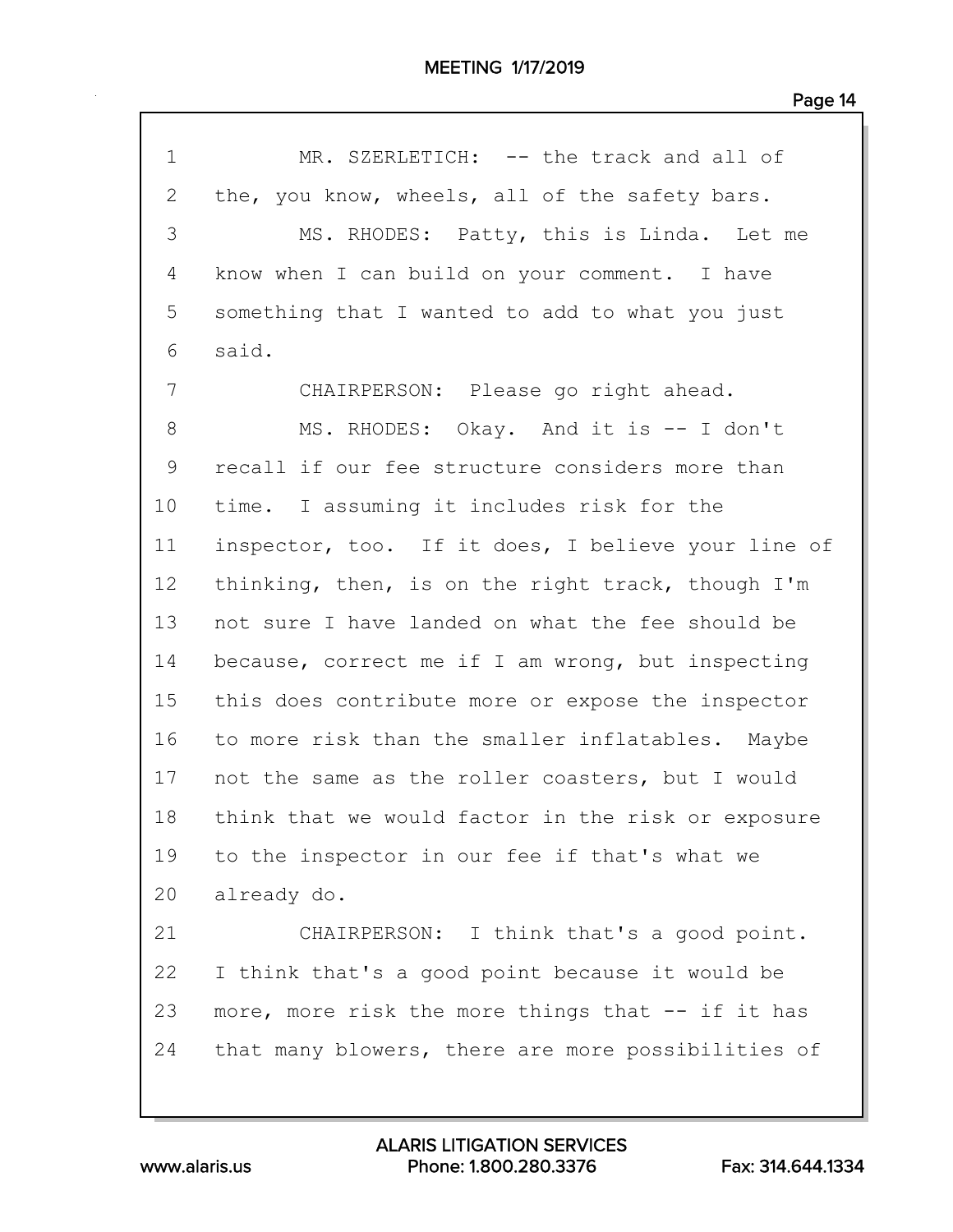| $\mathbf{1}$ | electrocution for instance. Excuse me.             |
|--------------|----------------------------------------------------|
| $\mathbf{2}$ | MS. RHODES: So therefore there are more            |
| 3            | precautions we need to take to mitigate injury.    |
| 4            | You know, just putting that out there in case that |
| 5            | what we already consider, we should also factor    |
| 6            | that into this discussion.                         |
| 7            | CHAIRPERSON: I think that's a good point.          |
| 8            | Other comments? Tom? Joe?                          |
| 9            | MR. BEYER: To that point, Bill, I don't            |
| 10           | know if we have explicitly considered risk in the  |
| 11           | past with this. My assumption was that it          |
| 12           | primarily was around the, you know, the resources  |
| 13           | that it required of the Department. It is not to   |
| 14           | say we shouldn't start to consider that, but I     |
| 15           | would think that we then want to have -- if we are |
| 16           | to factor that in, that it is clear of what, you   |
| 17           | know, what we are considering to make the          |
| 18           | determination what bucket it falls into so that    |
| 19           | industry is not wondering wait, you said this one  |
| 20           | was X, you know, level of risky, this one is twice |
| 21           | as much but I don't understand why, what criteria  |
| 22           | you are using.                                     |
| 23           | So I am not, I'm not $--$ I wouldn't be            |
| 24           | opposed to that by any means, but it might be      |

www.alaris.us Phone: 1.800.280.3376 Fax: 314.644.1334 ALARIS LITIGATION SERVICES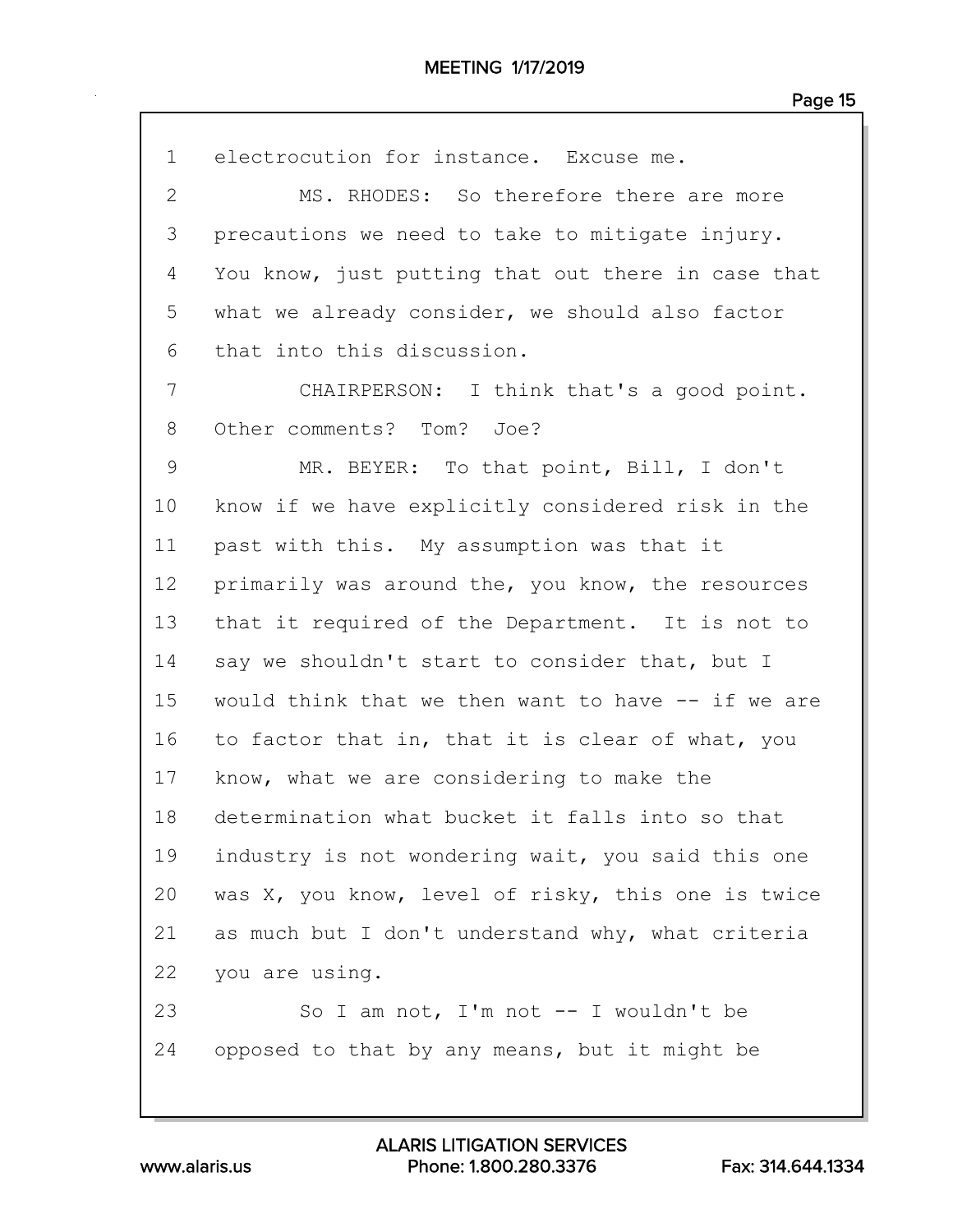| $\mathbf 1$  | helpful to think through how we would want to       |
|--------------|-----------------------------------------------------|
| $\mathbf{2}$ | communicate that and what goes into it.             |
| 3            | CHAIRPERSON: Excuse me. Well, I would               |
| 4            | think does time factor alone to inspect, because    |
| 5            | you are going to have that inspector doing just     |
| 6            | that one thing for a much longer period of time     |
| 7            | where they are not going to be inspecting other     |
| 8            | issues or other rides, and I would think we might   |
| 9            | want to have a higher fee and maybe not the same as |
| 10           | a medium coaster but a higher fee. You said 265?    |
| 11           | MR. SZERLETICH: Two sixty.                          |
| 12           | CHAIRPERSON: Two sixty. So maybe we want            |
| 13           | to put it two and a quarter or 250 or put it at     |
| 14           | 260.                                                |
| 15           | Do we have any opinions or comments on              |
| 16           | that?                                               |
| 17           | MR. BEYER: So I will say from the                   |
| 18           | department's perspective, and I have a side comment |
| 19           | as well. So the way I thought about it is that      |
| 20           | this is to reflect, again, the resources that the   |
| 21           | Department is putting out to take time inspecting   |
| 22           | these. Time is a difficult thing, I think a         |
| 23           | difficult metric to use as the way it is because    |
| 24           | I'm sure when you guys are out there you might      |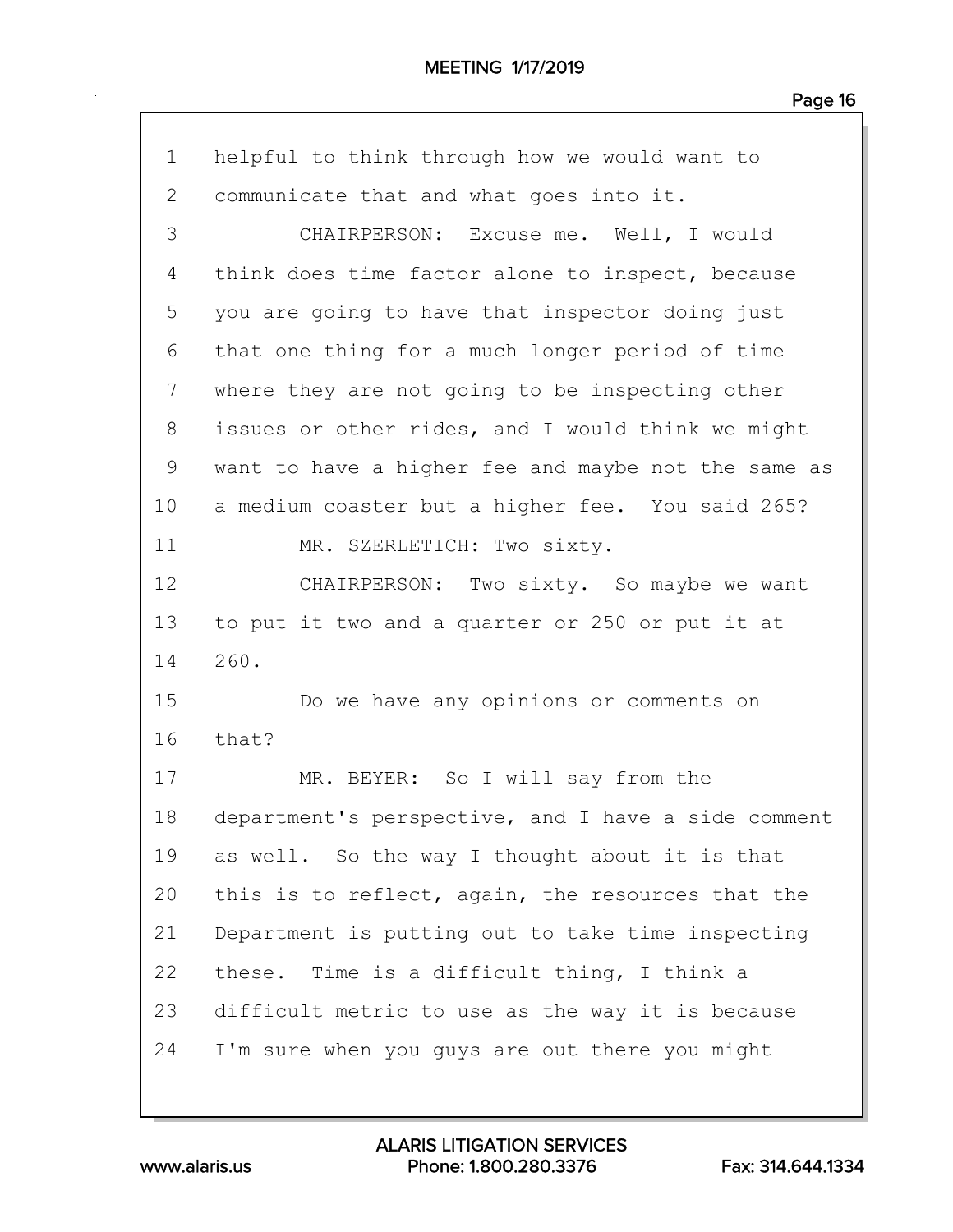| $\mathbf 1$  | start on something, stop for a little bit, move to  |
|--------------|-----------------------------------------------------|
| $\mathbf{2}$ | something else, come back to it and to try to, you  |
| 3            | know, have an accurate record keeping of the exact  |
| 4            | amount of time and any controversy that could arise |
| 5            | from that. But the general idea is that all of      |
| 6            | that is being factored into the, you know, number   |
| 7            | of inspectors and amount of time that we are out    |
| 8            | there, and size and complexity usually is kind of a |
| 9            | proxy for that.                                     |
| 10           | One kind of just universal comment on all           |
| 11           | of this is so everyone is aware, Governor Pritzker  |
| 12           | has formally appointed a new director of the        |
| 13           | Department of Labor as of today. That person will   |
| 14           | take over in my spot effective this coming Monday.  |
| 15           | So with any fee structure, potential fee structure  |
| 16           | changes, any items that we discuss today I would    |
| 17           | strongly recommend that, you know, we can make as   |
| 18           | much progress as possible today but have the new    |
| 19           | administration and the new director have an         |
| 20           | opportunity to weigh in on those before anything is |
| 21           | -- that is one man's recommendation                 |
| 22           | CHAIRPERSON: Well, this board --                    |
| 23           | AUDIENCE MEMBER: Is that person here or             |
| 24           | not?                                                |
|              |                                                     |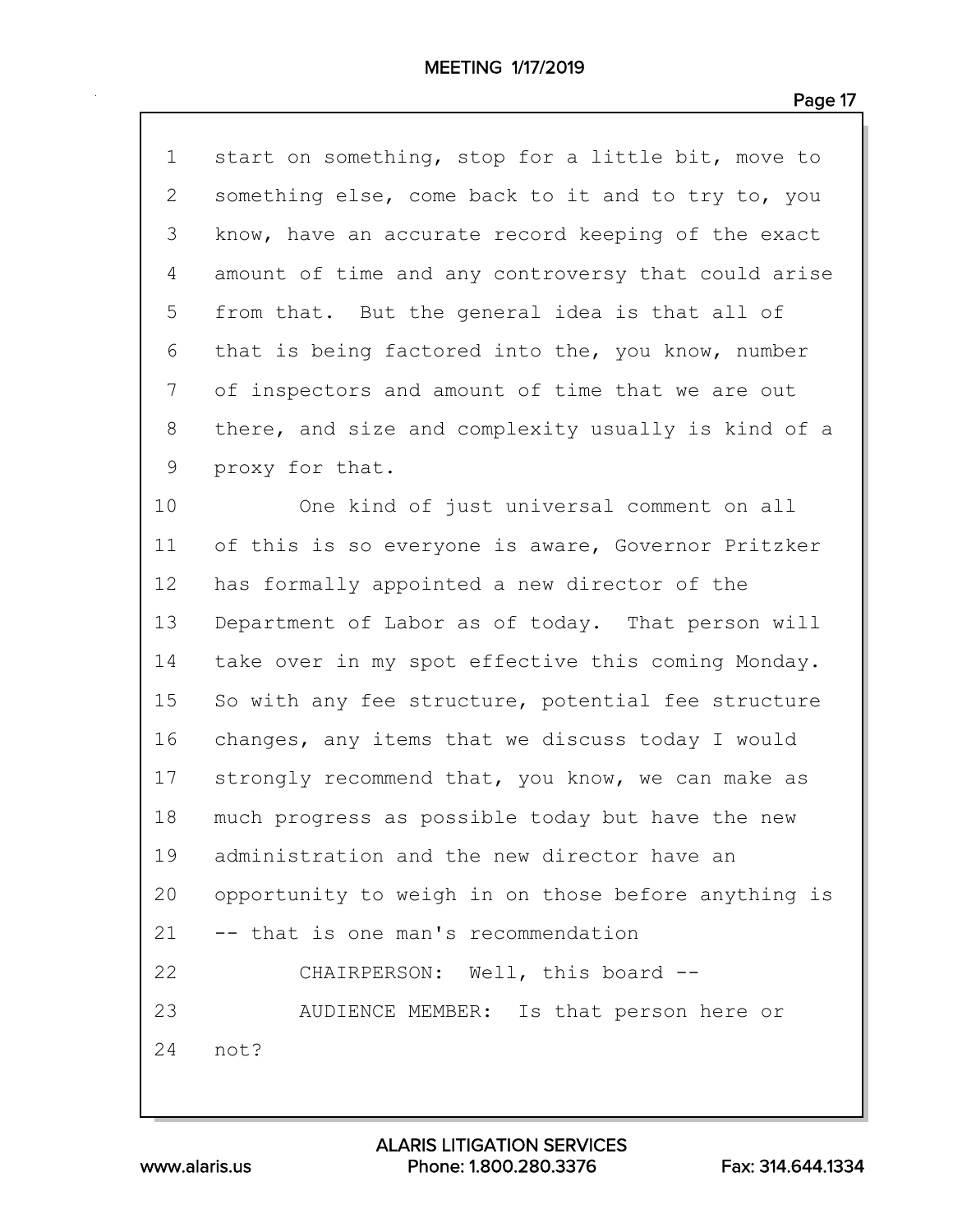1 MR. BEYER: He is not here. I believe he 2 will be based in Springfield. His name is Mike 3 Kleinik. So -- 4 MR. SZERLETICH: Mike Kleinik? 5 CHAIRPERSON: Well, actually this board 6 does have the purview to go ahead and set fees 7 according to our role as put down in the statute. 8 MR. BEYER: I don't mean to --9 CHAIRPERSON: Oh, I know it would be maybe 10 nice -- 11 MR. BEYER: -- diminish that, but given the 12 timing, given how soon my replacement will be 13 starting. 14 CHAIRPERSON: But will he have a chance to, 15 like, get his head into this very quickly? 16 MR. BEYER: I can't speak for him but yes. 17 MR. SZERLETICH: We will have transition 18 meeting where we will cover all of this. 19 CHAIRPERSON: Okay. But if we don't do it 20 now, then it won't be done until September. 21 MR. BEYER: From my view, that's perhaps 22 not the worst thing just given that, you know, the 23 entry and appearance of these things still seems to 24 be --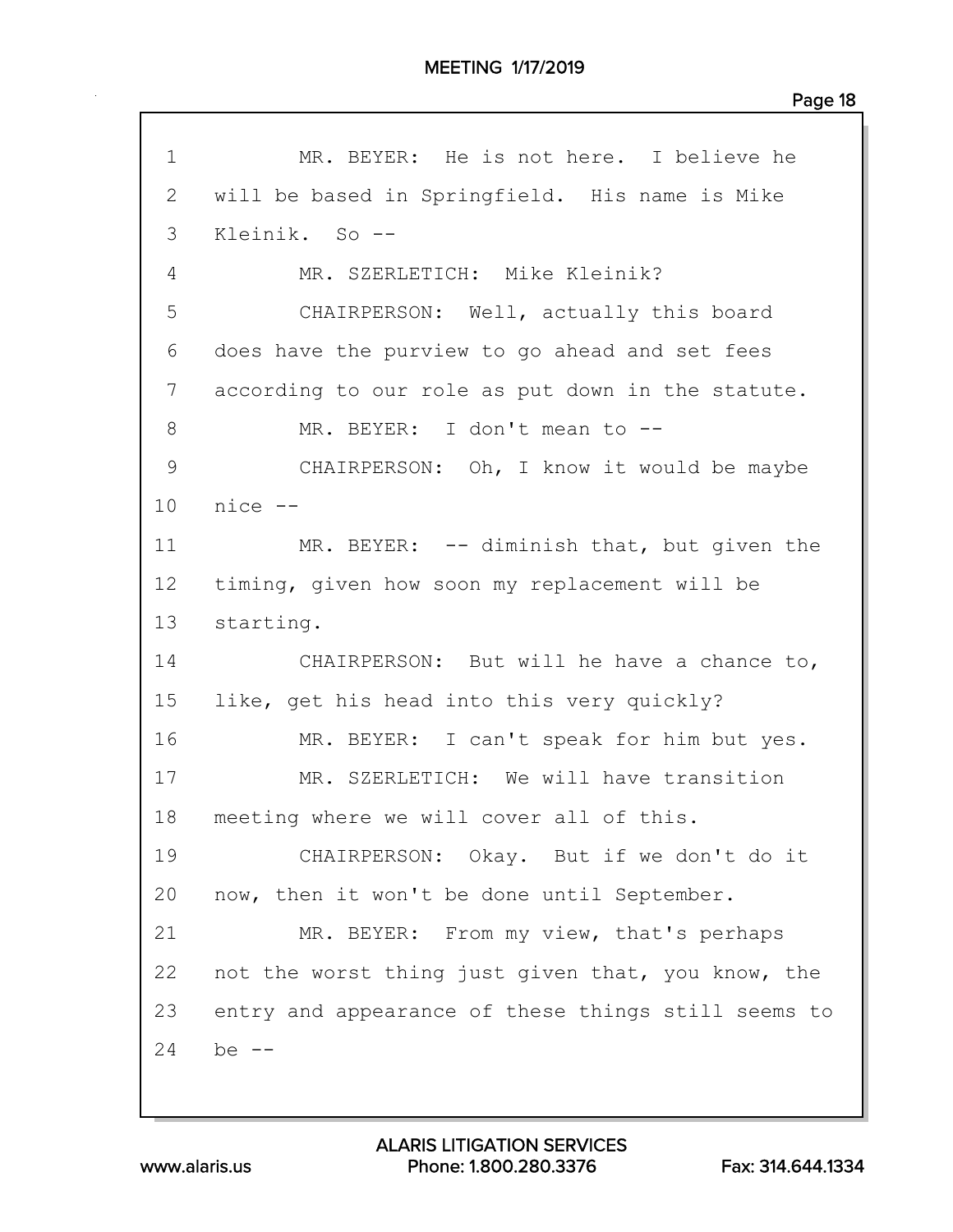| $\mathbf 1$ | CHAIRPERSON: A \$100 difference in the fee          |
|-------------|-----------------------------------------------------|
| 2           | for one thing isn't that big a deal, but my concern |
| 3           | might be if we wait to take this up but if he says  |
| 4           | oh, I think all these fees should be higher, and    |
| 5           | this way it is already kind of a done deal.         |
| 6           | I mean, I don't know what his opinions of           |
| 7           | this are, and I want to be fair to all of the       |
| 8           | people who have come here and are already paying    |
| 9           | fees. I'm not trying to usurp him, and if you       |
| 10          | think that would be -- not that I have ever tried   |
| 11          | to be more politic, but if that would be the more   |
| 12          | politic thing to do because we do want to get along |
| 13          | with the new director well and have him, have him   |
| 14          | want to work with us and help us. What's the        |
| 15          | opinion?                                            |
| 16          | MR. KIRSCHNER: This is Dan Kirschner. My            |
| 17          | view of this board as described by the act that     |
| 18          | creates us is that we are an advisory board to the  |
| 19          | Director. We don't act independent of the           |
| 20          | Director. And the Director comes to us for advice.  |
| 21          | We give advice, and the Director's free to accept   |
| 22          | our advice or not accept our advice.                |
| 23          | My thought is, and we have done this in the         |
| 24          | past with a new administration, usually there is    |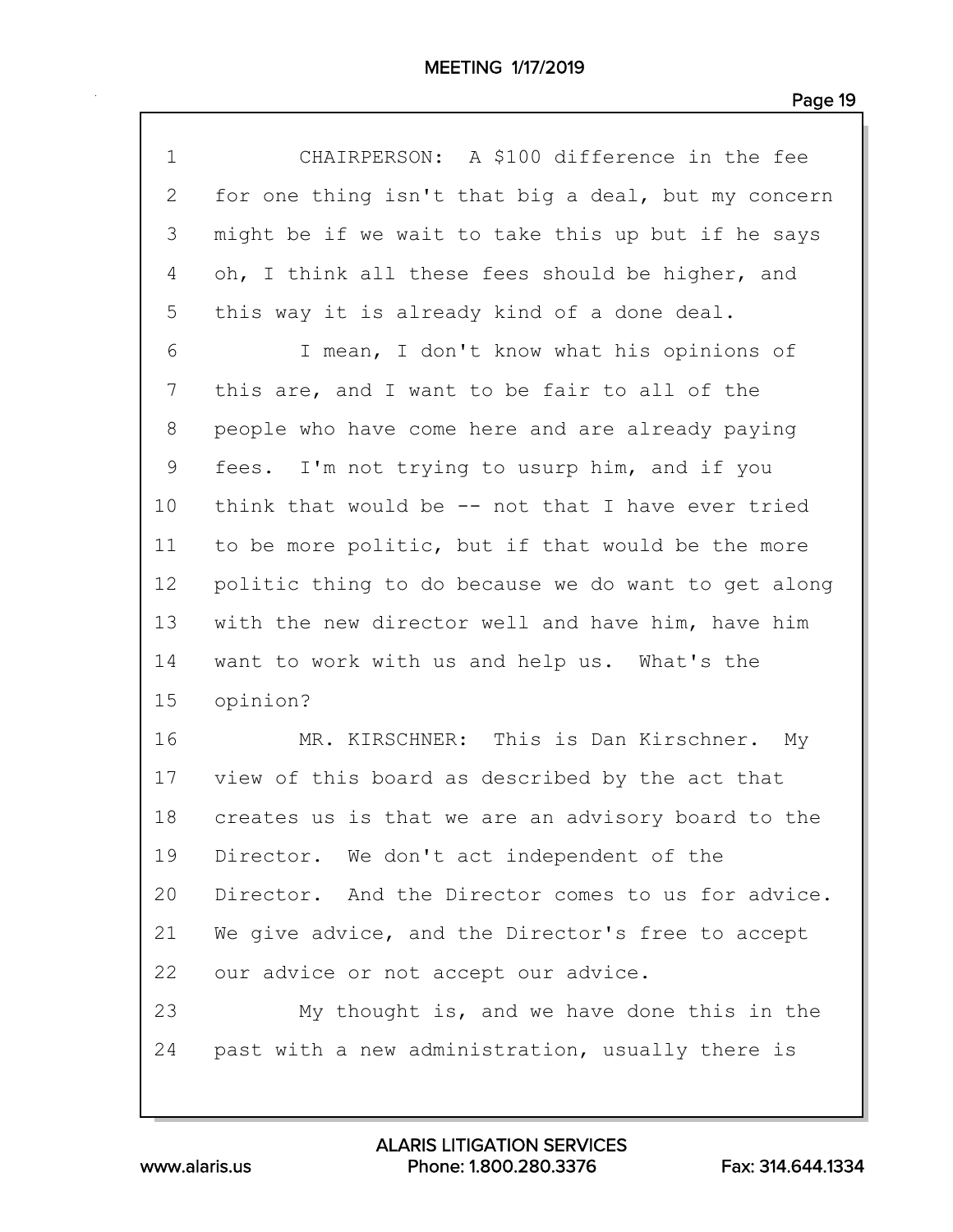| $\mathbf 1$     | this always one or two-day overlap with January     |
|-----------------|-----------------------------------------------------|
| 2               | meeting with the new director coming in that we     |
| 3               | tend to put off any votes to the new                |
| 4               | administration, in deference to the new             |
| 5               | administration, new director.                       |
| 6               | We are not wedded to only two meetings a            |
| 7               | year. That's just the minimum prescribed by         |
| 8               | statute. So if a new director comes in and we want  |
| 9               | to have a discussion and vote on new fees before    |
| 10              | September, before the summer, that the new director |
| 11              | can call a meeting at any time and say, you know,   |
| 12 <sub>2</sub> | we'd like to discuss fees and call a meeting of the |
| 13              | board for the board's advice and opinion.           |
| 14              | But that is my thought, that given the fact         |
| 15              | that we do have a $-$ you know, we don't act        |
| 16              | independent, it is only at the request of the       |
| 17              | Director that we act. I think we defer to the       |
| 18              | incoming director.                                  |
| 19              | CHAIRPERSON: Well, we do have the acting            |
| 20              | Director here now, and the one thing that we can    |
| 21              | decide on this board is the fees.                   |
| 22              | MR. SZERLETICH: He is the Director.                 |
| 23              | MR. KIRSCHNER: Yes, the acting director             |
| 24              | has given his suggestion that we defer which means  |
|                 |                                                     |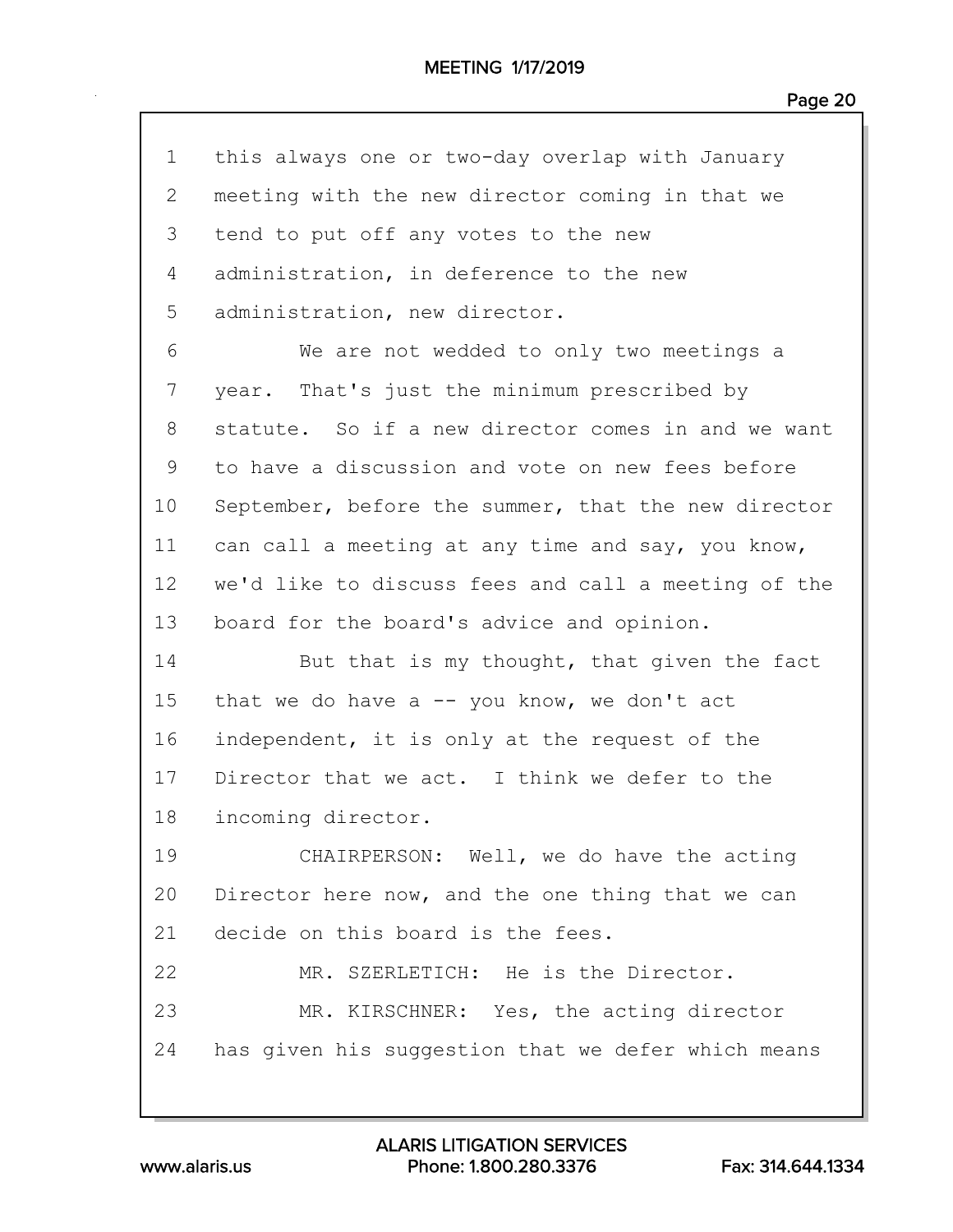| $\mathbf 1$  | the acting director is --                          |
|--------------|----------------------------------------------------|
| $\mathbf{2}$ | CHAIRPERSON: Yeah, he is the real                  |
| 3            | director, he is not just acting. But Dan, I take   |
| 4            | your point, I take your point and -- but when      |
| 5            | changes were negotiated, we kind of gave up being  |
| 6            | able to have a vote by a board propagate new rules |
| 7            | to be able to keep the option of the Board being   |
| 8            | able to set the fees.                              |
| 9            | So that was when they rewrote some of the          |
| 10           | statute, that's what it came out. But I take your  |
| 11           | point because I would like for the new director to |
| 12           | feel kindly towards us and want to cooperate with  |
| 13           | us.                                                |
| 14           | So do any of the rest of you have an               |
| 15           | opinion on this?                                   |
| 16           | MR. BROWN: You know, I think from my               |
| 17           | perspective, we could certainly vote on a          |
| 18           | recommendation and keep things moving forward      |
| 19           | because we have already had a pretty decent amount |
| 20           | of discussion with this, and, you know, if that    |
| 21           | comes, you know, based on the recommendation of    |
| 22           | staff and input from staff, you know, I think      |
| 23           | establishing a fee structure for this type of      |
| 24           |                                                    |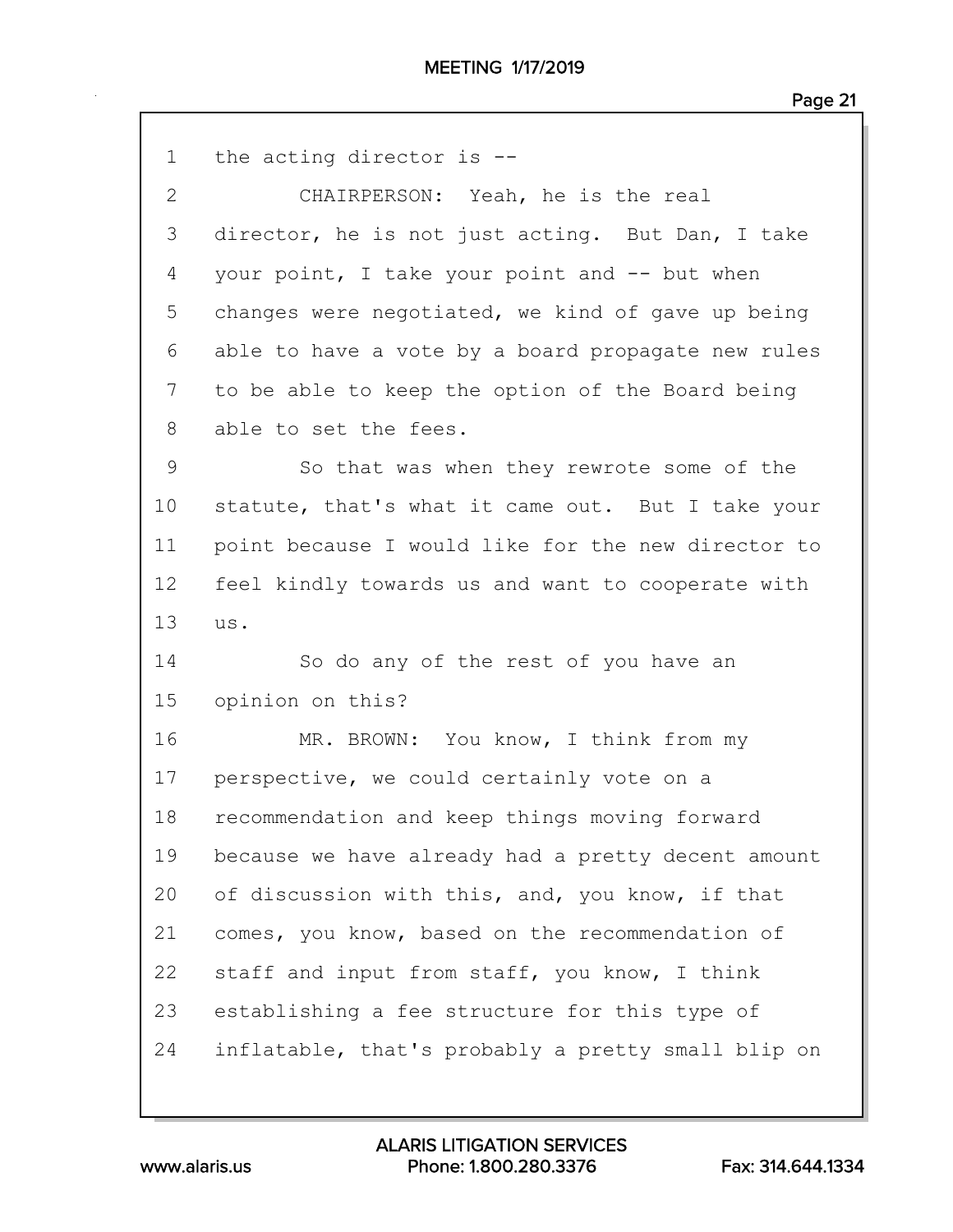| $\mathbf 1$ | his radar screen for getting up and running in a    |
|-------------|-----------------------------------------------------|
| 2           | new position.                                       |
| 3           | CHAIRPERSON: Yes, yes.                              |
| 4           | MR. KIRSCHNER: I don't disagree. I don't            |
| 5           | think it is a controversial issue at all, whether   |
| 6           | it is the result of this administration or director |
| 7           | or of the next one. I think the issue is with new   |
| 8           | directors, there are always new budgetary issues,   |
| $\mathsf 9$ | and they may look to either filling budget gaps     |
| 10          | elsewhere or here or there. So I think in terms of  |
| 11          | the whole thing going forward, since we are talking |
| 12          | about those fees being tabled in the future, we may |
| 13          | want to consent, if everybody wants to discuss it   |
| 14          | with the person who is going to be in charge of the |
| 15          | department in the future.                           |
| 16          | CHAIRPERSON: Okay.                                  |
| 17          | MR. KIRSCHNER: My thought is, you know,             |
| 18          | there is nothing under the Open Meetings Act that   |
| 19          | prevents you as the Chair to call that new director |
| 20          | next week, introduce yourself and say hey, this, we |
| 21          | left this on the table, what are your thoughts, how |
| 22          | would you like to handle it?                        |
| 23          | CHAIRPERSON: Well, I like your idea of not          |
| 24          | making it a hard and fast thing before the Director |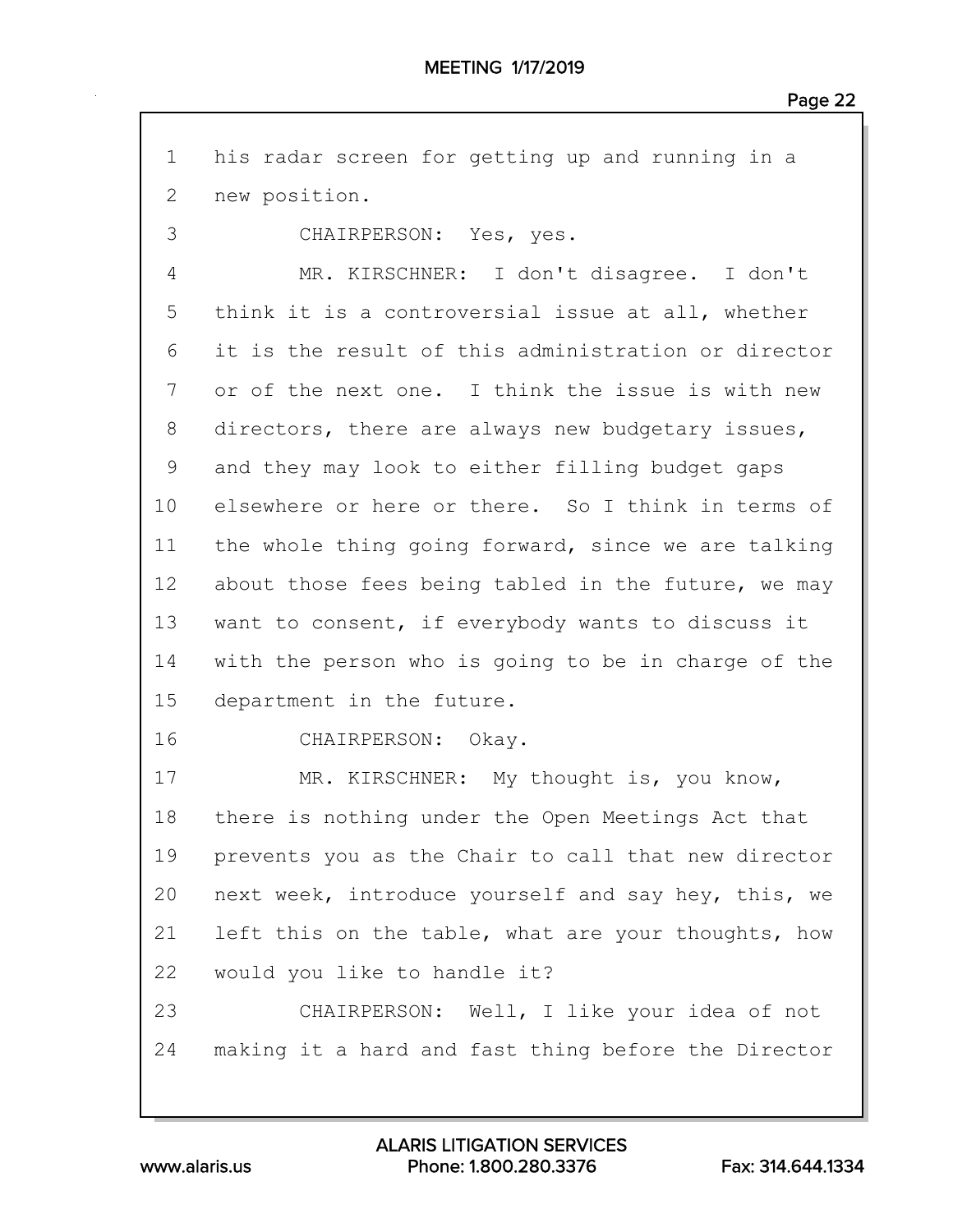| $\mathbf 1$  | comes in, and perhaps if we did just vote to        |
|--------------|-----------------------------------------------------|
| $\mathbf{2}$ | recommend to him that this be, be -- that this come |
| 3            | into our rules and so that he knows how we feel     |
| 4            | about it, then I think then we wouldn't have acted  |
| 5            | -- we will table making a decision, but we can vote |
| 6            | to recommend. How does that strike everyone?        |
| 7            | MR. KIRSCHNER: Yeah, I think we just, just          |
| 8            | let him know this is where we left off; the Board   |
| 9            | is in agreement this is what the fee should be      |
| 10           | going forward; we just wanted to have your input    |
| 11           | before there is a final vote on it.                 |
| 12           | CHAIRPERSON: Okay.                                  |
| 13           | MS. RHODES: This is Linda. I agree with             |
| 14           | that comment.                                       |
| 15           | CHAIRPERSON: Okay. I think that's good --           |
| 16           | MR. KIRSCHNER: Not talking about undoing            |
| 17           | work that's been done or starting over, anything    |
| 18           | like that.                                          |
| 19           | CHAIRPERSON: So do I hear a motion, then,           |
| 20           | from you, Dan, that we recommend to raise the fee   |
| 21           | to, I don't know, what, to 225 or $-$ -             |
| 22           | MR. KIRSCHNER: I think that's probably              |
| 23           | going to depend upon where the budget is set for    |
| 24           | the Department, where the needs are for the         |
|              |                                                     |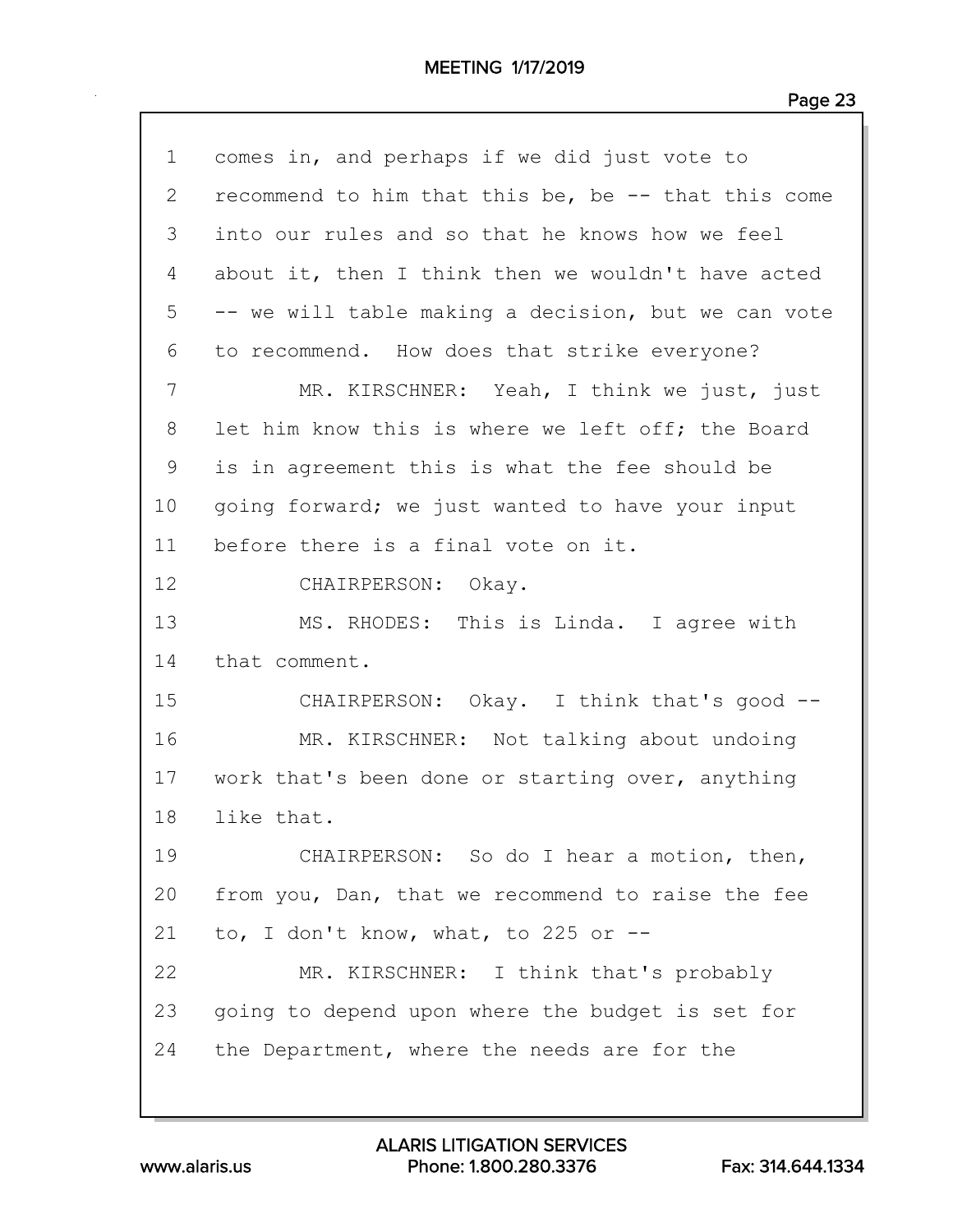| $\mathbf 1$ | Department. That's kind of hard to -- there may be  |
|-------------|-----------------------------------------------------|
| 2           | actually no change in the equation, but what the    |
| 3           | incoming director may have in mind may change this  |
| 4           | a little bit even like 25 bucks one direction or    |
| 5           | the other.                                          |
| 6           | MR. BEYER: The other two quick things, I            |
| 7           | don't if what he really had a chance to get         |
| 8           | feedback from industry yet either. Not that I have  |
| 9           | a desire to have these things play out over several |
| 10          | meetings or years, but, you know, this is the first |
| 11          | proposal we brought forward. There are multiple     |
| 12          | ways in which it could be measured, multiple fee    |
| 13          | structures. We have presented one.                  |
| 14          | But to the extent that this is something            |
| 15          | that is increasing in the number of times we see    |
| 16          | it, there may be people who would want to react to  |
| 17          | this in some way. So that may be a reason           |
| 18          | independently where, why the next meeting makes     |
| 19          | sense.                                              |
| 20          | The other thing that was also just pointed          |
| 21          | out to me, so everyone is clear from the statute,   |
| 22          | the wording of that is Section 2-8, the Director,   |
| 23          | after consultation with the consent, and the        |
| 24          | consent of the Board shall determine a schedule of  |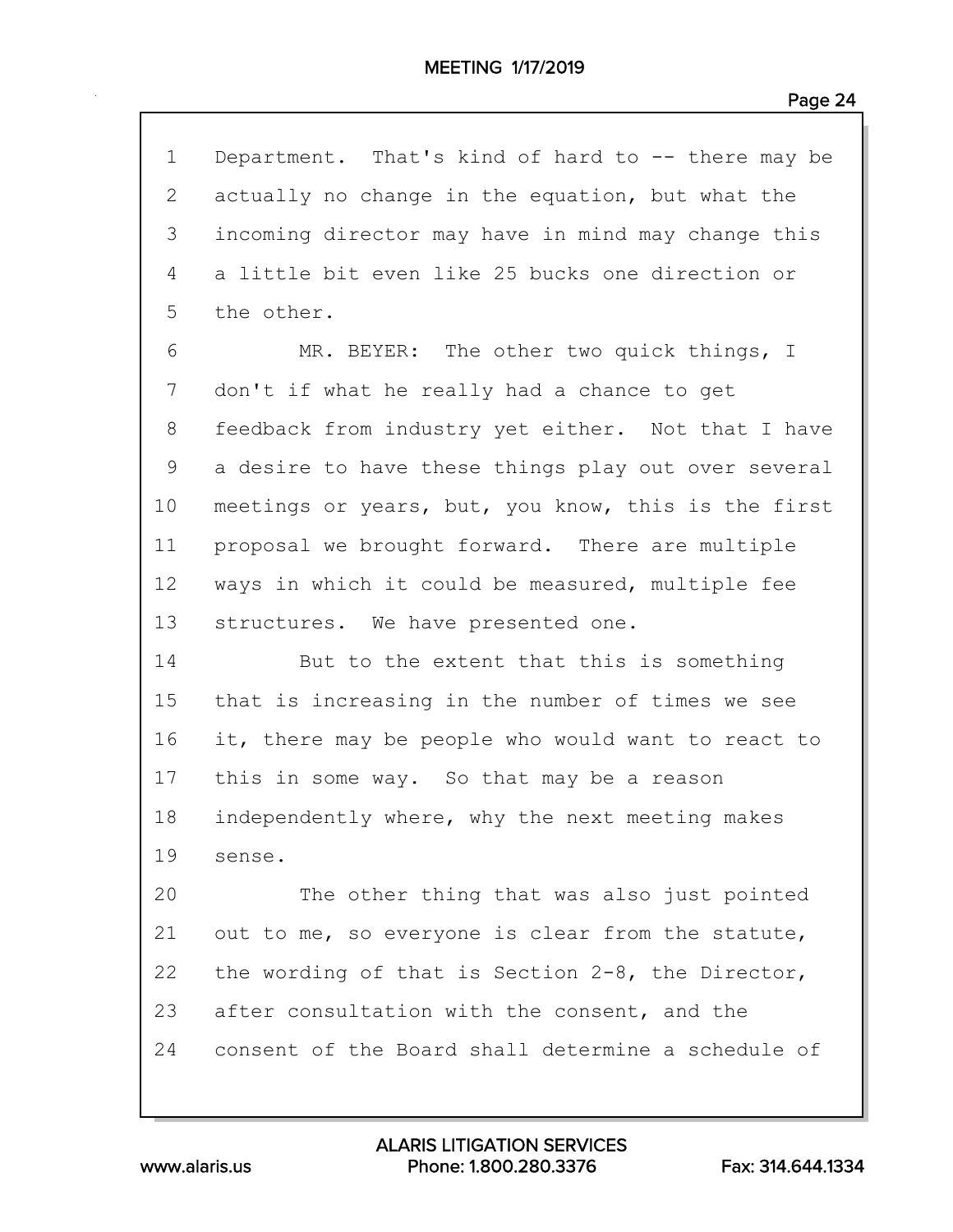| $\mathbf 1$  | permit fees for each amusement ride or amusement    |
|--------------|-----------------------------------------------------|
| $\mathbf{2}$ | attraction. You know, it does seem to suggest       |
| 3            | that, you know, perhaps the ultimate, you know,     |
| 4            | enactment of that lies with the Director but after  |
| 5            | consultation.<br>CHAIRPERSON: After we consent      |
| 6            | to it.                                              |
| 7            | MR. BEYER: Yes, yes. To the extent there            |
| 8            | needs to be more discussion about that, I think we  |
| 9            | can, you know -- but all of this taken into         |
| 10           | account, it would still be my view, you know, it is |
| 11           | appropriate for a number of reasons to at least     |
| 12           | wait until the next meeting before.                 |
| 13           | CHAIRPERSON: Okay. Well, I'm fine with              |
| 14           | that. Could we take, just so we get some public     |
| 15           | input before we, before we make a recommendation,   |
| 16           | could we break from this and ask for comments?      |
| 17           | So we are going to break from this meeting          |
| 18           | and ask for comments from all of you here. Do you   |
| 19           | have any opinions on this?                          |
| 20           | MR. KIRSCHNER: You know -- Dan again. I             |
| 21           | want to say one thing generally about fees since    |
| 22           | when we dealt with it in the past. I guess as       |
| 23           | comments will come in, we will address this, but my |
| 24           | sense is that we, as a state, tend to be on the far |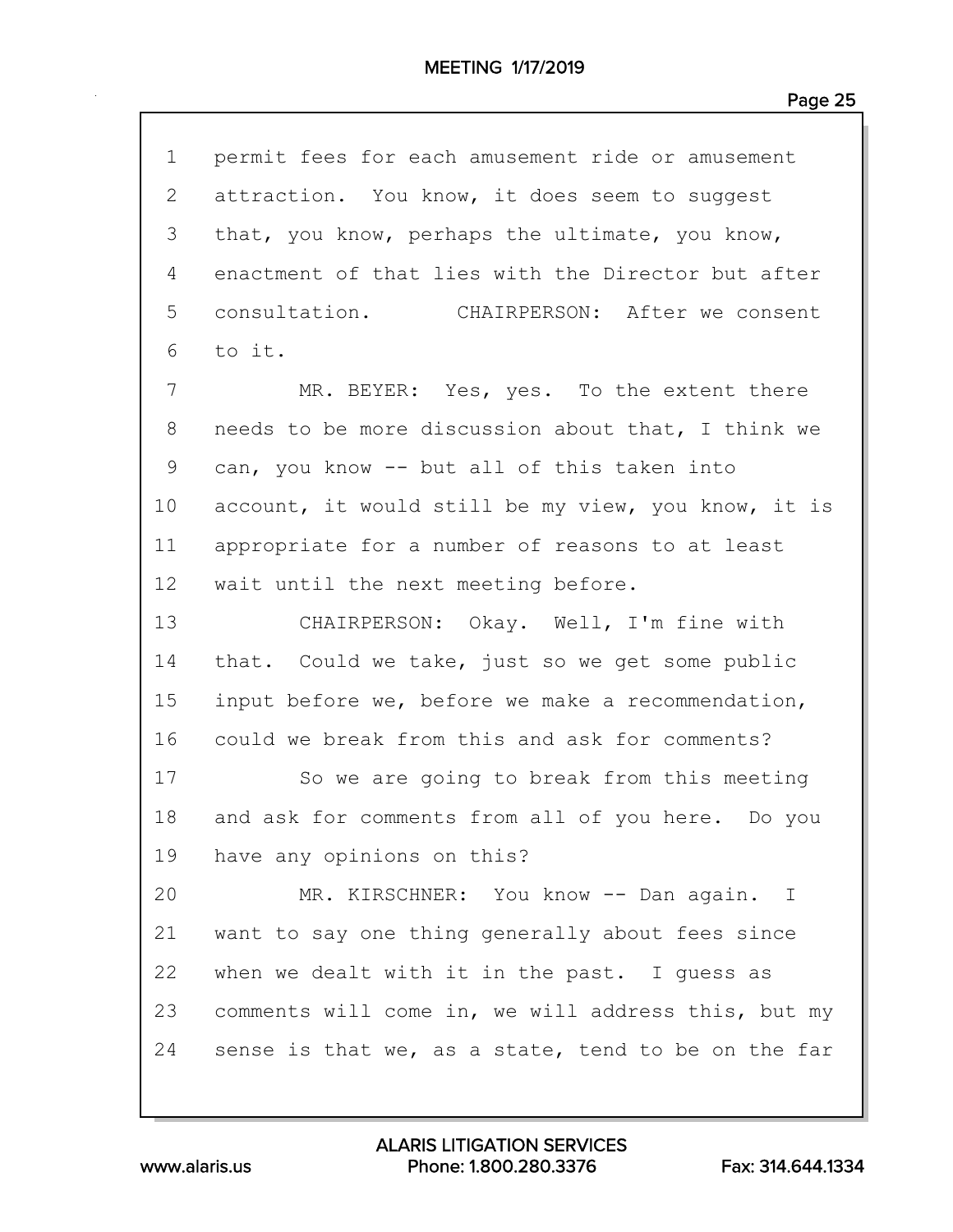| $\mathbf{1}$ | more modest end of fees when we look to comparison  |
|--------------|-----------------------------------------------------|
| 2            | to surrounding states. I mean, industry tends to    |
| 3            | not mind modest increases because it is still       |
| 4            | oftentimes still well below what the rates are in   |
| 5            | Ohio, Indiana. Those are my recollections from      |
| 6            | past fee discussions and fee increases.             |
| 7            | CHAIRPERSON: Yes, but it is because this            |
| 8            | board wanted to keep them lower so that people can  |
| 9            | actually -- I mean, Illinois is one of the most     |
| 10           | expensive places to do business. So that the fees   |
| 11           | could at least be more modest so we didn't have     |
| 12           | people leaving Illinois to go to other states and   |
| 13           | not paying taxes here. So that's just my            |
| 14           | recollection of what has happened because at one    |
| 15           | point they wanted to --                             |
| 16           | MR. KIRSCHNER: I don't think that policy            |
| 17           | has played into our decision in fees, but that's    |
| 18           | okay.                                               |
| 19           | CHAIRPERSON: So anyway, could I -- what do          |
| 20           | you guys think about -- does anybody have an        |
| 21           | opinion? In this room there is usually opinions.    |
| 22           | Yes?                                                |
| 23           | MS. LENNON: Well, I'm just a little                 |
| 24           | unclear. So you can raise the fee to \$130 if it is |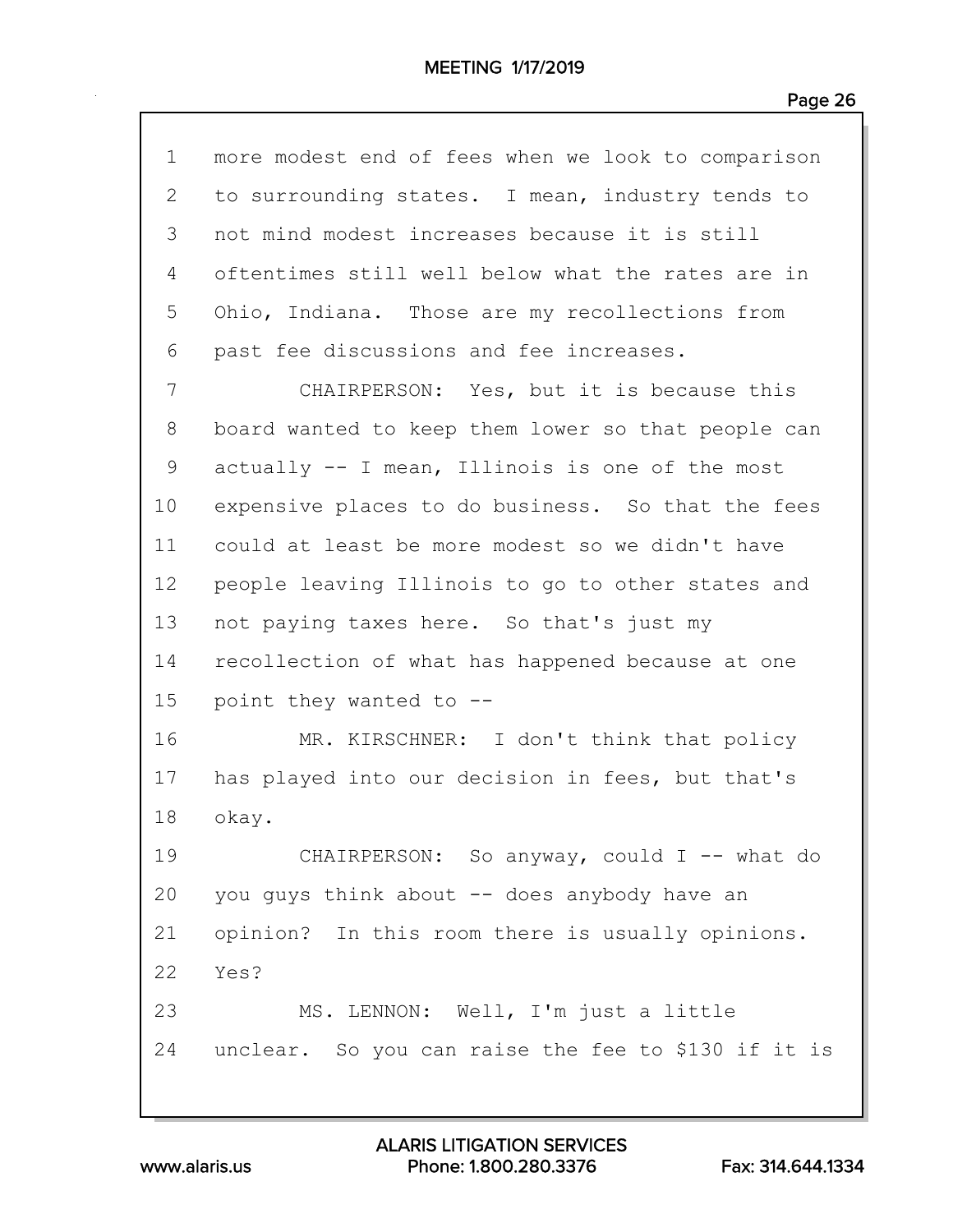| $\mathbf 1$   | over 1500 square feet and then \$260 for, like, that |
|---------------|------------------------------------------------------|
| $\mathbf{2}$  | giant one that's 10,000 square feet. So is there     |
| 3             | going to be -- I don't know. So it is going to be    |
| 4             | like 1500 to 10,000 square feet is going to be       |
| 5             | \$130.                                               |
| 6             | MR. SZERLETICH: No, anything above. 1500             |
| 7             | and above would be 130.                              |
| $\,8\,$       | MS. LENNON: Okay.                                    |
| $\mathcal{G}$ | MR. SZERLETICH: Anything below that, 1499            |
| 10            | and below, is still 55.                              |
| 11            | MS. LENNON: Okay.                                    |
| 12            | MR. SZERLETICH: Which is going to exclude            |
| 13            | just about everybody but these huge inflatables.     |
| 14            | That's what my goal was. I didn't want it to         |
| 15            | affect, you know, the obstacle courses that a lot    |
| 16            | of operators use.                                    |
| 17            | MS. LENNON: Okay.                                    |
| 18            | MR. SZERLETICH: So I did a lot of research           |
| 19            | and kind of tried to come up with that square        |
| 20            | footage that would, you know, I hate to say it, but  |
| 21            | target the bigger ones because there is a lot more   |
| 22            | to those than these obstacle courses and the jumps   |
| 23            | and such.                                            |
| 24            | CHAIRPERSON: I apologize. What is your               |
|               |                                                      |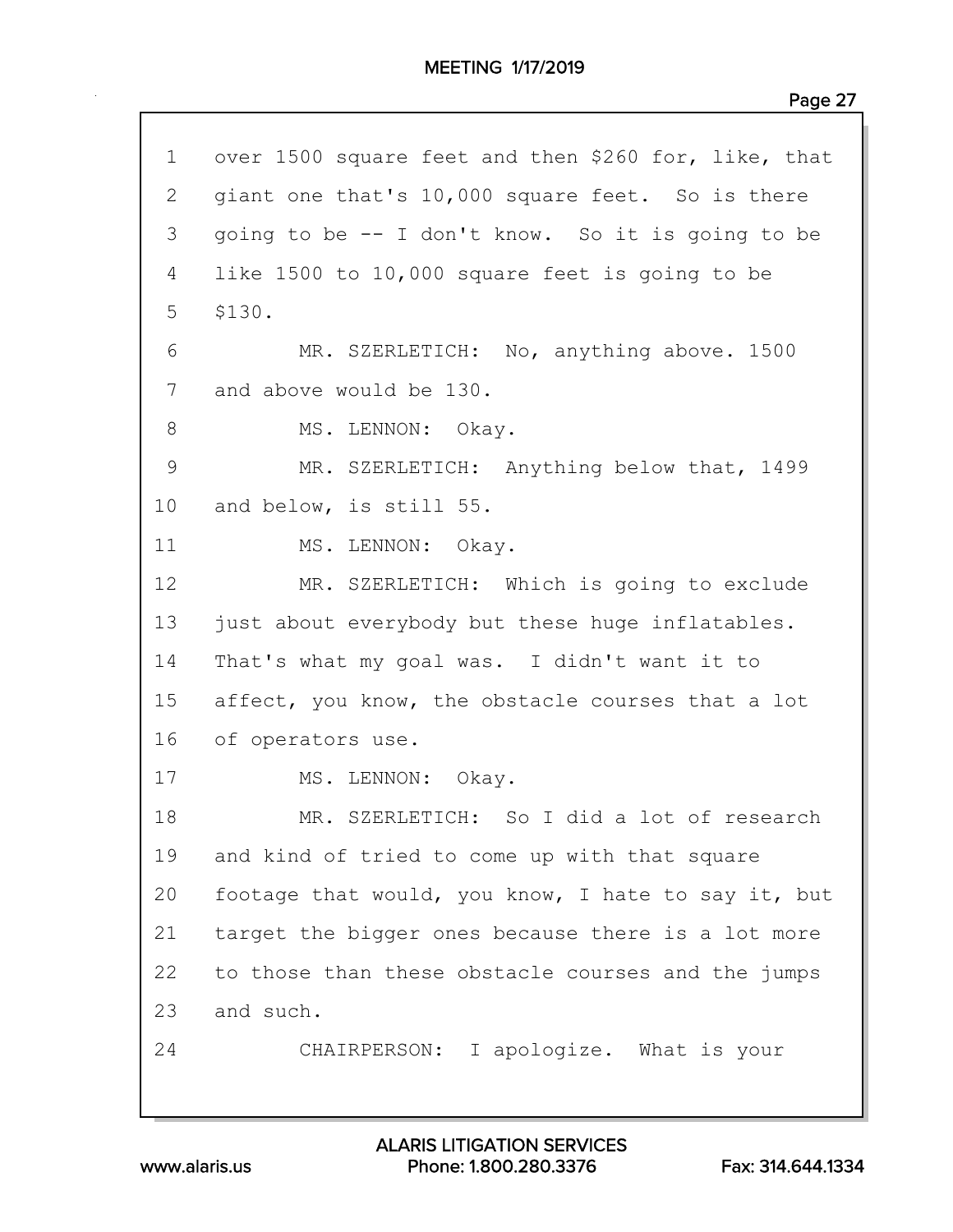| $\mathbf 1$    | name, and what company are you from?                |
|----------------|-----------------------------------------------------|
| $\overline{2}$ | MS. LENNON: I am Becky Lennon, Channahon            |
| 3              | General Rental.                                     |
| 4              | CHAIRPERSON: Thank you. Because we need             |
| 5              | to let our lady who is taking all of the notes      |
| 6              | know.                                               |
| 7              | Margaret?                                           |
| 8              | MS. VAUGHN: Just to clarify, whatever the           |
| 9              | fees -- Margaret Vaughn with the OABA and the       |
| 10             | Illinois Association of Ag Fairs. Whatever the      |
| 11             | fees are that the Board would propose or Director   |
| 12             | wants to move this way or that way still have to go |
| 13             | through administrative rule making process, is that |
| 14             | correct, JCAR?                                      |
| 15             | MR. SZERLETICH: I believe so, yeah, for             |
| 16             | any fee increase.                                   |
| 17             | MS. VAUGHN: So there would still be a               |
| 18             | public comment process. It is not like they would   |
| 19             | go in effect today, it would be --                  |
| 20             | MR. SZERLETICH: No.                                 |
| 21             | MS. VAUGHN: -- a six month process to get           |
| 22             | approved.                                           |
| 23             | CHAIRPERSON: Okay. Yes?                             |
| 24             | AUDIENCE MEMBER: How many --                        |
|                |                                                     |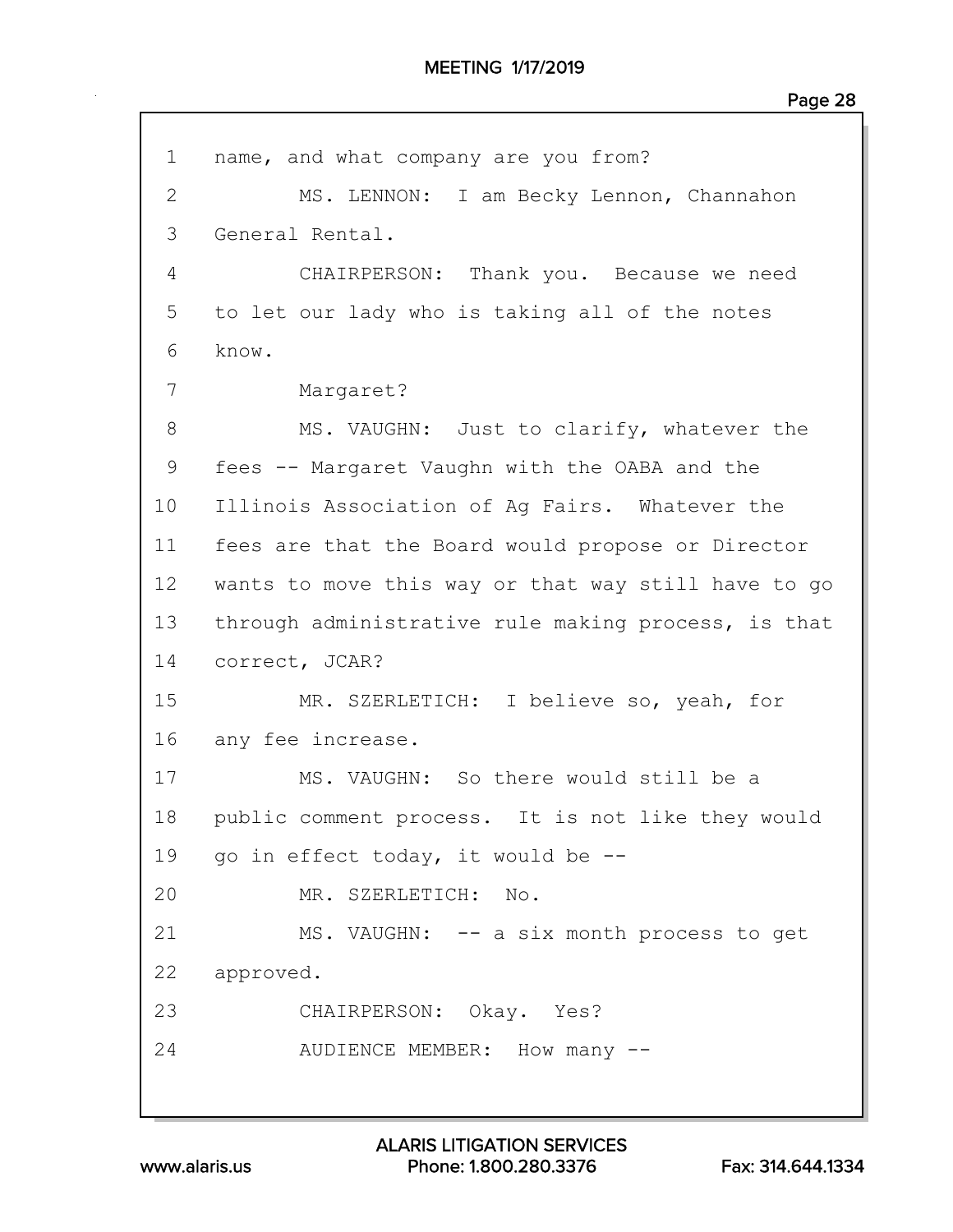| $\mathbf 1$  | MS. RHODES: May I make a quick request              |
|--------------|-----------------------------------------------------|
|              |                                                     |
| $\mathbf{2}$ | from the phone?                                     |
| 3            | CHAIRPERSON: Sure.                                  |
| 4            | MS. RHODES: So that those of us on the              |
| 5            | phone, and sorry we are not there, can benefit from |
| 6            | hearing what the general public has to say, do you  |
| 7            | mind either each time or at the end summarizing for |
| 8            | us what the comments were?                          |
| 9            | CHAIRPERSON: Okay. The last comment was             |
| 10           | that it would still have to go through JCAR which   |
| 11           | would still give the public an opportunity to       |
| 12           | respond at that time. So that just so that we were  |
| 13           | clear on it because this is part of rule making.    |
| 14           | So that was the comment by Margaret Vaughn.         |
| 15           | MS. RHODES: Thank you.                              |
| 16           | CHAIRPERSON: Uh-huh. And?                           |
| 17           | MR. MASSIE: Donnie Massie, Alpine                   |
| 18           | Amusement. I am just wondering how big, well, how   |
| 19           | many of these companies are you talking about right |
| 20           | now?                                                |
| 21           | MR. SZERLETICH: Right now we have only              |
| 22           | seen one in the state. The year prior to that we    |
| 23           | had another one come in. They did not return last   |
| 24           | year. So we know of two companies.                  |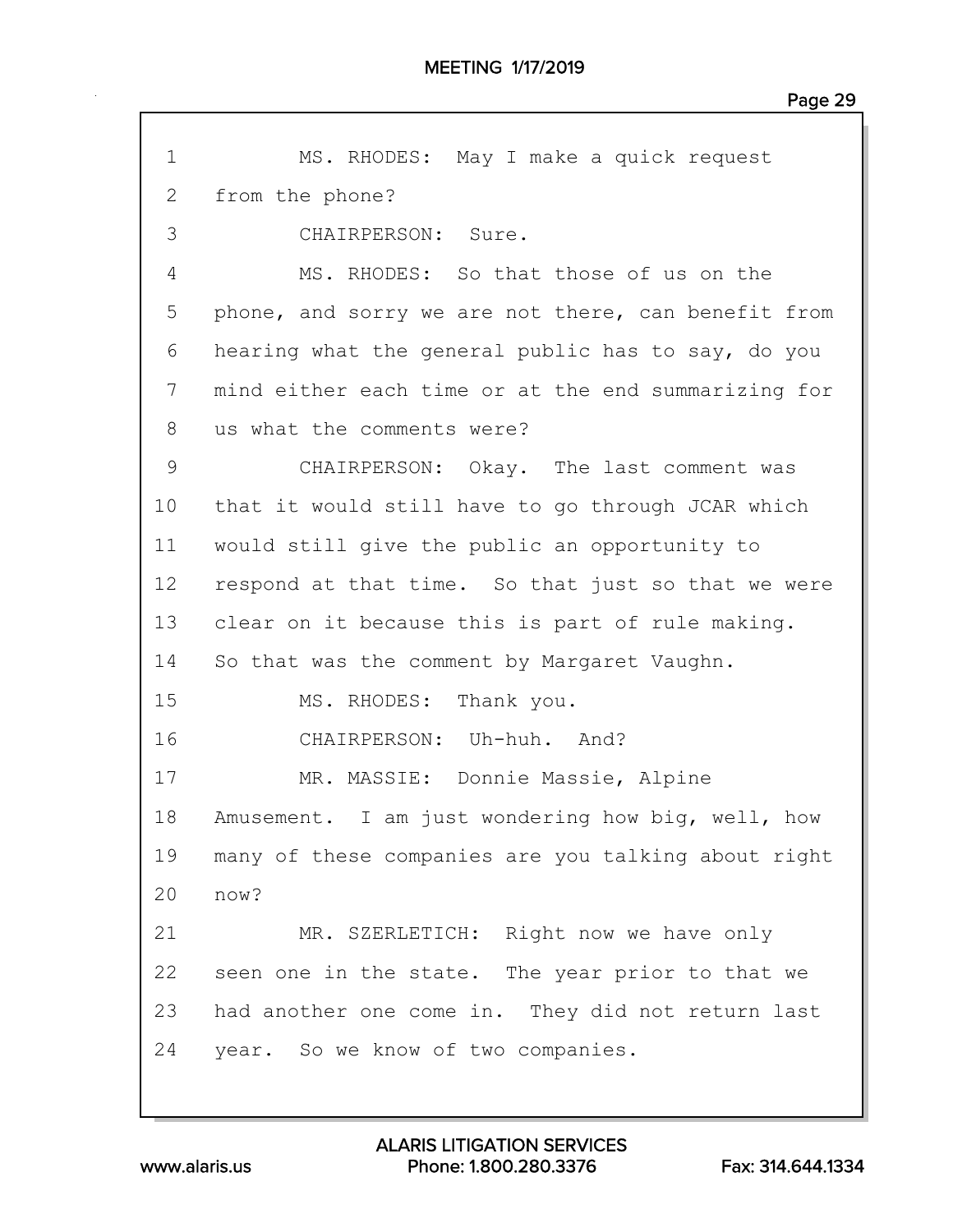| $\mathbf 1$     | Hey, Pete, do you know of any other               |
|-----------------|---------------------------------------------------|
| $\mathbf{2}$    | companies?                                        |
| 3               | CHAIRPERSON: Come on in the room, Pete, so        |
| 4               | we can hear.                                      |
| 5               | MR. TOMCZUK: Inflatable 5K, remember that         |
| 6               | one, and then --                                  |
| 7               | MR. SZERLETICH: There was two of those            |
| 8               | companies, then the one that you did last year.   |
| 9               | MR. TOMCZUK: That one and then also I was         |
| 10              | showing Chris there was a company that brought in |
| 11              | like a 60 to 65-foot water slide at Chicagoland   |
| 12 <sup>°</sup> | Speedway, and they had a bubble party.            |
| 13              | CHAIRPERSON: Bubble party?                        |
| 14              | MR. TOMCZUK: Black light bubble party.            |
| 15              | MR. SZERLETICH: Two or three of them.             |
| 16              | MR. TOMCZUK: Probably four companies I            |
| 17              | count total, total right now.                     |
| 18              | CHAIRPERSON: Okay. Thank you.                     |
| 19              | MR. SZERLETICH: So not a lot but --               |
| 20              | CHAIRPERSON: That was one of our                  |
| 21              | inspectors, Pete, who has inspected about four    |
| 22              | different sets for inflatables that would come up |
| 23              | to the larger level. Donnie?                      |
| 24              | MR. MASSIE: That's all I wanted to know,          |
|                 |                                                   |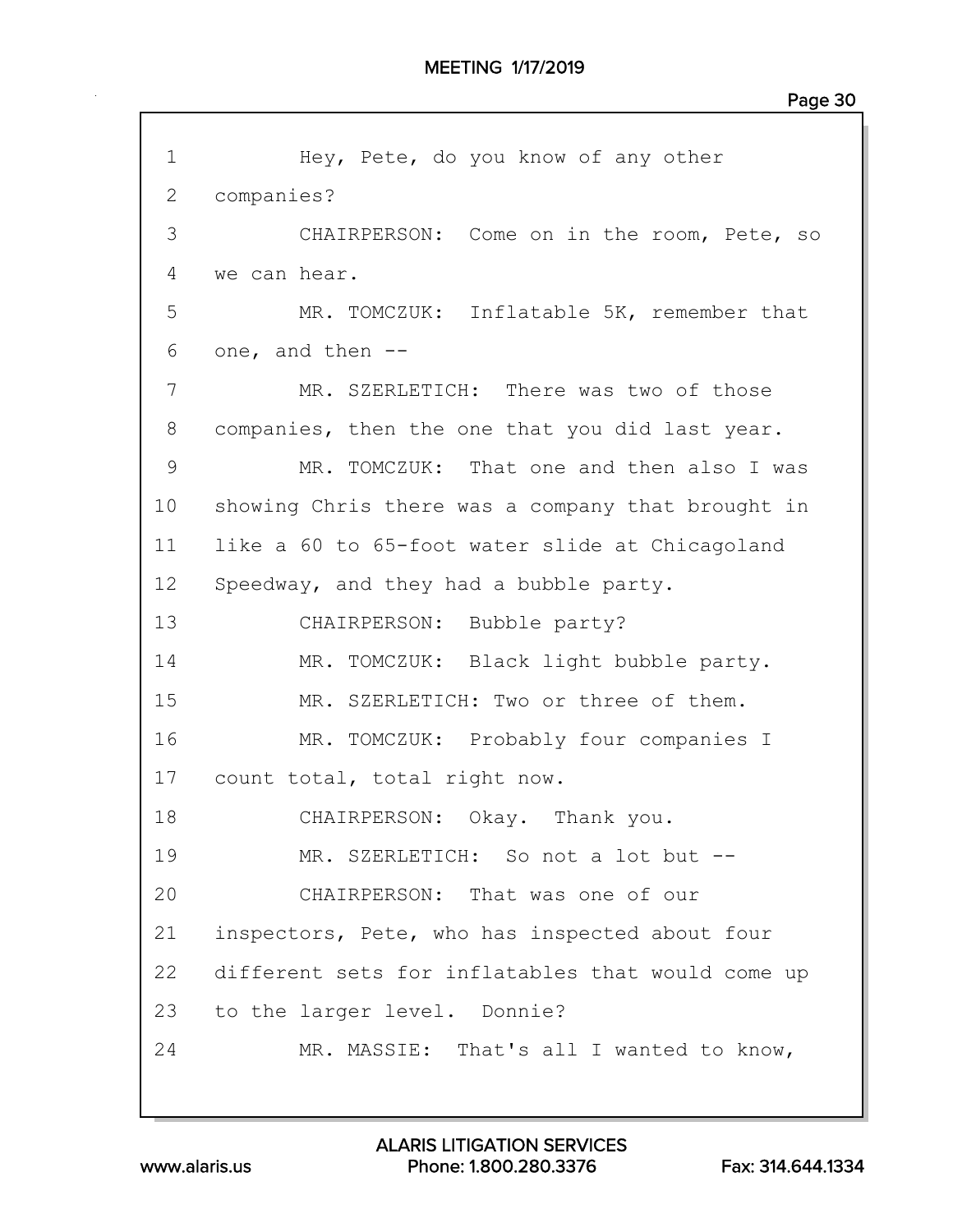| just how many -- what is it really affecting, how   |
|-----------------------------------------------------|
| many people, you know, so --                        |
| CHAIRPERSON: Well, and even if we only              |
| raised it \$100 if it doesn't take as long as a     |
| medium roller coaster, then we are not up to quite  |
| that. So if we said if we recommended 230, for      |
| instance, then we are really -- we are still below  |
| the medium roller coaster but above the 1500 square |
| foot level. Does make any sense to anybody?         |
| Okay. So I am going to adjourn public               |
| comments again and go back to the meeting. So       |
| Board, do we want to make a recommendation, or do   |
| we want to just totally -- because it would be nice |
| to keep what we have discussed here and have        |
| something to show for it.                           |
| MR. BROWN: I would think we should make a           |
| recommendation, and, you know, and I have not       |
| looked comprehensively at our fee structure for     |
| inspection or anything, but just looking at the two |
| numbers that were presented here with \$55 for a    |
| small inflatable or 130 for a big one, we are not   |
| anywhere near covering somebody's time to travel to |
| a site, inspect something. So I don't think that's  |
| the way our fee structure is currently based.       |
|                                                     |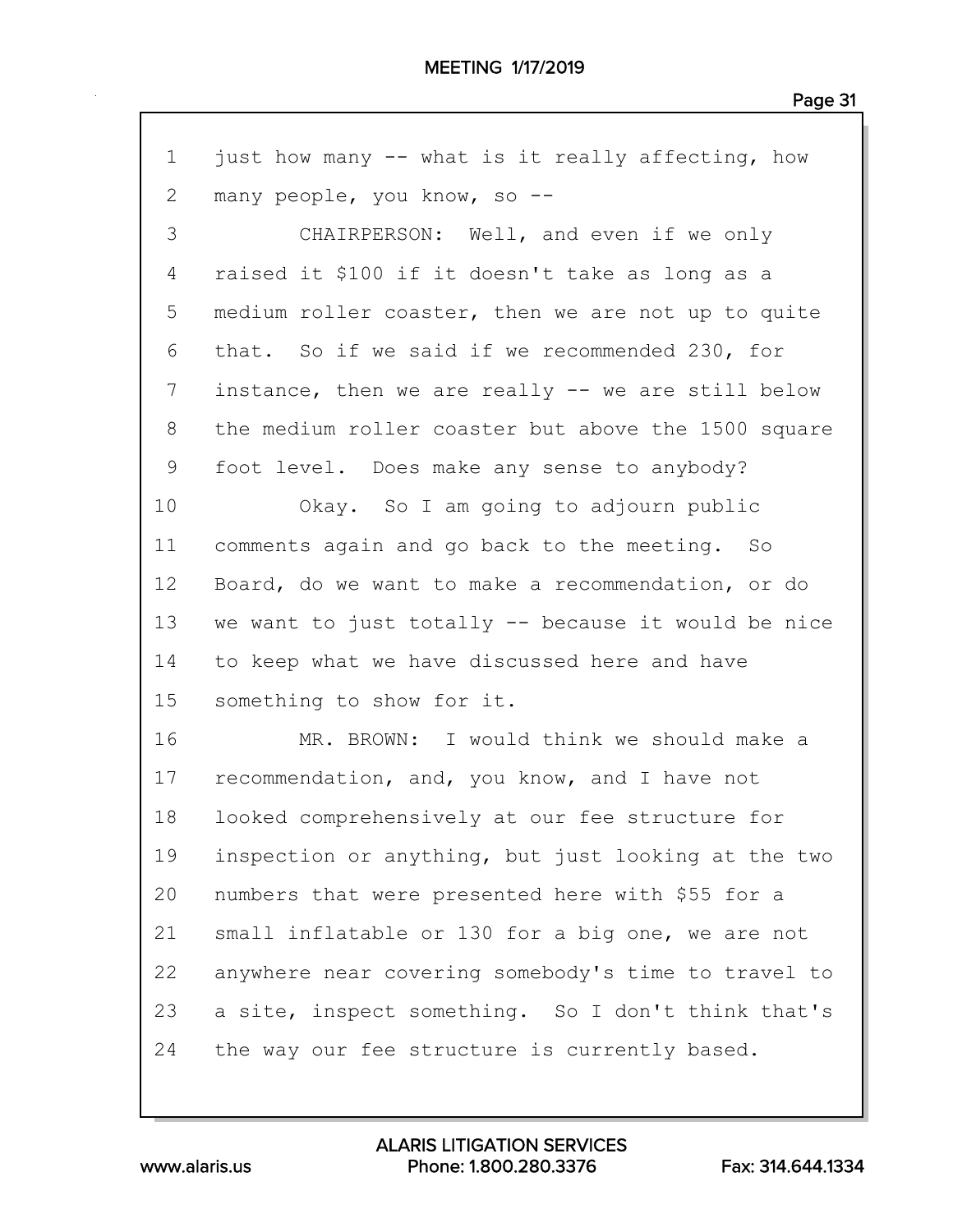## MEETING 1/17/2019

| $\mathbf 1$    | I don't think anybody is suggesting that we           |
|----------------|-------------------------------------------------------|
| $\overline{2}$ | restructure that or anything. So whatever our         |
| 3              | recommendation would be, it would seem to be to       |
| 4              | keep it in line with the other fees that we are       |
| 5              | inspecting, and that would be a prudent spot to be    |
| 6              | in.                                                   |
| 7              | CHAIRPERSON: So do you want to make a                 |
| 8              | motion for a recommendation?                          |
| 9              | MR. BROWN: I would make a motion to accept            |
| 10             | the recommendation that Bill has put together with    |
| 11             | \$55 for inflatable up to $1,499$ square feet and 130 |
| 12             | for inflatables that are above 1500 square feet.      |
| 13             | CHAIRPERSON: And nothing for the next                 |
| 14             | level?                                                |
| 15             | MR. SZERLETICH: There is no next level.               |
| 16             | Fifteen hundred and above is the way I wrote it.      |
| 17             | CHAIRPERSON: Okay.                                    |
| 18             | I will just add that's one<br>MR. BEYER:              |
| 19             | reason why I thought it would also might make sense   |
| 20             | to continue discussion of this. There is a little     |
| 21             | bit of a challenge of setting something of an         |
| 22             | arbitrary number based on, you know, the limited      |
| 23             | inflatables that we have seen that fall under this.   |
| 24             | If something changed and, for example, then we saw    |
|                |                                                       |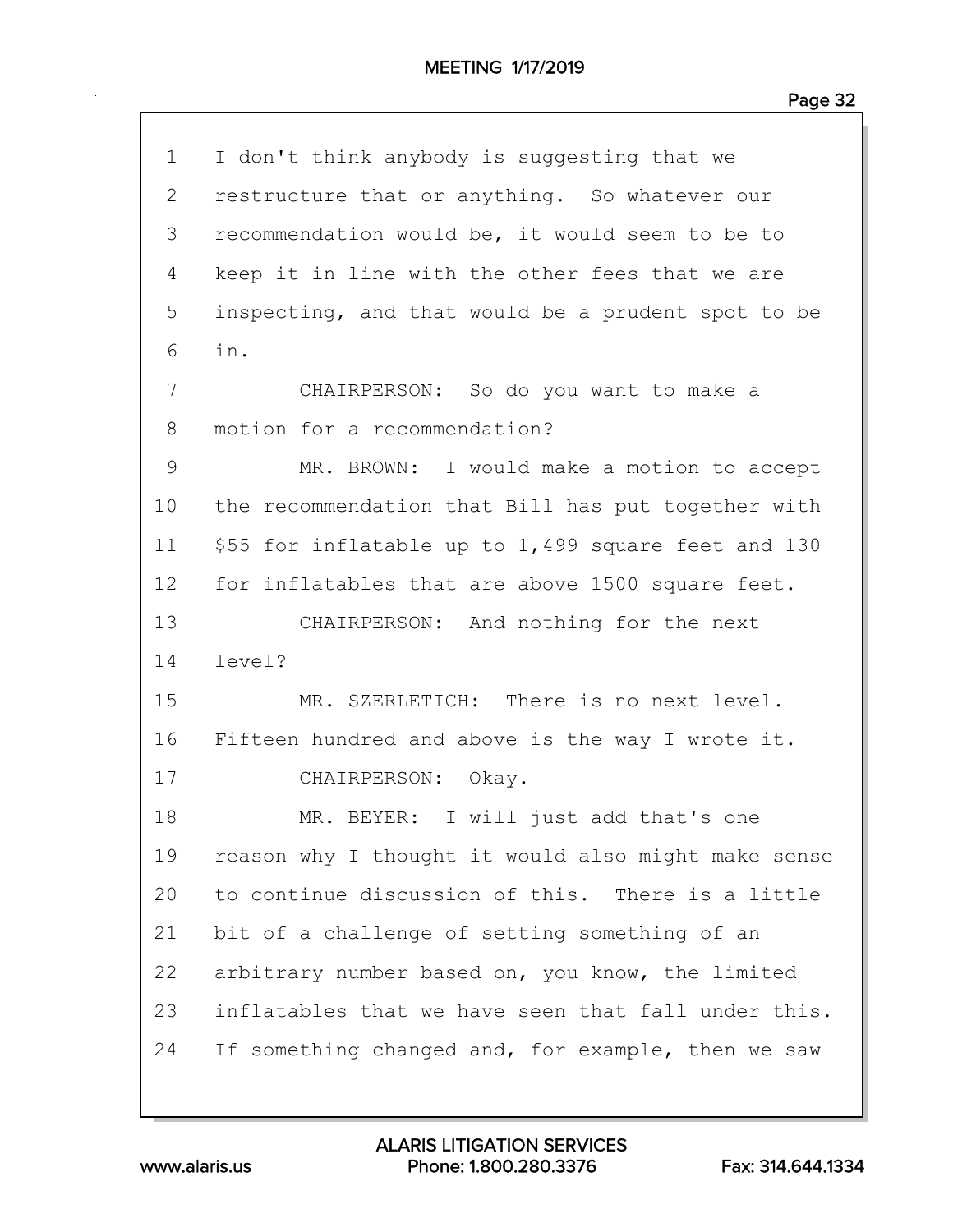| $\mathbf 1$ | a huge jump in inflatables between 1350 and 1500    |
|-------------|-----------------------------------------------------|
| 2           | square feet, it might have made us change the way   |
| 3           | we thought about, you know, what tiers we have set. |
| 4           | At the other end, the more you try to set a         |
| 5           | higher number of tiers to capture any number of     |
| 6           | these, then it becomes overly complicated. So       |
| 7           | there is a bit of a give and take here. I'm not     |
| 8           | sure that I -- I think would I lean on the side of  |
| $\mathsf 9$ | probably waiting to make a recommendation even, but |
| 10          | this is --                                          |
| 11          | CHAIRPERSON: Okay. So --                            |
| 12          | MS. RHODES: What was that last -- this is           |
| 13          | Linda. The last part was err on side of waiting?    |
| 14          | CHAIRPERSON: Well, to discuss any higher            |
| 15          | fees because it could get problematic as more       |
| 16          | different inflatables come in to have a complicated |
| 17          | structure; to just stick with this recommendation   |
| 18          | for right now and go forward later if we think      |
| 19          | there is a real need for further fee structure      |
| 20          | changes.                                            |
| 21          | MS. RHODES: So that I am clear, I                   |
| 22          | apologize that I didn't catch it all, that the      |
| 23          | motion that is on the floor, does it $-$ it         |
| 24          | represents a change from our current fee structure, |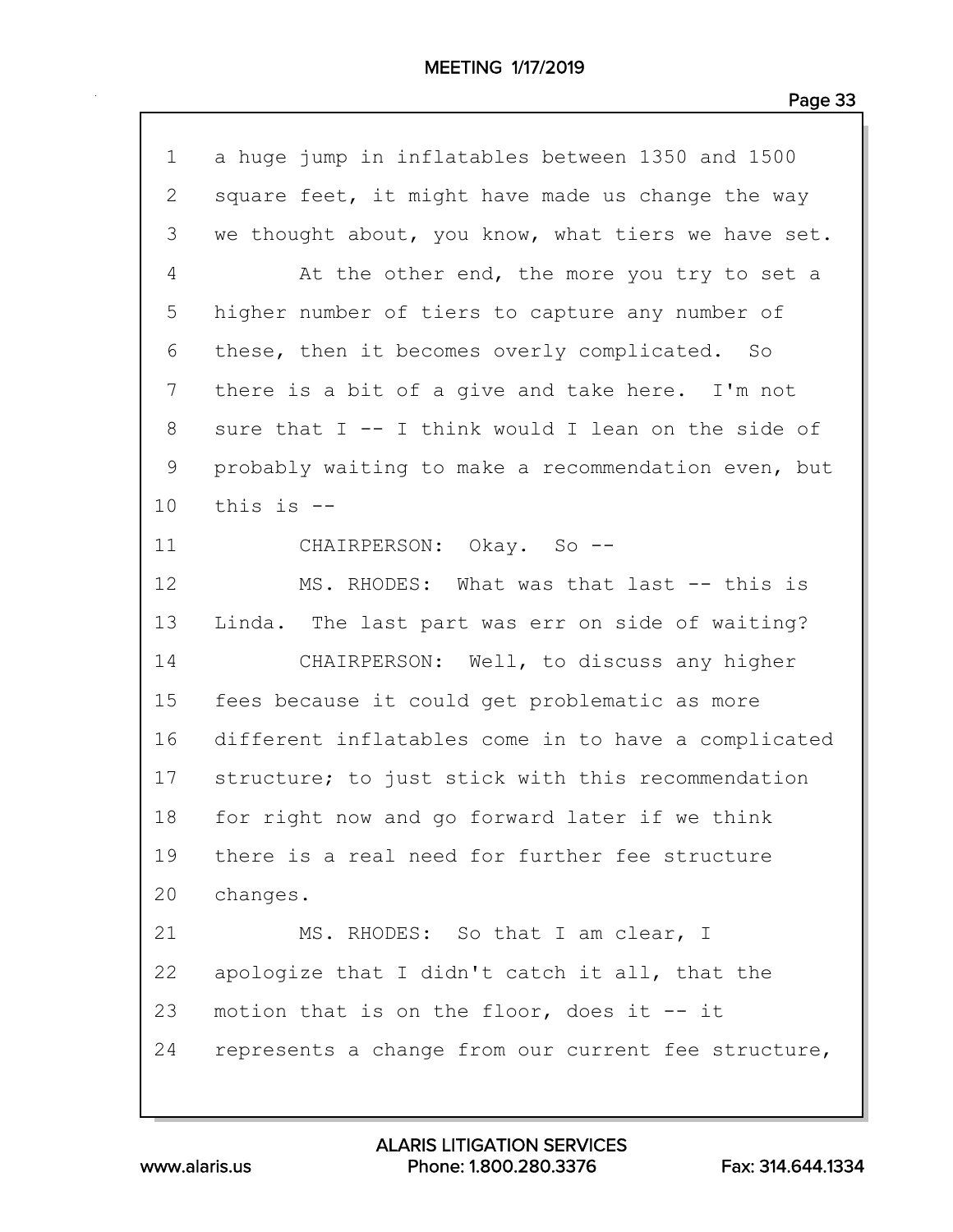| $\mathbf 1$  | just does not address the largest ones?             |
|--------------|-----------------------------------------------------|
| $\mathbf{2}$ | CHAIRPERSON: Correct.                               |
| 3            | MS. RHODES: The largest inflatable?                 |
| 4            | CHAIRPERSON: Correct. This is the                   |
| 5            | recommendation that came from the Department, and I |
| 6            | think, I think it would be very reasonable to make  |
| 7            | a recommendation that we endorse this and send it   |
| 8            | onto the Director, the new Director and go from     |
| 9            | there. Do I have a second for this motion?          |
| 10           | MR. SPARKS: I will second.                          |
| 11           | CHAIRPERSON: Okay. Any other discussion?            |
| 12           | (No response.)                                      |
| 13           | CHAIRPERSON: Those in favor say aye.                |
| 14           | (Ayes heard.)                                       |
| 15           | CHAIRPERSON: Do I hear any ayes on the              |
| 16           | phone?                                              |
| 17           | Those opposed?                                      |
| 18           | MR. KIRSCHNER: Opposed.                             |
| 19           | MR. SZERLETICH: Dan Kirschner?                      |
| 20           | MR. KIRSCHNER: Yep.                                 |
| 21           | CHAIRPERSON: Okay.                                  |
| 22           | MR. BEYER: So I guess I -- so I voted aye,          |
| 23           | but I would like to make sure it is clear we        |
| 24           | obviously developed this proposal and discussed it. |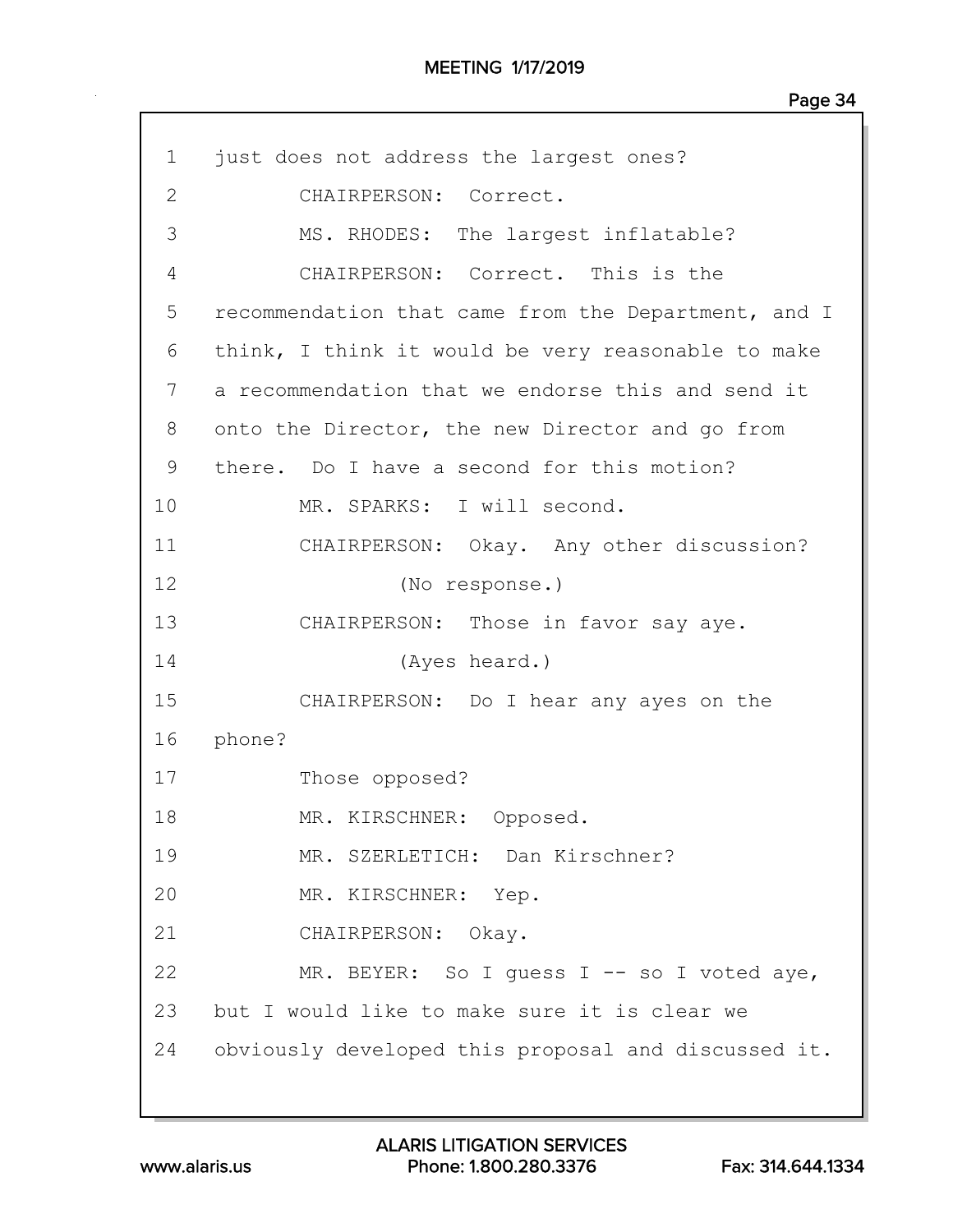| $\mathbf 1$  | So, you know, it has my support as a starting       |
|--------------|-----------------------------------------------------|
| $\mathbf{2}$ | proposal to offer, but I, I don't want to be        |
| 3            | supportive of anything here that makes a new        |
| 4            | administration or new director feel bound that we   |
| 5            | have acted without them.                            |
| 6            | So I guess I would clarify my aye as, you           |
| 7            | know, we felt this an appropriate thing to          |
| 8            | recommend at the starting point. I still support    |
| 9            | that given we developed that, but beyond that, I    |
| 10           | would defer to the new administration.              |
| 11           | CHAIRPERSON: Well, the motion was to                |
| 12           | recommend that, it was not to enact this. So --     |
| 13           | MR. KIRSCHNER: Right, but if I can state            |
| 14           | my opposition. We don't have the ability to         |
| 15           | enact. All we can do is recommend because we are    |
| 16           | an advisory board. I'm not opposed to the concept   |
| 17           | of what the, what the resolution or advice we want  |
| 18           | to give. My opposition is the timing of it. I       |
| 19           | think it is more prudent to keep our discussion in  |
| 20           | a holding pattern at this time and for the Chair to |
| 21           | have a discussion with the incoming director,       |
| 22           | incoming director on this issue and update the      |
| 23           | incoming director on this issue and inform the      |
| 24           | incoming director, ask if we'd like to move forward |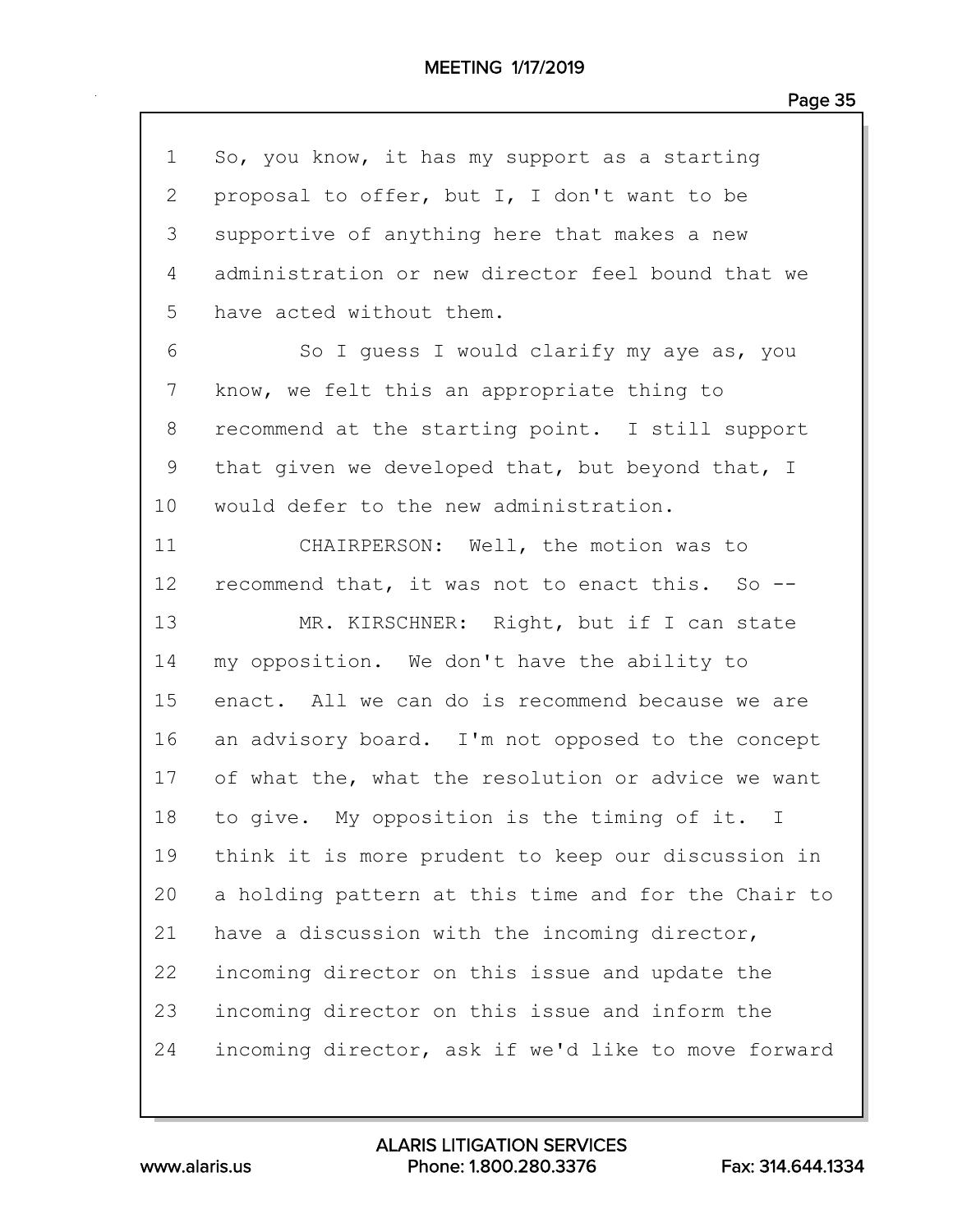| 1            | or anything else you'd like us to address before    |
|--------------|-----------------------------------------------------|
| $\mathbf{2}$ | making a recommendation because there might be      |
| 3            | other factors and criteria the incoming director    |
| 4            | may want us to consider.                            |
| 5            | UNIDENTIFIED: Such as risk.                         |
| 6            | CHAIRPERSON: Okay.                                  |
| 7            | MR. KIRSCHNER: Or other budgetary things            |
| 8            | or constraints or expansions of the department.     |
| 9            | CHAIRPERSON: Right. Well, we are hoping             |
| 10           | the Department is not going to try to set their     |
| 11           | budget on raising all of the fees.                  |
| 12           | MR. KIRSCHNER: No, I'm not suggesting               |
| 13           | that. I am saying every penny, wherever it is,      |
| 14           | goes somewhere. So no one knows how, what the       |
| 15           | budget department is going to be, how it is going   |
| 16           | to be aligned.                                      |
| 17           | CHAIRPERSON: We never do.                           |
| 18           | MR. KIRSCHNER: So I think due prudence is           |
| 19           | waiting to see what the department looks like under |
| 20           | the new director which is our -- for funding and    |
| 21           | inspections we are an advisory board to the         |
| 22           | Director.                                           |
| 23           | CHAIRPERSON: Okay. Well, it stands at, it           |
| 24           | stands at 5 to 1 right now that we approve this     |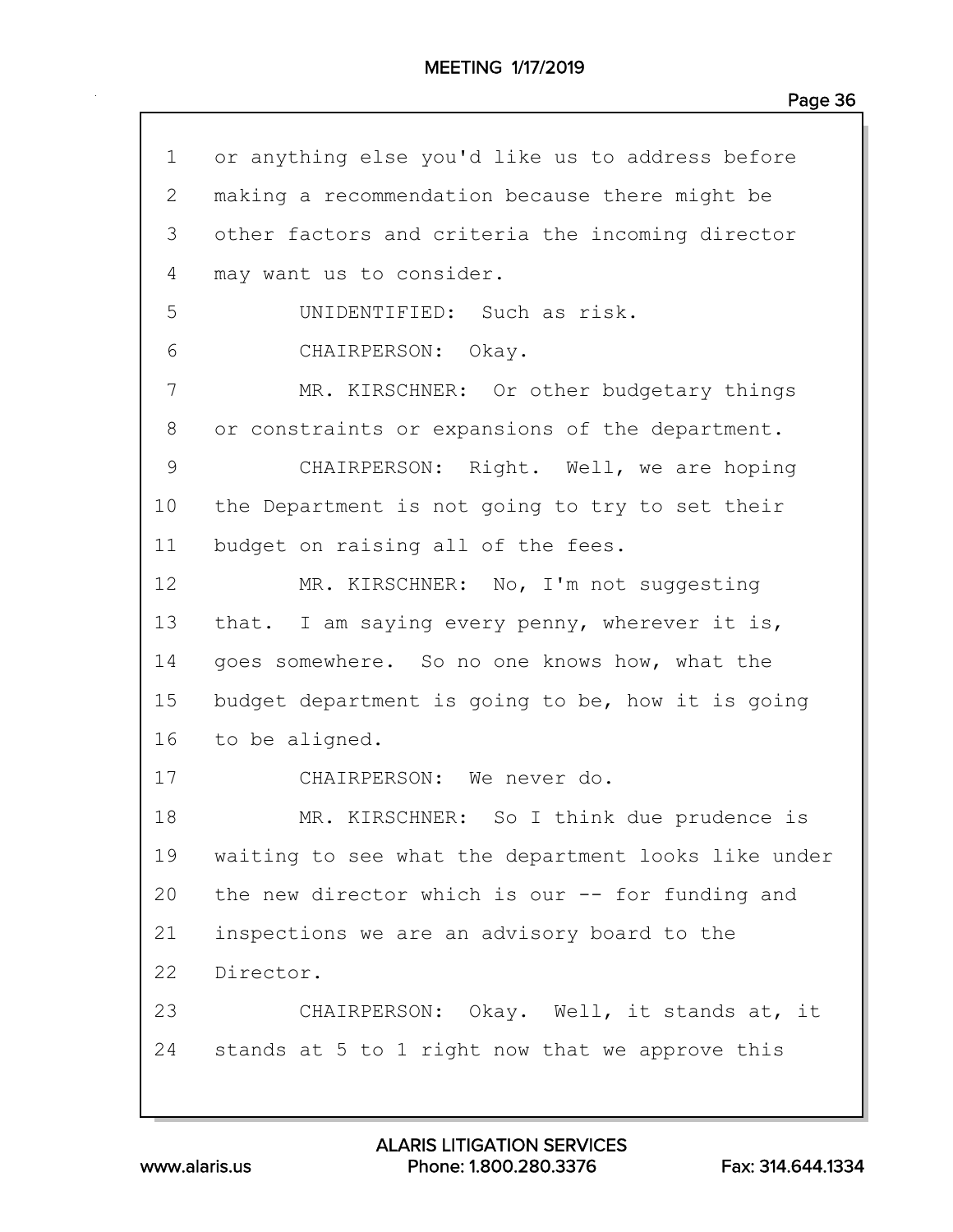1 motion. So I think the motion has passed and that 2  $we$   $-$ 3 MS. RHODES: My vote was an abstain. I 4 didn't vote because I was still thinking. I was 5 confused. 6 CHAIRPERSON: Okay. 7 MS. RHODES: I don't -- 8 CHAIRPERSON: So we have one abstention, 9 one negative and five positives or affirmatives. 10 MR. KIRSCHNER: Can I ask a point of order 11 with respect to the department's counsel? Do we 12 have a quorum? 13 CHAIRPERSON: Yes, we do. 14 MR. KIRSCHNER: I'm not sure phone 15 attendance counts as a quorum. 16 CHAIRPERSON: No, we have a quorum here in 17 the room. 18 MR. KIRSCHNER: I thought there were five 19 on the phone. 20 CHAIRPERSON: No. 21 MR. KIRSCHNER: There are five in the room? 22 CHAIRPERSON: There are five in room. 23 MR. KIRSCHNER: Oh, I am sorry. I thought 24 you said five on the phone. I apologize.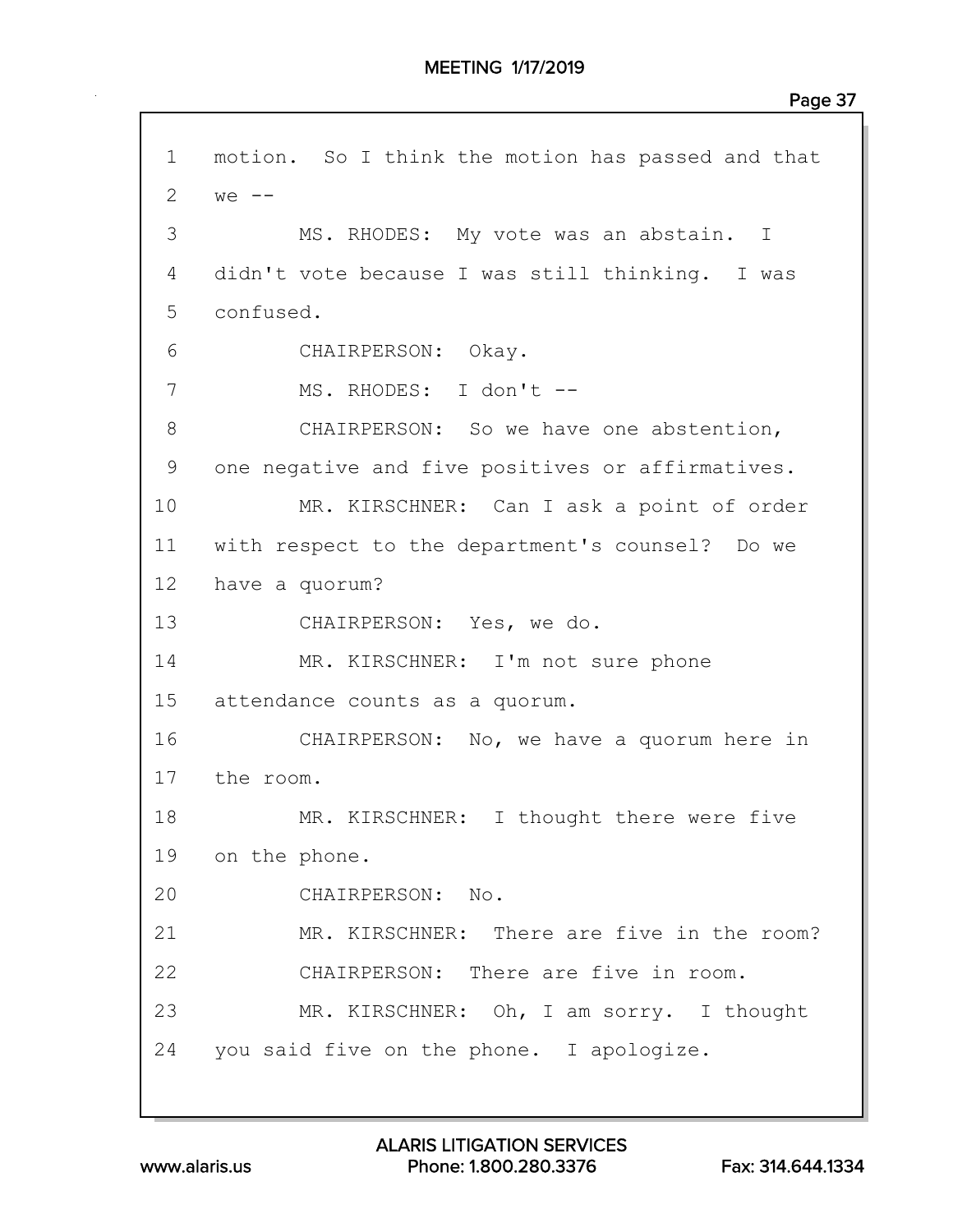```
1 CHAIRPERSON: So yeah, we can't count you
2 as part of the quorum.
 3 MR. KIRSCHNER: That is what I thought.
4 Okay.
5 CHAIRPERSON: So I would say the motion
 6 passes, and we will -- if you can word it such that
7 after a long discussion, the Board recommended that
8 we raise the larger inflatables, 1500 square feet
9 and above, to 130 which would be the same as major
10 rides.
11 So okay. Let's move on. What else do you
12 have for us?
13 MR. SZERLETICH: Okay. Discussion on
14 regulating inflatables for public and private use.
15 Just when you thought we were done talking about
16 inflatables.
17 CHAIRPERSON: Well, we love our
18 inflatables.
19 MR. SZERLETICH: Hopefully we will move
20 through this a lot quicker.
21 CHAIRPERSON: Oh, you dreamer.
22 MR. SZERLETICH: In your packet you have
23 some figures that I calculated.
24 CHAIRPERSON: Okay.
```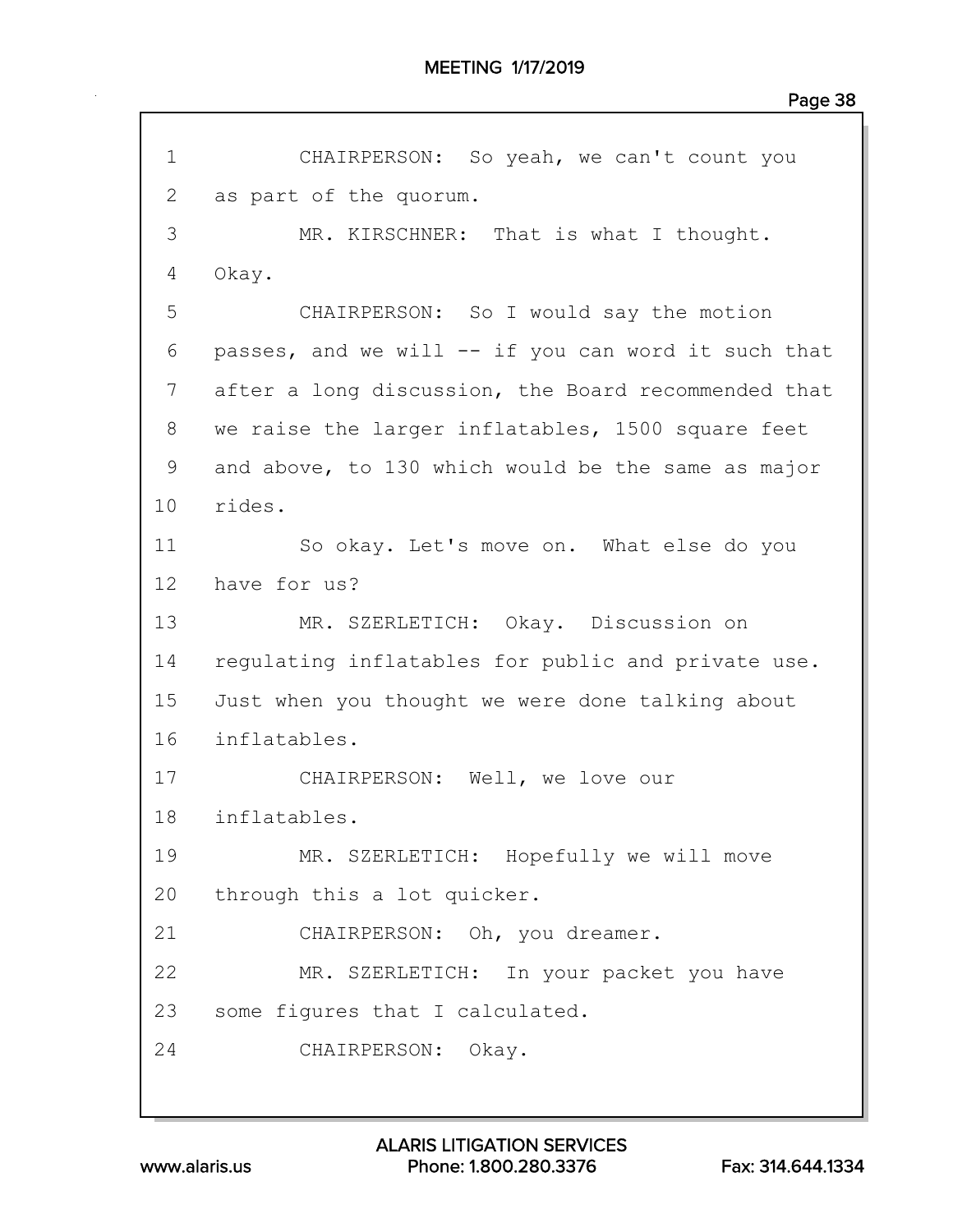| $\mathbf 1$ | MR. SZERLETICH: At our last meeting we had          |
|-------------|-----------------------------------------------------|
| 2           | a brief discussion based on the thoughts of some    |
| 3           | members about possible requlation and inspection of |
| 4           | all inflatables, public and private.                |
| 5           | Inflatables being rented out by rental              |
| 6           | companies for public use is a portion of their      |
| 7           | overall inventory for several companies. We must    |
| 8           | also include those companies and individuals that   |
| 9           | provide inflatables for private events only. The    |
| 10          | possible impact of that is yet to be determined as  |
| 11          | more research is needed to understand how many      |
| 12          | private-use inflatable companies and individuals    |
| 13          | are in the state.                                   |
| 14          | There is also the impact on the inspection          |
| 15          | side that must be realized in order to determine    |
| 16          | the ability to inspect them with our current        |
| 17          | inspection force. I have ran some general numbers   |
| 18          | that is included in your packet to give members of  |
| 19          | the board an idea of the possible impact on our     |
| 20          | program by including inspections of private use     |
| 21          | inflatables.                                        |
| 22          | So what I did, I took the total inflatables         |
| 23          | registered in fiscal year '18 for public use which  |
| 24          | was 1,781 and divided them by five inspectors.      |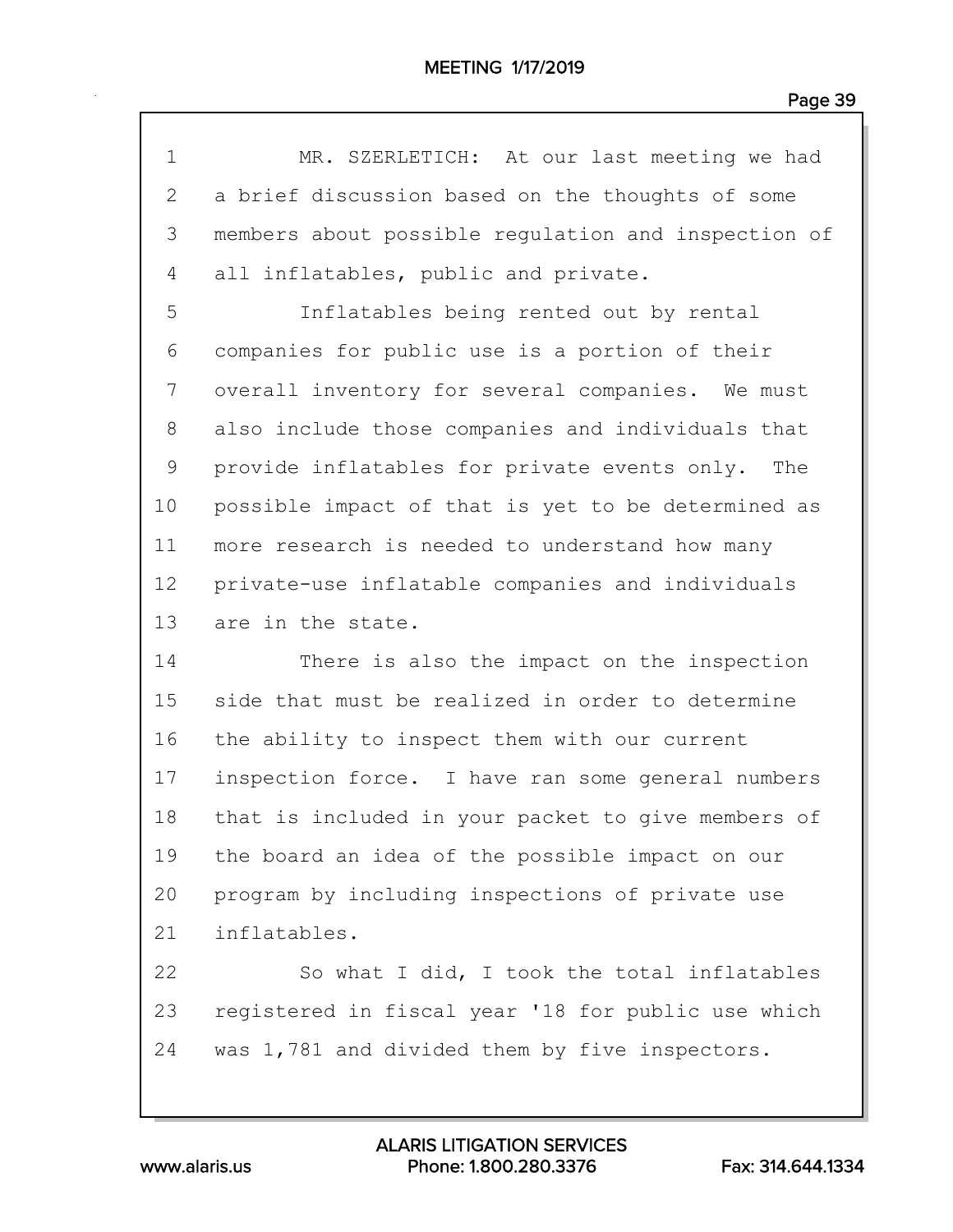| $\mathbf 1$ | That's 356 inspections per inspector. I took five   |
|-------------|-----------------------------------------------------|
| 2           | Illinois companies' inventories, total inventory,   |
| 3           | totaled them up to 1,556 inflatables, and I took    |
| 4           | the total that we permitted for public use in that  |
| 5           | time frame, fiscal year '18. It was 409 or, sorry,  |
| 6           | the total permitted for those five companies was    |
| 7           | 409 out of 1556. That's a 26% for public use.       |
| 8           | And so basically we inspect a quarter of their      |
| $\mathsf 9$ | inventory.                                          |
| 10          | I estimated workload per inspector to               |
| 11          | include private use inflatable, inflatables using   |
| 12          | the above percentage, that 26%. So if we was to     |
| 13          | determine that if we quadruped those figures, those |
| 14          | inspections, to include all of their inventory,     |
| 15          | that would be about $1,424$ inflatable inspections  |
| 16          | per inspector per year.                             |
| 17          | Average about 20 -- I mean 20 inflatable            |
| 18          | inspections a day is quite a bit. It would take 71  |
| 19          | days to complete that. If we dropped it down and    |
| 20          | just tripled those figures, we are talking 1,068    |
| 21          | inflatable inspections per inspector per year, 20   |
| 22          | inflatable inspections a day, 53 days to complete.  |
| 23          | Most of these companies need inspected by January   |
| 24          |                                                     |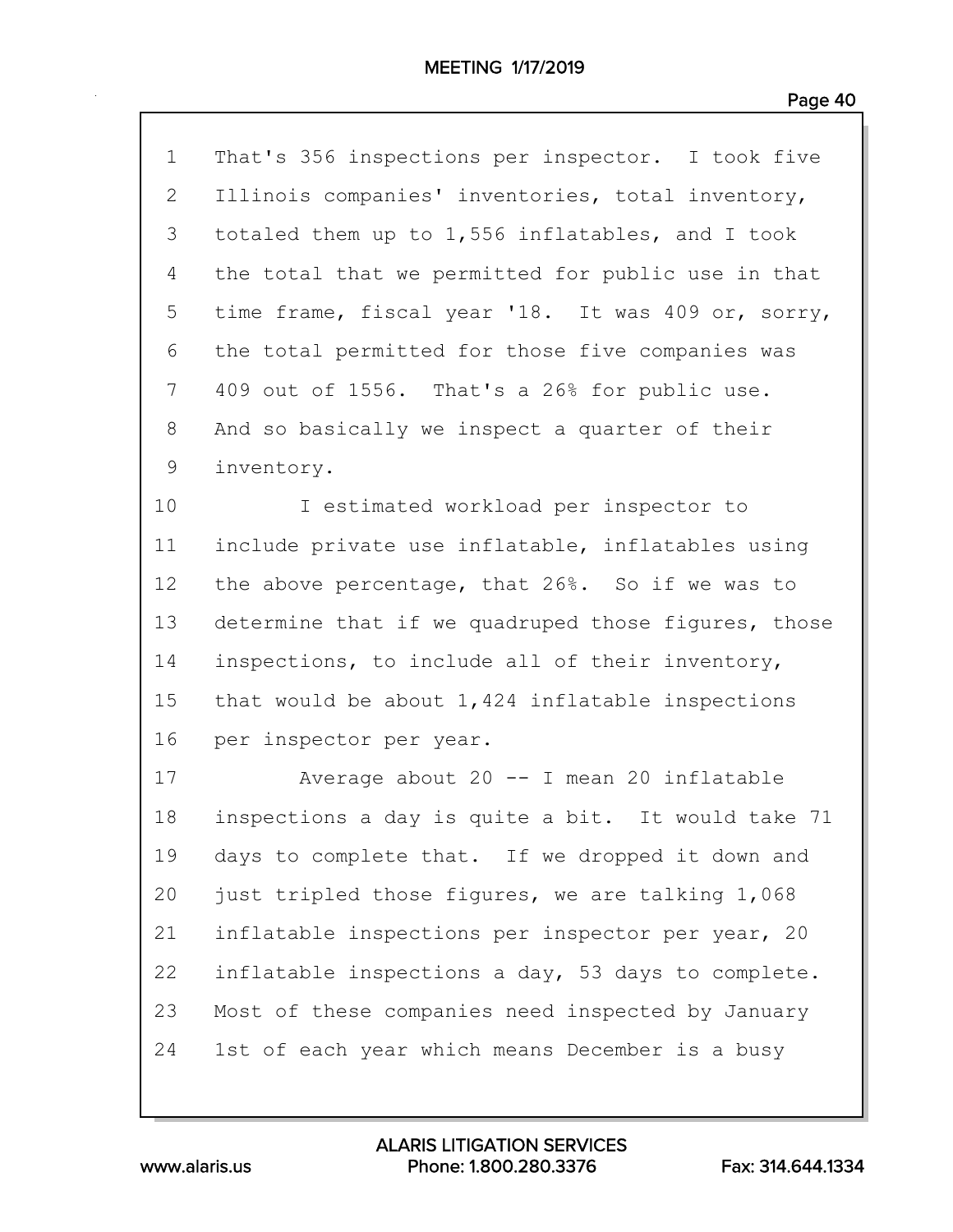| $\mathbf 1$ | month for inflatable inspections. I will include   |
|-------------|----------------------------------------------------|
| 2           | November, too. Usually the last week is when we    |
| 3           | get the new permits, and so we start right away.   |
| 4           | A problem we would have that is not                |
| 5           | reflected in the above example is not all          |
| 6           | inspectors are sharing the inspection demand       |
| 7           | evenly. Margaret can attest to this. The Chicago   |
| 8           | area has the bulk of the inspection load. No doubt |
| 9           | about it. And would also hold true if we was to    |
| 10          | include private-use inflatables.                   |
| 11          | Now, I put some bullet points down here to         |
| 12          | talk about how inspecting private-use inflatables  |
| 13          | would impact our program. First off, we would need |
| 14          | additional inspectors to cover this demand;        |
| 15          | additional overtime costs; seeking out private     |
| 16          | operations throughout the state in getting them    |
| 17          | compliant; including inflatables purchased from    |
| 18          | stores by individuals, gymnastic clubs, parts      |
| 19          | supply, party supplies stores, home centers. We do |
| 20          | do some of those inspections now, some of these    |
| 21          | home centers and party supply stores.              |
| 22          | The need to include amusement rides being          |
| 23          | used privately, there is not a lot of those out    |
| 24          | there, but there are some amusement rides that are |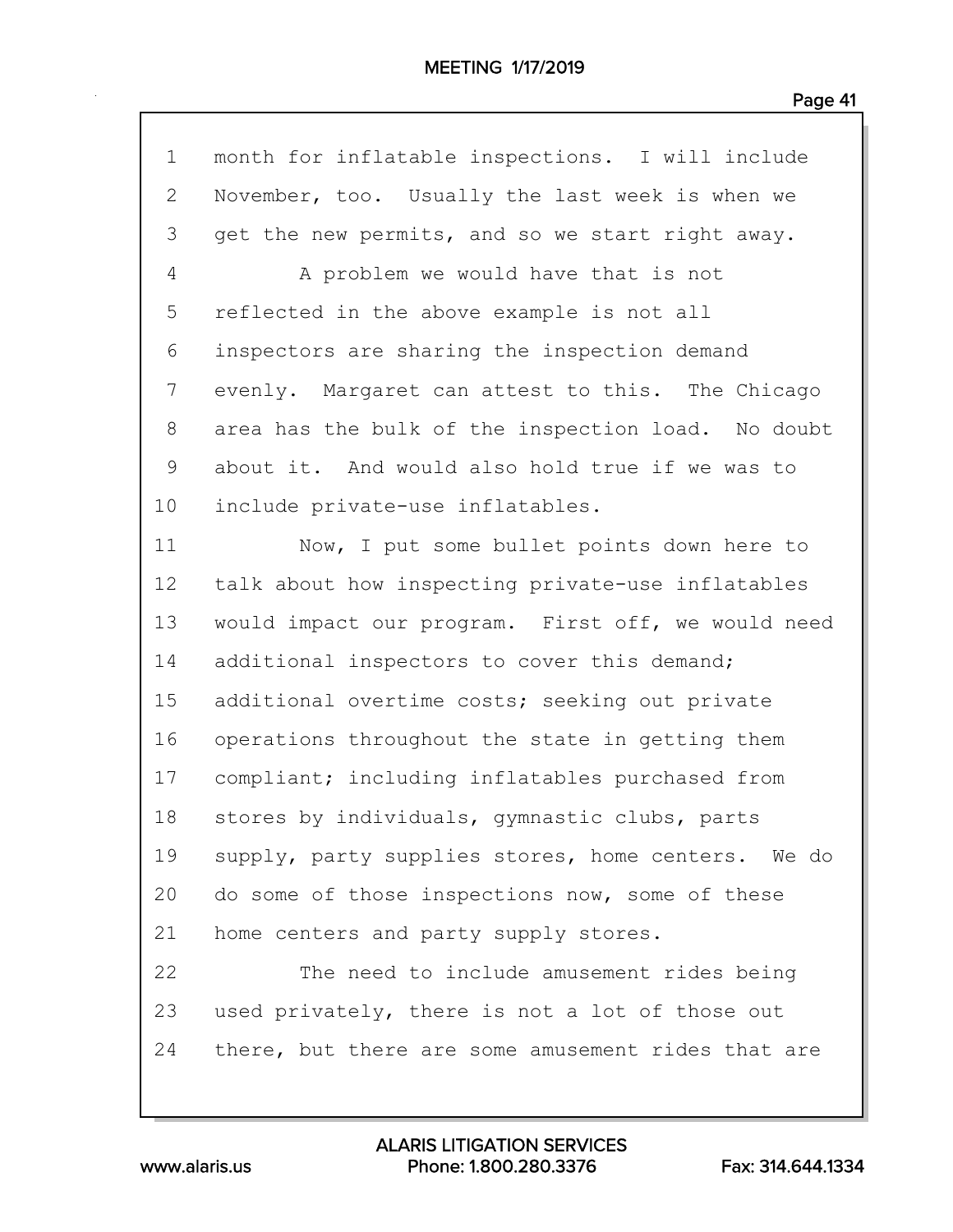| $\mathbf 1$    | being used in the private fashion. So we don't      |
|----------------|-----------------------------------------------------|
| $\overline{2}$ | inspect those.                                      |
| 3              | Increased compliance of criminal history            |
| 4              | record check requirements: It is going to take a    |
| 5              | little bit more time to go through the record       |
| 6              | checks and it would require changing our act and    |
| 7              | rules to include private use.                       |
| 8              | CHAIRPERSON: Okay.                                  |
| $\mathcal{G}$  | MR. SZERLETICH: So I do not recommend we            |
| 10             | do that.                                            |
| 11             | CHAIRPERSON: Well --                                |
| 12             | MR. SZERLETICH: To put it in a nutshell.            |
| 13             | CHAIRPERSON: Well, it does add a big                |
| 14             | bucket of worms to the, to the current departmental |
| 15             | abilities to inspect.                               |
| 16             | As a side note, I'm glad we have a rental           |
| 17             | company here so that she can make her comments      |
| 18             | during the general comment time. I think at some    |
| 19             | point in time it would behoove us to add them in at |
| 20             | such time as we can forward some more inspectors    |
| 21             | because the bulk of the accidents on inflatables    |
| 22             | are at these private events.                        |
| 23             | MR. SZERLETICH: Uh-huh.                             |
| 24             | CHAIRPERSON: And we'd like to have the              |
|                |                                                     |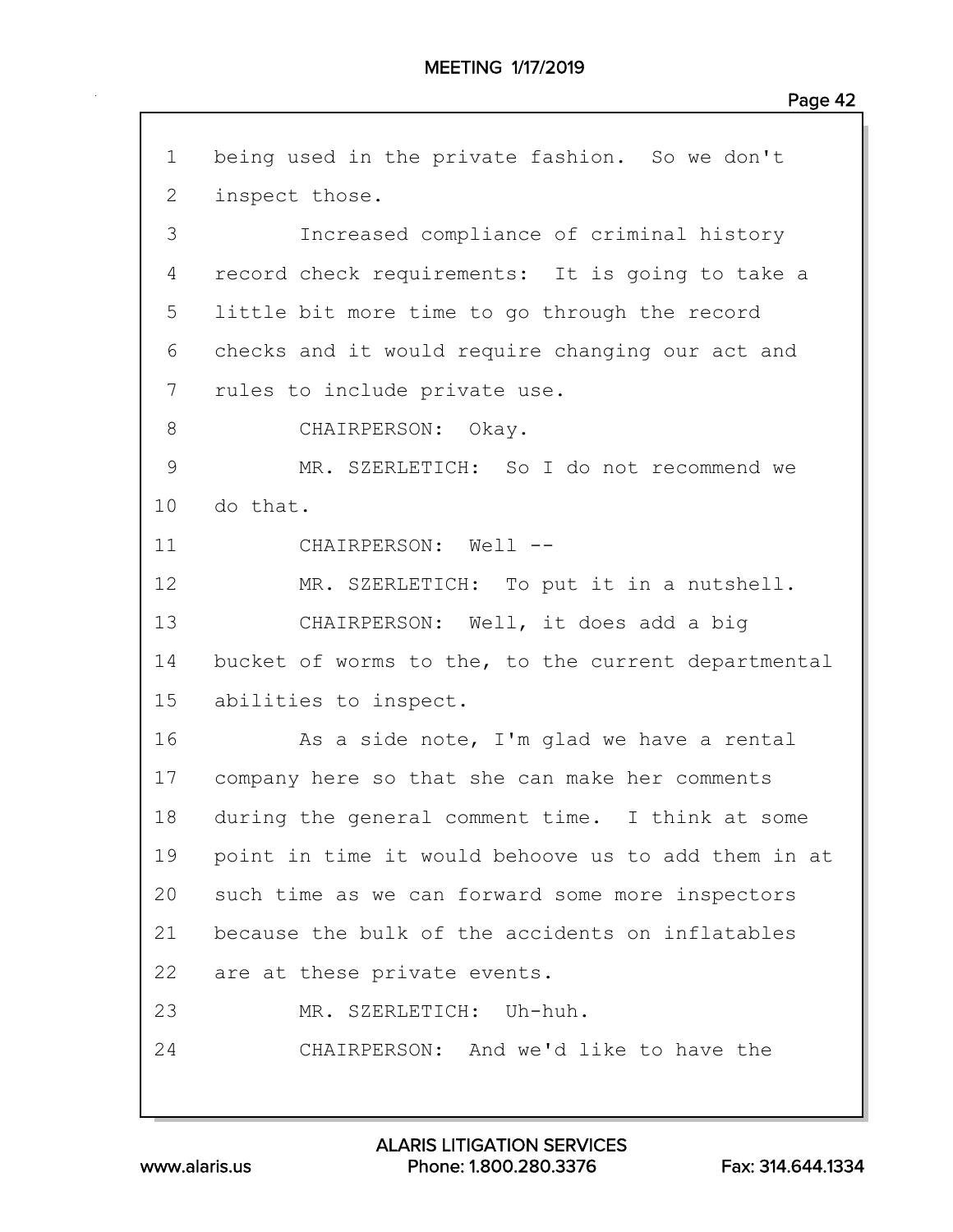| $\mathbf 1$  | opportunity to decrease the number of accidents as  |
|--------------|-----------------------------------------------------|
| $\mathbf{2}$ | much as possible.                                   |
| 3            | MR. SZERLETICH: Sure.                               |
| 4            | CHAIRPERSON: And, I mean, that really is            |
| 5            | our goal is improving the safety of Illinois        |
| 6            | citizens for, you know, for -- well, improving the  |
| 7            | safety of our public. So I think I would, I would   |
| 8            | like to keep this on the back burner for now and    |
| 9            | have -- because it will take a lot more discussion  |
| 10           | and a lot more money in the till to hire new        |
| 11           | inspectors, but the issue is safety, not -- because |
| 12           | it still won't bring in enough money to convince    |
| 13           | the powers that be that this is worth hiring more   |
| 14           | inspectors.                                         |
| 15           | So we will have a little discussion about           |
| 16           | this during the public time I'm hoping, and so we   |
| 17           | will -- I appreciate all your research. It has not  |
| 18           | gone for naught, but I think -- yes?                |
| 19           | MR. BROWN: I have a question. Bill, could           |
| 20           | you share your perspective on the nature of         |
| 21           | injuries associated with inflatables? Are they      |
| 22           | more equipment-type related or are they more use    |
| 23           | related?                                            |
| 24           | In other words, you know, I'm trying to             |
|              |                                                     |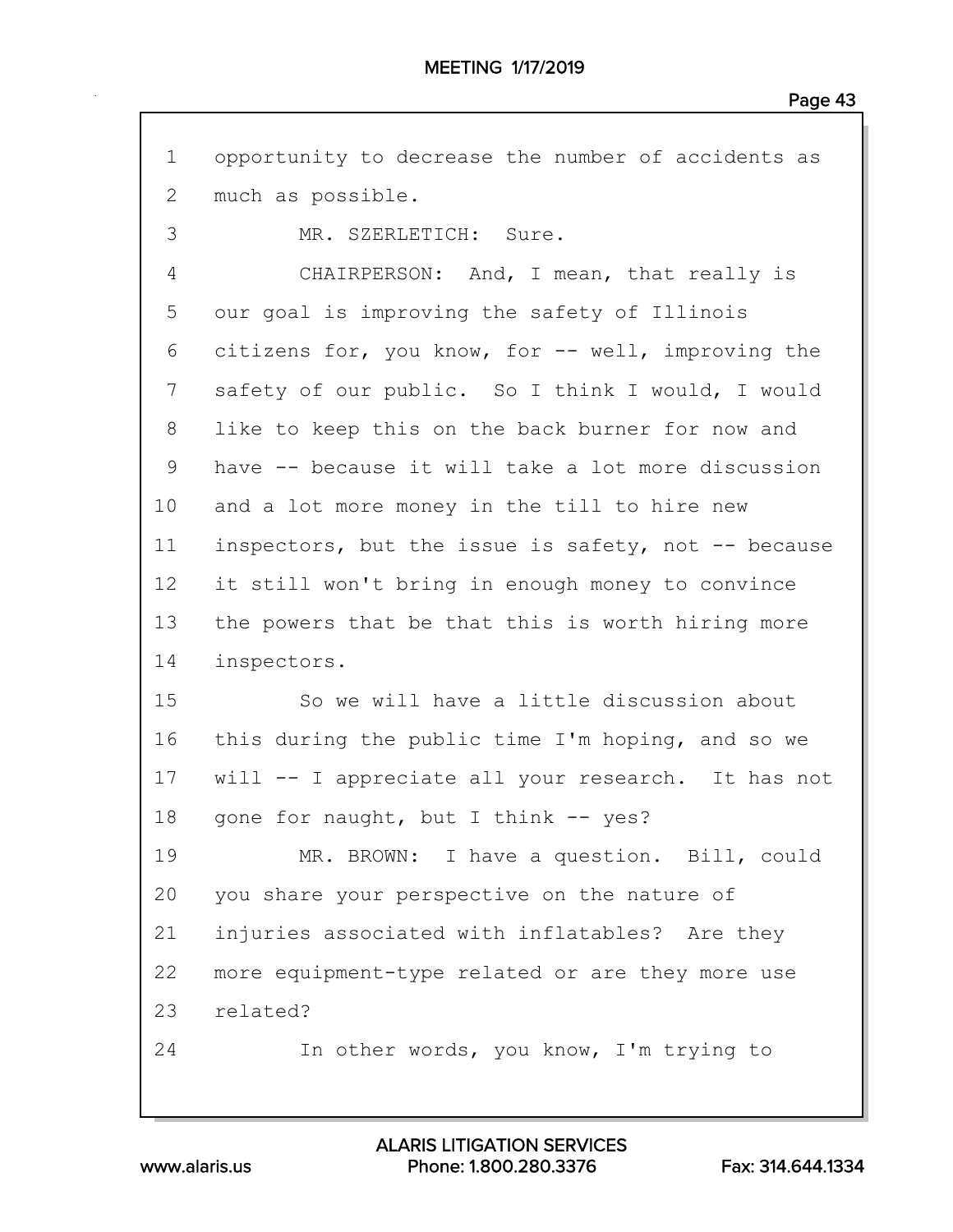1 help assess if we increase some level of inspection 2 on the equipment, is that going to make them any 3 safer.

4 MR. SZERLETICH: Yeah, that's, that's a 5 hard one. You know, it is -- a lot of times when 6 we inspect them, we don't inspect them on site. So 7 I would say no to that for that main reason. A lot 8 of times we are at their warehouse where they put 9 them up. So when we have them on site, we don't 10 know the soil conditions, we don't know the stakes 11 are driven in, you know, to the proper depth. We 12 don't know if the blowers are plugged into, you 13 know, a protected circuit, things like that.

14 So, you know, and then there are some 15 inspections where we are on site. But for a lot of 16 these big companies, we go to their facility. Just 17 we can get a lot more done there at their facility 18 rather than going out to an event where they are 19 going to have just a fraction of them and then have 20 to go to another event, another event, another 21 event to finally get them all. 22 MR. BROWN: Thank you, Bill. 23 CHAIRPERSON: And I would like to ask 24 another question. So are, are -- when you do these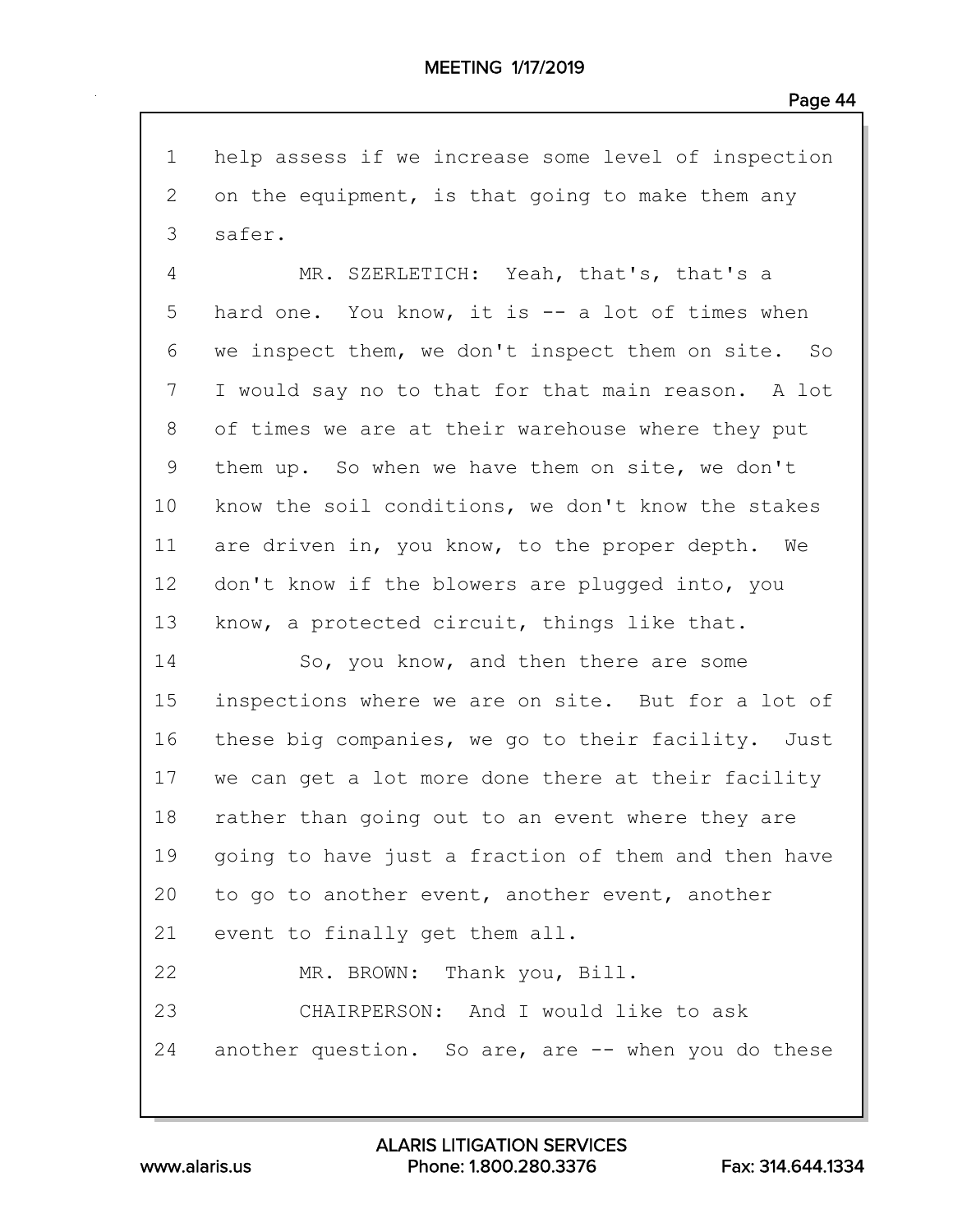| $\mathbf 1$ | inspections, are you also checking their training   |
|-------------|-----------------------------------------------------|
| 2           | logs and things like that?                          |
| 3           | MR. SZERLETICH: Yeah.                               |
| 4           | CHAIRPERSON: So that you know those                 |
| 5           | companies actually train their employees or         |
| 6           | operators so that they know what the, what the      |
| 7           | rules of the inflatable are.                        |
| 8           | And my concern is lots of times I think             |
| 9           | that's probably part of the main issue from --      |
| 10          | because we have discussed at the ASTM, and most of  |
| 11          | the accidents that we are told about there are lack |
| 12          | of sticking with the rules that, that the operators |
| 13          | not trained on the, you know, the other inflatables |
| 14          | especially if it is just parents, you know,         |
| 15          | watching, and that's, that's an issue that we are   |
| 16          | still trying to figure out how to get the people    |
| 17          | who are at those private parties to become good     |
| 18          | operators.                                          |
| 19          | MR. SZERLETICH: Uh-huh.                             |
| 20          | CHAIRPERSON: And I think that's the whole           |
| 21          | crux of it, and that's a difficult question. I      |
| 22          | don't know how many companies send out their own    |
| 23          | operator or whether they just, you know, say here   |
| 24          | are the rules that are on the side of the           |

www.alaris.us Phone: 1.800.280.3376 Fax: 314.644.1334 ALARIS LITIGATION SERVICES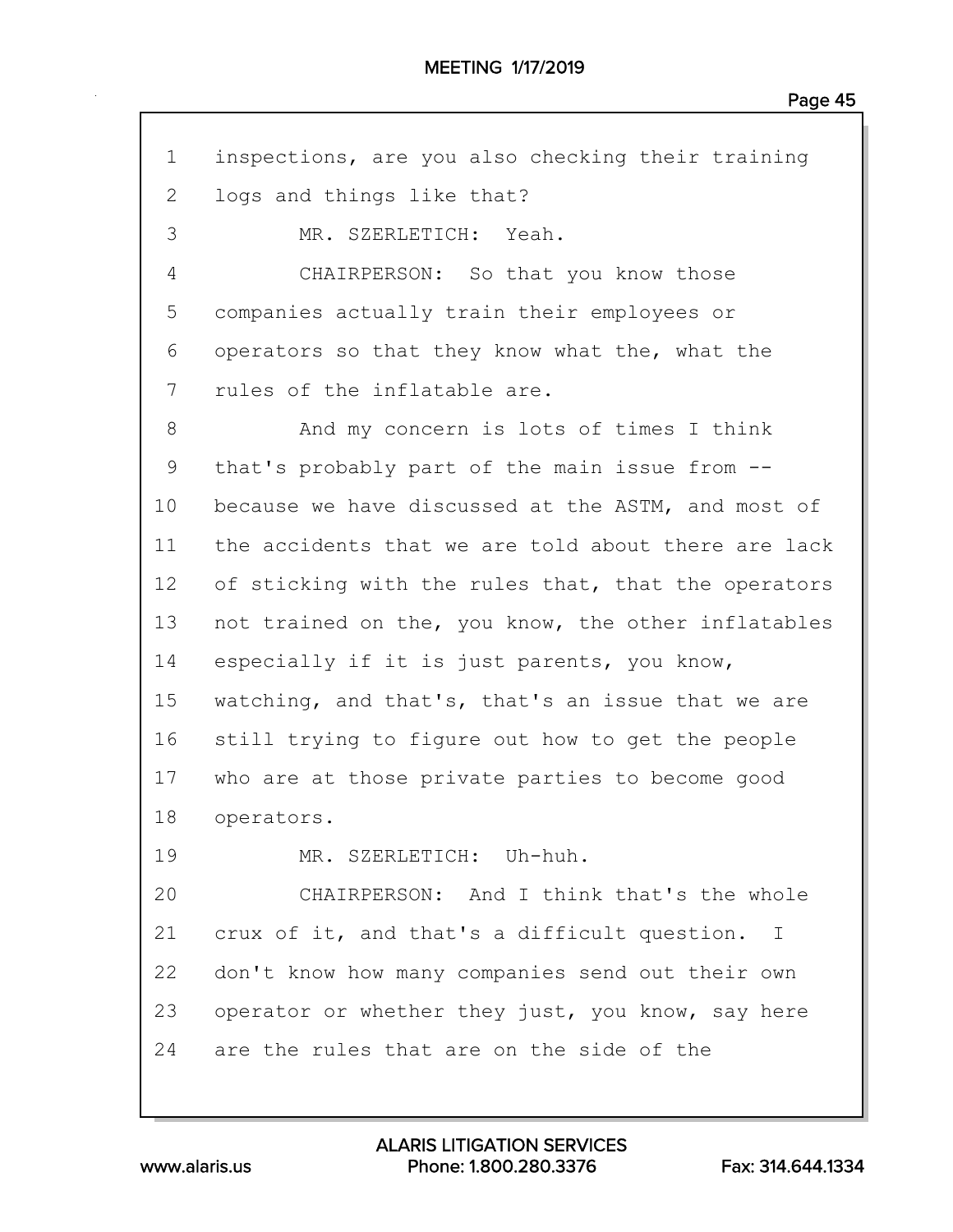| $\mathbf 1$  | inflatable, and, you know, that's what you are      |
|--------------|-----------------------------------------------------|
| $\mathbf{2}$ | supposed to follow. But --                          |
| 3            | MR. SZERLETICH: I think most of them, when          |
| 4            | they rent them out, if they are not sending their   |
| 5            | operator to man it, will go through the training    |
| 6            | with the person that's renting it. And I know some  |
| 7            | companies use a form to document who is going to    |
| 8            | be, you know, like mom or dad or the teachers,      |
| 9            | wherever they are at, they will document who $--$   |
| 10           | CHAIRPERSON: Well, that's good.                     |
| 11           | MR. SZERLETICH: -- is going to be, you              |
| 12           | know, watching the inflatable and watching the      |
| 13           | kids.                                               |
| 14           | CHAIRPERSON: Well, we might find out like           |
| 15           | how the rental companies do that, and if they are   |
| 16           | if they are already doing that due diligence and    |
| 17           | then the parents just aren't paying attention or    |
| 18           | they are off in the kitchen fixing the next round   |
| 19           | of chip and dip, notice I didn't say alcohol --     |
| 20           | MR. SZERLETICH: We also have volunteer              |
| 21           | roster forms that they use, that they can utilize   |
| 22           | if they are renting it out for an event where like  |
| 23           | a school fall festival where teachers will be       |
| 24           | manning it or administration people, they will have |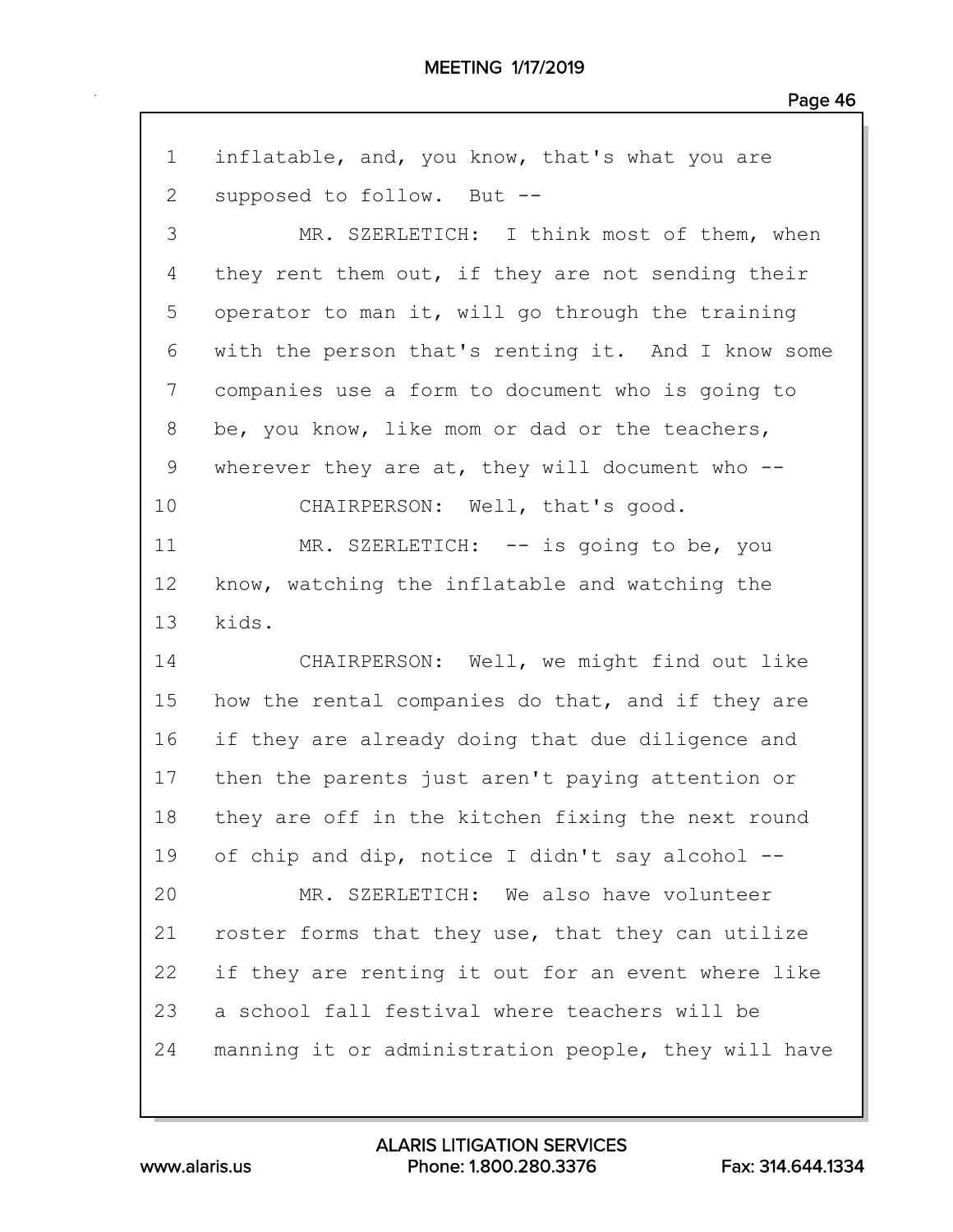| $\mathbf 1$ | them sign it. There is place on there to check      |
|-------------|-----------------------------------------------------|
| 2           | that they have been trained by the rental company   |
| 3           | to the person.                                      |
| 4           | CHAIRPERSON: That's good, too.                      |
| 5           | MR. SZERLETICH: -- that's operating the             |
| 6           | inflatable.                                         |
| 7           | CHAIRPERSON: Because that's, I think,               |
| 8           | that's what's come up as the biggest challenge in   |
| 9           | our discussions at ASTM. And so everybody finds it  |
| 10          | very difficult to figure out what, you know, how we |
| 11          | can help make things safer.                         |
| 12          | So it is, it is an issue, but I think it is         |
| 13          | an issue, unless there is any other discussion,     |
| 14          | that we will go ahead and table for now and go onto |
| 15          | our standards update by Tom.                        |
| 16          | MR. BEYER: Can I very quickly on that?              |
| 17          | CHAIRPERSON: Yes.                                   |
| 18          | MR. BEYER: I think the Department is in a           |
| 19          | bit of a tricky position because much of this data  |
| 20          | that's going on, what you hear at these meetings is |
| 21          | not getting to the Department. So I'm not sure we   |
| 22          | have a great sense of private events, what the      |
| 23          | nature or scope of injuries and to Brad's point,    |
| 24          | you know, what is causing them.                     |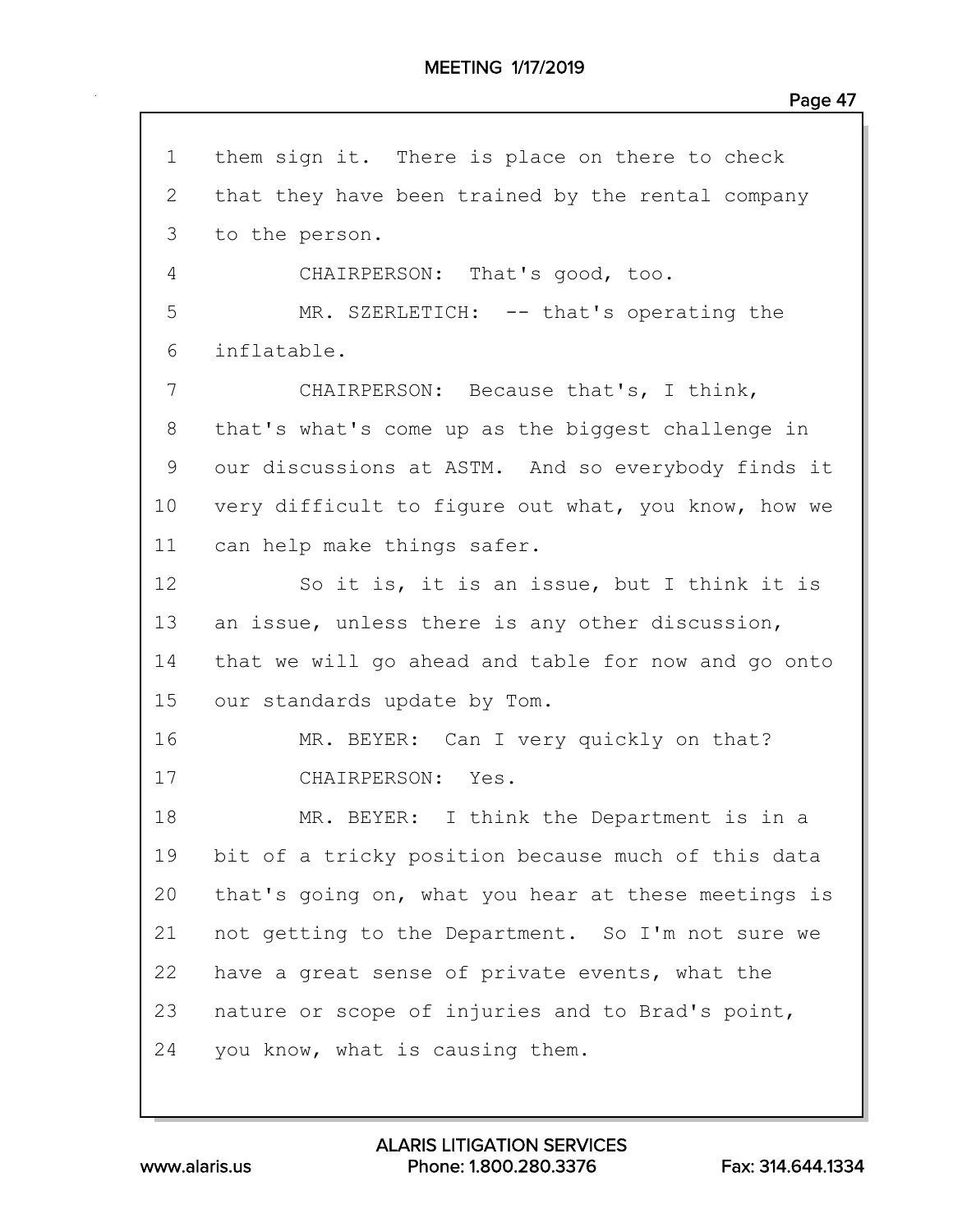| $\mathbf 1$     | So when something like this is raised, from         |
|-----------------|-----------------------------------------------------|
| $\mathbf{2}$    | my perspective at least, my first question is what  |
| 3               | -- I don't even know what we are trying to protect  |
| 4               | against necessarily in terms of the number and type |
| 5               | of injuries. So I think it would be very helpful    |
| 6               | to the future director in my position to try to     |
| 7               | have more access to what that is.                   |
| 8               | CHAIRPERSON: Okay.                                  |
| $\mathsf 9$     | MR. BEYER: There certainly is a very --             |
| 10              | certainly something of a clear line between public  |
| 11              | events and what the expectations are for the public |
| 12 <sub>2</sub> | when they come to this and protections that have    |
| 13              | already been put in place versus a private event    |
| 14              | and any assumption of risk around that and what is  |
| 15              | going on there. If there is a decision in the       |
| 16              | future that starts to blur that a bit or knock it   |
| 17              | down in some instances, I do think --               |
| 18              | CHAIRPERSON: More data.                             |
| 19              | MR. BEYER: More data. I think there need            |
| 20              | be -- you know, I don't know what this threshold    |
| 21              | is, but there does -- I think there is -- it does   |
| 22              | need to be articulated in some way of this is why   |
| 23              | we are now pushing past this because at this point, |
| 24              | it is not clear to me what the need is even.        |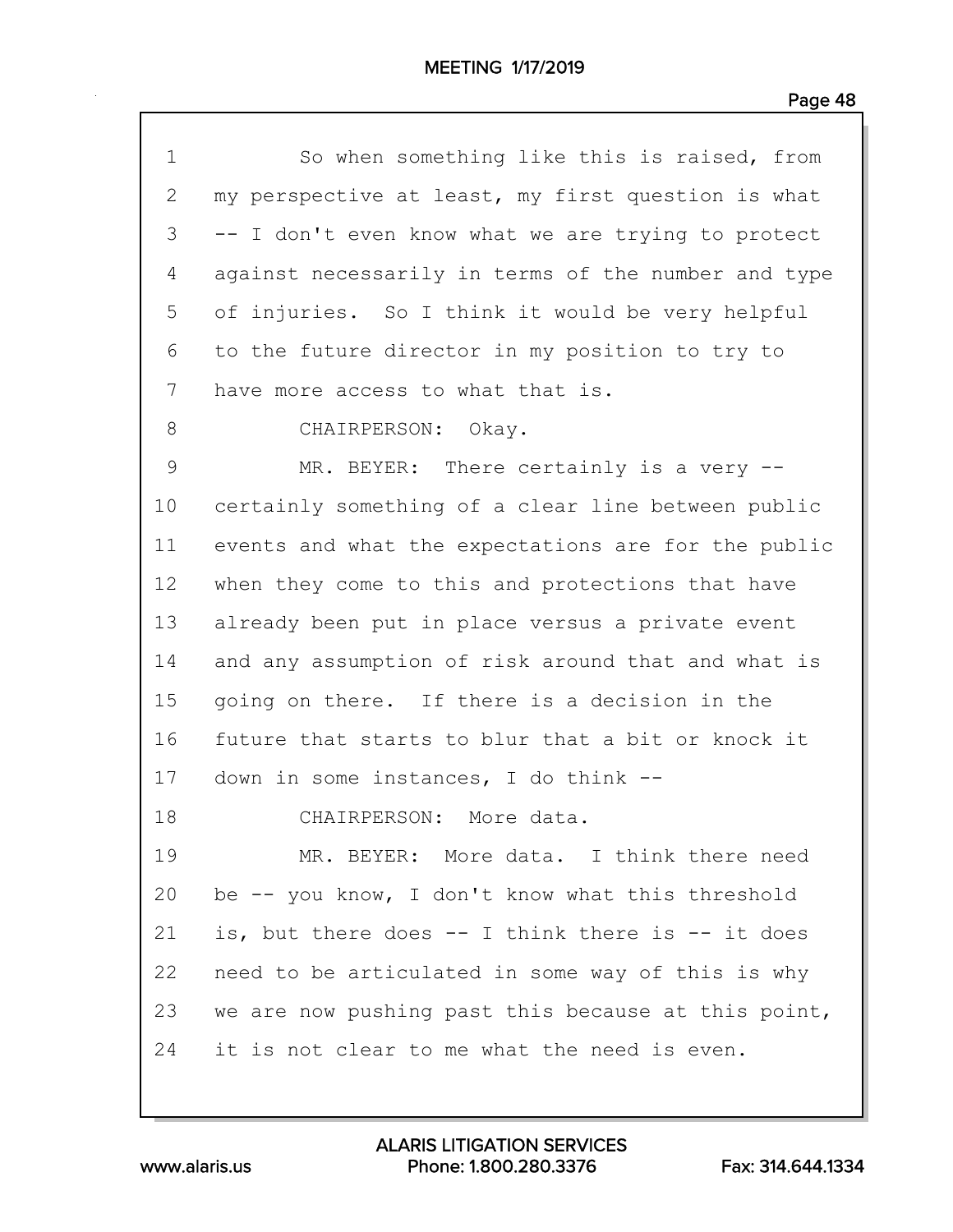| $\mathbf 1$ | CHAIRPERSON: Okay. I can tell you some of           |
|-------------|-----------------------------------------------------|
| 2           | the things that I have heard, but I'll try to find  |
| 3           | somebody who can give me some actual data so that I |
| 4           | can pass on. But the biggest things are having      |
| 5           | larger kids jump with smaller kids and then they    |
| 6           | land on them and break a bone or, you know, hit a   |
| 7           | head. A lot of it is not having the sizes together  |
| 8           | so that you have the smaller ones jumping and then  |
| 9           | you have larger ones jumping together. Not that     |
| 10          | they don't knock heads once in awhile but -- and    |
| 11          | what they start doing and, like, trying to bounce   |
| 12          | out of the in inflatable and landing on hard        |
| 13          | surface on their head or on a bone that won't take  |
| 14          | that is our -- those are the biggest, concussions   |
| 15          | and broken bones are probably the biggest issues    |
| 16          | that I have been hearing about. So I will see if    |
| 17          | anybody can get me actual data and bring that along |
| 18          | next time.                                          |
| 19          | MR. BEYER: That's at least helpful to               |
| 20          | begin to understand that it may not be as much      |
| 21          | focused on the Department being there and           |
| 22          | inspecting whether it is inflated properly or       |
| 23          | staked down properly but rather --                  |
| 24          | CHAIRPERSON: Rules for training?                    |
|             |                                                     |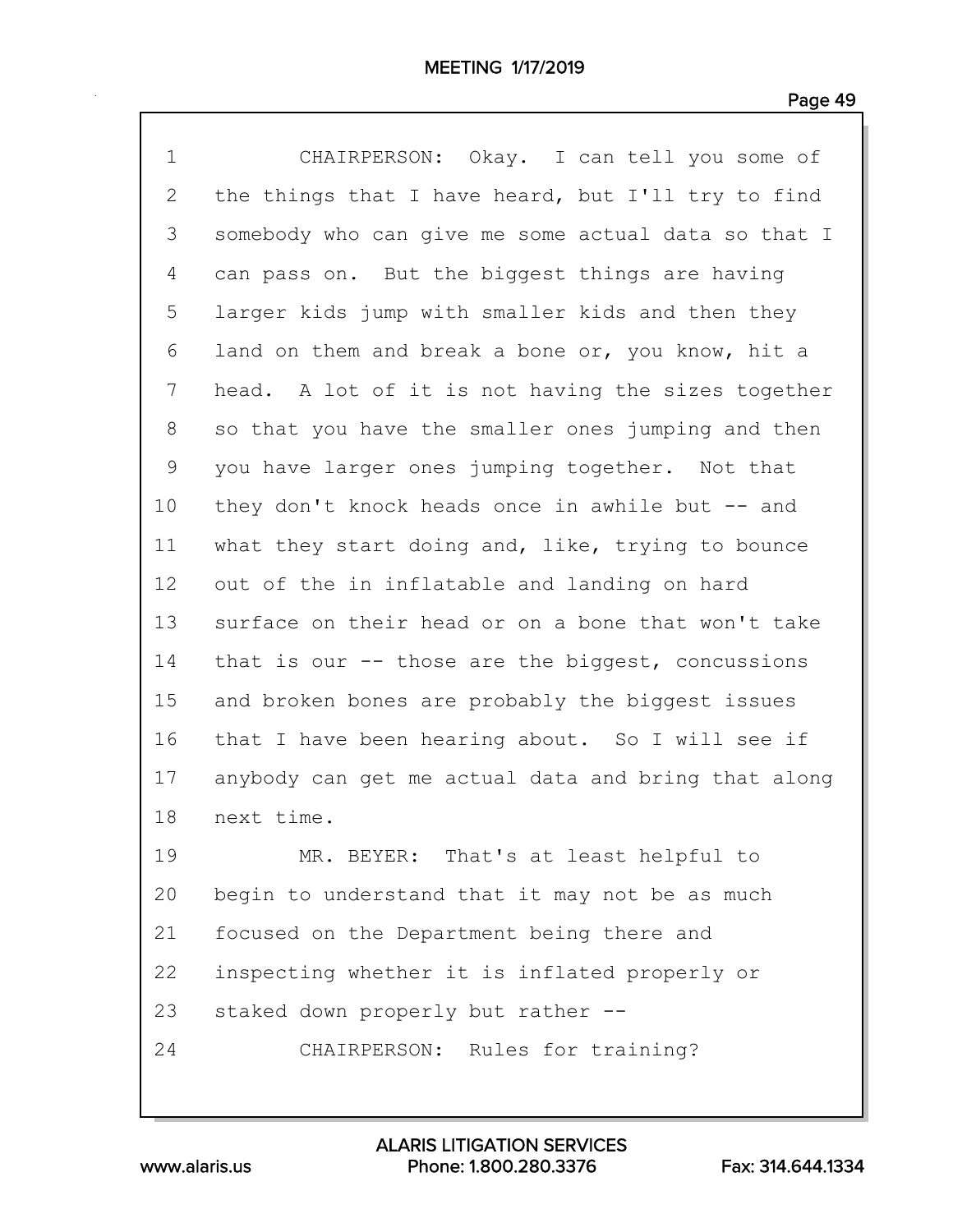| $\mathbf 1$  | MR. BEYER: -- users and stuff like that.            |
|--------------|-----------------------------------------------------|
| $\mathbf{2}$ | You know, I think when you get -- I would assume    |
| 3            | when you start going down that path, though, of     |
| 4            | should the state be involved in regulating at       |
| 5            | private events what size children, age of children  |
| 6            | are playing with each other, I think there may be a |
| 7            | lot of pushback to that. And not that, you know,    |
| 8            | the ultimate determination that may be proper       |
| 9            | $but$ $--$                                          |
| 10           | CHAIRPERSON: Uh-huh.                                |
| 11           | MR. BEYER: -- it is not -- I think there            |
| 12           | is probably still a lot to do to get a sense of     |
| 13           | that and understand what --                         |
| 14           | CHAIRPERSON: Okay.                                  |
| 15           | MR. BEYER: -- the focus of the Department           |
| 16           | would be and why.                                   |
| 17           | CHAIRPERSON: Okay. That's fair. Anything            |
| 18           | else?                                               |
| 19           | (No response.)                                      |
| 20           | CHAIRPERSON: Okie doke. Thank you.                  |
| 21           | MR. SZERLETICH: So last time, last meeting          |
| 22           | we talked about ASTM standards.                     |
| 23           | CHAIRPERSON: Uh-huh.                                |
| 24           | MR. SZERLETICH: So Tom has been active in           |
|              |                                                     |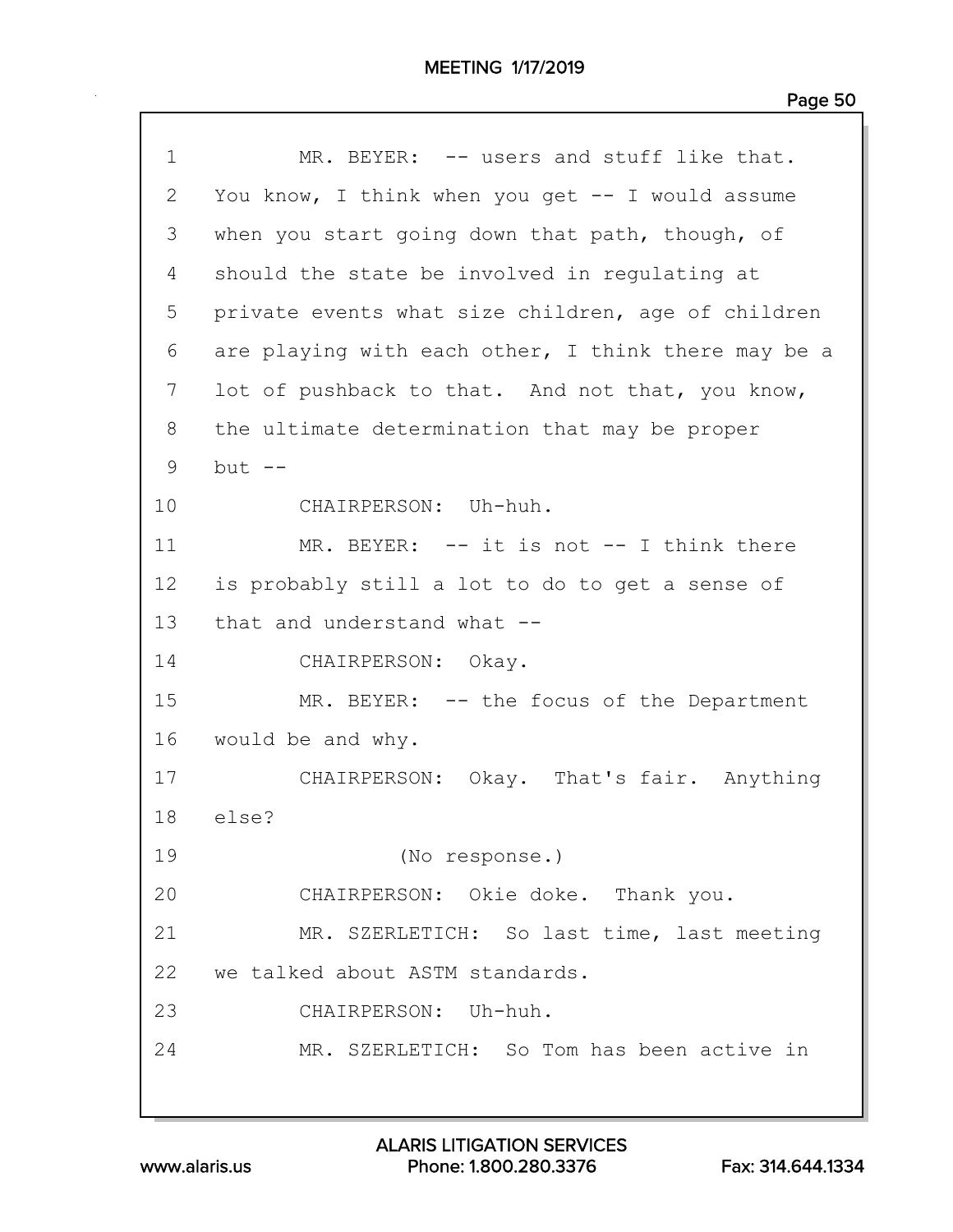| $\mathbf 1$ | researching our current standards versus the new    |
|-------------|-----------------------------------------------------|
| 2           | standards we need to update. We talked about that   |
| 3           | the last meeting.                                   |
| 4           | CHAIRPERSON: Uh-huh.                                |
| 5           | MR. SZERLETICH: We are looking into that.           |
| 6           | It is going to be a long process. We have started   |
| 7           | it, and that's what Tom is going to talk about now. |
| 8           | He is going to give everybody an update where we    |
| 9           | are at with that.                                   |
| 10          | CHAIRPERSON: Okay.                                  |
| 11          | MR. COE: Okay. What we did is we looked             |
| 12          | at the Amusement Ride and Attraction Safety Act,    |
| 13          | and we wanted to update the most important ASTM     |
| 14          | standards that we reference in this act.            |
| 15          | These are the standards that we have looked         |
| 16          | at right now. 2291 is probably the biggest one that |
| 17          | has the most impact. These standards affect more    |
| 18          | of the ride owner and manufacturer. There is one    |
| 19          | in there a little bit that does affect us as        |
| 20          | inspectors. These are some of the highlights that,  |
| 21          | you know, if you had to read these, both these      |
| 22          | documents, be prepared.                             |
| 23          | 2291 is the design of amusement rides. It           |
| 24          | affects existing and new rides. Allows existing     |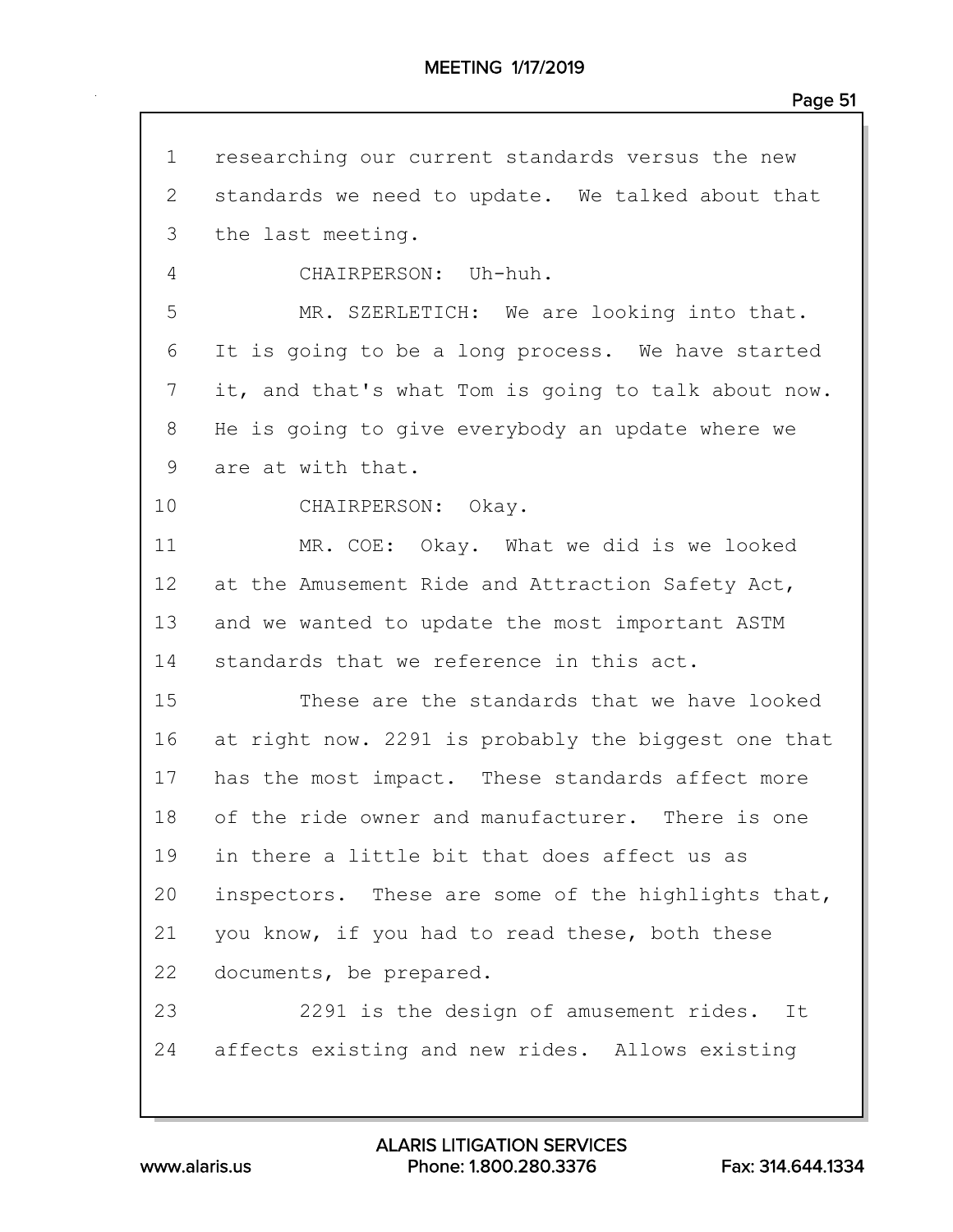| $\mathbf 1$  | rides to be service proven. Service proven is a     |
|--------------|-----------------------------------------------------|
| $\mathbf{2}$ | fairly vague definition of what needs to occur.     |
| 3            | You know, that could be finalized and talked about, |
| 4            | you know, what we want to implement as a group.     |
| 5            | Significant new requirements for design:            |
| 6            | It includes a statement from OSHA for fall          |
| 7            | protection. So all new amusement rides, you know,   |
| 8            | if you climb on it, it will have to have attachment |
| 9            | points, you know, safety-related items for anybody  |
| 10           | that's on the ride.                                 |
| 11           | Each ride does have to have a hazard                |
| 12           | mitigation analysis, and that does have to be       |
|              |                                                     |
| 13           | documented.                                         |
| 14           | It changed some of the, some of the                 |
| 15           | requirements on restraints for kiddie rides, and    |
| 16           | that is pretty technical. I don't know that we can  |
| 17           | discuss that here. And that restraint does have to  |
| 18           | do with acceleration limits of the rides on         |
| 19           | patrons, and there was some changes to that.        |
| 20           | Some for safety related control systems.            |
| 21           | It does mandate what is required on the ride.       |
| 22           | This is probably one that everyone will             |
| 23           | talk about, fending and quardrails and handrails.   |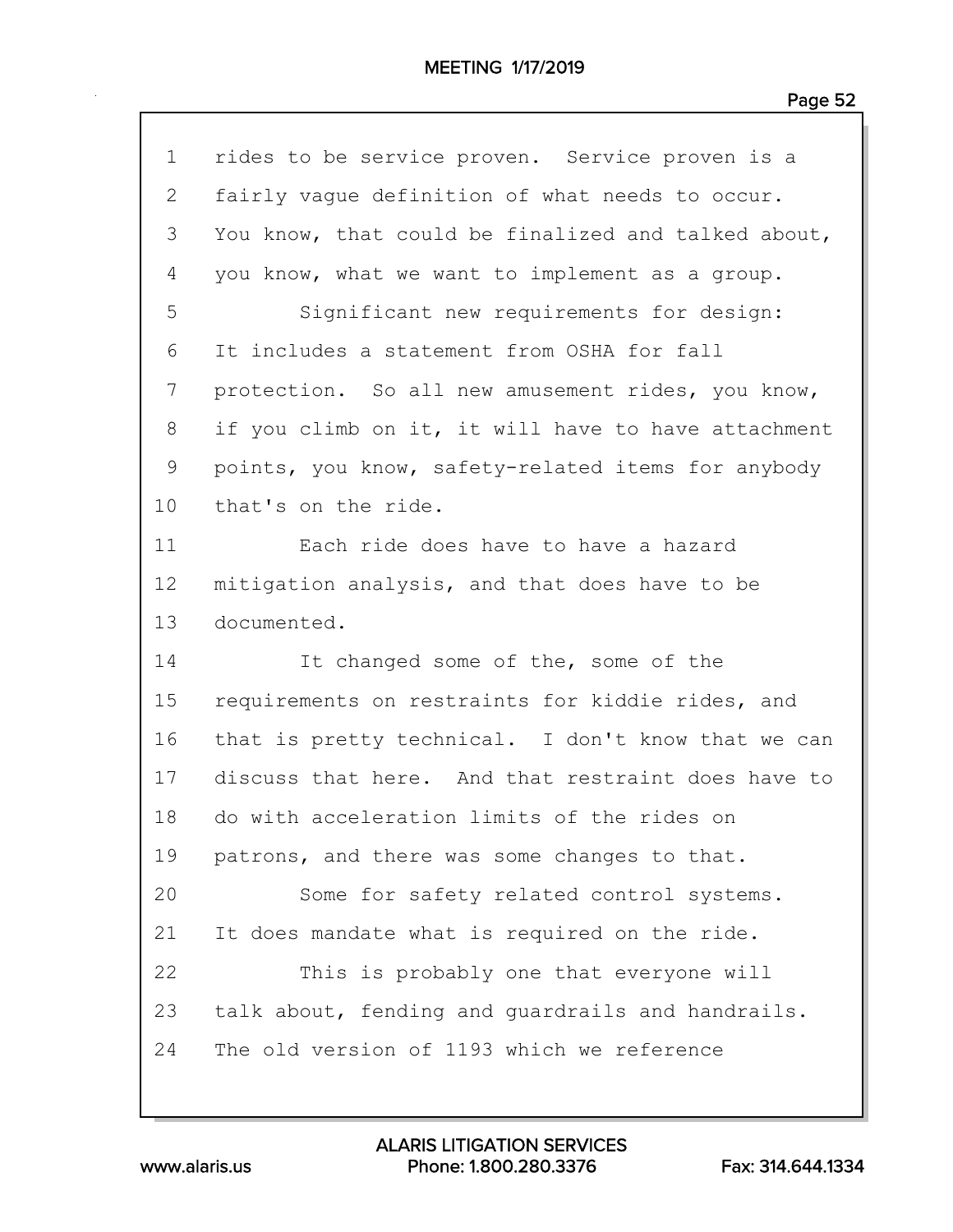| $\mathbf 1$     | currently does have an exclusion for older rides            |
|-----------------|-------------------------------------------------------------|
| $\mathbf{2}$    | with existing fence. If we adopt 2291, that                 |
| 3               | exclusion is not in 2291. So anyone who has an old          |
| 4               | ride that is using the old fence would have to have         |
| 5               | new fence unless we would apply an exemption to             |
| 6               | that.                                                       |
| 7               | CHAIRPERSON: If I can make a comment on                     |
| 8               | that. The grandfather clause was for rides built            |
| 9               | before January 1, 2003. So most, most states and            |
| 10              | most operators have chosen to already upgrade their         |
| 11              | fence to the current no sphere can go through a or          |
| 12              | a four-inch sphere cannot go through the fence.             |
| 13              | It is has to be at least 42 inches tall.                    |
| 14              | So -- and from what I have seen as I travel                 |
| 15 <sub>2</sub> | around, there are very few fences out there that            |
| $1 \subset$     | $d$ on $H + a$ dhomo $a + b$ that $a \in T$ m not quinq $T$ |

16 don't adhere to that. So I'm not sure. I -- it 17 would be good for you guys to jump in during the 18 public comments and let us know if you see these 19 older fences out there or whether most people have 20 already changed to the, to the newer requirements.

21 MR. COE: Okay. They did -- again, with 22 fencing, they did include elevated platforms, some 23 requirements on those, which weren't in par with 24 old versions. 2291 actually does specify a group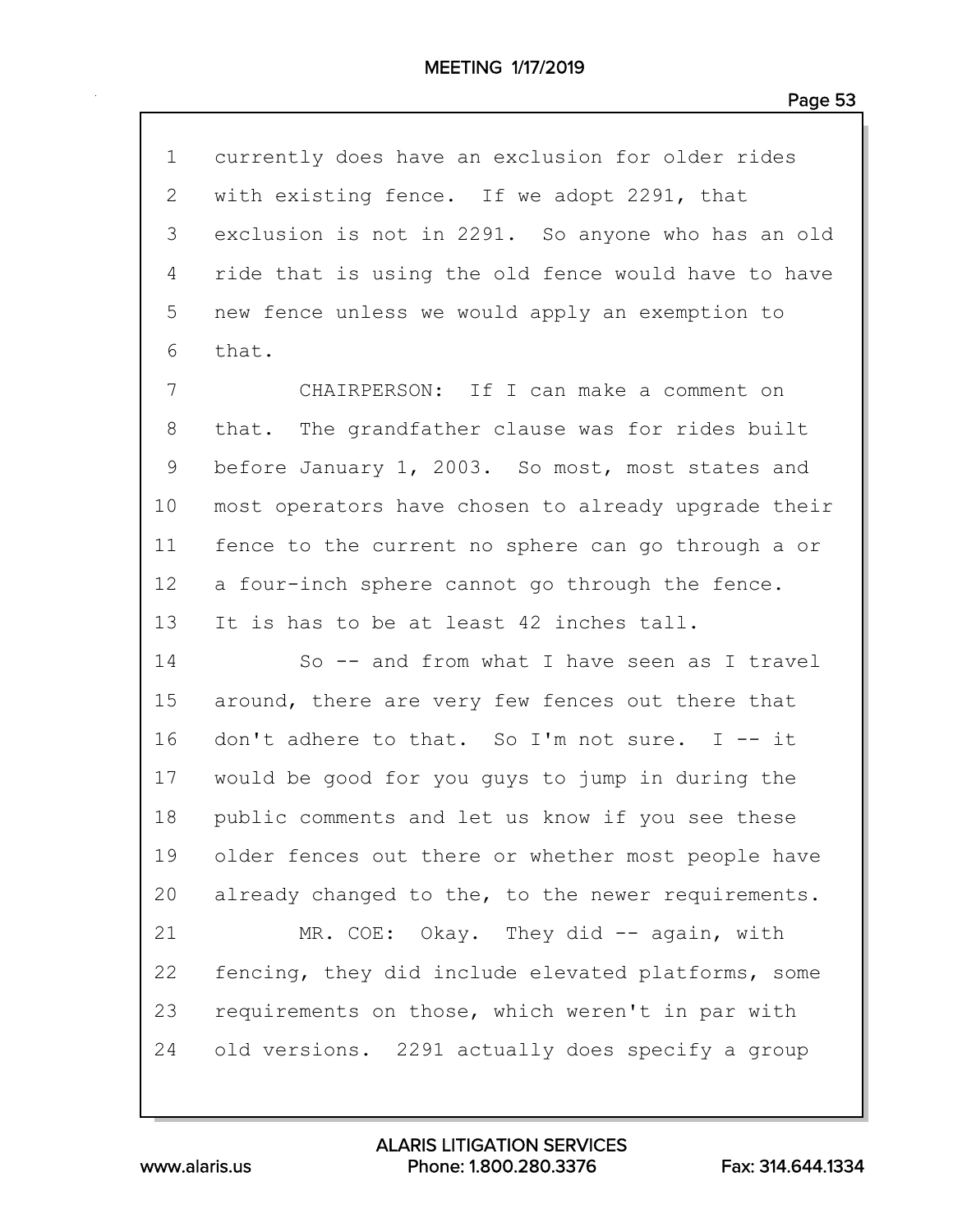| $\mathbf{1}$ | of manuals that need to exist. I believe an        |
|--------------|----------------------------------------------------|
| $\mathbf{2}$ | operator's maintenance manual. But it will be --   |
| 3            | there is more manuals that are required, and they  |
| 4            | are included in 770 which is another one of the    |
| 5            | ones we are going to look at here real quick.      |
| 6            | There are some clarifications included on          |
| 7            | restraint designs.                                 |
| 8            | This one clarifies the definition of               |
| 9            | supervising companion. If you have a ride that     |
| 10           | allows patrons under 48 inches, some of the ride   |
| 11           | manufacturers define that they can ride that ride  |
| 12           | with somebody. This defines who that somebody can  |
| 13           | be, and it is not going to be his 48-inch tall     |
| 14           | brother.                                           |
| 15           | CHAIRPERSON: If I can make another                 |
| 16           | comment. That also does not negate the             |
| 17           | manufacturer from being able to set a more         |
| 18           | conservative limit on the supervising companion.   |
| 19           | AUDIENCE MEMBER: It is more for like the           |
| 20           | merry-go-round.                                    |
| 21           | CHAIRPERSON: Well, and I think we say a            |
| 22           | 14-year-old person can be a supervising companion, |
| 23           | but, you know, you all know 14-year-olds don't     |
| 24           | always watch their little brother or sister in a   |
|              |                                                    |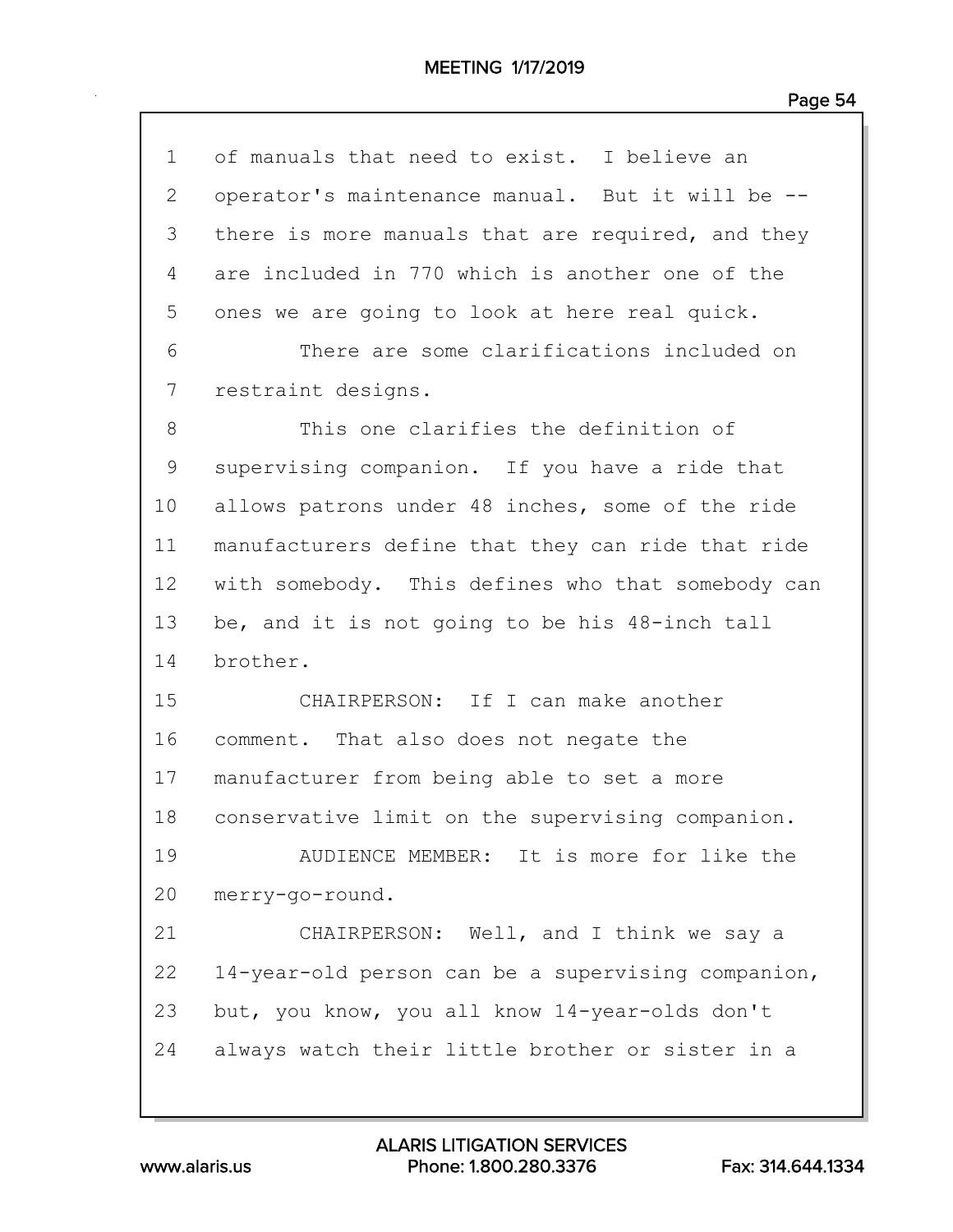| $\mathbf 1$  | ride, and I still have issues with that if that     |
|--------------|-----------------------------------------------------|
| $\mathbf{2}$ | child is going to be 60 feet in the air or, you     |
| 3            | know, in a Scrambler seat and wants to stand up, or |
| 4            | is that older brother or sister going to even be    |
| 5            | cognizant what they should and should not allow     |
| 6            | that child to do.                                   |
| 7            | So but that's where it stands right now.            |
| 8            | But it has to be at least 14 years old. They have   |
| $\mathsf 9$  | to be at least 14 years old.                        |
| 10           | MR. COE: This last one is the modification          |
| 11           | in acceleration design. That goes back to the       |
| 12           | statement about the restraints on the kiddie rides. |
| 13           | One point that I do want to make, the act           |
| 14           | does reference ASTM 2291. It says basically all     |
| 15           | rides that are permitted in Illinois to operate     |
| 16           | must comply with that standard.                     |
| 17           | Now, what we have seen, not a whole lot of          |
| 18           | but recently more, is we are seeing some of the     |
| 19           | foreign companies, Japan, China, a couple other     |
| 20           | companies over in the Europe side, they are sending |
| 21           | rides over into the US, and it is kind of just a    |
| 22           | hit or miss whether they have that certification    |
| 23           | with that ride. So that has caused a little bit of  |
| 24           | problem with some rides. Generally speaking it has  |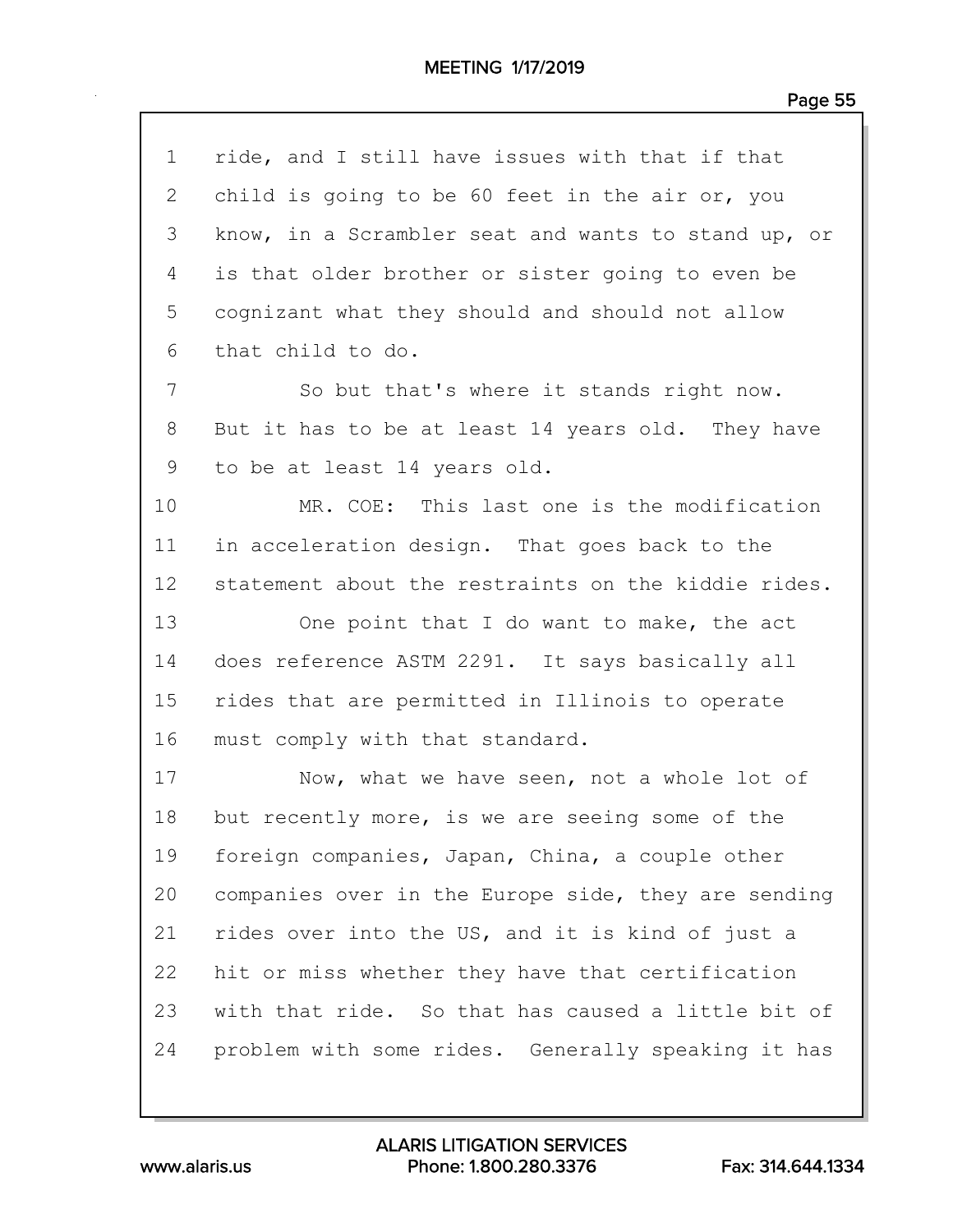| $\mathbf 1$ | all been worked out at the end, but that is         |
|-------------|-----------------------------------------------------|
| 2           | something to be aware of as you as owners going     |
| 3           | forward, if you choose to purchase a new ride, just |
| 4           | make sure that it does have ASTM certification      |
| 5           | attached with it.                                   |
| 6           | CHAIRPERSON: That's merely a letter                 |
| 7           | written by the manufacturer.                        |
| 8           | MR. COE: That is $-$ I was going to talk to         |
| 9           | you about that, but that is what we have            |
| 10          | technically been handing -- either the manufacturer |
| 11          | will send a certification letter saying he has      |
| 12          | designed the ride and meets all ASTM requirements,  |
| 13          | he can specify 2291 if he wishes, or some of the    |
| 14          | other owners have actually hired an independent     |
| 15          | engineer to do an analysis on the ride and have     |
| 16          | that engineer certify that that ride does meet ASTM |
| 17          | requirements.                                       |
| 18          | CHAIRPERSON: There are auditors out there           |
| 19          | who will also audit a ride to see if meets          |
| 20          | standards.                                          |
| 21          | MR. COE: We have not seen that side of it           |
| 22          | yet. It was hard enough to find an engineer to      |
| 23          | certify a ride.                                     |
| 24          | CHAIRPERSON: They don't want to take the            |
|             |                                                     |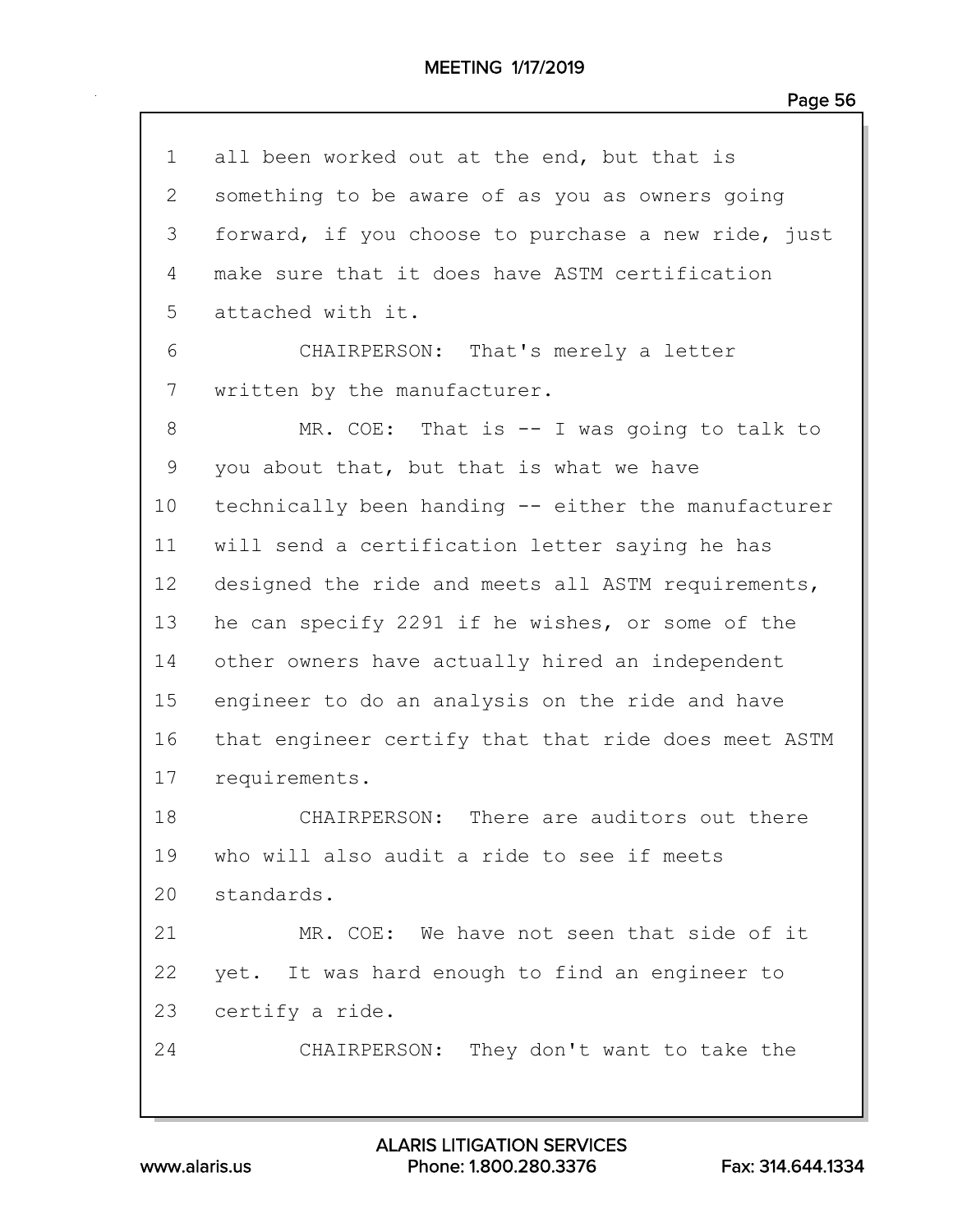1 risk. 2 MR. COE: You are taking on a huge amount 3 of liability when you do that. 4 The next standard is 2974, changes in 5 documentation and record keeping and auditor 6 requirements. It does line out minimum audit 7 requirements, some of the procedures that the owner 8 and auditor have to follow. One of the interesting 9 things is an auditor must have a record of visual 10 acuity. 11 CHAIRPERSON: And inspection? 12 MR. COE: That is anybody doing and 13 inspection. If you are doing a qualified 14 inspection, visual, NDT, you have to have an eye 15 exam. That was -- that previous standard was 16 pretty short. There was very minimal changes to 17 it, just a couple paragraphs. That should be 18 pretty easy. 19 ASTM 2374, that deals with inflatables. 20 This standard went from four pages to 32 pages. So 21 there is a huge amount of requirements on the 22 manufacturer now in the construction of new 23 inflatables. It does exempt all inflatables before 24 the date of publication. I don't have that date.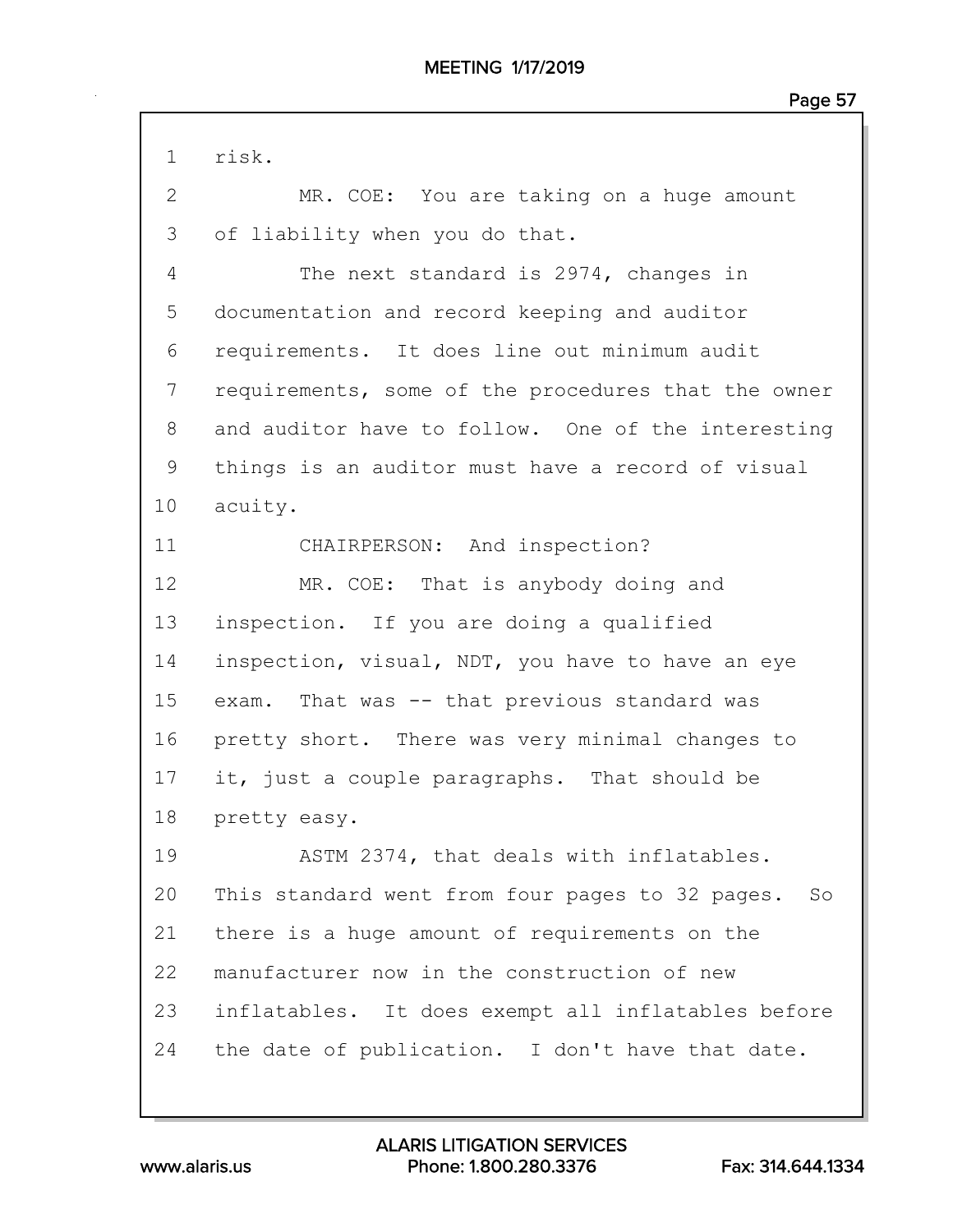1 It would be 2018, some date in 2018 forward if we 2 adopted it.

3 One of the big things, shall have a 4 deflation alarm system in place if the ride is 5 greater than eight feet. Under the design 6 requirements, there is a significant amount of 7 design requirements that keep the ride from 8 deflating in case of power loss, something happens. 9 That has to be built into it. All of them must be 10 on a GFI circuit, and it does include similar 11 requirements such as 770 which is documentation.

12 This one is probably going to be a lot 13 tougher. The last one, 7718, is the guidelines. 14 Basically what it says. The owner is responsible 15 to develop procedures for operation and 16 maintenance. That's if the manufacturer does not 17 already have that. And parts documentation and 18 training. So go ahead.

19 CHAIRPERSON: This does not exempt the 20 manufacturer from writing in operating procedures 21 and maintenance procedures for the rides they 22 manufacture, but for the specific company, now they 23 are required to write operation manuals for their 24 employees. And to some extent they can take it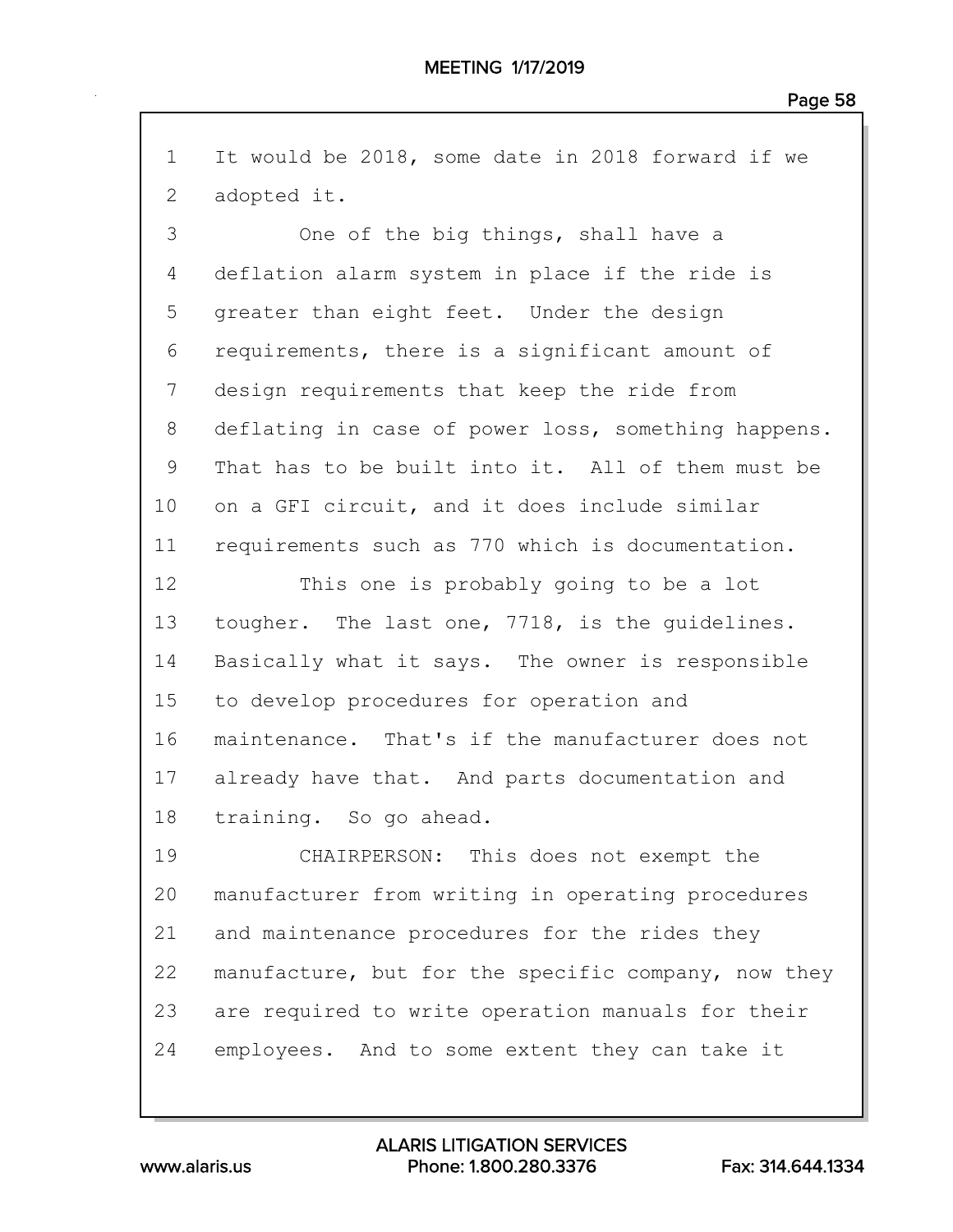| $\mathbf 1$     | right out of the manual that the manufacturer       |
|-----------------|-----------------------------------------------------|
| $\mathbf{2}$    | provides, but every show may have some of its own   |
| 3               | requirements for who you call if there is an issue  |
| 4               | or, you know, those kinds of things.                |
| 5               | So each operator has to write their own             |
| 6               | operations and maintenance because the              |
| 7               | manufacturers manuals don't necessarily say who     |
| 8               | needs to be providing what parts on the maintenance |
| 9               | but say if a park has one maintenance person and    |
| 10              | then it has some good operators, they might have    |
| 11              | the maintenance person responsible for one, two,    |
| 12 <sub>2</sub> | three, four and the operators responsible to at     |
| 13              | least inspect for maintenance issues and then maybe |
| 14              | pass on that information to the maintenance person  |
| 15              | or to the owner or to whatever their line of        |
| 16              | communication is. So that's why owners have to      |
| 17              | develop their own procedures for these things so    |
| 18              | their people know who they are supposed to report   |
| 19              | to on different things. So that it is just for      |
| 20              | that particular company because you all might have, |
| 21              | you know, different lines of communication in your  |
| 22              | companies, and you want to be sure the right person |
| 23              | is told if something is not wonderful.              |
| 24              | MR. COE: Kind of didn't set this slide up           |
|                 |                                                     |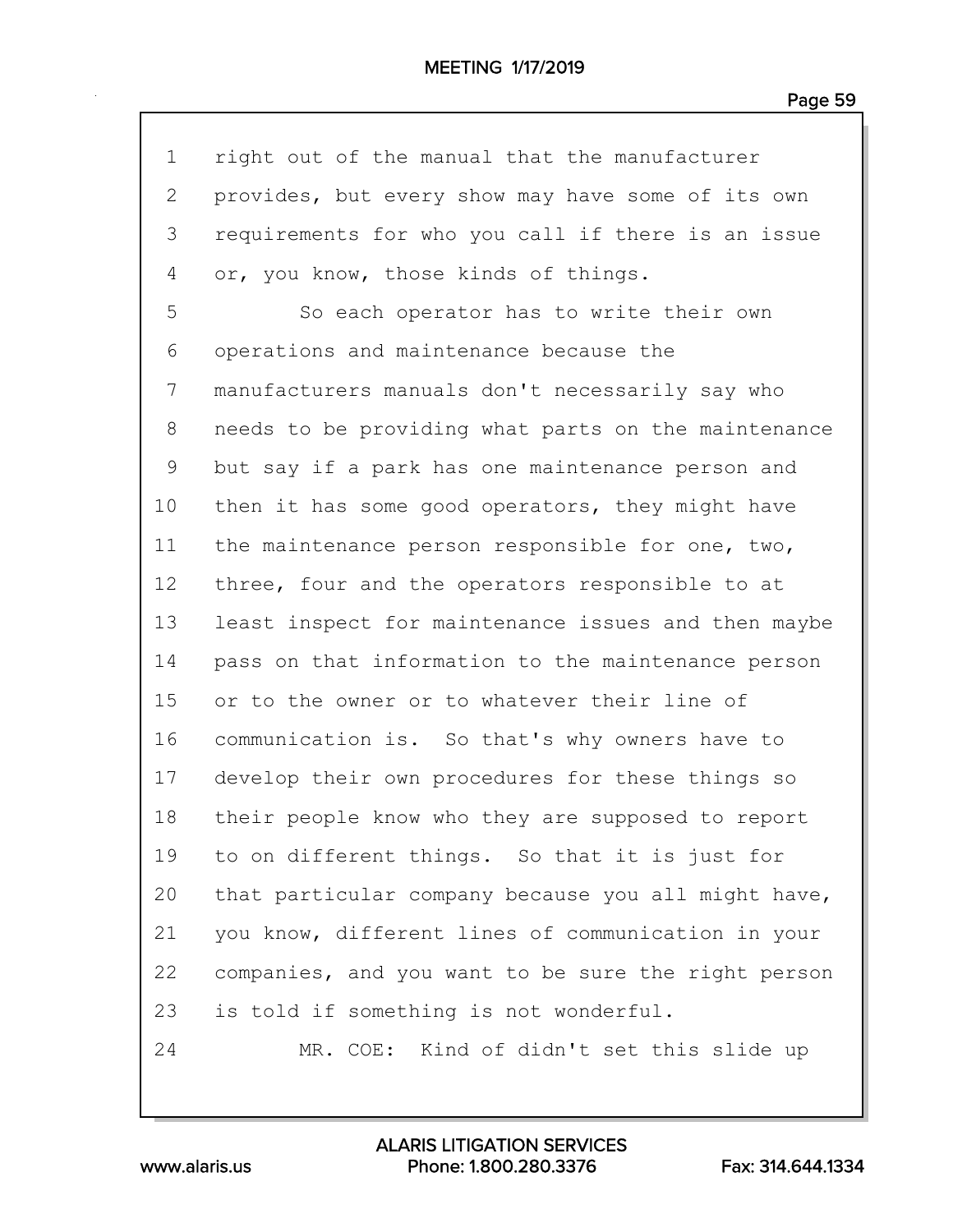| $\mathbf 1$  | too well. But, you know, kind of my perception of   |
|--------------|-----------------------------------------------------|
| $\mathbf{2}$ | it is every ride is going to have to have four      |
| 3            | manuals; operation, maintenance, inspection and     |
| 4            | training.                                           |
| 5            | One thing that's important it does lay out          |
| 6            | on the maintenance side, it does require either     |
| 7            | manufacturer's part, a part design for the          |
| 8            | manufacturer's spec or and equivalent part. When    |
| 9            | you buy an equivalent part, it is pretty much on    |
| 10           | you.                                                |
| 11           | CHAIRPERSON: Yes, it is.                            |
| 12           | MR. COE: So you have to keep very good              |
| 13           | documentation what you do on each ride if it is not |
| 14           | using OEM parts basically.                          |
| 15           | CHAIRPERSON: For instance, if someone goes          |
| 16           | to a bearing house and says I need a bearing like,  |
| 17           | you know, SF47, which is the bearings for a         |
| 18           | Scrambler and they say oh, yeah, we have got one    |
| 19           | here, well, some of those bearings don't have the   |
| 20           | same dimensions or holding power, and you might     |
| 21           | have your unit fall out of the top sweep with the   |
| 22           | equivalent bearing.                                 |
| 23           | MR. COE: Correct.                                   |
| 24           | CHAIRPERSON: So it is on you if you, if             |
|              |                                                     |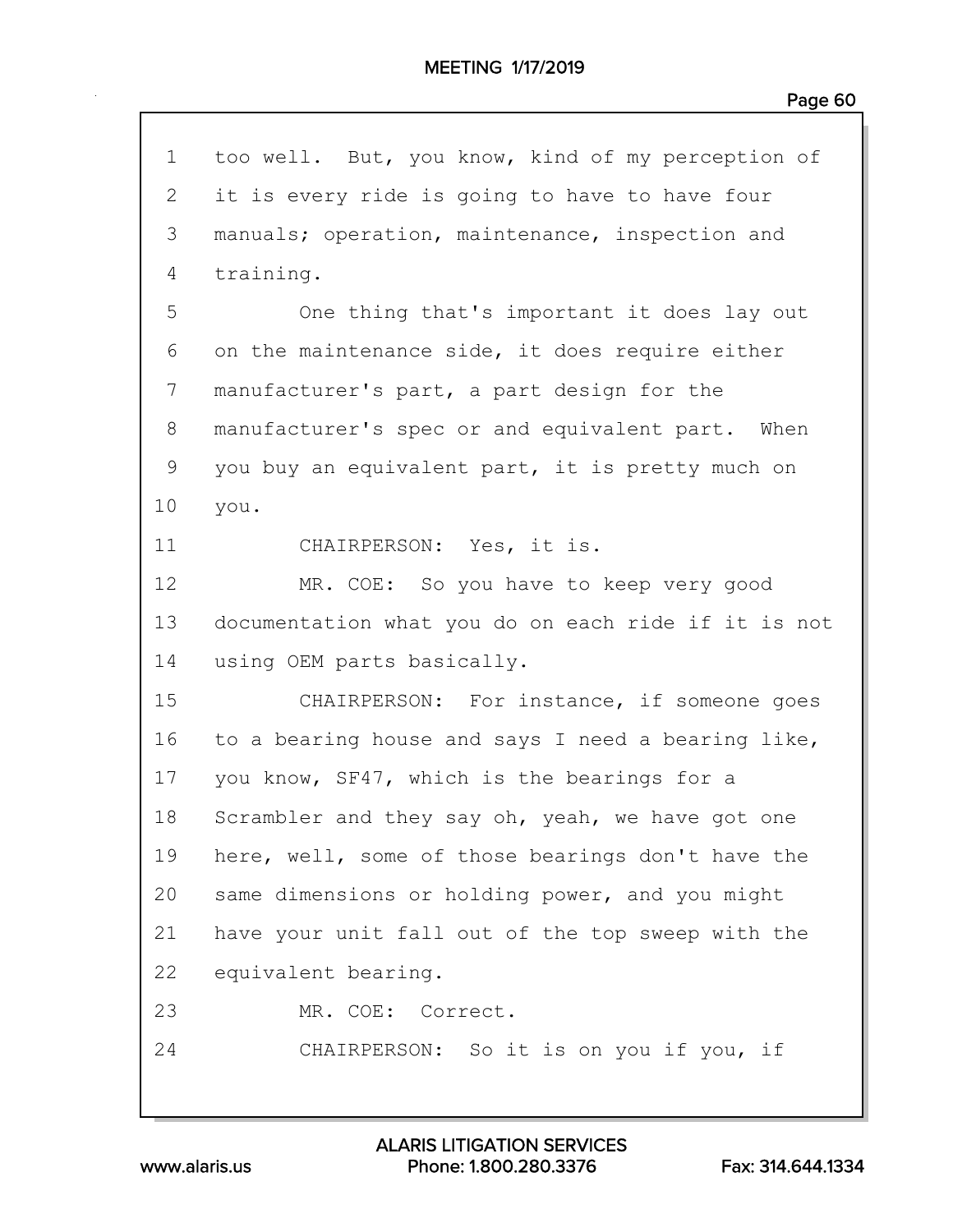| $\mathbf 1$ | you do -- I'm just saying that's for something that |
|-------------|-----------------------------------------------------|
| 2           | I have personally know about, and there, I'm sure   |
| 3           | there are other things that, you know, may come up, |
| 4           | and you want to be really careful what you choose   |
| 5           | to outsource.                                       |
| 6           | MR. COE: And keep it in your record books.          |
| 7           | The last requirement under the standard is          |
| 8           | they spell out basically as a seller and a buyer,   |
| 9           | what documentation should transpire when a ride     |
| 10          | transfers ownership. So, you know, maintenance      |
| 11          | records, manuals, EDT lists.                        |
| 12          | CHAIRPERSON: Any bulletins that they                |
| 13          | received.                                           |
| 14          | MR. COE: Right, on the ride. So this is             |
| 15          | very, very brief, and as Bill said, it is going to  |
| 16          | be a fairly long process to get this completed.     |
| 17          | This is just a start. There are a couple other      |
| 18          | standards. We have not focused on those yet, but    |
| 19          | those are pretty much selected standards. One of    |
| 20          | them is for small railroads. That's one we just     |
| 21          | found that just came out that may apply. But if     |
| 22          | you have any questions, you know, please let me     |
| 23          | know. Contact me at this number and email. I will   |
| 24          | try to answer your question as best I can.          |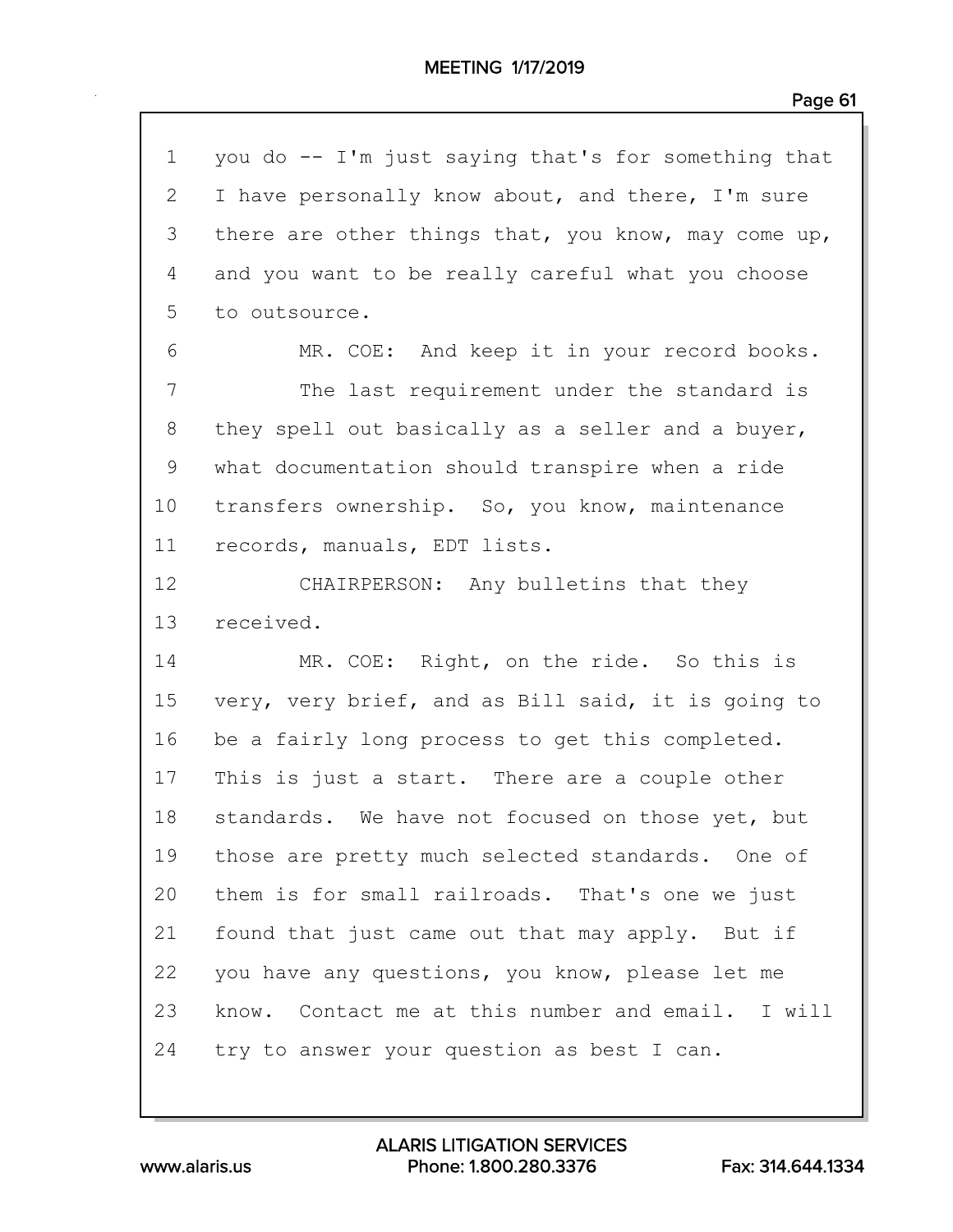| $\mathbf 1$ | If you want to go to the next slide, start          |
|-------------|-----------------------------------------------------|
| 2           | it. Okay. We are ready for 2018 review.             |
| 3           | MR. SZERLETICH: Not quite.                          |
| 4           | MR. COE: Not quite.                                 |
| 5           | MR. SZERLETICH: Next up, aerial adventure           |
| 6           | courses.                                            |
| 7           | CHAIRPERSON: Want to stand up so everybody          |
| 8           | can hear you.                                       |
| 9           | MR. SZERLETICH: Sure. So there are                  |
| 10          | several varieties of aerial adventure courses.      |
| 11          | There are zip lines, canopy tour type, outdoor,     |
| 12          | indoor, rope courses, canopy standalone, integrated |
| 13          | with zip lines, trekking courses, track courses.    |
| 14          | Within the span of about two weeks we were          |
| 15          | informed of a fatality involving a young child at   |
| 16          | an indoor gym that was utilizing a fabricated zip   |
| 17          | line. The child was not secured into the zip line.  |
| 18          | We were also notified of an injury involving a      |
| 19          | young patron that was using and indoor aerial       |
| 20          | adventure course which that child fell onto a video |
| 21          | arcade and then onto the floor. The investigation   |
| 22          |                                                     |
| 23          | MS. RHODES: Those were both in our city?            |
| 24          | MR. SZERLETICH: Yes. The investigation by           |
|             |                                                     |

www.alaris.us Phone: 1.800.280.3376 Fax: 314.644.1334 ALARIS LITIGATION SERVICES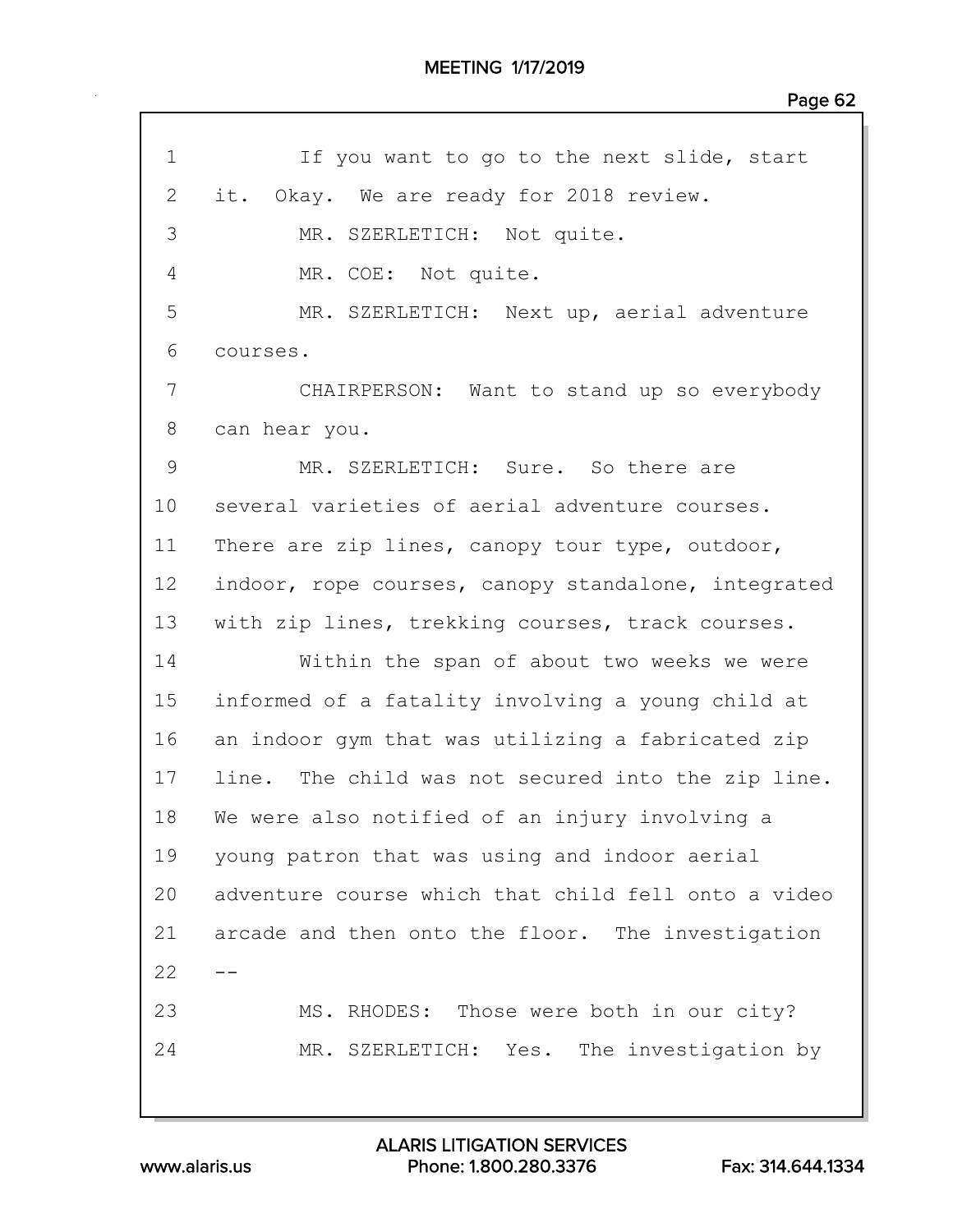| $\mathbf 1$  | local authorities suggested the fall to be caused   |
|--------------|-----------------------------------------------------|
| $\mathbf{2}$ | by improper attachment of the harness to the        |
| 3            | attachment point. The Department is not aware of    |
| 4            | any rise in incidents involving AEC industry, but   |
| 5            | nonetheless we would like to consult with board     |
| 6            | members to get their feedback to take under         |
| 7            | advisement on possible expansion to include some or |
| 8            | all of these aerial adventure courses in our regs.  |
| 9            | We currently have rules for outdoor canopy zip      |
| 10           | lines, but we have no rules for other type of       |
| 11           | attractions. They will require statutory changes    |
| 12           | to our rule bringing them into our scope.           |
| 13           | There is a gentleman here today. I'd like           |
| 14           | to ask the Board if they would allow him to speak   |
| 15           | on this particular issue.                           |
| 16           | CHAIRPERSON: Sure.                                  |
| 17           | MR. SZERLETICH: His name is Bill. He came           |
| 18           | down to talk to us today.                           |
| 19           | CHAIRPERSON: Okie doke.                             |
| 20           | AUDIENCE MEMBER: Thank you, Board, for              |
| 21           | having these meetings, public meetings AND allowing |
| 22           | us to speak.                                        |
| 23           | So the second child there was my daughter.          |
| 24           | So my daughter is alive. Fell from 20 feet.<br>The  |
|              |                                                     |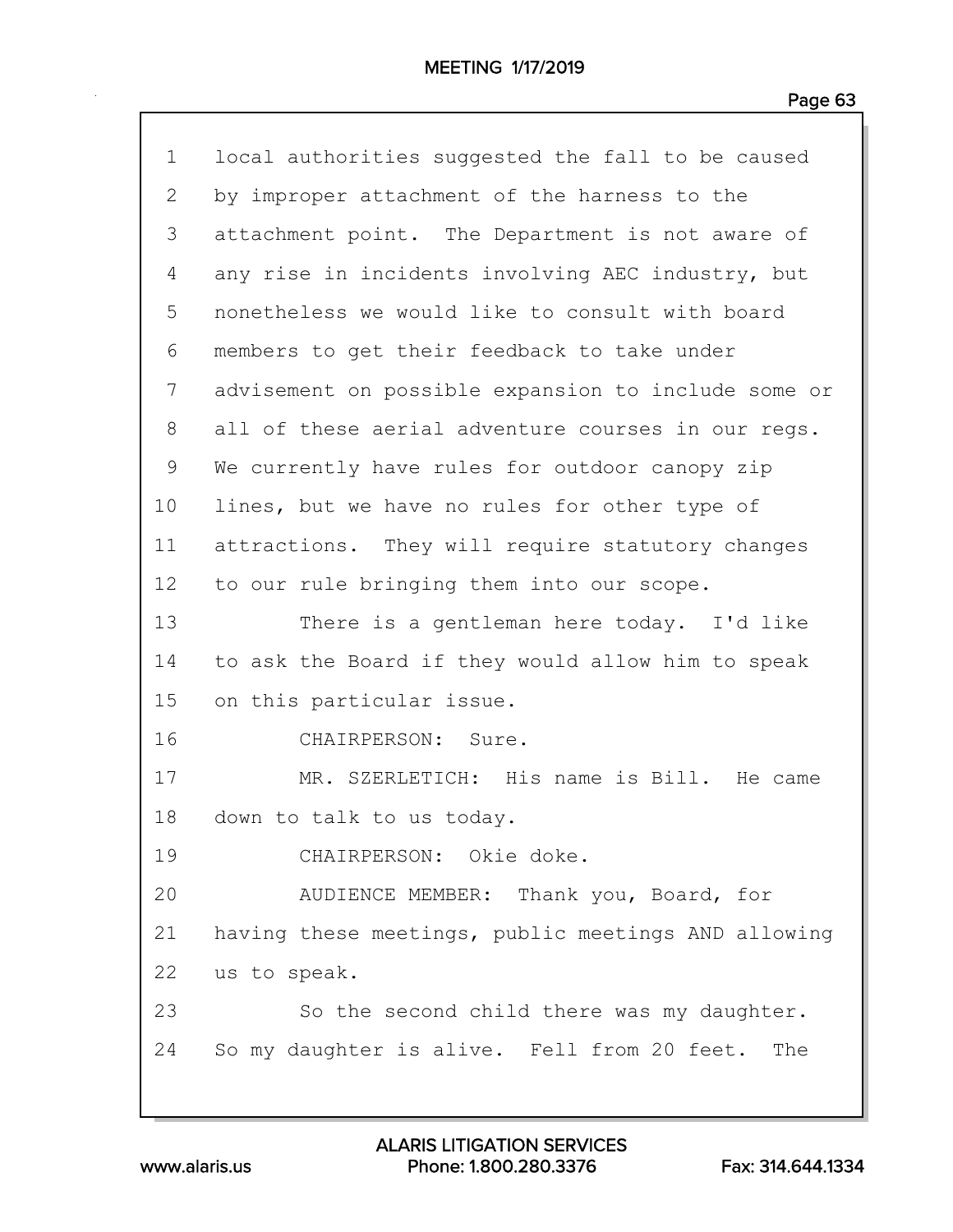| $\mathbf 1$ | kid the week before fell five feet and is not with |
|-------------|----------------------------------------------------|
| 2           | us anymore. So it matters what you guys do, and it |
| 3           | matters that you move to get these adventure       |
| 4           | courses under somebody's purview.                  |
| 5           | I called the police department. They said          |
| 6           | call the fire department. I called the fire        |
| 7           | department. Nothing we can do. We called OSHA,     |
| 8           | called federal OSHA, state OSHA. I ended up        |
| 9           | talking to Bill. And what you guys do is needed in |
| 10          | more places than you are doing it now.             |
| 11          | These adventure courses, they are not that         |
| 12          | new. I mean, the technology changes. It is not     |
| 13          | under your current jurisdiction is my              |
| 14          | understanding, but it is not changing that fast. I |
| 15          | mean, let's get this on there.                     |
| 16          | You know, everybody here who is a parent           |
| 17          | can imagine the phone call I got. She was at a     |
| 18          | birthday party. Your daughter fell 20 feet, get to |
| 19          | the hospital, this hospital. I was shaking so bad  |
| 20          | I couldn't drive. But I got there, and no parent   |
| 21          | should go through that. No kid should go through   |
| 22          | what she went through. She won't get on an         |
| 23          | escalator now. So what you guys do matters.        |
| 24          | Equipment and training, inspections, I             |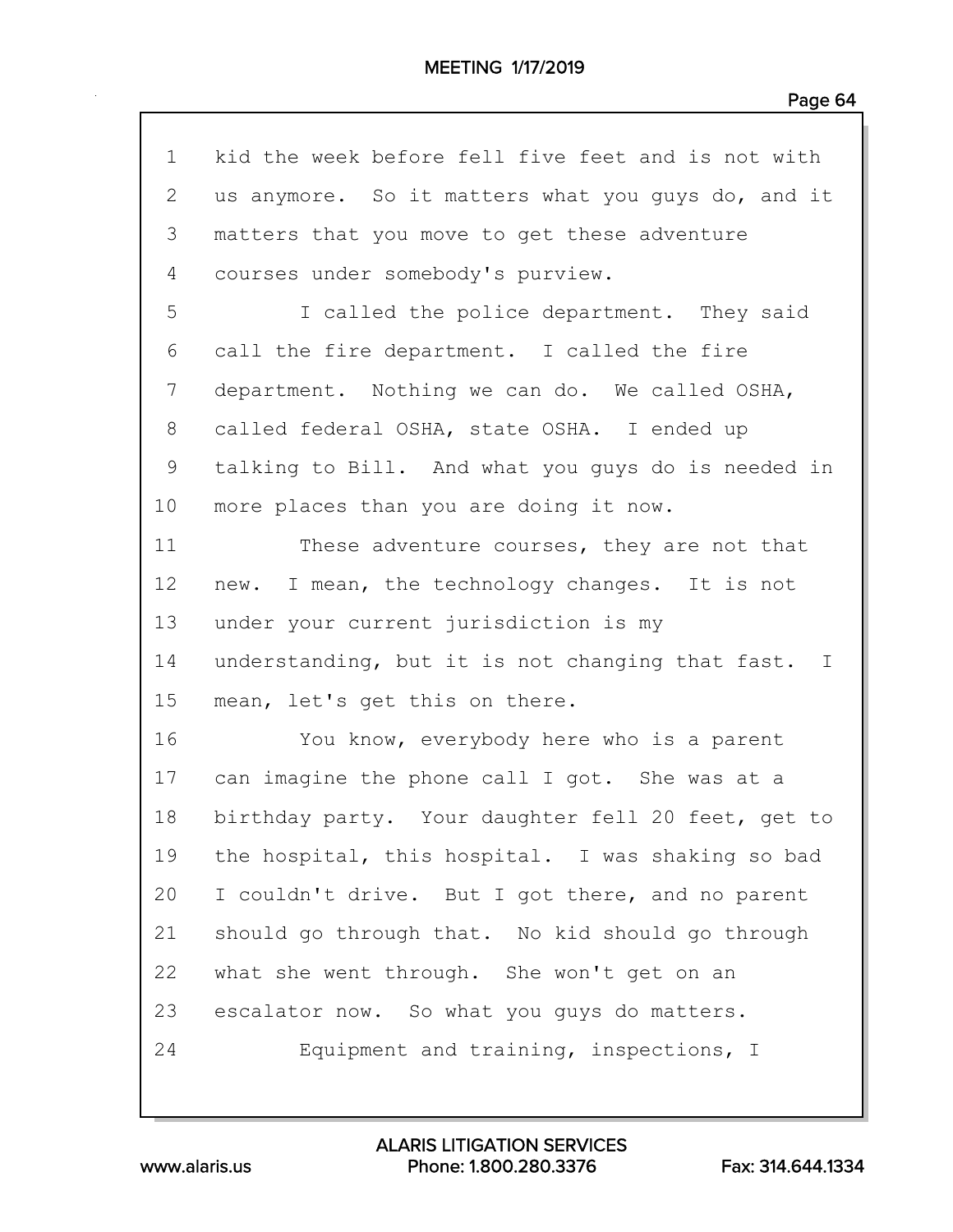| 1            | guess they were maybe week or two away from doing  |
|--------------|----------------------------------------------------|
| $\mathbf{2}$ | another training. I mean, it is a pizza place, it  |
| 3            | is a bowling alley, it is an arcade, and then they |
| 4            | have got this elevated rope course up 20 feet and  |
| 5            | they will put kids on it. You know, pay them       |
| 6            | enough money.                                      |
| 7            | I don't know how many adults were in the           |
| 8            | place, but the other parents at the birthday party |
| $\mathsf 9$  | told me clearly not enough. They're a business.    |
| 10           | They are making a decision of more cost for more   |
| 11           | safety or more profits, and without somebody       |
| 12           | auditing them, they are making some bad decisions. |
| 13           | More training costs money. Better equipment costs  |
| 14           | money.                                             |
| 15           | I think parents kind of assume that -- you         |
| 16           | know, I hate to use that word "assume", but I did  |
| 17           | when I sent her off to the party that they will be |
| 18           | safe.                                              |
| 19           | You know, you can't count the kids that Tom        |
| 20           | and your team saves because you don't get those    |
| 21           | stories, but you can count the ones who fall. So I |
| 22           | just implore you that move quicker, take ownership |
| 23           | of these. They are already -- by my understanding, |
| 24           | you already have under your purview the zip lines  |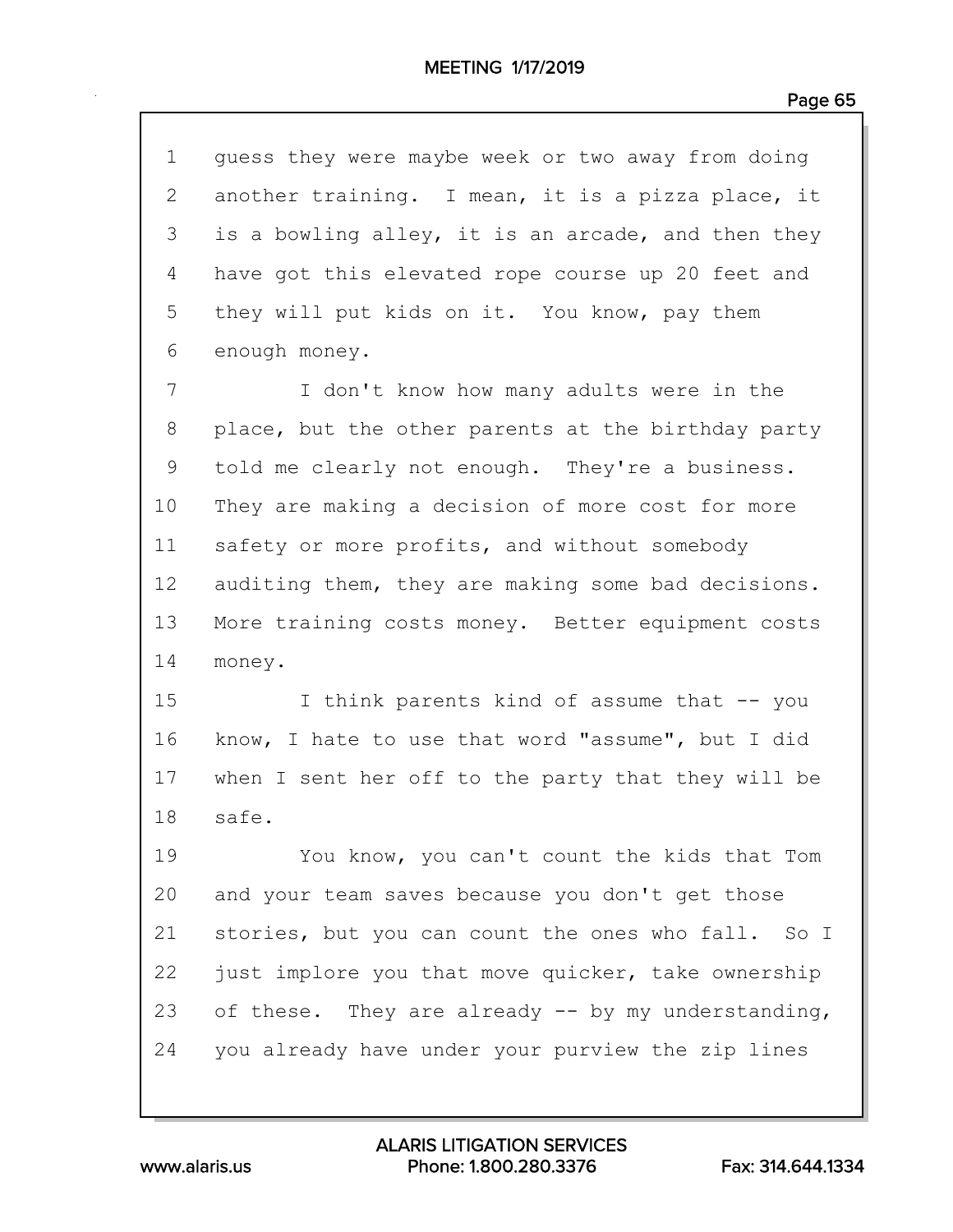| $\mathbf 1$ | that are true zip lines, carabiner and those, but   |
|-------------|-----------------------------------------------------|
| 2           | now they are putting them on tracks. So it          |
| 3           | doesn't, doesn't meet the definition of a zip line. |
| 4           | So nobody, nobody is looking at them.               |
| 5           | So, again, thank you for what you guys do.          |
| 6           | Just do more of it.                                 |
| 7           | AUDIENCE MEMBER: Sorry to hear about your           |
| 8           | daughter.                                           |
| $\mathsf 9$ | CHAIRPERSON: Bill, we are, we are very              |
| 10          | sorry to hear about your daughter and about the     |
| 11          | other child who was lost. One thing I would         |
| 12          | recommend is to report to the CPSC because they --  |
| 13          | and not that we don't want to do something about    |
| 14          | it, too. I don't mean that. But they are the        |
| 15          | biggest collectors of data and sometimes can give   |
| 16          | us more information about how we should go forward  |
| 17          | and what kinds of things we should require when we  |
| 18          | are, when we are writing these things and getting   |
| 19          | involved in, which is good for us to have as much   |
| 20          | information as possible. But I would definitely     |
| 21          | recommend that you contact the CPSC and make a      |
| 22          | report of this because they have the biggest        |
| 23          | database of these kinds of things, and that would   |
| 24          | help everyone because we don't want to see parents  |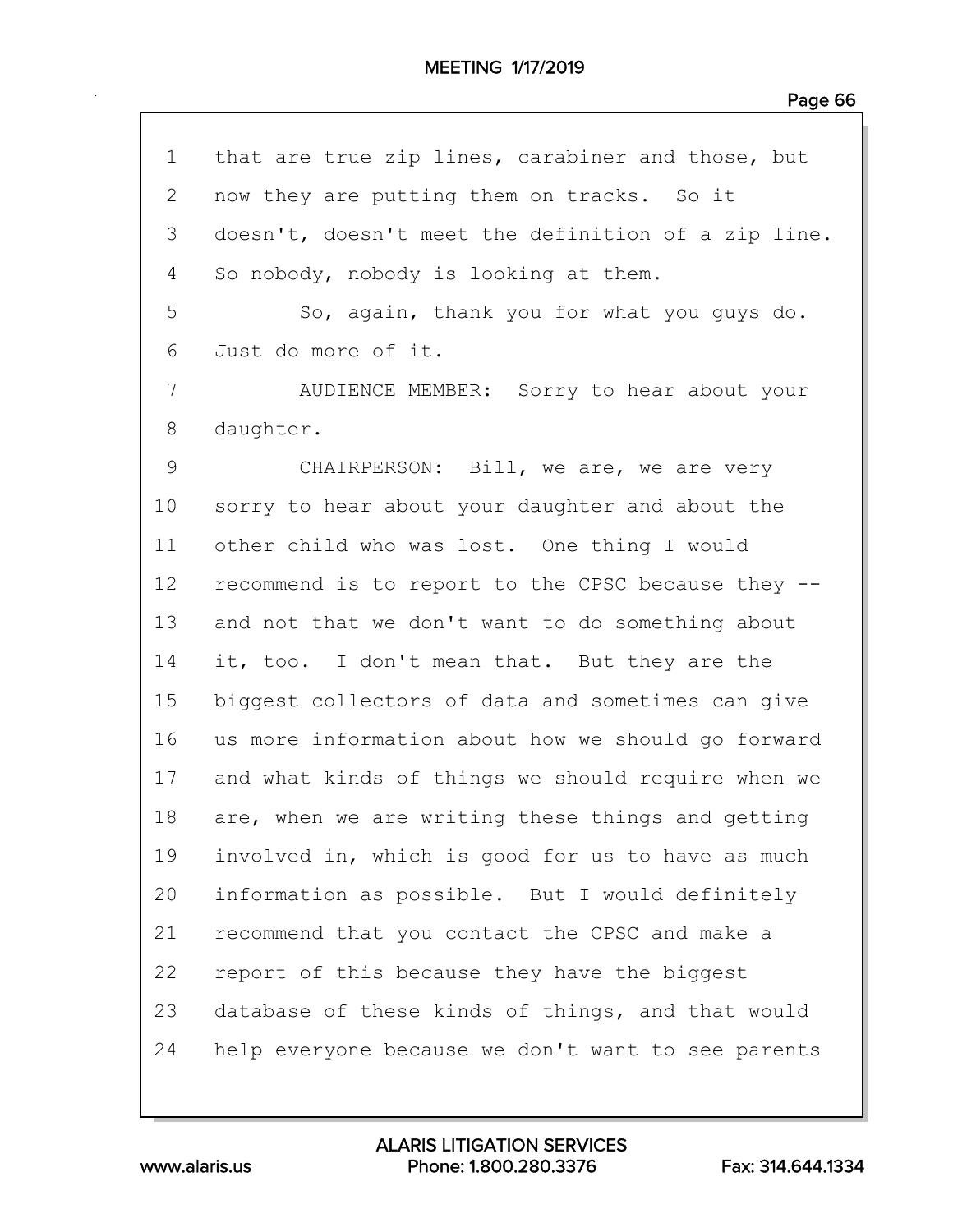| $\mathbf 1$ | go through what you have gone through either.       |
|-------------|-----------------------------------------------------|
| 2           | That's why we are all here, and that's why, that's  |
| 3           | why we come to these meetings and do our best to    |
| 4           | make good rules and good -- try to do a good job.   |
| 5           | AUDIENCE MEMBER: Well, you certainly are            |
| 6           | making a lot of difference in a lot of things. You  |
| 7           | know, when I first learned of it and got talking    |
| 8           | with him, I'm very happy that you guys are there,   |
| 9           | doing what you are doing, having these meetings,    |
| 10          | and keep you know -- just because technology        |
| 11          | changes shouldn't exempt some businesses from being |
| 12          | underneath, you know, being inspected.              |
| 13          | CHAIRPERSON: Right. We appreciate your              |
| 14          | coming and sharing your story. I'm sure it was not  |
| 15          | easy and take our hello's and regards to your       |
| 16          | daughter and your family because I know it is a     |
| 17          | horrible thing to happen. We'd like to keep those   |
| 18          | things from happening. So thank you very much. We   |
| 19          | appreciate your coming here.                        |
| 20          | MR. SZERLETICH: Thank you, Bill.                    |
| 21          | All right. Year in review. Okay. So we              |
| 22          | are going to go, we are going to go over            |
| 23          | statistics, accident reports, safety bulletins and  |
| 24          | department updates. I'm just going to gloss over    |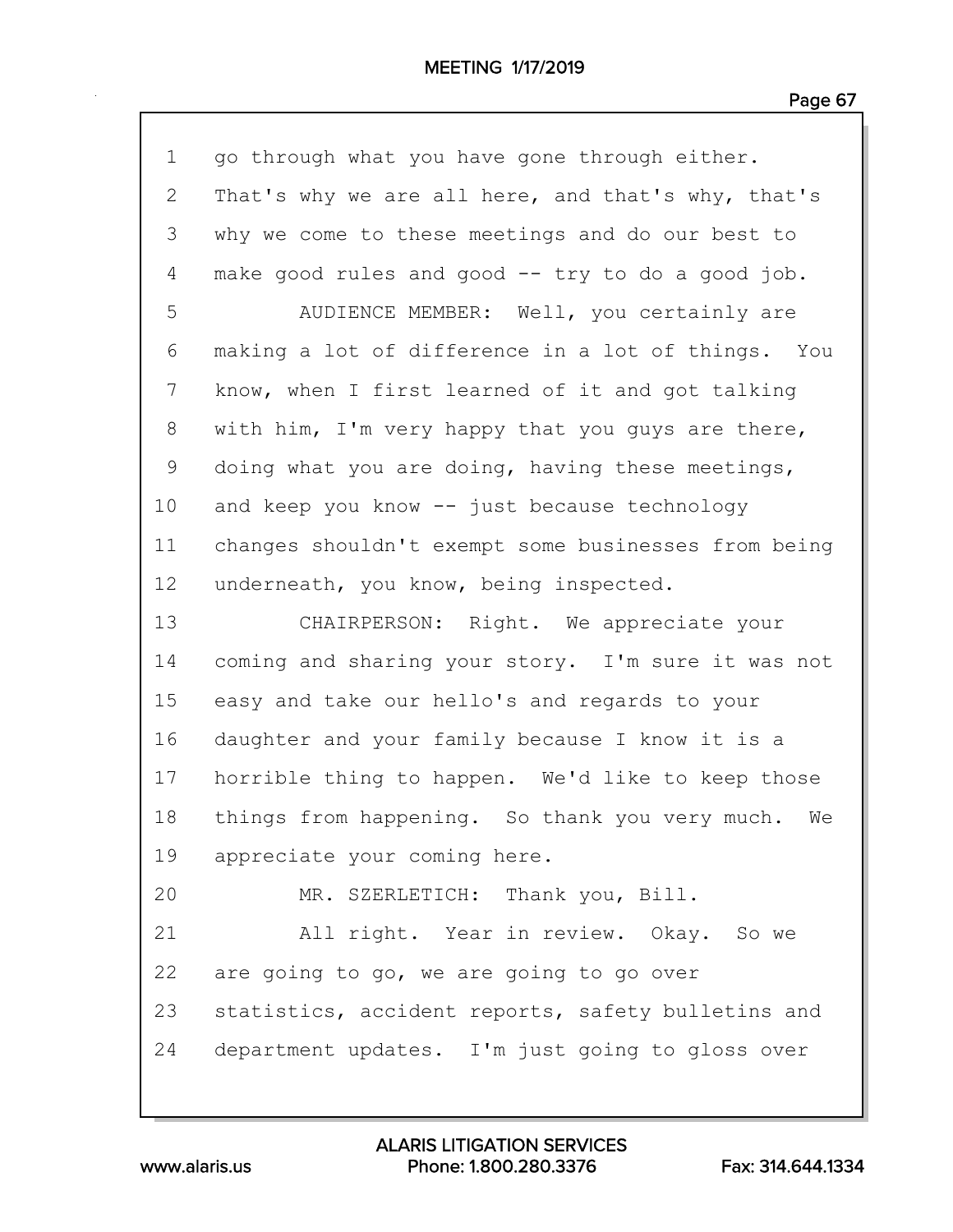| $\mathbf 1$  | this real quick. The numbers are about where they   |
|--------------|-----------------------------------------------------|
| $\mathbf{2}$ | always are; 1183 follow-up inspections; inspections |
| 3            | issued was 4,292; total locations dropped a little  |
| 4            | bit; total companies, about the same as the         |
| 5            | previous year.                                      |
| 6            | Accident comparison, we had ten accidents           |
| 7            | this year. Up just a little bit. Nine of them       |
| 8            | were nonmechanical and one of them mechanical.      |
| 9            | Okay. Here is a breakdown of the accident           |
| 10           | report. We had a coaster where a person suffered a  |
| 11           | seizure; a carousel, a child reaching out for       |
| 12           | something and fell off a dinosaur ride. The ride    |
| 13           | was not running at the time of the incident and got |
| 14           | a laceration below the nose; laceration to the back |
| 15           | of the head on a ride where a patron was struck by  |
| 16           | a pin that was ejected from another ride. That was  |
| 17           | a mechanical one.                                   |
| 18           | CHAIRPERSON: Question.                              |
| 19           | MR. SZERLETICH: Uh-huh.                             |
| 20           | CHAIRPERSON: So do you not also put the             |
|              | 21 other ride from whence came the pin?             |
| 22           | MR. SZERLETICH: I can tell you.                     |
| 23           | CHAIRPERSON: What?                                  |
| 24           | MR. SZERLETICH: It was an Ali Baba.                 |
|              |                                                     |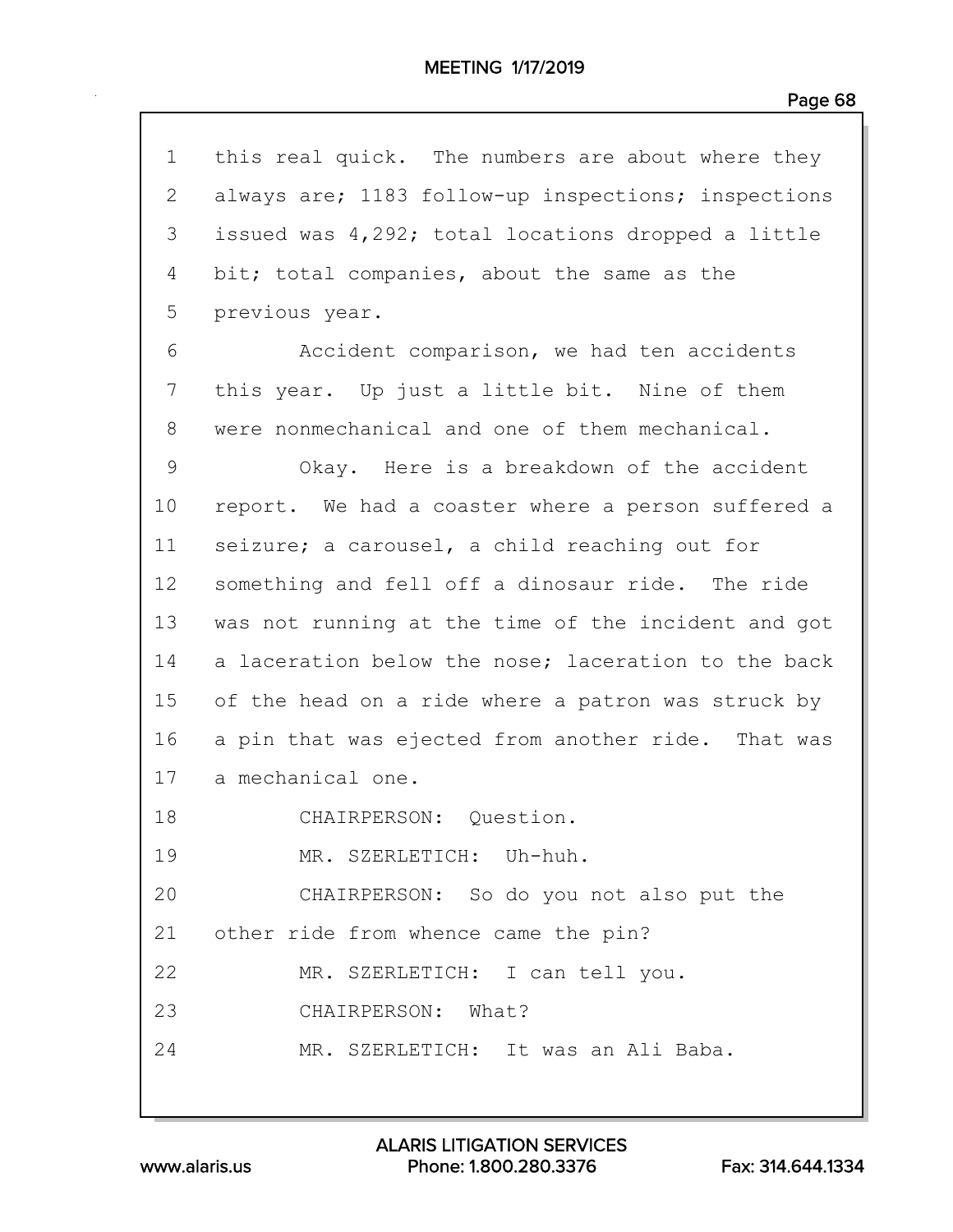| $\mathbf 1$     | CHAIRPERSON: Oh, there are two Ali Babas?           |
|-----------------|-----------------------------------------------------|
| $\overline{2}$  | MR. SZERLETICH: Okay. Yeah, the Ali Baba            |
| 3               | threw the pin.                                      |
| 4               | CHAIRPERSON: Okay. Sorry.                           |
| 5               | MR. SZERLETICH: The child was on a Tornado          |
| 6               | ride.                                               |
| 7               | CHAIRPERSON: Okay.                                  |
| 8               | MR. SZERLETICH: Okay. Scrapes and                   |
| 9               | bruising on a Hampton rescue service ride.          |
| 10              | Unbuckled seatbelt, disembarked from the ride       |
| 11              | cycle, bumped by the car behind and fell between    |
| 12 <sub>2</sub> | two cars. We have seen that before;                 |
| 13              | A Hustler, bruised shoulder and leg. Lost           |
| 14              | her balance getting off ride and fell off of the    |
| 15              | platform;                                           |
| 16              | Run rock inflatable obstacle course;                |
| 17              | sprained neck, running, climbing through obstacle   |
| 18              | course, slipped and twisted their neck;             |
| 19              | Starship 3000, this person slid past the            |
| 20              | hair guard or climbed past it and hit their head on |
| 21              | the sweep when the seats raised, got a laceration   |
| 22              | to the top of the head.                             |
| 23              | Another coaster returned to the station             |
| 24              | where a patron was unresponsive. Possible seizure;  |
|                 |                                                     |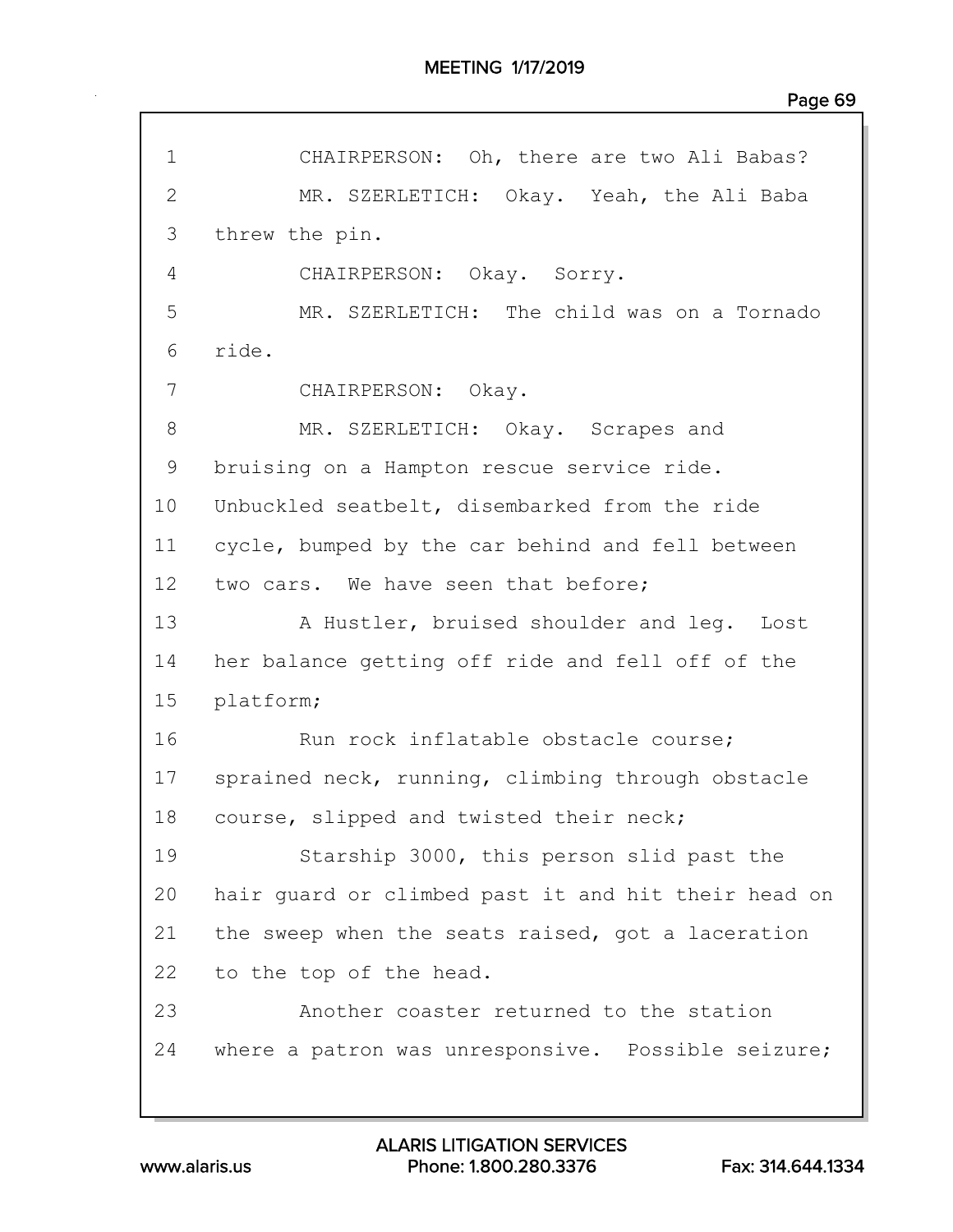| $\mathbf 1$  | Zip line, patron became dizzy and ill while         |
|--------------|-----------------------------------------------------|
| $\mathbf{2}$ | on the zip line. No physical injury;                |
| 3            | And finally wind tunnel, fell during                |
| 4            | exiting the wind tunnel and suffered shoulder pain. |
| 5            | That's what we had for accidents this year.         |
| 6            | We did operation inspections this season            |
| 7            | again at various carnivals throughout the state.    |
| 8            | We had observed ride operations for any             |
| 9            | safety-related issues. Inspections were conducted   |
| 10           | in evening and on weekends while rides were         |
| 11           | operational.                                        |
| 12           | I put down just a few of the comments from          |
| 13           | the inspectors. One was observed ride operator      |
| 14           | removing patrons from inside the fenced area before |
| 15           | operating the ride. Ride operators doing exactly    |
| 16           | what they are supposed to do, looking around,       |
| 17           | making sure the area is clear. No one is in an      |
| 18           | area where they can get hurt before you turn the    |
| 19           | ride on. So that was good.                          |
| 20           | CHAIRPERSON: Kudos to that inspector for            |
| 21           | catching something good.                            |
| 22           | MR. SZERLETICH: Yeah. Observed two                  |
| 23           | operators using cell phones while operating rides.  |
| 24           | One operator was spinning tubs. Operation's         |
|              |                                                     |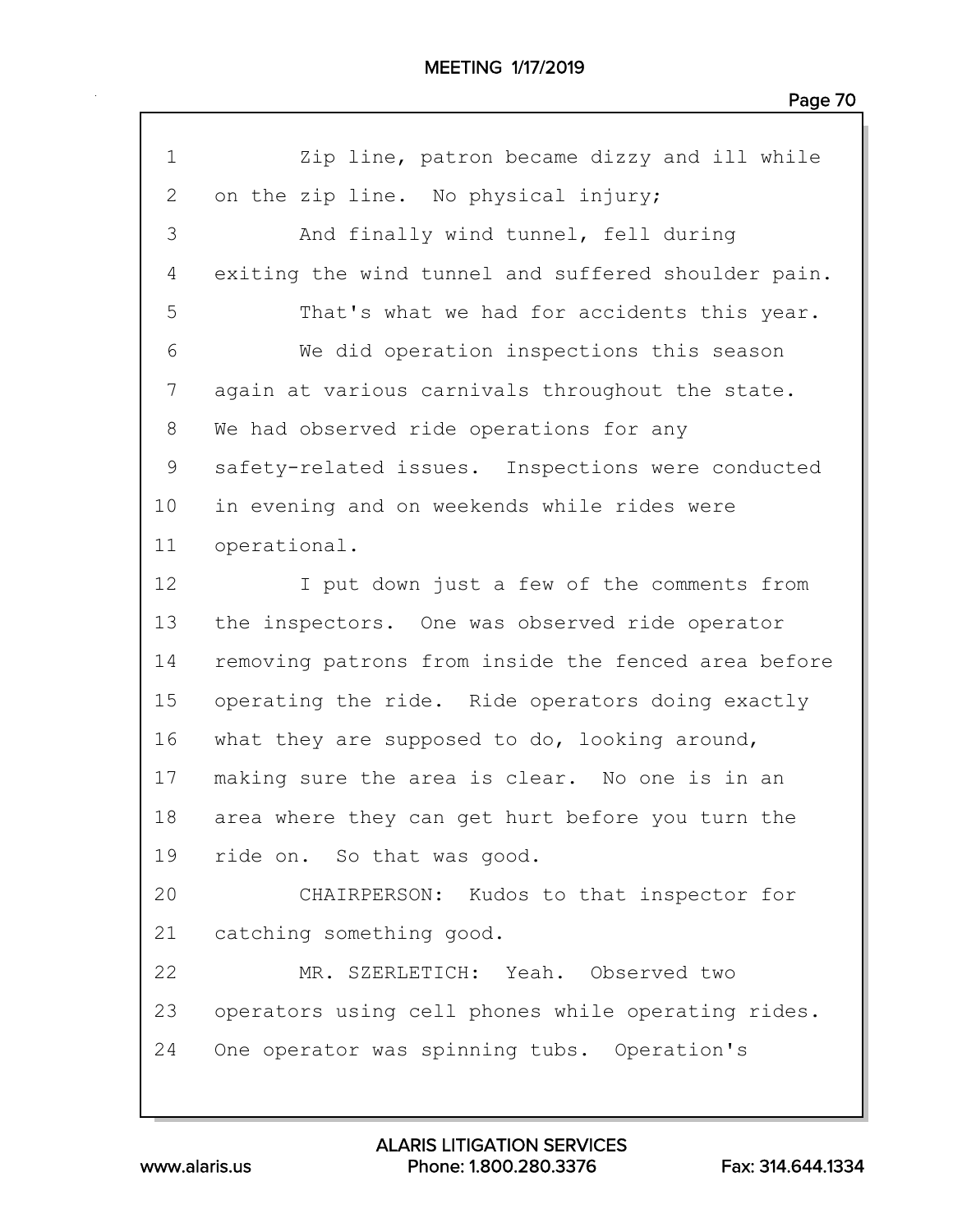| $\frac{1}{2}$ |  | Ω |  |  |  |
|---------------|--|---|--|--|--|
|---------------|--|---|--|--|--|

| $\mathbf 1$     | management was notified. Issues were resolved       |
|-----------------|-----------------------------------------------------|
| $\mathbf{2}$    | quickly. And lastly, great job by -- this is their  |
| 3               | words -- great job by ride operator on Spider ride  |
| 4               | assisting patron from the ride. All in all, you     |
| 5               | know, a lot of positives on the operational side    |
| 6               | that were observed.                                 |
| 7               | We had lot of safety bulletins this year.           |
| 8               | I do have a copy of all of the safety bulletins.    |
| 9               | If somebody needs it, I will be more than happy to  |
| 10              | give it to you. I have got a very limited copy,     |
| 11              | but I can email it to you. We will eventually put   |
| 12 <sub>2</sub> | them on the web site.                               |
| 13              | Lifting Paratrooper, weld failure. Visual           |
| 14              | check for indications highly recommended.           |
| 15              | Consideration of a secondary safety system between  |
| 16              | the tub and dropper assembly to remove single point |
| 17              | of failure.                                         |
| 18              | I know there is a lot of Paratroopers out           |
| 19              | there. Mr. Knight has one, and he had it            |
| 20              | engineered and had a secondary safety system        |
| 21              | installed on it and it looks pretty good. So there  |
| 22              | is another operator, too, that has a secondary      |
| 23              | system on it.                                       |
| 24              | I definitely would take these -- when you           |
|                 |                                                     |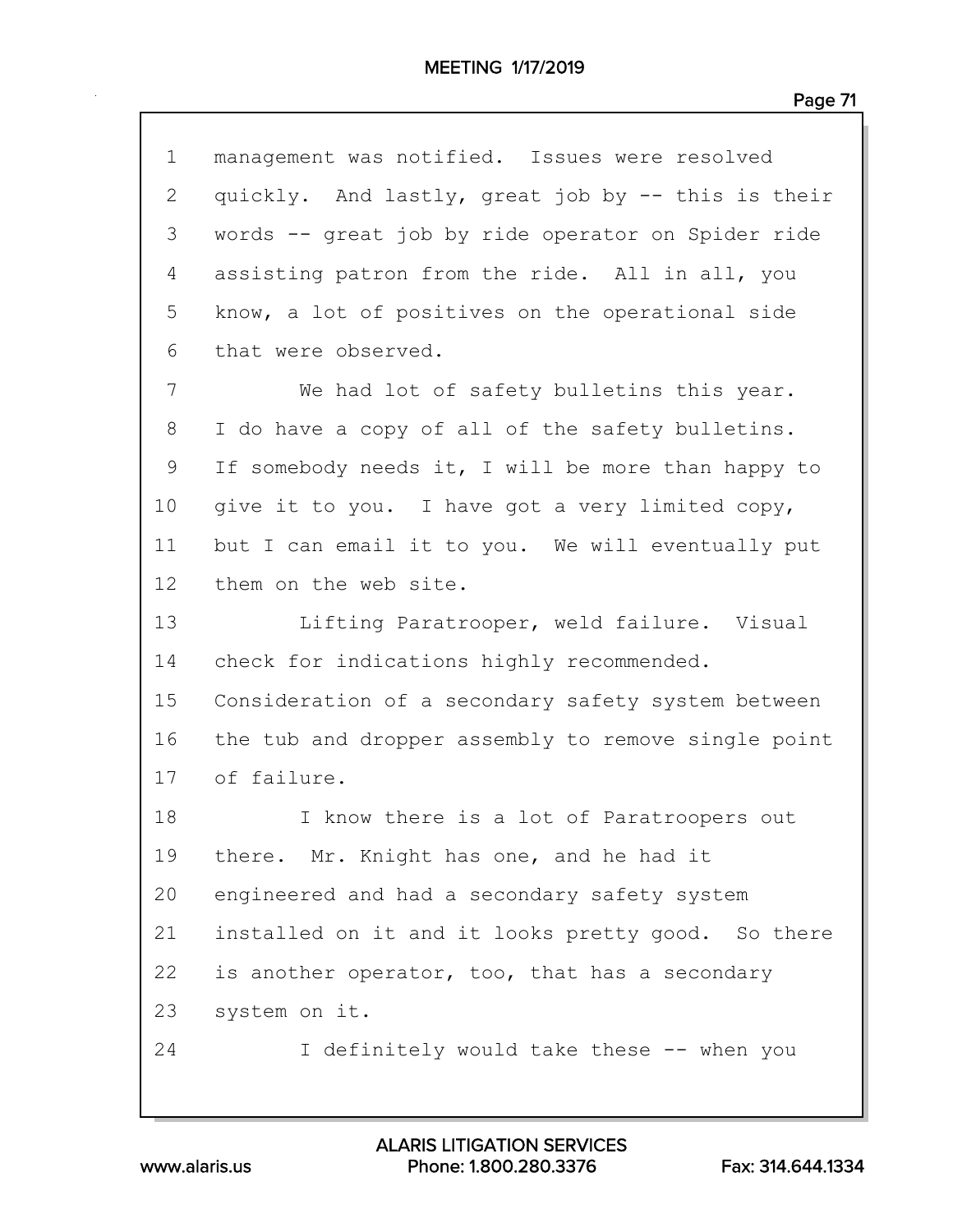| $\mathbf 1$ | take them off droppers, I would look at them.       |
|-------------|-----------------------------------------------------|
| 2           | Right where they slide in, there is a bolt that's   |
| 3           | welded onto a big washer. That washer is welded     |
| 4           | onto a housing. You need to check that, make sure   |
| 5           | there is no cracking thee. That's where they are    |
| 6           | cracking.                                           |
| 7           | AUDIENCE MEMBER: Can I ask a question? It           |
| 8           | was mentioned that you might want those NDT'd on an |
| 9           | annual basis, the washers. Do you want those taken  |
| 10          | apart and done or --                                |
| 11          | MR. SZERLETICH: You know, I, I think if             |
| 12          | you have a secondary system on there, I don't       |
| 13          | really think you need to NDT it. You know, if you   |
| 14          | don't -- I think what I was telling my operators    |
| 15          | was at least, you know, to start you should NDT it  |
| 16          | the start of the season. I would recommend do it    |
| 17          | every year. I can't mandate it. It is -- you        |
| 18          | know, unless we see a reason to. I mean, there      |
| 19          | hasn't been but I think one of these that this has  |
| 20          | happened to. So if we see an increase in it, maybe  |
| 21          | that's something we would want done, but at this    |
| 22          | point, it is, you know, highly recommended to do it |
| 23          | yearly.                                             |
| 24          | CHAIRPERSON: Is that a place where if they          |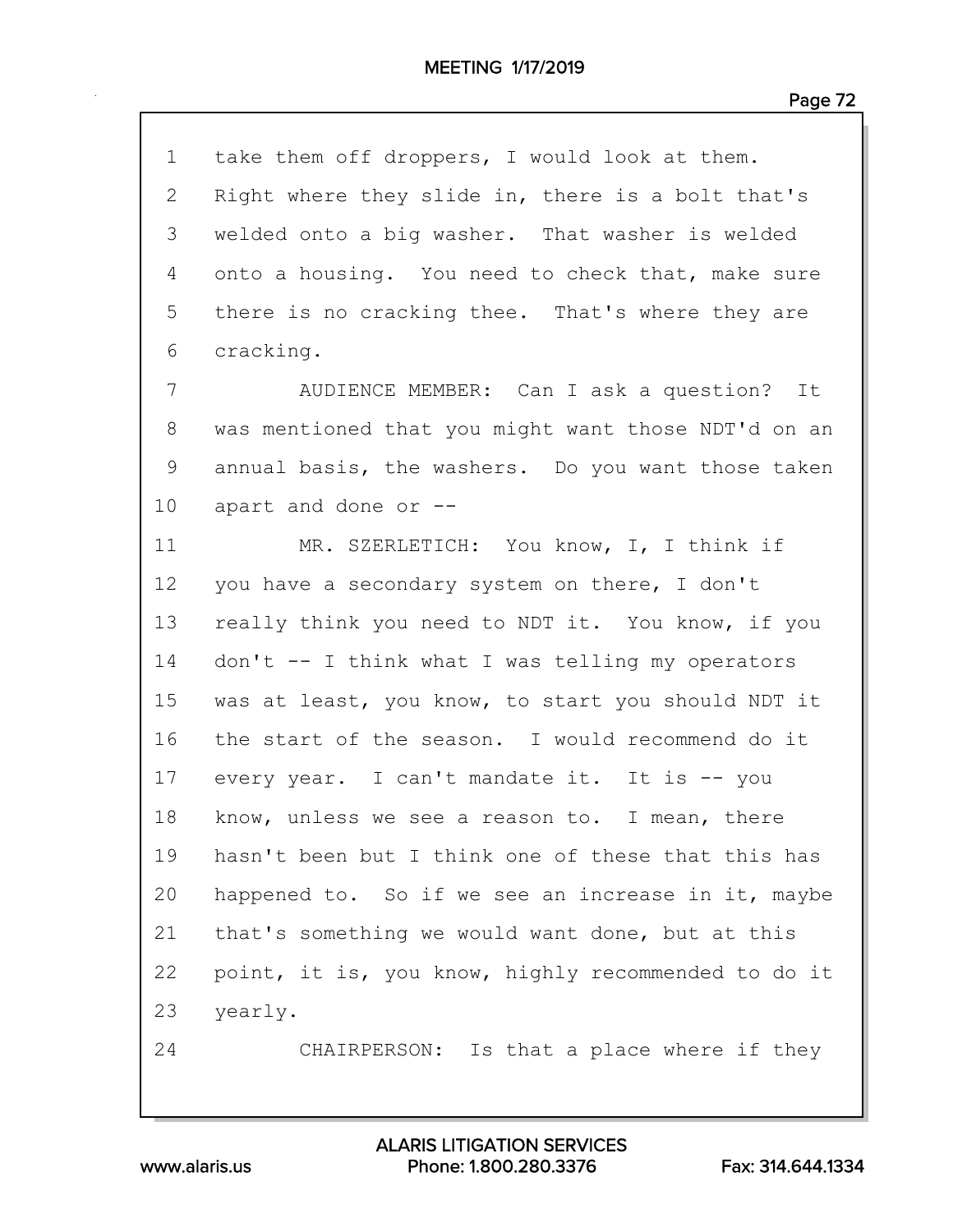1 used a wire brush and cleaned it up, they can even 2 just see it? 3 MR. SZERLETICH: Yeah, yeah, you can see 4 it. 5 CHAIRPERSON: Because I understand that 6 they have to -- 7 MR. SZERLETICH: At least the pictures of 8 the one of the bulletin that I got, you could see 9 it. 10 CHAIRPERSON: Okay. 11 MR. SZERLETICH: It is not to say, you 12 know, doesn't corroded from the inside and then all 13 a sudden went when it breaks, the whole thing comes 14 apart. 15 But, you know, everybody knows these 16 Paratroopers have been around awhile. So they are 17 getting up there in age. 18 Same with the Roundup. Box section 19 deterioration. The bottom of the sweeps where 20 cages are pinned, we are seeing cracking around the 21 pinholes and some wear there. 22 So A.R.M. Supershot, mandatory install of 23 secondary locking mechanism must be completed by 24 May 30th. I'm sure everybody that has a Supershot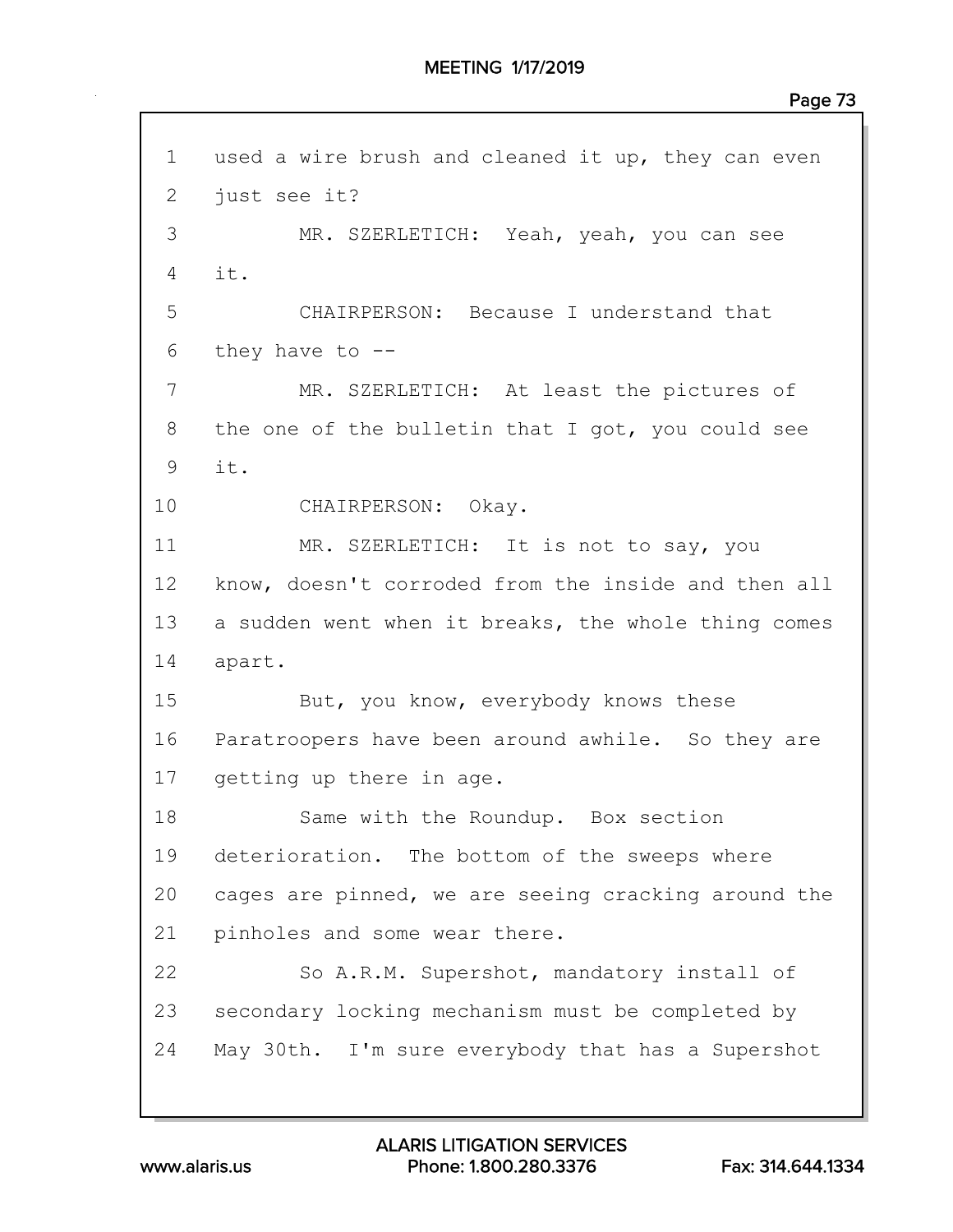| $\mathbf 1$     | has already had this done.                          |
|-----------------|-----------------------------------------------------|
| 2               | And Zamperla Rockin' Tug, main gondola axle         |
| 3               | cracking. I have not heard of a lot of, you know,   |
| 4               | a lot of these happening, but I know there is a lot |
| 5               | of Rockin' Tugs out there. Approximate ten years    |
| 6               | of age.                                             |
| 7               | Ali Baba, pre-play movement in lap bar              |
| 8               | restraint when locking system is engaged. If        |
| 9               | measurement exceeds two and a quarter inch,         |
| 10              | continued operation is prohibited. So you lift up   |
| 11              | on the shoulder harness, you measure from the       |
| 12 <sup>°</sup> | bottom of the shoulder harness to the horn, and it  |
| 13              | should be no more than two and a quarter inches.    |
| 14              | Don't pull up on it real hard, just take the slack  |
| 15              | out and take the measurement that way.              |
| 16              | And a lot of these, you know, are like              |
| 17              | earlier in the year. So you are probably familiar   |
| 18              | with lot of these bulletins.                        |
| 19              | The Chance Yo-Yo, installation of a sweep           |
| 20              | cylinder check valve. Completion date was 11-2-18.  |
| 21              | We have got picture of them. They are similar to    |
| 22              | the ones that already are on there. The new ones    |
| 23              | are more of a hexagon shape. I believe there is     |
| 24              | two of them. So those have to be changed out with   |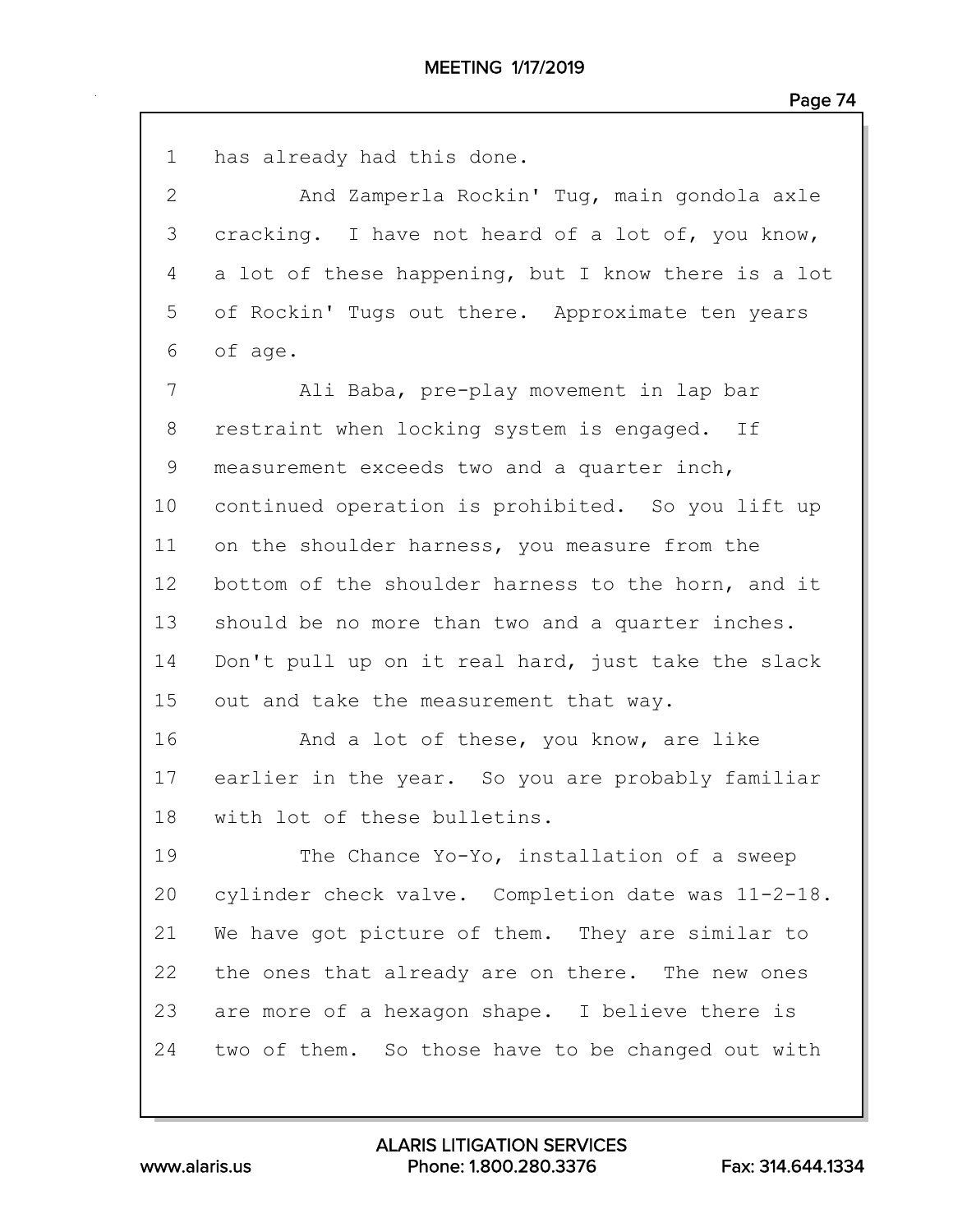| 1            | the newer, newer design check valves.              |
|--------------|----------------------------------------------------|
| $\mathbf{2}$ | Chance Wipe Out, visual inspection of the          |
| 3            | turret frame. There is several areas on the turret |
| 4            | frame where they have been known to crack. A lot   |
| 5            | of them are on the pivot points or on the big      |
| 6            | turret where the crossbars on each side of the     |
| 7            | bearing where they attach to the huge beams, right |
| 8            | there in those corners have been known to crack.   |
| 9            | Again, if anybody needs these bulletins I          |
| 10           | have them.                                         |
| 11           | Moser Spring ride, the clamp that holds the        |
| 12           | hydraulic valve and pipe moves out of position,    |
| 13           | stresses out the upper hose connection, causes     |
| 14           | hydraulic ram seal to get repositioned or out of   |
| 15           | position, causes it to leak. You will definitely   |
| 16           | see hydraulic fluid.                               |
| 17           | S & S Worldwide tower rides, we were               |
| 18           | talking this earlier today. We are not sure if     |
| 19           | this involves smaller rides or if it is their big  |
| 20           | spectaculars. But they have added a restraint      |
| 21           | redundancy requirement per ASTM 2291. It is        |
| 22           | basically another seatbelt, or you can buy a brand |
| 23           | new seat. I know which way everybody is going to   |
| 24           | go.                                                |
|              |                                                    |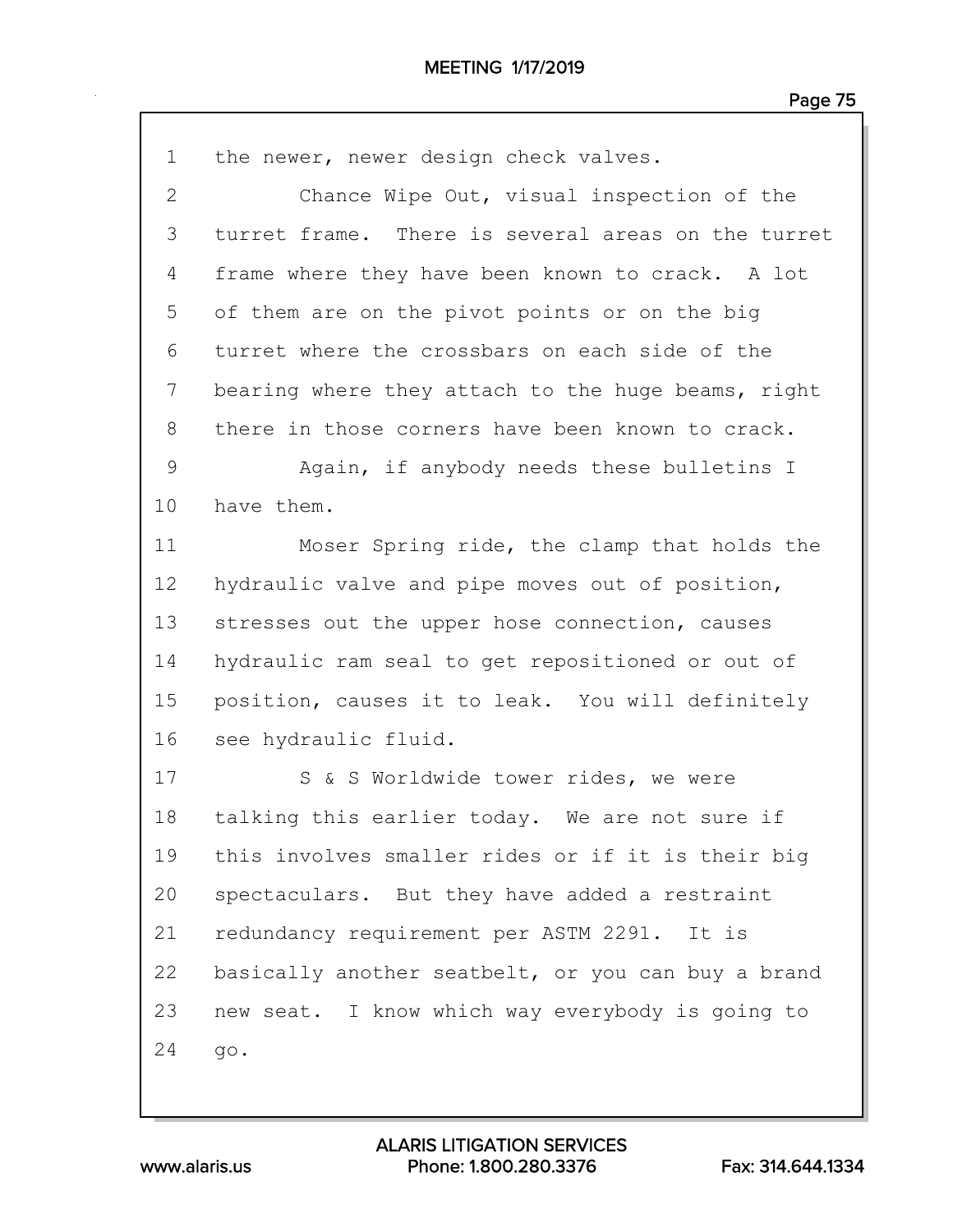| $\mathbf 1$ | Tivoli Spin Out, six-month mag particle and         |
|-------------|-----------------------------------------------------|
| 2           | ultrasound inspection NDT on seat arm, and that's a |
| 3           | weekly visual inspection. There is quite a few of   |
| 4           | those out there.                                    |
| 5           | And a Tivoli Remix, inspection and                  |
| 6           | reinforcement of the seat side rails. Had some of   |
| 7           | them break, and they have added more area where     |
| 8           | they can secure them with extra bolts.              |
| 9           | Non-destructive testing, we are going to            |
| 10          | work on the NDT list. There has not been a whole    |
| 11          | lot of change. Just a couple things. That will be   |
| 12          | on our web site. Once we get it updated, we will    |
| 13          | run it through CARES. We will have them weigh in.   |
| 14          | If they are okay with it, we will put -- they will  |
| 15          | put it on their web site. So you can get it from    |
| 16          | CARES, and you can get from                         |
| 17          | ridesafety.illinois.gov. We update that list every  |
| 18          | year. That will be something we will be doing real  |
| 19          | soon.                                               |
| 20          | Department policies, same thing I went over         |
| 21          | in previous years. Only thing I will add this year  |
| 22          | is some of you may already know, Margaret had an    |
| 23          | accident. She is going to miss this season.<br>She  |
| 24          |                                                     |
|             |                                                     |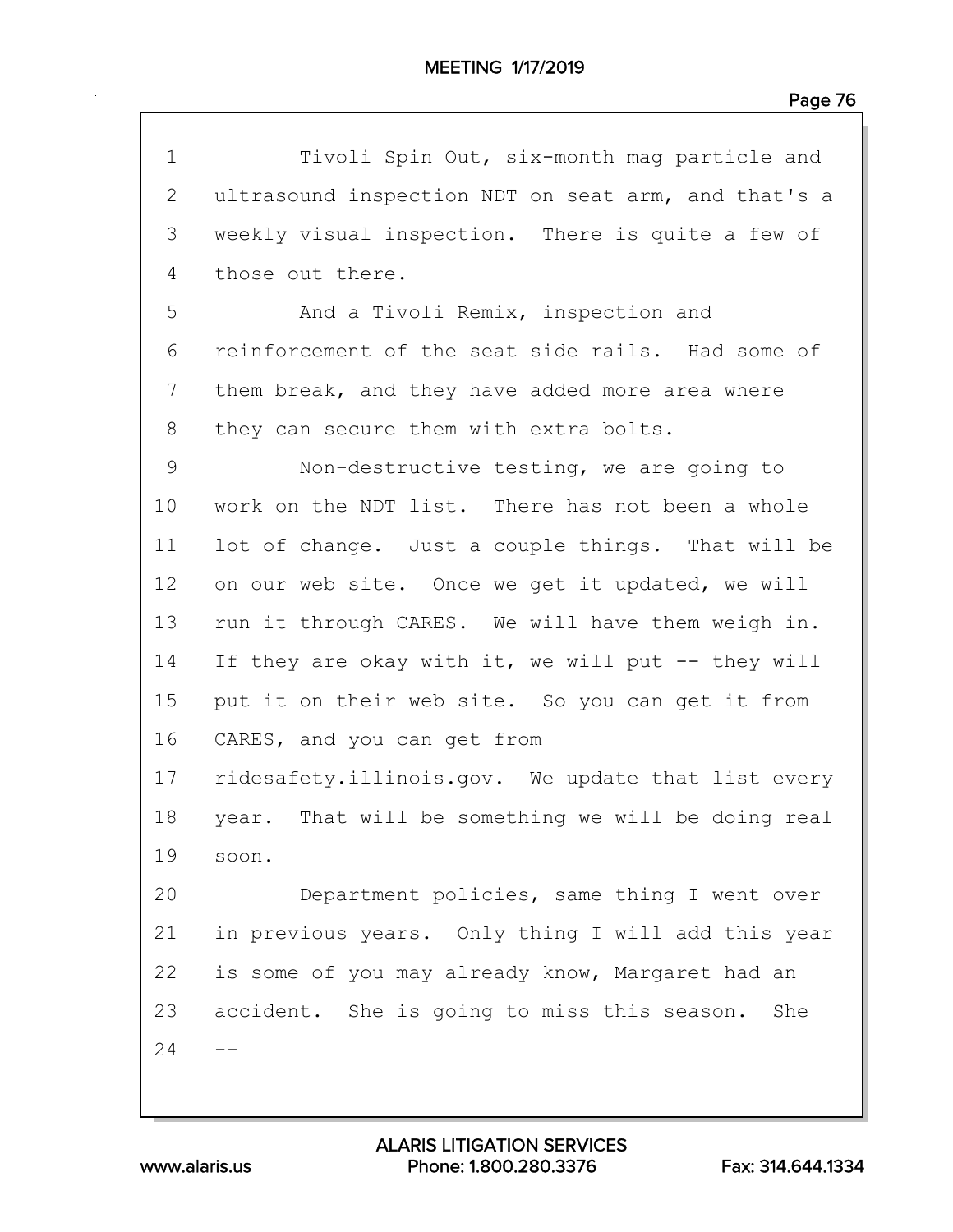| 1            | AUDIENCE MEMBER: What happened?                        |
|--------------|--------------------------------------------------------|
| $\mathbf{2}$ | MR. SZERLETICH: She broke her ankle, and               |
| 3            | it was pretty nasty. So she had to have surgery.       |
| 4            | She got the surgery. She is on there, too, by the      |
| 5            | way.                                                   |
| 6            | CHAIRPERSON: Hi, Margaret.                             |
| 7            | MS. ROYER: Yeah. Watch what you say. I                 |
| 8            | can hear you.                                          |
| 9            | MR. SZERLETICH: So if I go too far, just               |
| 10           | give me a shush. But broke her ankle, got surgery.     |
| 11           | We don't see her coming back until probably State      |
| 12           | Fair time. So I know there is a lot of operators       |
| 13           | that have Margaret come out, and Pete said he is       |
| 14           | going to step up to the plate and take care of         |
| 15           | things. We are all going to, realistically we are      |
| 16           | all going to get it done. We want you guys to open     |
| 17           | on time, and we don't want to delay that at all.       |
| 18           | So I think that's all that I have got.<br>$\mathbf{I}$ |
| 19           | do want to say quys, be careful. The weather is        |
| 20           | going to be nasty. Be careful driving home this        |
| 21           | weekend. We want to see you guys in the spring. I      |
| 22           | will open it up you guys for questions.                |
| 23           | MS. ROYER: Can I say something real quick?             |
| 24           | MR. SZERLETICH: Sure.                                  |
|              |                                                        |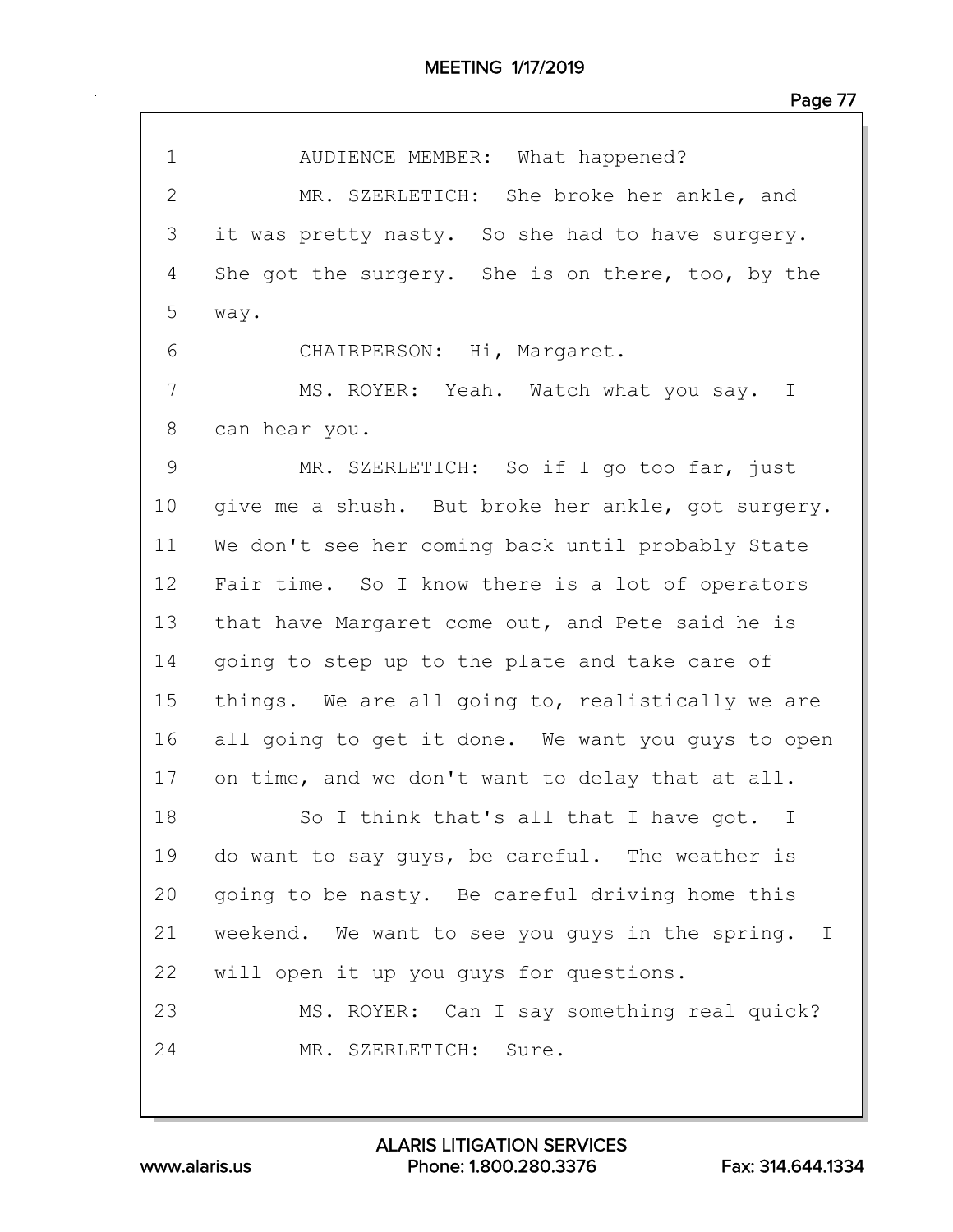| $\mathbf 1$  | MS. ROYER: I just wanted to since I'm not           |
|--------------|-----------------------------------------------------|
| $\mathbf{2}$ | there, I just wanted to thank Joe for everything    |
| 3            | that he did for our department, everything that he  |
| 4            | did for me as an inspector and it was truly         |
| 5            | appreciated, and you will be missed as always, and  |
| 6            | probably we will see him down the road someplace or |
| 7            | even on a roller coaster at Six Flags. So --        |
| 8            | (Applause)                                          |
| 9            | MR. SZERLETICH: I have got to say Joe is            |
| 10           | one of the few directors that would gladly get on   |
| 11           | any ride and ride it, so --                         |
| 12           | MR. BEYER: Thank you. Thank you.                    |
| 13           | AUDIENCE MEMBER: I want to ask about the            |
| 14           | eye exam for the guy that does the NDT. Should we   |
| 15           | be asking them for an eye exam or some sort of      |
| 16           | certification?                                      |
| 17           | MR. SZERLETICH: For who?                            |
| 18           | AUDIENCE MEMBER: The guy that does the              |
| 19           | NDT. Said he knees an eye exam or something.        |
| 20           | MR. SZERLETICH: Well, we don't reference            |
| 21           | that standard yet.                                  |
| 22           | AUDIENCE MEMBER: Okay.                              |
| 23           | MR. SZERLETICH: He said they had to have            |
| 24           | an eye exam. I was wondering do they have to pass   |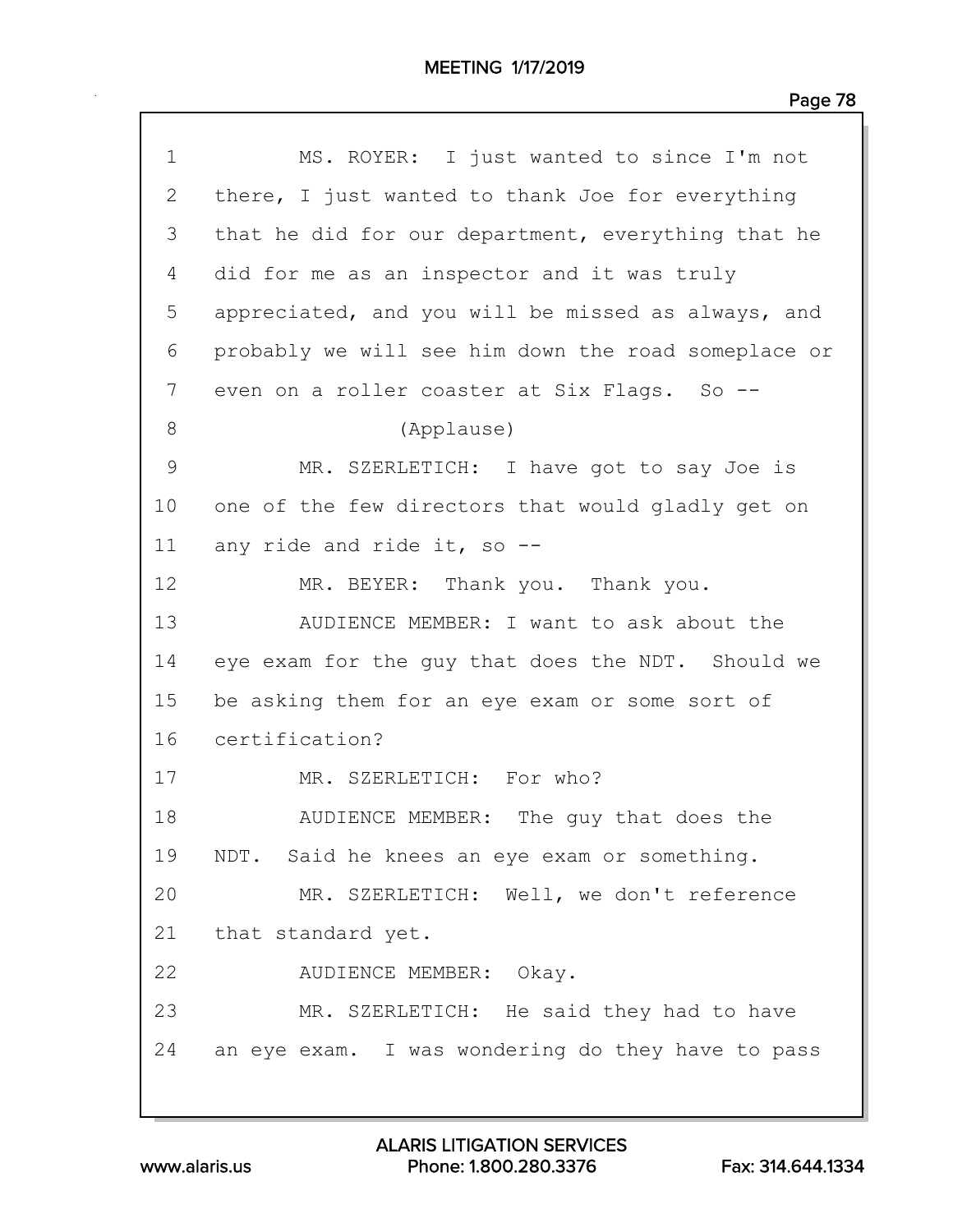| $\mathbf 1$  | the eye exam. He didn't specify.                   |
|--------------|----------------------------------------------------|
| $\mathbf{2}$ | MR. COE: It is one those of things, visual         |
| 3            | acuity, again, is kind of -- there is like a       |
| 4            | four-paragraph definition in the dictionary if you |
| 5            | look it up. So it is kind of something that you    |
| 6            | can define. Does he have to be 20/20 corrected?    |
| 7            | It doesn't say that, but he has to be able to see, |
| 8            | I mean.                                            |
| 9            | AUDIENCE MEMBER: Sure. So if he is not             |
| 10           | carrying a white cane, probably in good shape.     |
| 11           | MR. COE: I would say if he is legally              |
| 12           | blind in one eye --                                |
| 13           | CHAIRPERSON: Asking for somebody else.             |
| 14           | MR. COE: We have not adopted it yet, so            |
| 15           | you are good for now.                              |
| 16           | CHAIRPERSON: But most of you can imagine           |
| 17           | it is a good idea for anybody who is inspecting, I |
| 18           | mean, if you, if you can't see a crack and it is   |
| 19           | there, then you need to get corrective lenses or   |
| 20           | find another job.                                  |
| 21           | AUDIENCE MEMBER: Sure.                             |
| 22           | CHAIRPERSON: Because that's, you know,             |
| 23           | that's not helpful if you miss things.             |
| 24           | AUDIENCE MEMBER: At what point do you see          |
|              |                                                    |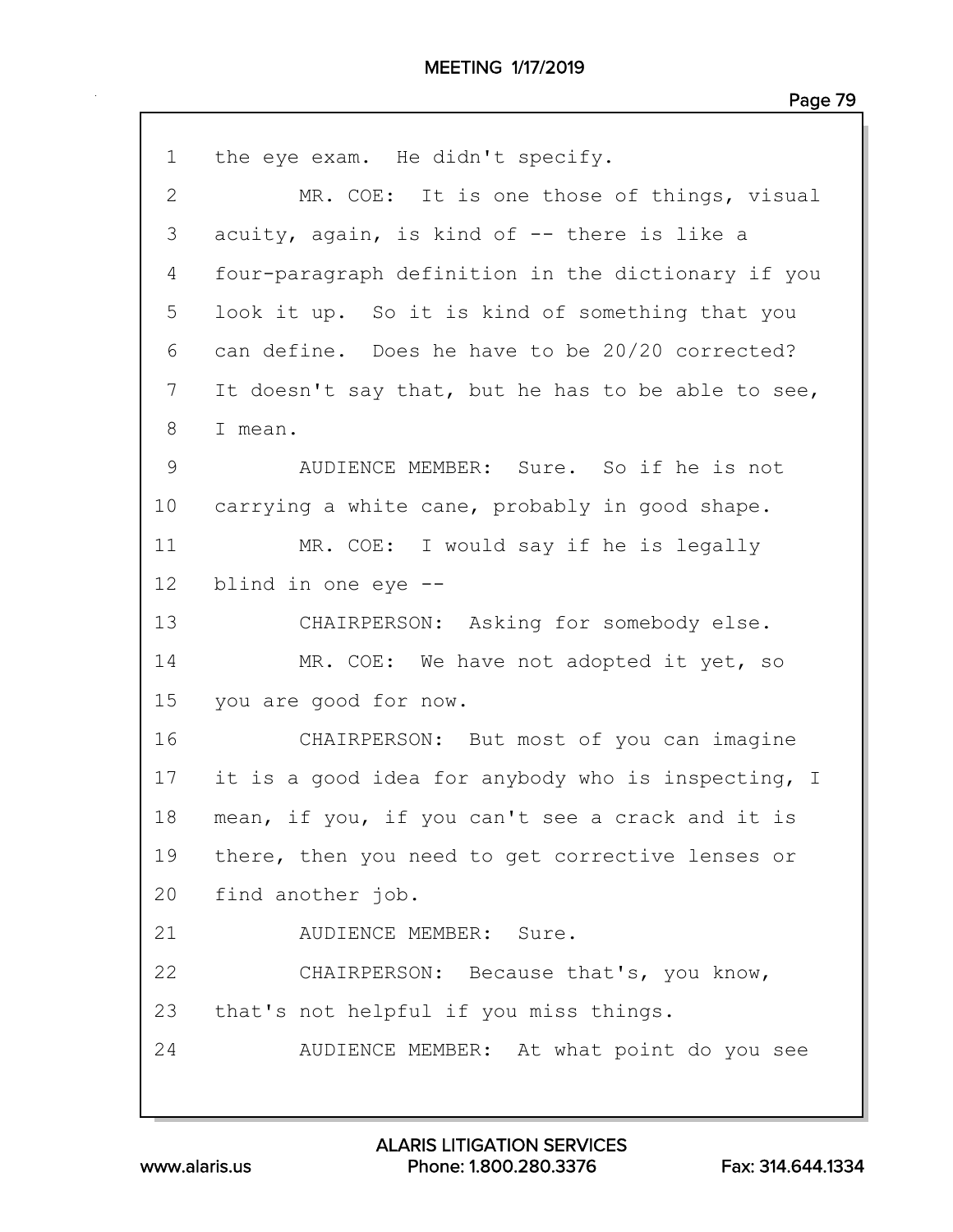| $\mathbf 1$  | yourself adopting those standards?                  |
|--------------|-----------------------------------------------------|
| $\mathbf{2}$ | CHAIRPERSON: Hopefully relatively soon,             |
| 3            | but all of the changes in the standards are, I      |
| 4            | mean, there are probably several hundred pages of   |
| 5            | new standards. Some of them are extremely           |
| 6            | difficult to understand. There is what we call a    |
| 7            | rosette of what kind of restraints you should have  |
| 8            | or what kind of levels of G-forces, and that's      |
| 9            | something that I don't think we will get into in    |
| 10           | here. But that's more of a manufacturer             |
| 11           | requirement and difficult for even an inspector,    |
| 12           | maybe even for an engineer to see.                  |
| 13           | But there are going to be some things that          |
| 14           | are glaringly apparent that we should, we should    |
| 15           | adopt. Hopefully we will get those done sooner      |
| 16           | rather than later, but there is just a huge, huge   |
| 17           | amount of information, new information, in the ASTM |
| 18           | standards that we will have to sift through, and    |
| 19           | maybe Tom will have to send out all of the new, new |
| 20           | things we are looking at to the board members and   |
| 21           | say if you are having trouble sleeping, here is     |
| 22           | some nightly reading.                               |
| 23           | But I think we all need to be looking at            |
| 24           | some of these things and understanding what the new |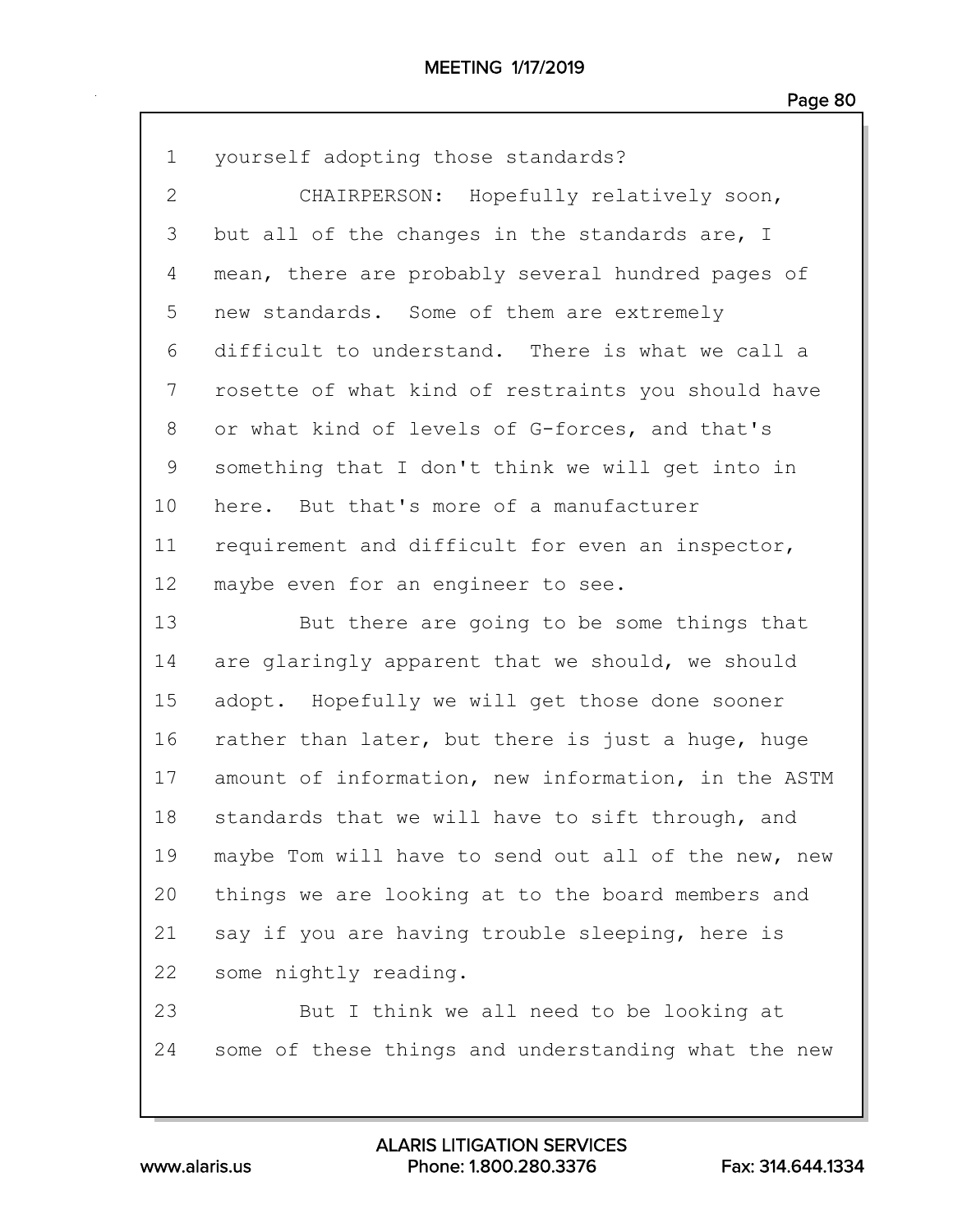1 requirements are. And there are aerial adventure 2 course new standards. So we have something to look 3 at there. 4 And one of the issues is for us to bring 5 anything into our regulations, it is a long 6 process, but I think just as far as an eye exam, 7 the Department can decide, you know, we think our 8 inspectors should have eye exams or if we are going 9 to contract with an engineer or a third party, then 10 we have to know that they have visual acuity that 11 would allow them to see things that should be 12 caught. I mean -- yes? 13 MR. COE: I think just talking to our 14 legislative guide at the earliest it would be would 15 be next January. 16 CHAIRPERSON: Next April. 17 MR. BEYER: The formal administrative 18 rulemaking process generally takes six months plus 19 at a minimum. So that's one piece of it. The 20 piece prior to that is the work we are doing now, 21 that Tom is doing, I suppose one question for you 22 guys to consider after I'm gone is do we want to -- 23 sounded like, Tom, you said there was some that are 24 still to be analyzed and considered for potential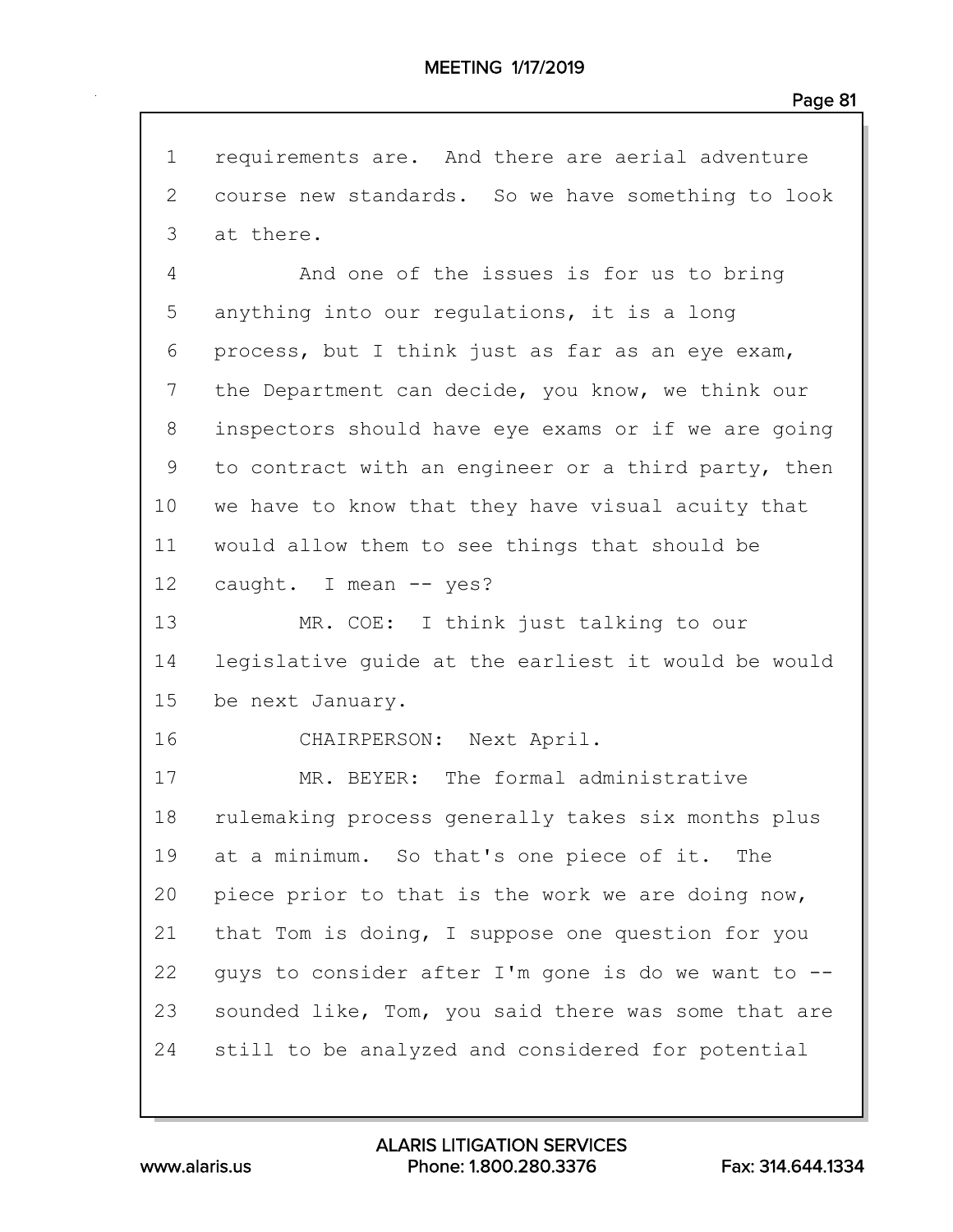| $\mathbf 1$  | incorporation. Perhaps we bifurcate it in a way     |
|--------------|-----------------------------------------------------|
| $\mathbf{2}$ | and say okay, we are good on these, let's get these |
| 3            | in the JCAR process as soon as possible as opposed  |
| 4            | to waiting until we have done the very last one.    |
| 5            | To the extent there are ones that are very          |
| 6            | complicated or require additional meetings, might   |
| 7            | be best to consider, you know, finding some type of |
| 8            | cutoff point based on complexity, whatever it may   |
| 9            | be, moving those along again as we discussed        |
| 10           | earlier for any fee changes that will allow         |
| 11           | additional opportunity for consideration, public    |
| 12           | comment, so on.                                     |
| 13           | CHAIRPERSON: But you might even just send           |
| 14           | us the parts that you are thinking would be good    |
| 15           | first addition to our rules and send them out to    |
| 16           | us. That's not a, that's not a, that's just         |
| 17           | homework, that's not a meeting, right?              |
| 18           | MR. SZERLETICH: Well, we have already               |
| 19           | looked at F770, so if anyone wants to read up on    |
| 20           | that. I really don't see anything that, you know,   |
| 21           | would be a major sticking point, but that would be  |
| 22           | probably the first one we would send out --         |
| 23           | CHAIRPERSON: Okay.                                  |
| 24           | MR. SZERLETICH: -- for your consideration           |
|              |                                                     |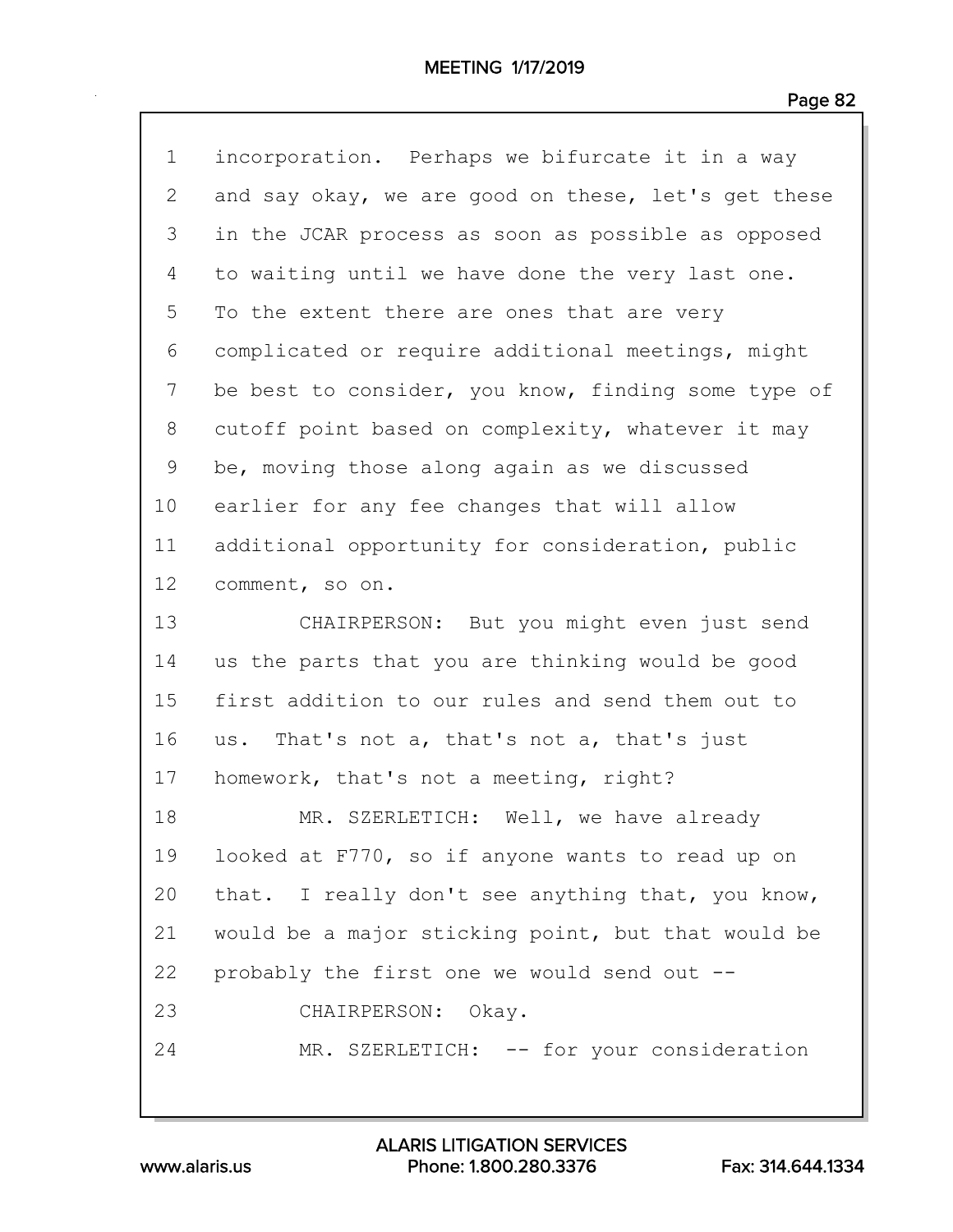| $\mathbf 1$ | CHAIRPERSON: Well, get sending it because           |
|-------------|-----------------------------------------------------|
| 2           | some of these things take time to digest.           |
| 3           | MR. SZERLETICH: Yeah. It is not a big               |
| 4           | standard, so --                                     |
| 5           | CHAIRPERSON: And other things are                   |
| 6           | apparent, so --                                     |
| 7           | MR. SZERLETICH: Uh-huh. The big one, to             |
| 8           | be honest with you, is going to be 2291. It is a    |
| $\mathsf 9$ | big design standard. It seems like ASTM is          |
| 10          | throwing everything in there. So, you know, we are  |
| 11          | saving that one for last.                           |
| 12          | CHAIRPERSON: Well, and that's more on the           |
| 13          | manufacturer than it is on the operator. The one    |
| 14          | place where you all need to be aware is if you are  |
| 15          | buying a pre-owned ride, you need to be sure that   |
| 16          | it has not been modified in any way because you may |
| 17          | have a real issue with getting it approved if that  |
| 18          | modification was not properly engineered. Not that  |
| 19          | people can't modify, but you have to do your own    |
| 20          | engineering if you do that and have a PE stamp it.  |
| 21          | It is not an easy task. And if one manufacturer     |
| 22          | has modified another manufacturer's ride, then you  |
| 23          | better be looking at what kind of back-up they have |
| 24          | engineering wise. Yes?                              |
|             |                                                     |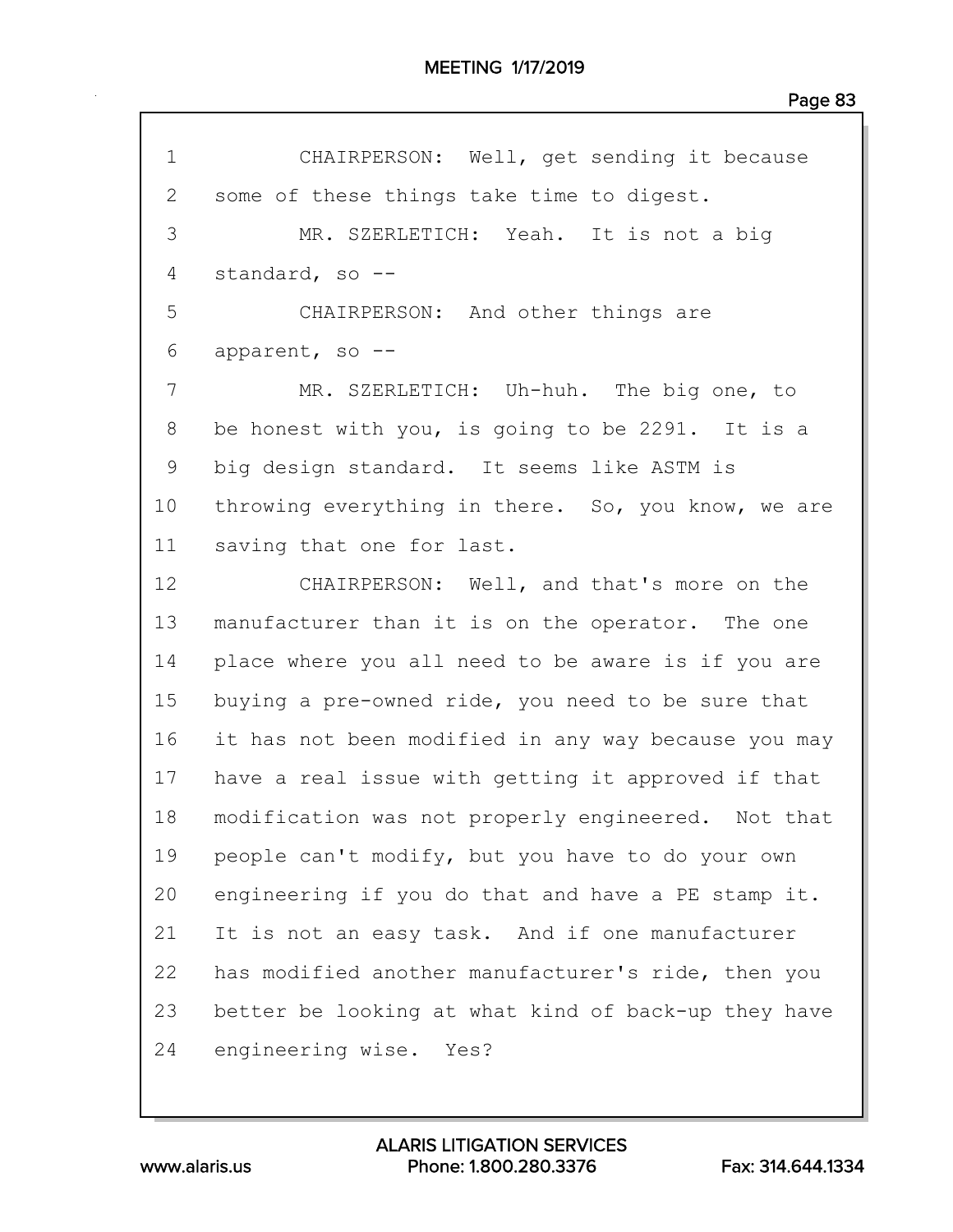| $\mathbf 1$     | AUDIENCE MEMBER: I know a Tilt-A-Whirl I           |
|-----------------|----------------------------------------------------|
| 2               | bought from a party that was tilted.               |
| 3               | CHAIRPERSON: Yeah.                                 |
| 4               | AUDIENCE MEMBER: And now it became a Super         |
| 5               | Tilt and he had engineering done. Do I have a      |
| 6               | problem with this?                                 |
| 7               | CHAIRPERSON: Not as long as they have had          |
| 8               | a PE stamp the drawings and stamp the okie doke.   |
| 9               | AUDIENCE MEMBER: So having a Super Tilt            |
| 10              | wouldn't bother it? It is definitely different.    |
| 11              | CHAIRPERSON: If they went through the              |
| 12 <sup>°</sup> | proper steps, and I think Vic does try to go       |
| 13              | through the proper steps.                          |
| 14              | AUDIENCE MEMBER: Yes.                              |
| 15              | CHAIRPERSON: Then I wouldn't be so                 |
| 16              | concerned. But say if a ride operator was making   |
| 17              | the changes to a ride, which often happens, then   |
| 18              | when they try to sell it, it can't get, especially |
| 19              | in California or New Jersey, that ride may never   |
| 20              | run because it was not properly engineered and     |
| 21              | signed off on.                                     |
| 22              | AUDIENCE MEMBER: As long as the other did          |
| 23              | it and certified it?                               |
| 24              | CHAIRPERSON: Well, yeah.                           |
|                 |                                                    |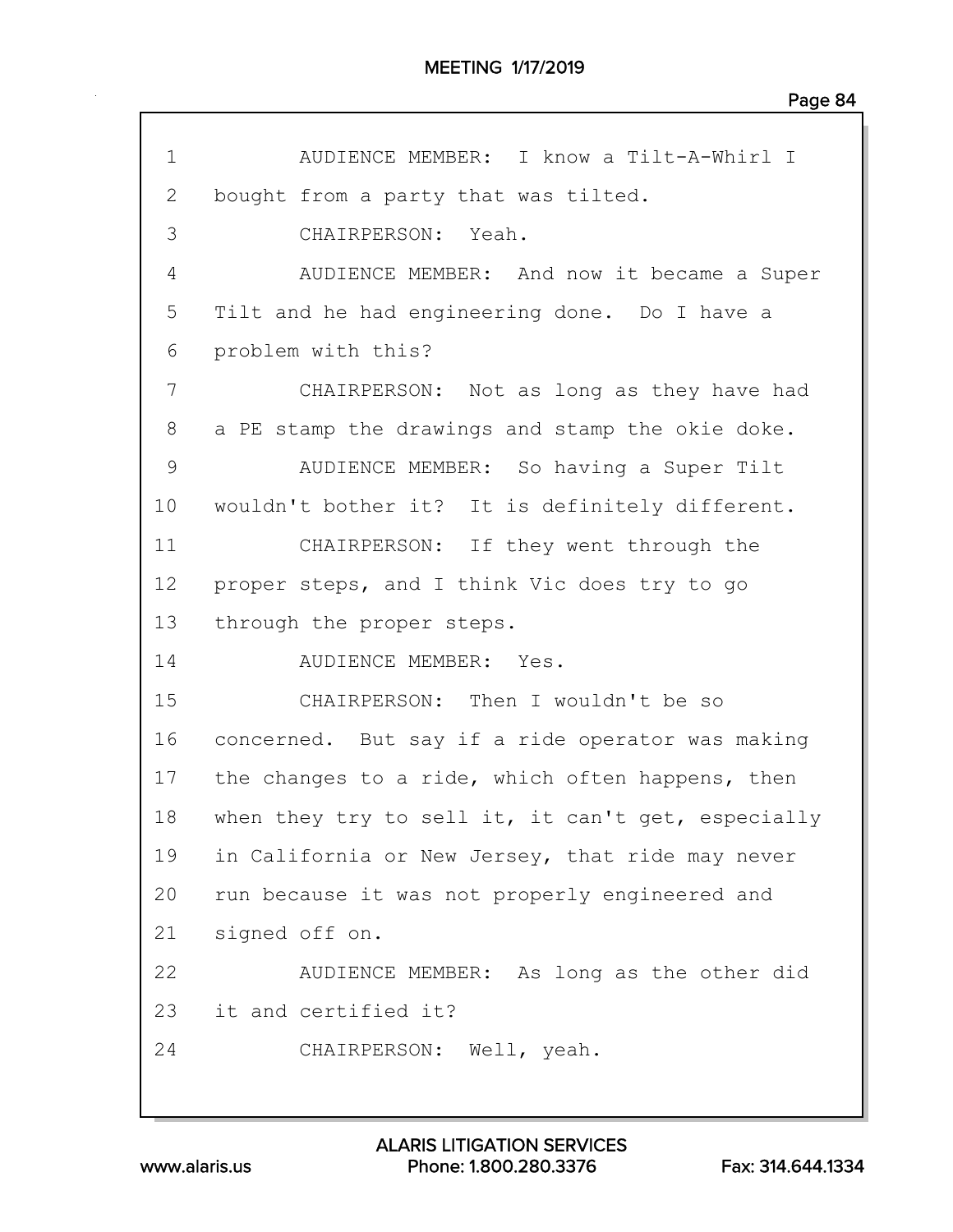| 1              | AUDIENCE MEMBER: Engineer.                          |
|----------------|-----------------------------------------------------|
| $\overline{2}$ | CHAIRPERSON: Engineer, correct.                     |
| 3              | MR. SZERLETICH: One other thing. Sorry.             |
| 4              | Since Margaret is out, one of the things on the     |
| 5              | slide that I talk about every year was get your     |
| 6              | application in, you know, as soon as you can.       |
| 7              | That's more important than ever this year so we     |
| 8              | can, you know, get everybody, you know, figure out  |
| 9              | how we are going to do everything in Margaret's     |
| 10             | absence, get everybody inspected so we can get open |
| 11             | on time.                                            |
| 12             | If anybody has Zippers compliance                   |
| 13             | statement, I don't have one with me, but if you     |
| 14             | need one, every year you fill one of those out. If  |
| 15             | you need one, let me know. I can send it out to     |
| 16             | you.                                                |
| 17             | CHAIRPERSON: Okay. I think we need to do            |
| 18             | the next meeting time and location before we get    |
| 19             | off track because I think there is still public     |
| 20             | comments and questions that might be coming in.     |
| 21             | So what we have here is the next meeting            |
| 22             | location and time is Thursday, September 12th,      |
| 23             | 2019, from 2 to 4 in the afternoon. It will be in   |
| 24             | Chicago probably at the Bilandic Building. That     |
|                |                                                     |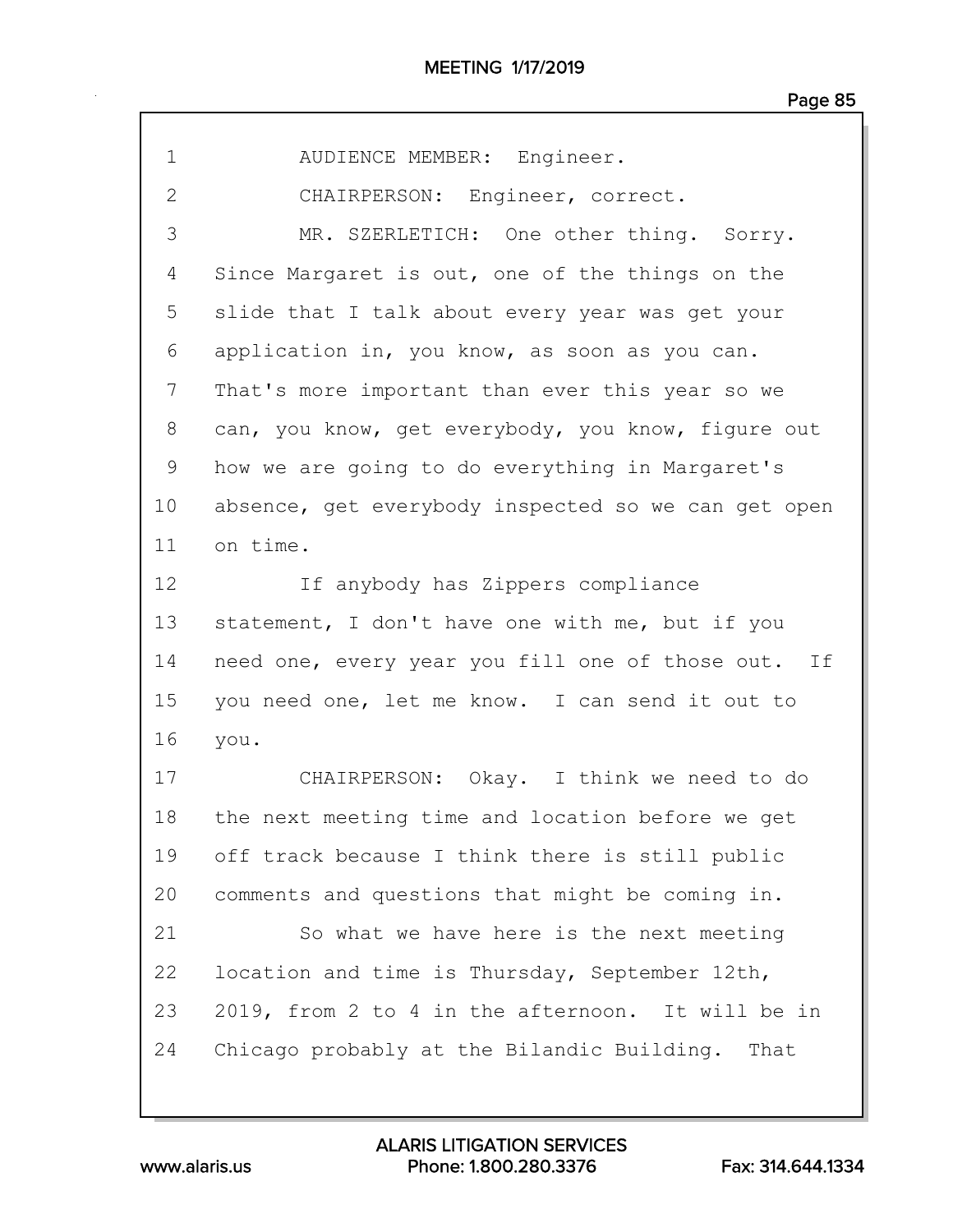| $\mathbf 1$  | may depend on availability of the board members.    |
|--------------|-----------------------------------------------------|
| $\mathbf{2}$ | It has before. But right now that's the -- it is    |
| 3            | September 12, 2 to 4.                               |
| 4            | So other public comments, questions? Do we          |
| 5            | have any comments from our rental company?          |
| 6            | AUDIENCE MEMBER: Oh, about public versus            |
| 7            | private events?                                     |
| 8            | CHAIRPERSON: And maybe you can tell us a            |
| 9            | little bit about what you, what you do to help --   |
| 10           | MS. LENNON: Well, whether I'm renting to a          |
| 11           | homeowner or it is a public event, I do have        |
| 12           | training. So I have got a training manual that we   |
| 13           | go through with every -- whoever is going to        |
| 14           | operate it. My employees signs off they have been   |
| 15           | trained, and the customer signs off. That's in      |
| 16           | addition to the posting on the inflatable itself.   |
| 17           | CHAIRPERSON: Uh-huh.                                |
| 18           | MS. LENNON: So we take that to the house,           |
| 19           | and we are expecting the parents are going to watch |
| 20           | the kids.                                           |
| 21           | I have been to parties, like, my own family         |
| 22           | parties. I don't provide inflatables anymore for    |
| 23           | my own family parties because parents do not watch  |
| 24           | their kids.                                         |
|              |                                                     |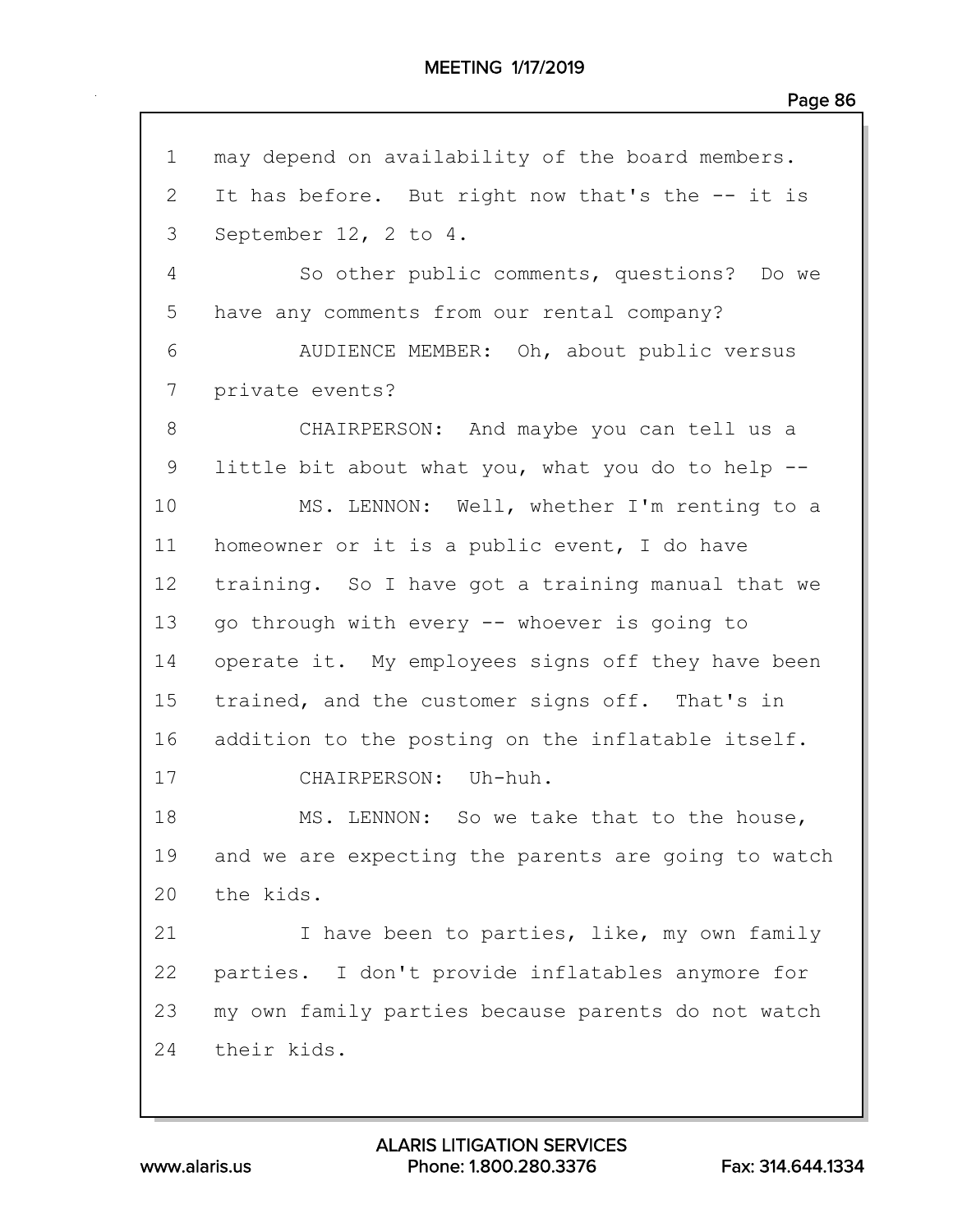| $\mathbf 1$    | CHAIRPERSON: Wise choice.                           |
|----------------|-----------------------------------------------------|
| $\overline{2}$ | MS. LENNON: That inflatable is a baby --            |
| 3              | yes, that inflatable is a baby-sitter. I know       |
| 4              | there are lots of inflatable rentals out of         |
| 5              | garages, and that those people don't even carry     |
| 6              | liability insurance. So if inspections helped       |
| 7              | that, that in itself would make it safer. But       |
| 8              | there are lots of inflatables. I don't know how     |
| 9              | you would ever staff that.                          |
| 10             | CHAIRPERSON: Yeah.                                  |
| 11             | MS. LENNON: I can't imagine. As far as              |
| 12             | accidents, what I have seen are usually wind        |
| 13             | related because even if those are staked into the   |
| 14             | ground correctly, like this gentleman said, you     |
| 15             | don't know the soil conditions. You can't. Nobody   |
| 16             | is really watching the wind. You know, oh, the      |
| 17             | wind is over 15 miles per hour, better deflate it.  |
| 18             | People just don't think that way. So I don't know   |
| 19             | if the extra inspections would help --              |
| 20             | CHAIRPERSON: Help that?                             |
| 21             | MS. LENNON: -- safety. The only thing               |
| 22             | that I can see would be that liability insurance.   |
| 23             | So whoever is renting that, if something did happen |
| 24             | at least --                                         |
|                |                                                     |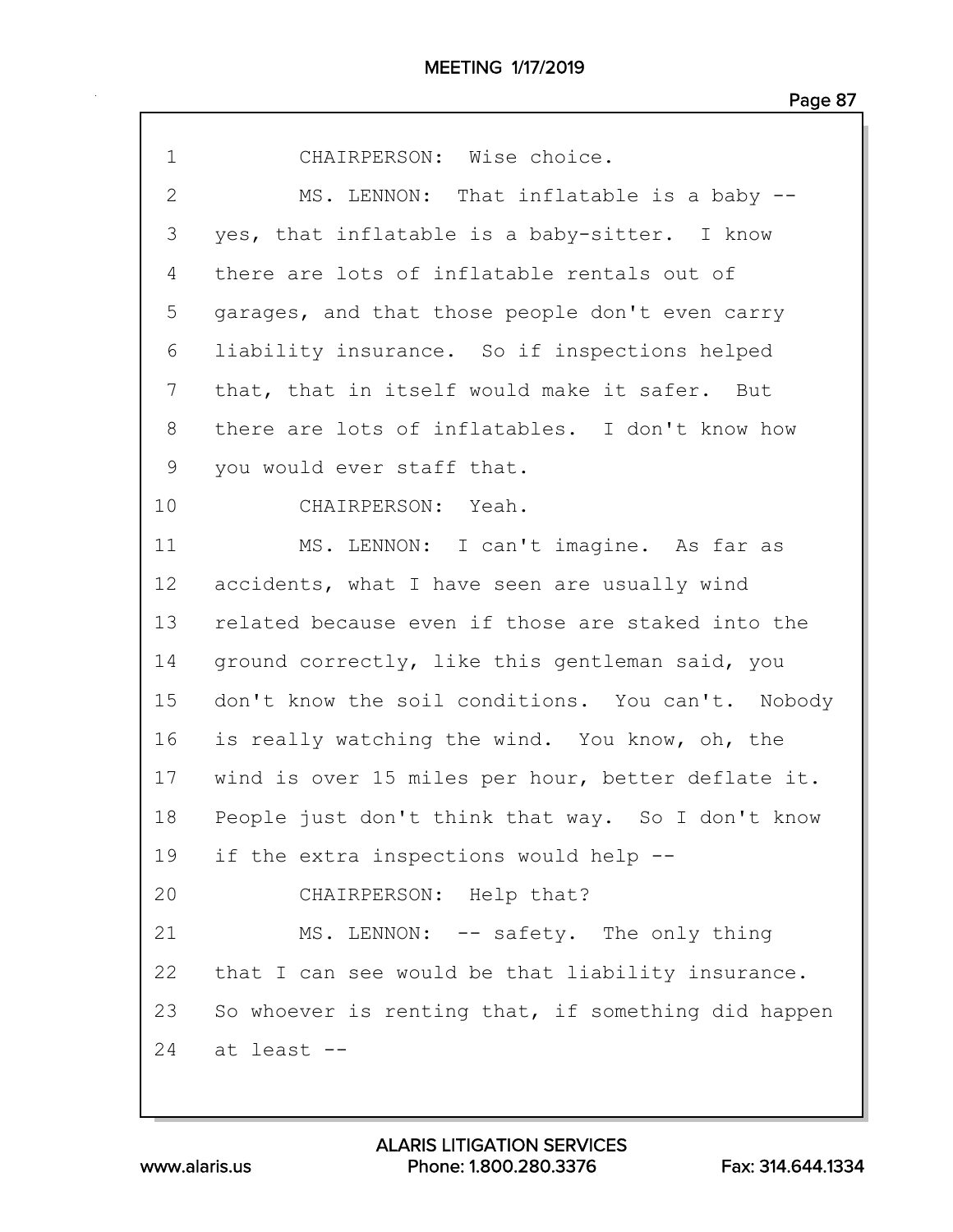| $\mathbf 1$  | CHAIRPERSON: They would know they are               |
|--------------|-----------------------------------------------------|
| $\mathbf{2}$ | covered.                                            |
| 3            | MS. LENNON: Yeah.                                   |
| 4            | CHAIRPERSON: Well, or just to see there is          |
| 5            | training going on.                                  |
| 6            | MS. LENNON: Uh-huh, yes.                            |
| 7            | CHAIRPERSON: I think the lack of                    |
| 8            | communication to whoever is monitoring the          |
| 9            | inflatable, assuming someone is -- and I have been, |
| 10           | I have been to parties where, I think our church    |
| 11           | had one, and I said I am totally opposed to this    |
| 12           | and unless somebody is willing to take the          |
| 13           | responsibility to stand right there and be sure the |
| 14           | rules are followed --                               |
| 15           | MS. LENNON: Right.                                  |
| 16           | CHAIRPERSON: -- I said because you don't            |
| 17           | want the liability that can come with that.         |
| 18           | MS. LENNON: Which is what I like about              |
| 19           | state inspections, that volunteer sheet. So we      |
| 20           | make sure that, you know, at the church event,      |
| 21           | Suzie is to going watch it and Ann is going to      |
| 22           | watch it, and they all get training, and they all   |
| 23           | sign off. Now, whether or not that happens, I       |
| 24           | don't know, but at least I know I have a clear      |
|              |                                                     |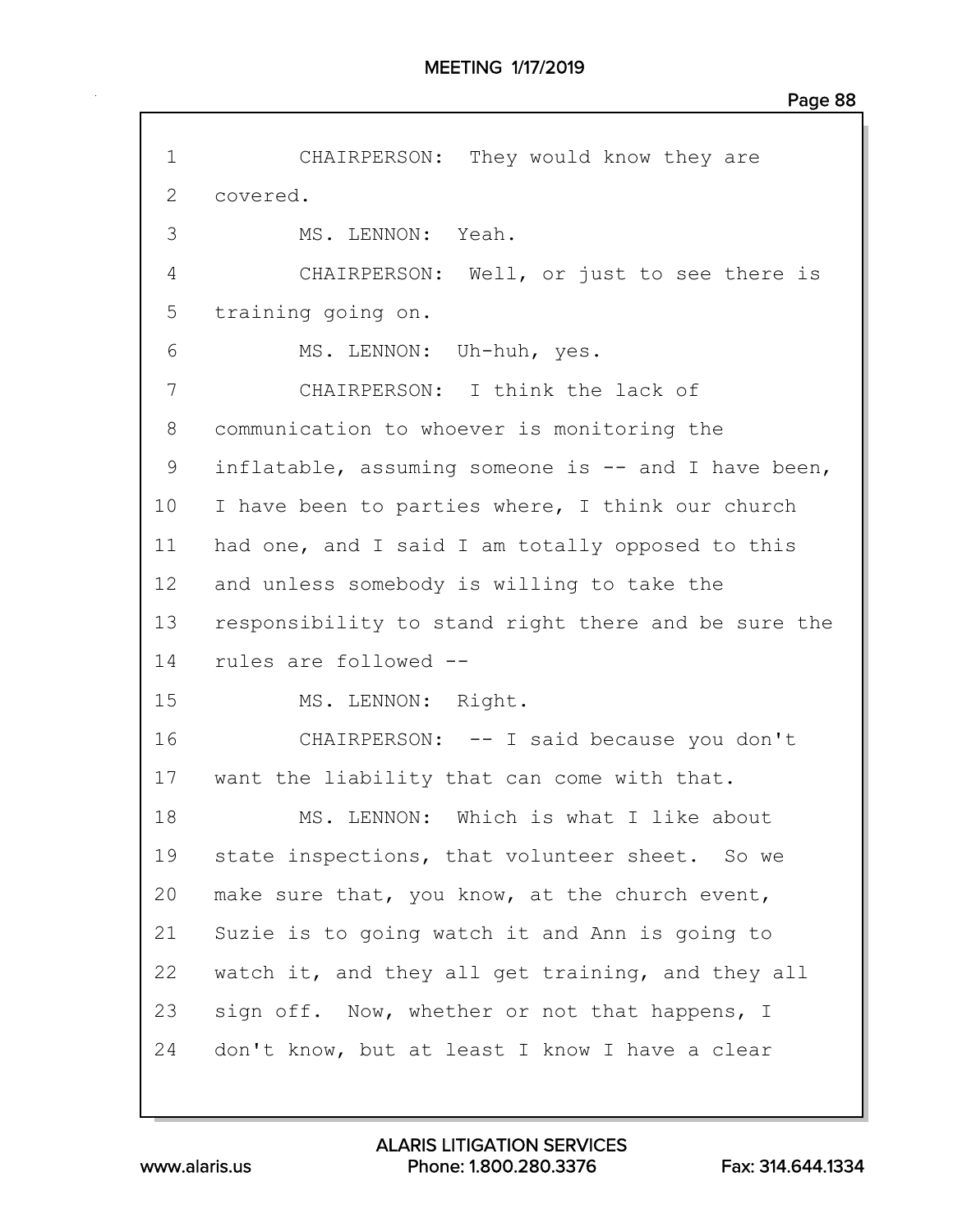| $\mathbf 1$  | conscious that training was provided.                          |
|--------------|----------------------------------------------------------------|
| $\mathbf{2}$ | CHAIRPERSON: Okie doke. What are -- so                         |
| 3            | those are your opinions on us getting into that.               |
| 4            | MS. LENNON: I cannot imagine that you                          |
| 5            | would ever be able to staff private events, the                |
| 6            | inspections for that. It would be -- you would                 |
| 7            | need lots of staff. Then I can see the fees going              |
| 8            | way up. Maybe if the fees went up there would be               |
| 9            | less inflatables, though, because people couldn't              |
| 10           |                                                                |
| 11           | CHAIRPERSON: Or all inflatables would have                     |
| 12           | to pay fees.                                                   |
| 13           | MS. LENNON: Uh-huh.                                            |
| 14           | CHAIRPERSON: That might cut some down, but                     |
| 15           | it is, it is an issue when there are good operators            |
| 16           | or good owners of rentals and then owners who just,            |
| 17           | you know, hey, I can make money.                               |
| 18           | MS. LENNON: It is easy to buy them used                        |
| 19           | and just a make few extra bucks in the summer.<br>$\mathbf{I}$ |
| 20           | see a lot of that.                                             |
| 21           | CHAIRPERSON: Well, and if you ever see one                     |
| 22           | going up in a public place, call them because                  |
| 23           | that's not allowed, and they will be asked to cease            |
| 24           | and desist if they aren't registered which will                |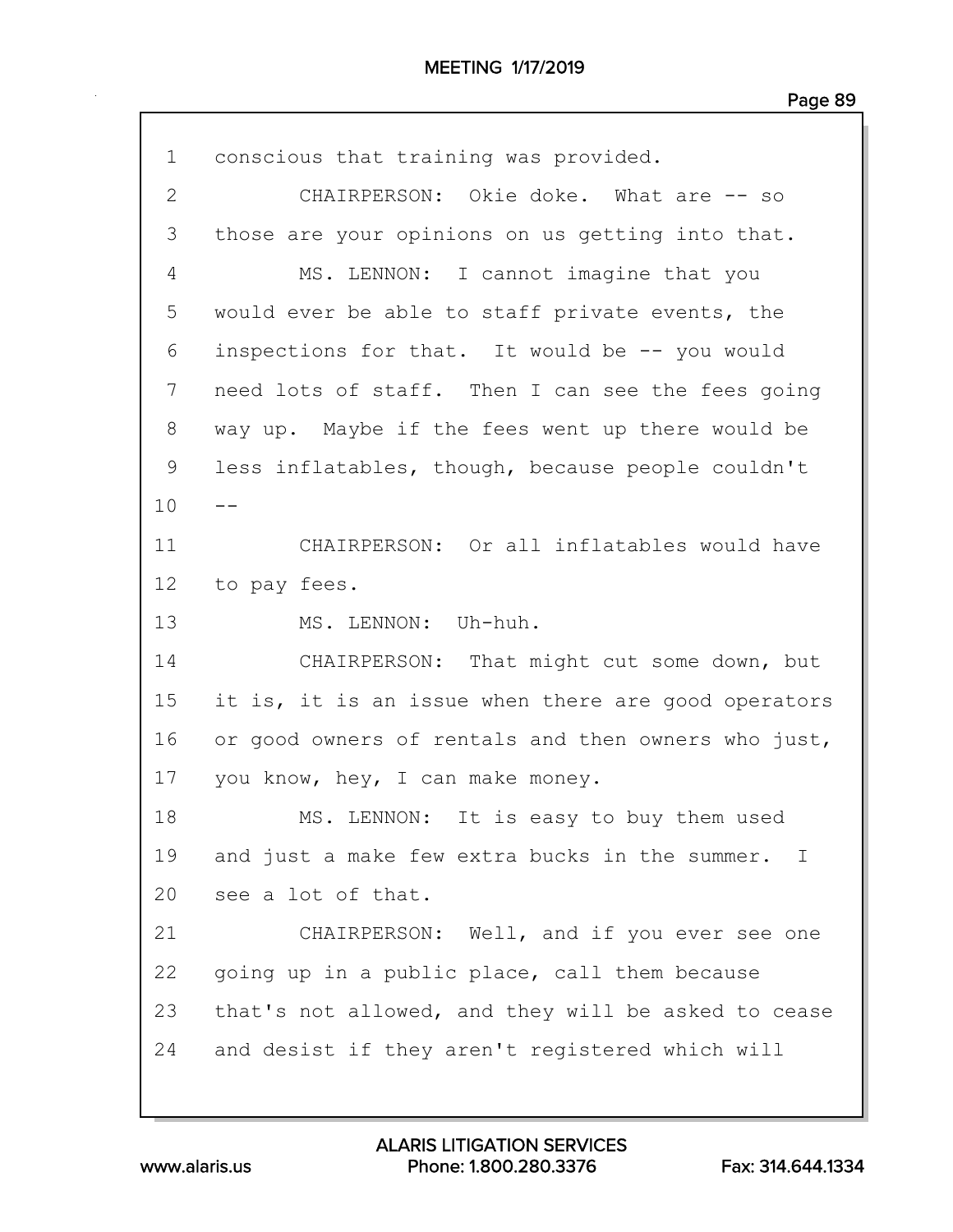## MEETING 1/17/2019

| 1            | help overall, too. But if it is put up for the      |
|--------------|-----------------------------------------------------|
| $\mathbf{2}$ | public, that's not, that's not okay if they have    |
| 3            | not been, you know, registered, have their tag, all |
| 4            | of that kind of thing. Yes, Bill?                   |
| 5            | AUDIENCE MEMBER: I have a couple                    |
| 6            | questions. One is, I think, on your mechanical      |
| 7            | rides, you were talking there is a lot of           |
| 8            | inflatables out there; it would be too hard. You    |
| 9            | say there is a few mechanical rides for rental. I   |
| 10           | would recommend that you guys inspect those because |
| 11           | if somebody did get hurt on here -- we have a       |
| 12           | gentleman that got hurt on something that           |
| 13           | technically is not a carnival ride but an extreme   |
| 14           | ride, and I would recommend you inspect all those,  |
| 15           | too.                                                |
| 16           | But I think mechanical rides, any                   |
| 17           | mechanical ride should be inspected by you guys.    |
| 18           | You are going to have that problem that we had with |
| 19           | the guy with the slide.                             |
| 20           | AUDIENCE MEMBER: I agree with you.                  |
| 21           | AUDIENCE MEMBER: And then a quorum, I               |
| 22           | don't want a discussion on this. You guys need to   |
| 23           | figure out if a phone call is good for a quorum.    |
| 24           | CHAIRPERSON: They are not counted a part            |
|              |                                                     |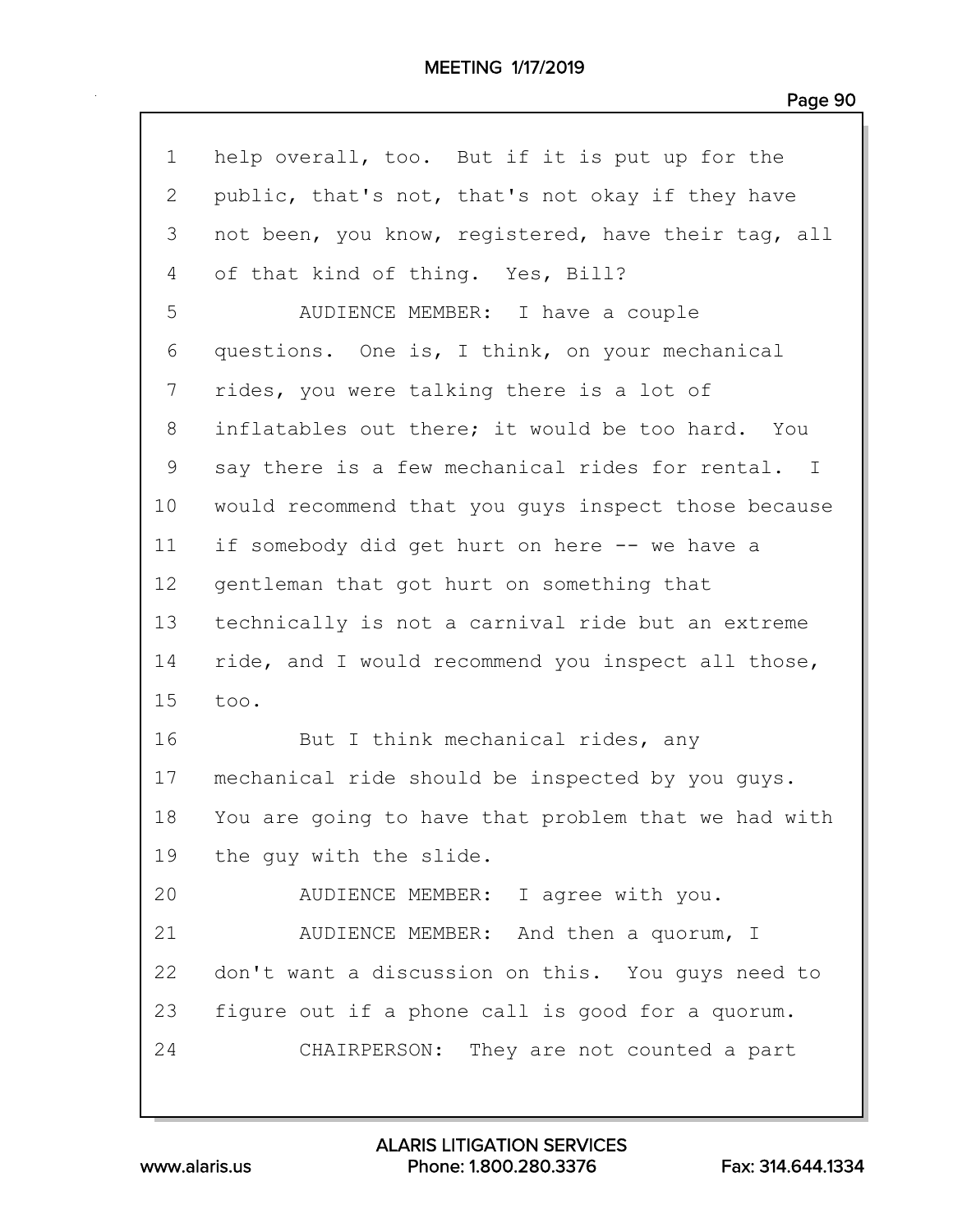| $1 \quad$      | of the quorum.                                      |
|----------------|-----------------------------------------------------|
| $\overline{2}$ | AUDIENCE MEMBER: Why not?                           |
| 3              | CHAIRPERSON: Because they are not present.          |
| 4              | They are not physically here.                       |
| 5              | AUDIENCE MEMBER: Okay. So then if they              |
| 6              | are not -- small discussion. If they are not part   |
| 7              | of the quorum, they probably shouldn't be on the    |
| 8              | call. They shouldn't have any opinion, then.        |
| 9              | CHAIRPERSON: Well, we want them to stay --          |
| 10             | AUDIENCE MEMBER: Informed.                          |
| 11             | CHAIRPERSON: -- about what is going on.             |
| 12             | AUDIENCE MEMBER: Okay. But they should              |
| 13             | not have any discussion if they are not part of the |
| 14             | quorum.                                             |
| 15             | CHAIRPERSON: Well, I don't say discussion,          |
| 16             | I say vote.                                         |
| 17             | AUDIENCE MEMBER: Well, they don't have a            |
| 18             | vote. I think you guys probably need to figure      |
| 19             | that out if a phone call is part of the quorum, to  |
| 20             | try and figure that out and have it in writing.     |
| 21             | MR. SZERLETICH: It is not part of the               |
| 22             | quorum. We know that.                               |
| 23             | CHAIRPERSON: It is not part of the quorum.          |
| 24             | AUDIENCE MEMBER: Okay. We have a problem            |
|                |                                                     |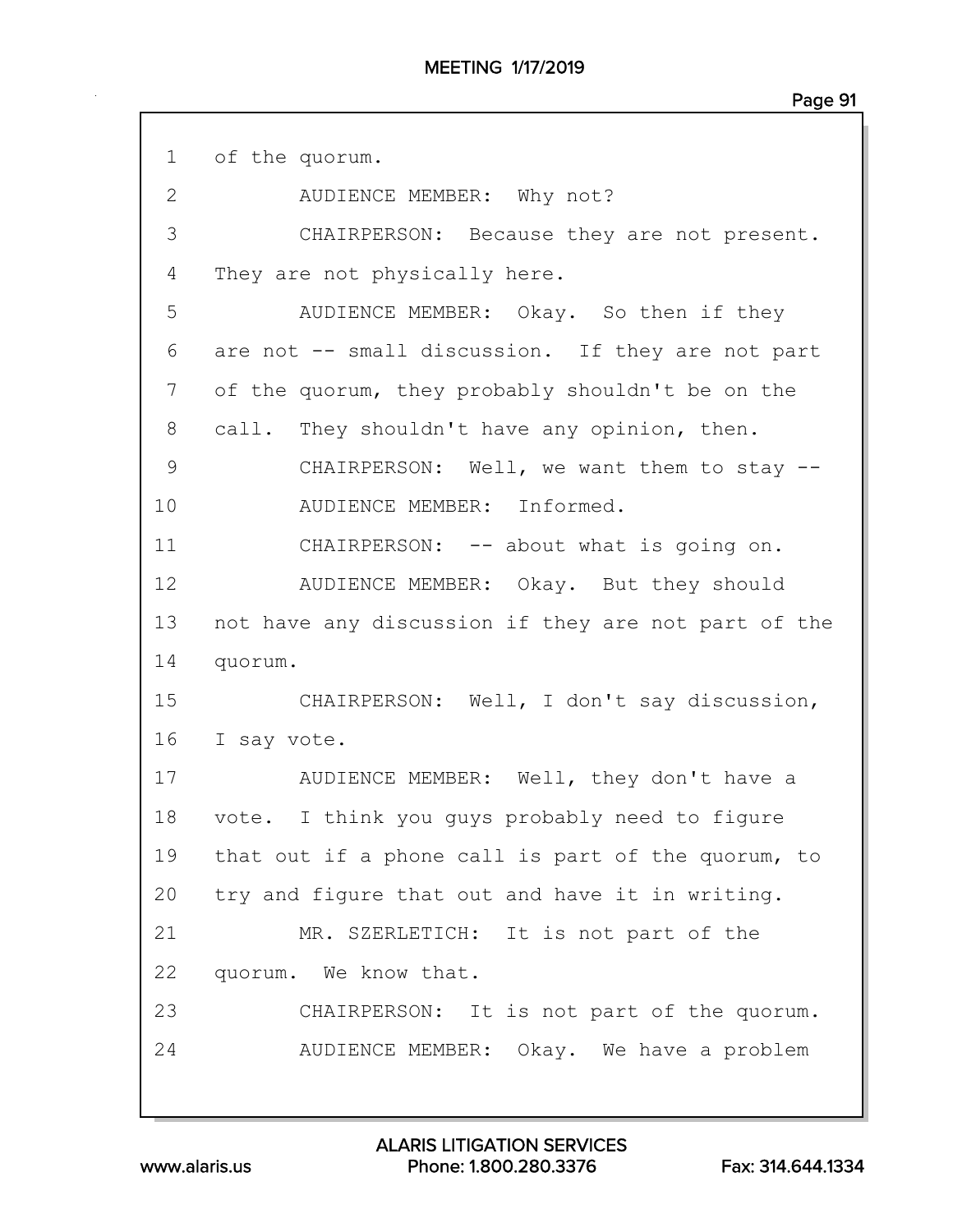| $\mathbf 1$  | because we do phone calls on our, a couple         |
|--------------|----------------------------------------------------|
| $\mathbf{2}$ | organizations we are in, and we figure those are   |
| 3            | part of our quorum based on our bylaws. Maybe that |
| 4            | is okay with the bylaws.                           |
| 5            | CHAIRPERSON: Maybe they -- say that again.         |
| 6            | MR. KIRSCHNER: It is specific to the way           |
| 7            | the statute is written. It is not a one size fits  |
| 8            | all for all meetings.                              |
| 9            | AUDIENCE MEMBER: Got ya. Okay. That's              |
| 10           | your, that's your bylaw. Okay.                     |
| 11           | MR. KIRSCHNER: It is how the statute is.           |
| 12           | AUDIENCE MEMBER: Sorry, guys. Elevated             |
| 13           | platforms, 2291. Okay. So an elevated platform,    |
| 14           | you are going to figure 42 inches from an elevated |
| 15           | platform, and you are going to figure on four      |
| 16           | inches between fencing. So like a Tilt-A-Whirl     |
| 17           | with red bars will not be allowed.                 |
| 18           | MR. SZERLETICH: If we was to pass that             |
|              | 19 standard like that.                             |
| 20           | AUDIENCE MEMBER: Okay. I am recommending           |
|              | 21 that standard doesn't --                        |
| 22           | MR. SZERLETICH: Well, you can, you can             |
|              | 23 take some things out. You can --                |
| 24           | AUDIENCE MEMBER: Well, I can't.                    |
|              |                                                    |

www.alaris.us Phone: 1.800.280.3376 Fax: 314.644.1334 ALARIS LITIGATION SERVICES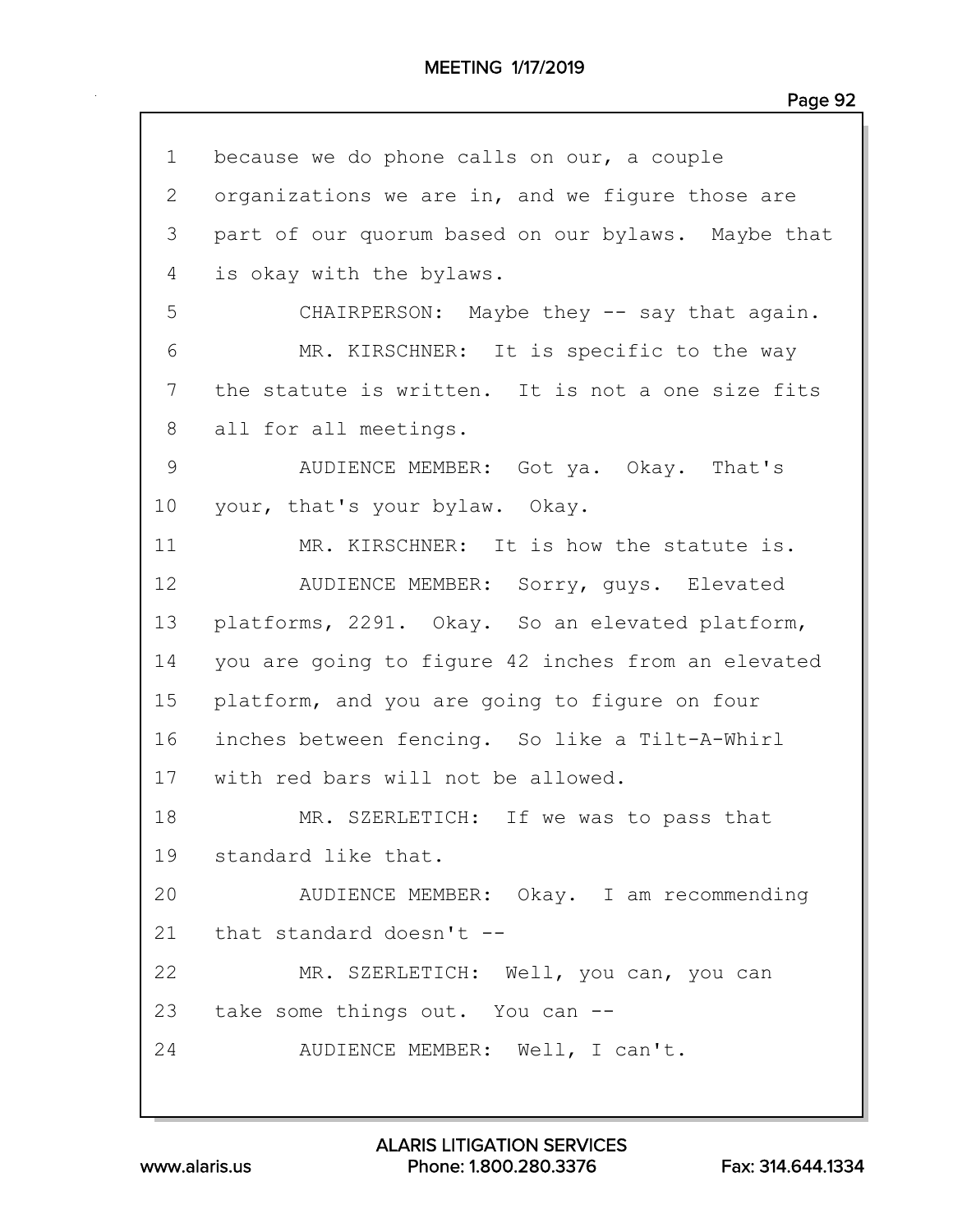| $\mathbf 1$    | MR. SZERLETICH: Right. You being that's             |
|----------------|-----------------------------------------------------|
| $\overline{2}$ | what the discussion is going to be about.           |
| 3              | AUDIENCE MEMBER: Yeah, yeah. I think you            |
| 4              | should look at all bumper cars and Tilt-A-Whirls    |
| 5              | because I think the bumper cars wouldn't pass       |
| 6              | either because it slopes down on the one end. I     |
| 7              | don't believe that's 42 inches. Not that I want to  |
| 8              | change all my fencing on my bumper cars or I don't  |
| 9              | want to change all my fencing on my Tilt-A-Whirls.  |
| 10             | So that's something that you guys need to look at.  |
| 11             | I never heard of anybody flying out of a            |
| 12             | Tilt-A-Whirl in between the fencing. I have heard   |
| 13             | of people flying over the top but never in between. |
| 14             | So that's something to look at. I am surprised      |
| 15             | nobody else brought that up.                        |
| 16             | AUDIENCE MEMBER: Other states had a bar,            |
| 17             | that's about it. They had a third rail but not the  |
| 18             | four-inch thing.                                    |
| 19             | AUDIENCE MEMBER: I don't have a third rail          |
| 20             | either, so --                                       |
| 21             | Okay. My last my last comment will -- some          |
| 22             | of you quys will probably think it is a great idea. |
| 23             | I'm a past chairman of the OABA, and the OABA       |
| 24             | started a virtual online training, okay? It is      |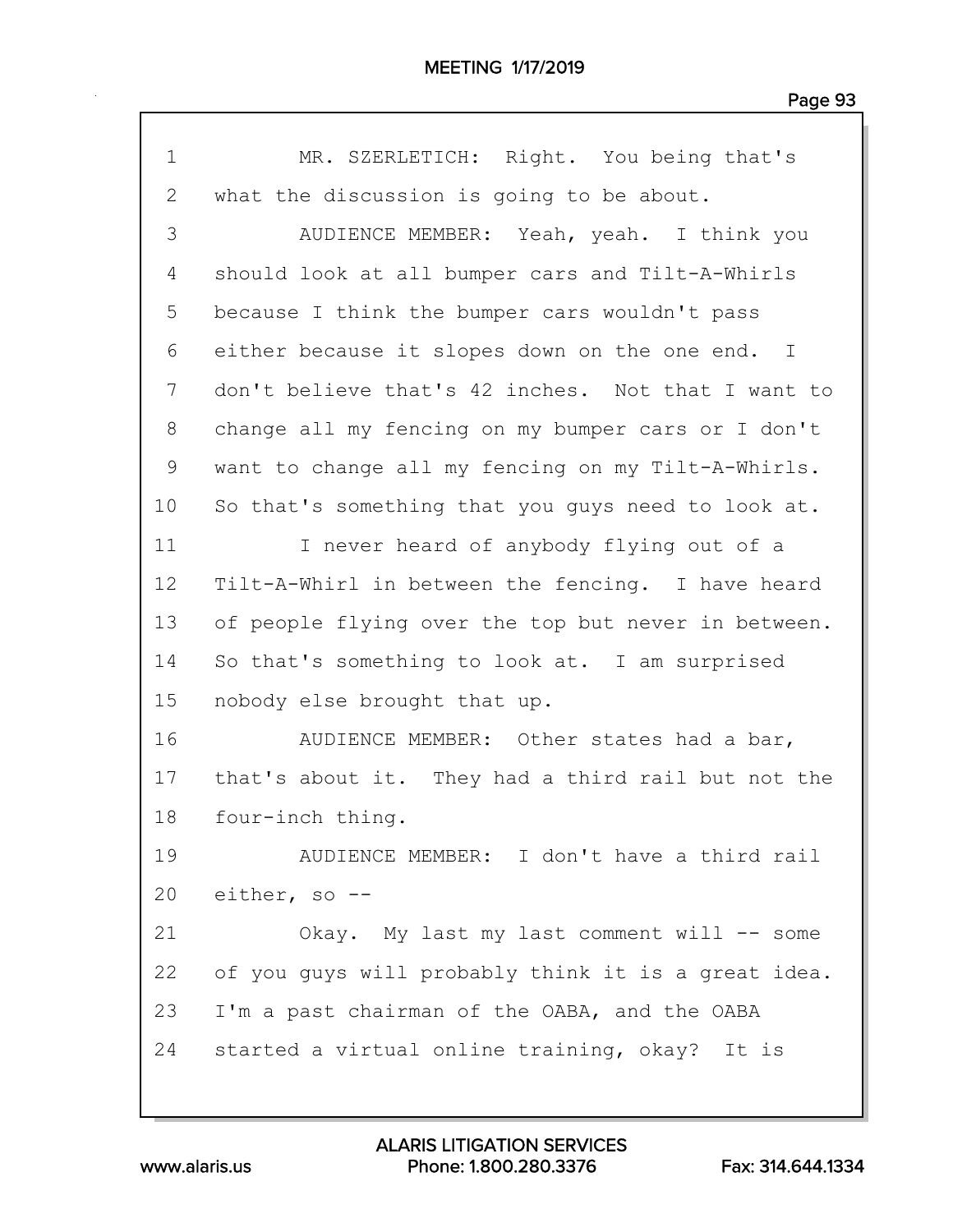| $\mathbf 1$ | called Volt. So you have to be a member, a          |
|-------------|-----------------------------------------------------|
| 2           | carnival member. You should -- I would recommend    |
| 3           | that the Board look at the OABA. It makes it easy   |
| 4           | for anybody to go through that.                     |
| 5           | We are also looking $--$ I thought we were          |
| 6           | going to have it done for this year. We have a      |
| 7           | board meeting coming up in two weeks to work with   |
| 8           | NARSO so that you wouldn't have to go to spend 40   |
| 9           | hours in NARSO. You can't take a test for NARSO,    |
| 10          | but we are working on NARSO, although they have had |
| 11          | some changes there.                                 |
| 12          | But for the OABA, if anybody is not a               |
| 13          | member, I just happen to have some applications. I  |
| 14          | do recommend -- if you are a carnival and you are   |
| 15          | not a member, I don't know why because it is the    |
| 16          | largest trade association, and everybody should be  |
| 17          | a member. Anybody, even the rental company. We      |
| 18          | have a lot of people that are rental companies. I   |
| 19          | have got applications. I'm done. Thank you.         |
| 20          | CHAIRPERSON: Something else. If you are             |
| 21          | not having luck with NARSO, AIMS does AIMS on the   |
| 22          | road as well. So that's another opportunity to      |
| 23          | look at, and because if any of you wanted education |
| 24          | to come to your spot, your, your show or even have  |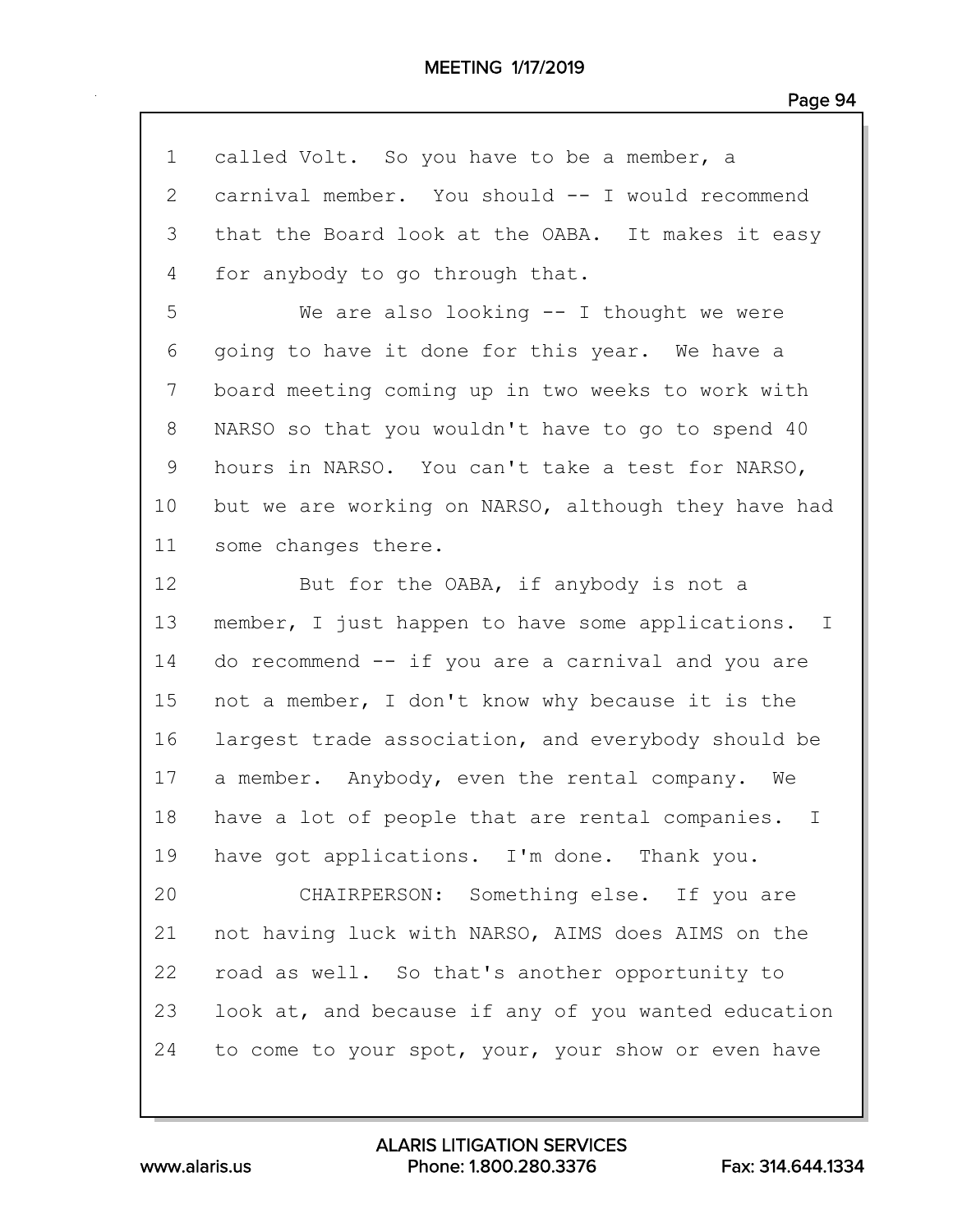| $\mathbf 1$ | something that you invite some other shows to come  |
|-------------|-----------------------------------------------------|
| 2           | to, too, there is, of course, a charge for it, but  |
| 3           | you can have training come to you, and the          |
| 4           | instructors are all have their bonafides checked by |
| 5           | AIMS.                                               |
| 6           | And so there are opportunities for training         |
| 7           | without having to -- this is week of the AIMS       |
| 8           | seminar in Galveston, and I'm missing out on that   |
| 9           | lovely weather down there to be here. But I'm       |
| 10          | happy to be here because this is very important.    |
| 11          | But you do have, you do have opportunities          |
| 12          | to have education come to you. So if you are        |
| 13          | interested, AIMS is also a provider of that. And I  |
| 14          | have been on the AIMS board for 20 years, and I've  |
| 15          | just handed in my resignation because I think 20    |
| 16          | years is long enough, and it is time for new blood  |
| 17          | who knows all the new technology stuff. But it is   |
| 18          | an excellent organization for education as well.    |
| 19          | Okay. Other comments?                               |
| 20          | AUDIENCE MEMBER: I'd like to ask a                  |
| 21          | question.                                           |
| 22          | CHAIRPERSON: Go ahead.                              |
| 23          | AUDIENCE MEMBER: About that new directive,          |
|             | 24 whatever. It said you had to have a deflation    |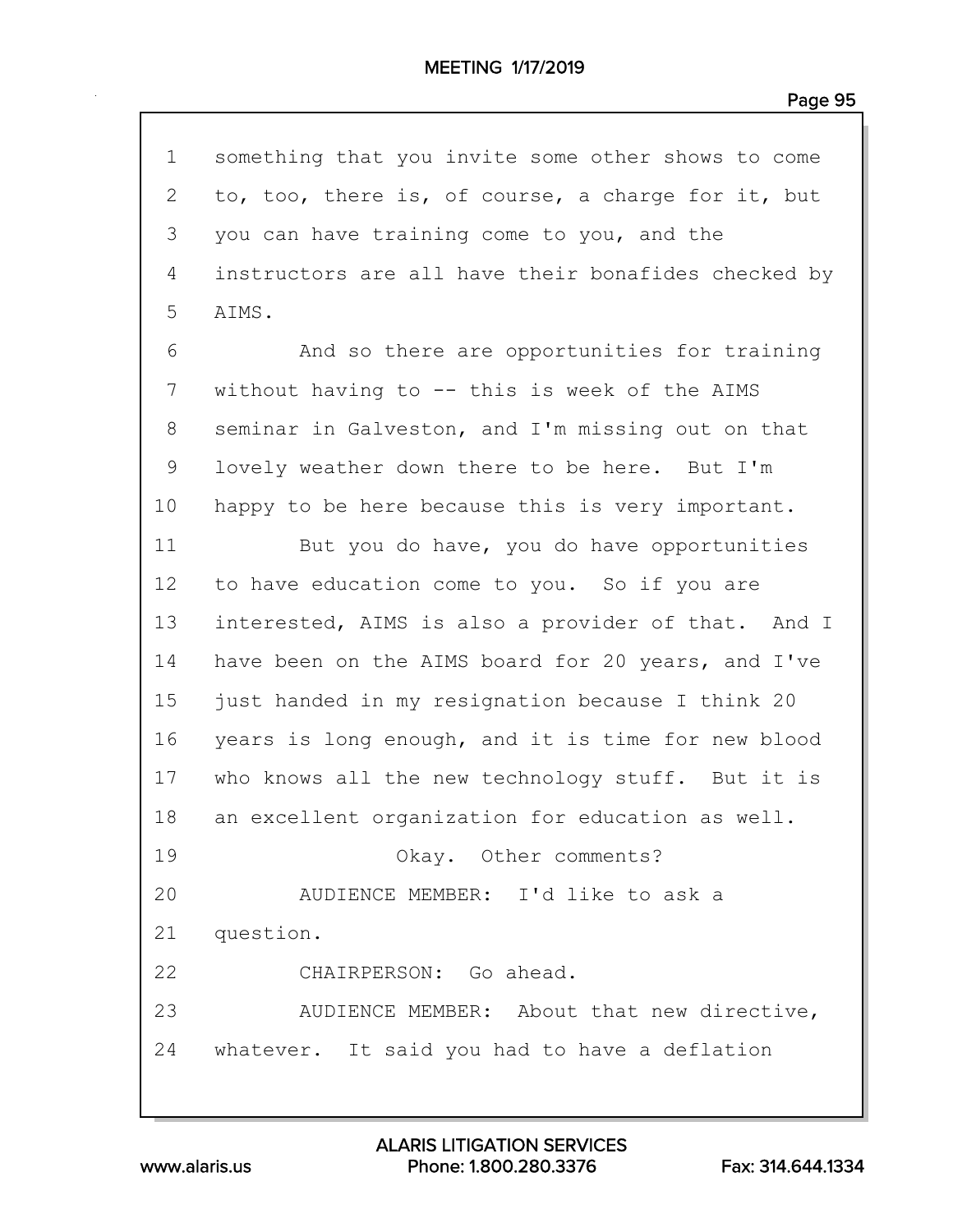## MEETING 1/17/2019

| $\mathbf{1}$ | alarm on an inflatable over eight foot. What is     |
|--------------|-----------------------------------------------------|
| 2            | eight foot, the height of the whole thing, the      |
| 3            | height of the bouncing area, the square footage of  |
| 4            | the footprint?                                      |
| 5            | MR. SZERLETICH: Where is Tom?                       |
| 6            | CHAIRPERSON: Tom?                                   |
| 7            | AUDIENCE MEMBER: Just curious.                      |
| 8            | MR. COE: Yes, ma'am?                                |
| 9            | CHAIRPERSON: We have a question.                    |
| 10           | MR. SZERLETICH: The alarm for deflation of          |
| 11           | inflatables, is that on the new ASTM standard?      |
| 12           | MR. COE: That is the new one. So anything           |
| 13           | that would be manufactured after the publication    |
| 14           | date of that standard, if we adopted it, would have |
| 15           | to comply with that.                                |
| 16           | CHAIRPERSON: And the question is?                   |
| 17           | AUDIENCE MEMBER: The eight foot                     |
| 18           | measurement?                                        |
| 19           | MR. SZERLETICH: Is it eight foot tall?              |
| 20           | MR. COE: Eight foot off the ground.                 |
| 21           | AUDIENCE MEMBER: Or the roof of the thing?          |
| 22           | MR. COE: Eight foot off the ground. If              |
| 23           | you have anything that is eight foot tall.          |
| 24           | AUDIENCE MEMBER: So like a slide.                   |
|              |                                                     |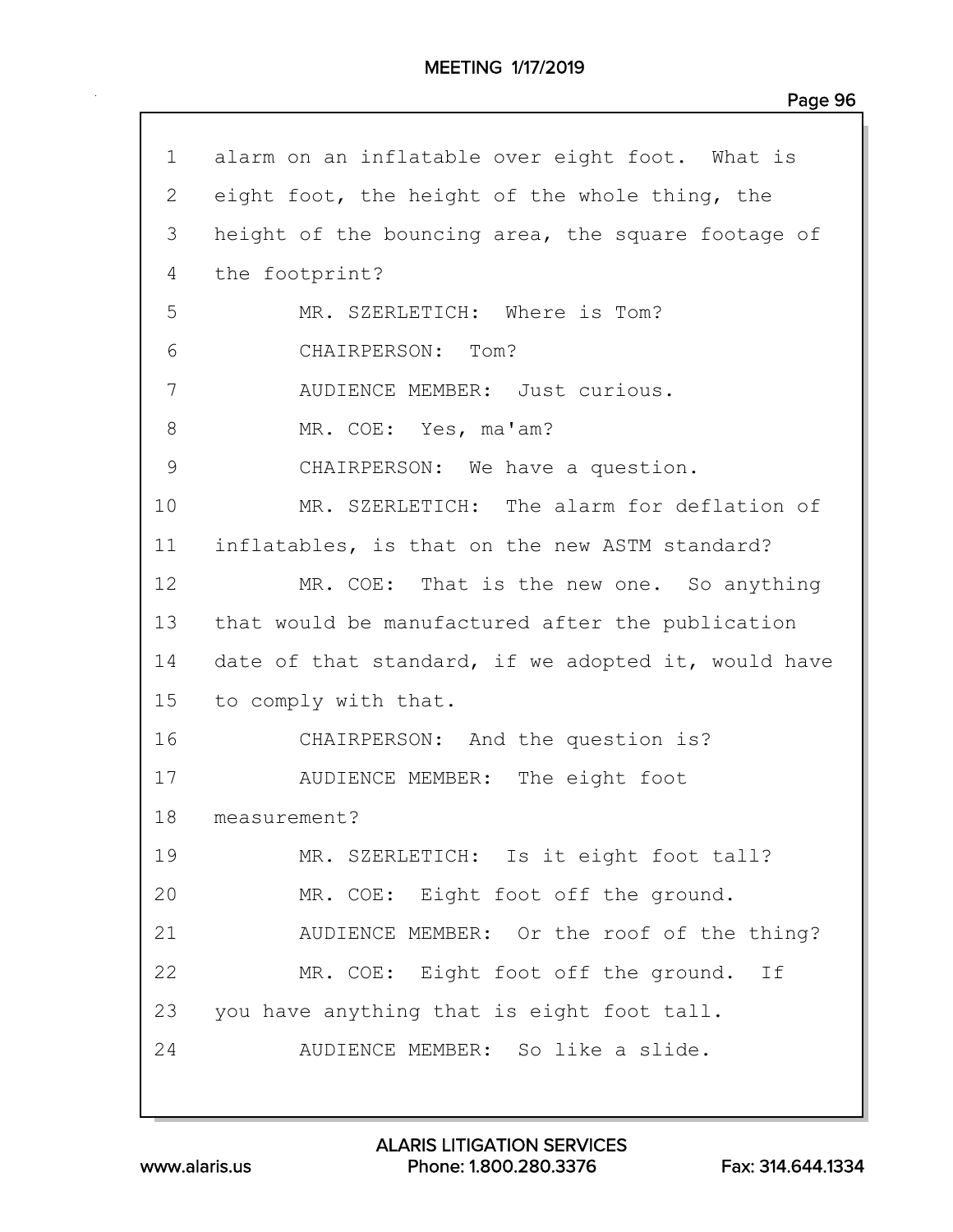| $\mathbf 1$     | CHAIRPERSON: Or column.                           |
|-----------------|---------------------------------------------------|
| $\mathbf{2}$    | AUDIENCE MEMBER: My Raider has a slide.           |
| 3               | All Raiders has a slide. Would I have to have one |
| 4               | on it?                                            |
| 5               | MR. COE: It is not an inflatable.                 |
| 6               | MR. SZERLETICH: It has got one on it.             |
| 7               | AUDIENCE MEMBER: But if the slide                 |
| 8               | deflates, it is not --                            |
| 9               | AUDIENCE MEMBER: We have got a little 15          |
| 10              | by 15 bounce house we put up as a filler between  |
| 11              | other rides, you know.                            |
| 12 <sup>°</sup> | MR. SZERLETICH: The corners are generally         |
| 13              | taller than --                                    |
| 14              | AUDIENCE MEMBER: It's got a canvas top.           |
| 15              | AUDIENCE MEMBER: They are bouncing on a           |
| 16              | floor about maybe two and a half foot thick, but  |
| 17              | the roof, you know, is ten feet.                  |
| 18              | MR. COE: It is not the height of the              |
| 19              | inflatable, it is the height of the platform that |
| 20              | highest that the person gets on.                  |
| 21              | AUDIENCE MEMBER: That's what I thought.           |
| 22              | Thank you.                                        |
| 23              | CHAIRPERSON: Okay. So that answers that.          |
| 24              | Okay. What else? Mr. Knight?                      |
|                 |                                                   |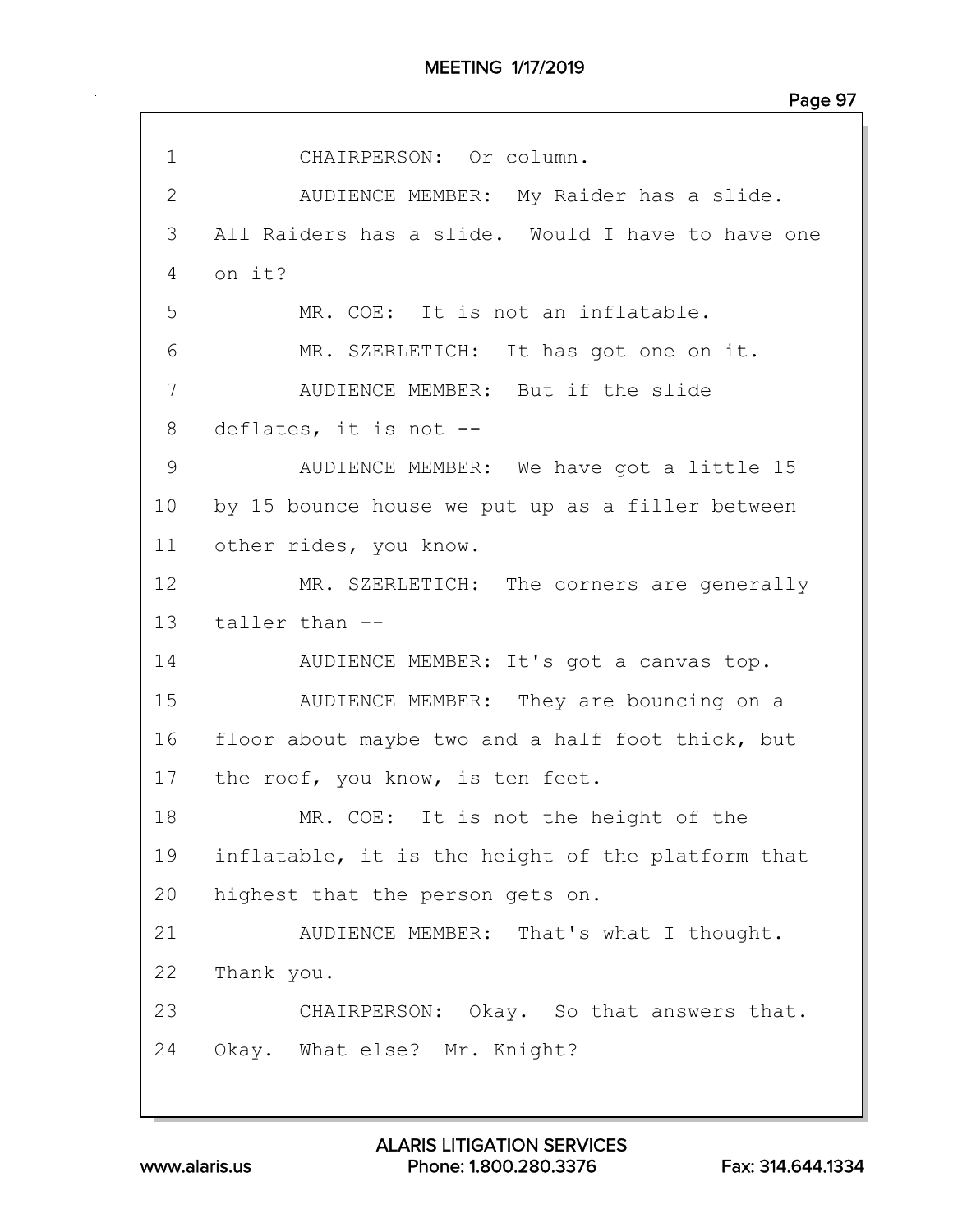| $\mathbf 1$  | MR. KNIGHT: I'm thinking outside the box.           |
|--------------|-----------------------------------------------------|
| $\mathbf{2}$ | you are Saying there are lots incidents or          |
| 3            | accidents on inflatables. What if the rental        |
| 4            | company, what if a rental company, after they gave  |
| 5            | the training, gave the operator a whistle. Now      |
| 6            | they have got a tool to get everybody's attention,  |
| 7            | get them to settle down, stop the horse play. I     |
| 8            | think it would work.                                |
| 9            | As an operator with an inflatable -- I              |
| 10           | don't have an inflatable, but if I did -- all my    |
| 11           | lifequards have whistles -- I'd put a whistle on    |
| 12           | it. You know, whistles on the go-kart track to get  |
| 13           | people's attention.                                 |
| 14           | MR. SZERLETICH: I'm going to inspect some           |
| 15           | inflatables in Chatham Glenwood tomorrow. That's    |
| 16           | exactly what they do. The teachers blow a whistle.  |
| 17           | It gets their attention. Everybody stops.           |
| 18           | MR. KNIGHT: It does.                                |
| 19           | CHAIRPERSON: Teachers know how to do that.          |
| 20           | Well, that might be an idea that you pass around to |
| 21           | your --                                             |
| 22           | MR. SZERLETICH: That is a good idea.                |
| 23           | MR. KNIGHT: What if you test that out?              |
| 24           | So, and so give them a \$3 whistle. What, \$500 for |
|              |                                                     |

www.alaris.us Phone: 1.800.280.3376 Fax: 314.644.1334 ALARIS LITIGATION SERVICES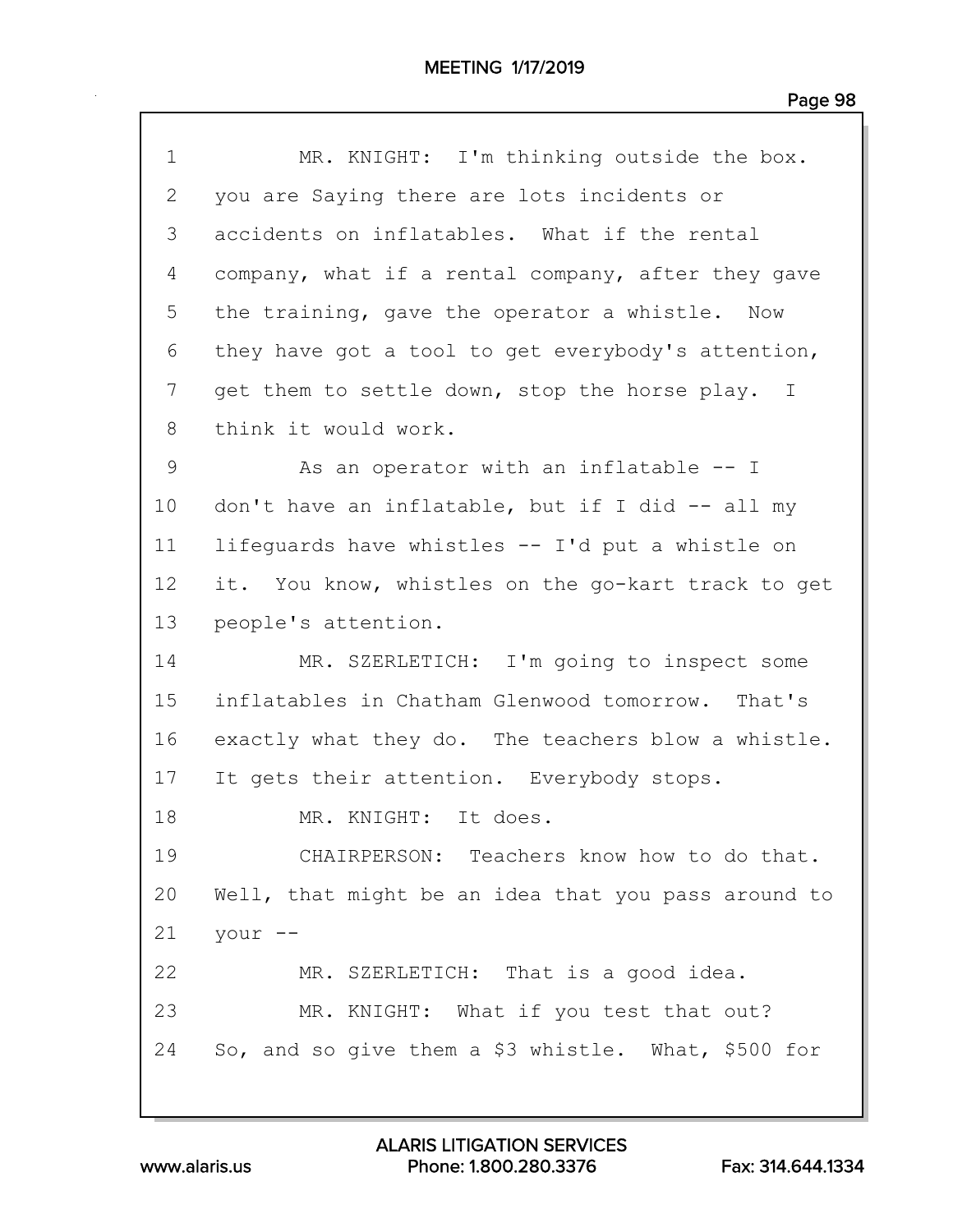| $\mathbf 1$  | the thing. Everybody goes home with all their       |  |  |  |  |  |
|--------------|-----------------------------------------------------|--|--|--|--|--|
| $\mathbf{2}$ | teeth. What do you lose?                            |  |  |  |  |  |
| 3            | MR. SZERLETICH: Yeah.                               |  |  |  |  |  |
| 4            | CHAIRPERSON: Good idea.                             |  |  |  |  |  |
| 5            | MR. SZERLETICH: It is a good idea.                  |  |  |  |  |  |
| 6            | MR. BEYER: Can I -- just one more thing.            |  |  |  |  |  |
| 7            | To the gentleman, Bill, who spoke, I just wanted to |  |  |  |  |  |
| 8            | say I hope you didn't, you know, interpret, you     |  |  |  |  |  |
| 9            | know, as we have been here now two plus hours, the  |  |  |  |  |  |
| 10           | comparative lack of discussion or deliberation by   |  |  |  |  |  |
| 11           | the Board as any sign of, you know, what you        |  |  |  |  |  |
| 12           | brought up is not important to us. I think I can    |  |  |  |  |  |
| 13           | speak for everyone that that's the case.            |  |  |  |  |  |
| 14           | I think with things like this, especially           |  |  |  |  |  |
| 15           | for these items that, structures we don't currently |  |  |  |  |  |
| 16           | regulate, there is a lot of learning that the       |  |  |  |  |  |
| 17           | Department and the Board needs to do.               |  |  |  |  |  |
| 18           | So my recommendation would be is to start           |  |  |  |  |  |
| 19           | understanding. I think the core question is what    |  |  |  |  |  |
| 20           | role, if any, should the State play with these in   |  |  |  |  |  |
| 21           | terms of increased regulation or oversight, and the |  |  |  |  |  |
| 22           | first steps to that I would say are understanding   |  |  |  |  |  |
| 23           | what these companies are currently doing, what      |  |  |  |  |  |
| 24           | training they have, what inspections they do, what  |  |  |  |  |  |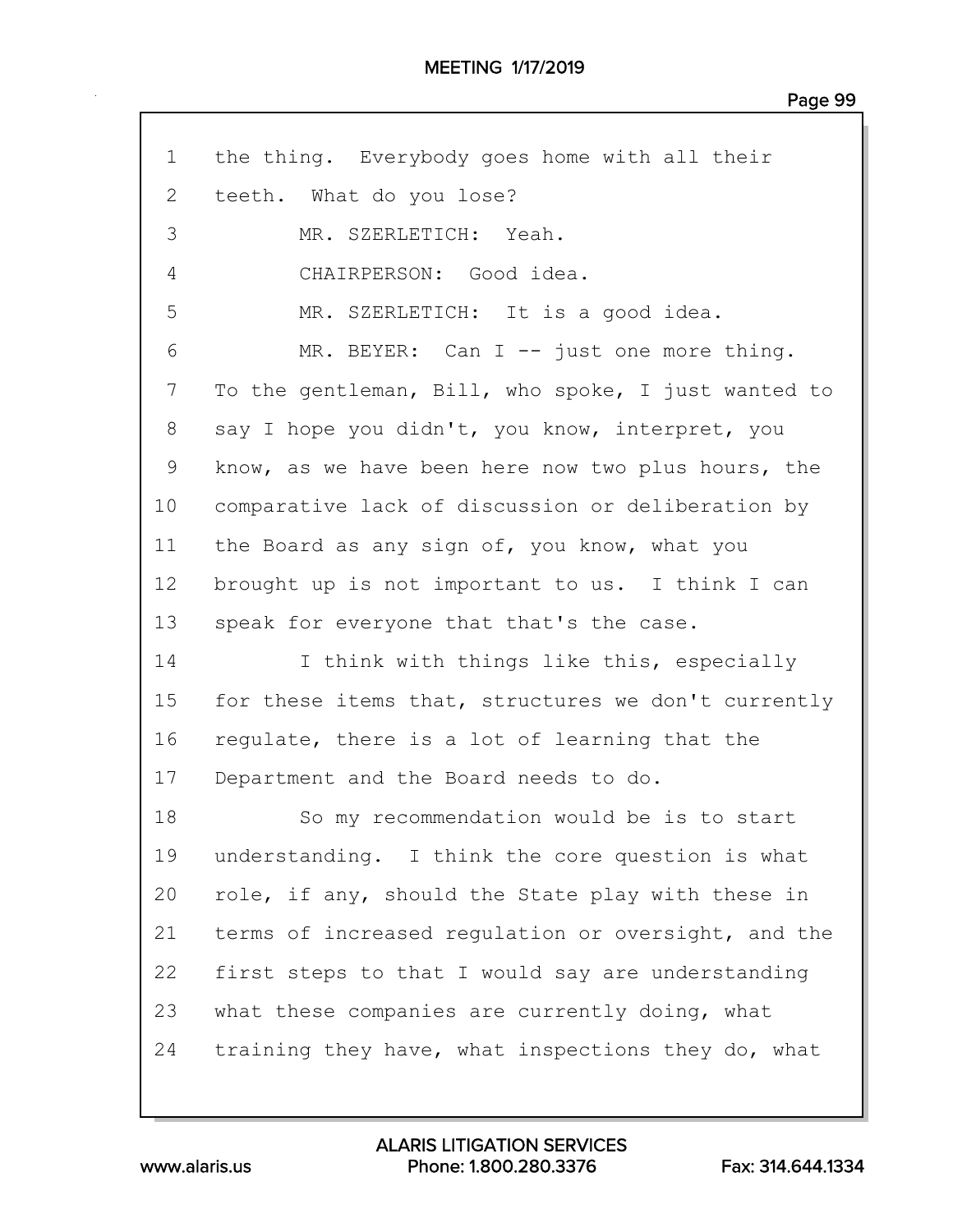| $\mathbf 1$   | insurance they have. I'm not sure, you know, we     |
|---------------|-----------------------------------------------------|
| 2             | have a great grip on that to be honest because we   |
| 3             | don't inspect them. But before anything happens     |
| 4             | like this again, I think it would certainly help if |
| 5             | we did have that. That allows us to continue from   |
| 6             | there, you know, understanding the lay of the land  |
| 7             | and what they are doing, seeing are there any gaps  |
| 8             | to where we think they need to be.                  |
| $\mathcal{G}$ | So I just wanted to thank you for coming            |
| 10            | today, and that would be my recommendation to the   |
| 11            | Department to start to gather, at least gather      |
| 12            | information from these companies to get a sense of  |
| 13            | where they are. So $-$ -                            |
| 14            | MR. SZERLETICH: Bill, we have started               |
| 15            | that. Margaret has done a little research, I have   |
| 16            | done a little research. Just like I told you on     |
| 17            | the phone, this is where it all starts. We have     |
| 18            | got to start gathering information to find out, you |
| 19            | know, how many are out there, other states, are     |
| 20            | they regulating them, you know just kind of get --  |
| 21            | just educate ourselves on these aerial adventure    |
| 22            | courses because they are expending.                 |
| 23            | When we started zip lining rules, there was         |
| 24            | one type of zip line. That was the big canopy zip   |
|               |                                                     |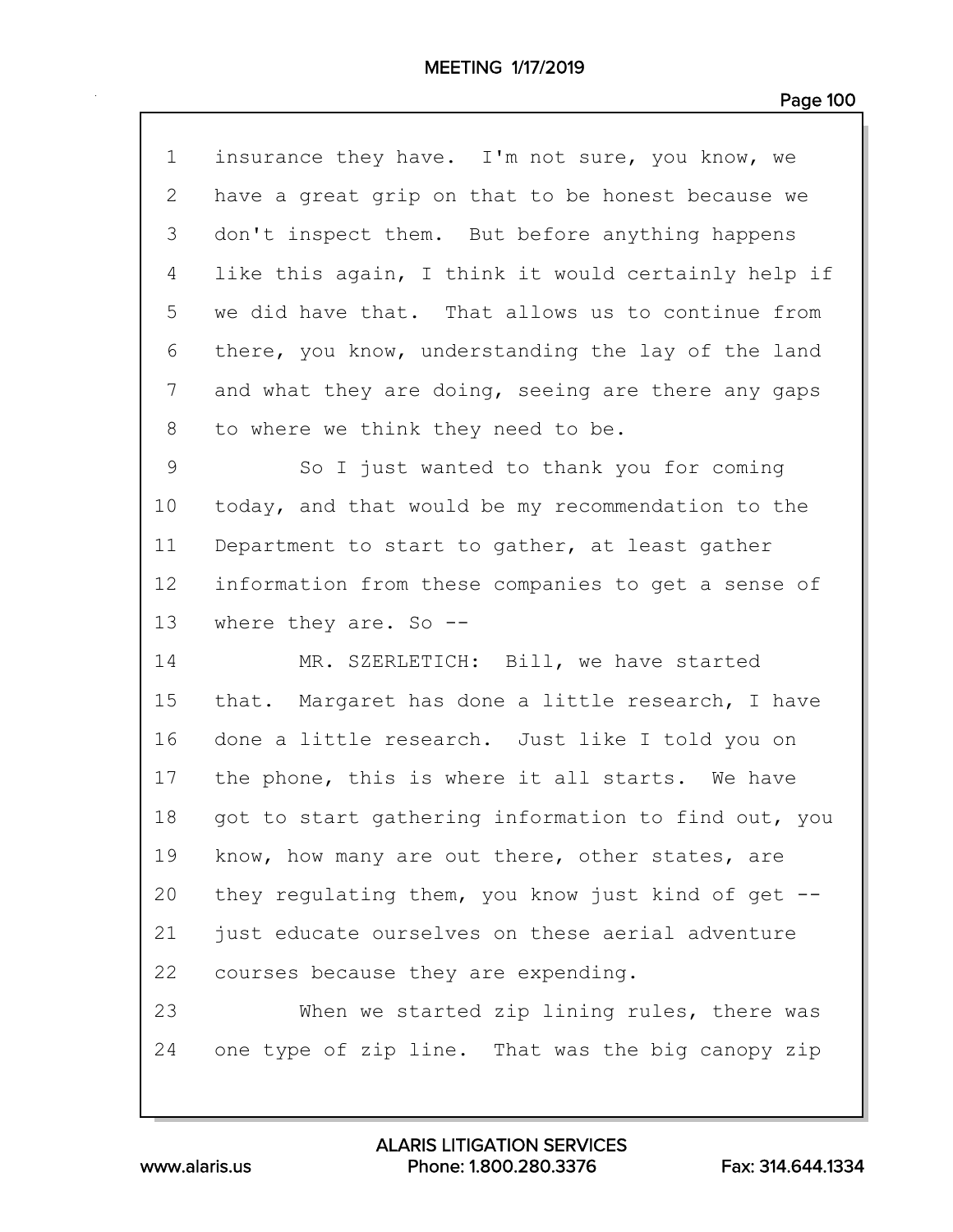| $\mathbf 1$ | line. I mean long ones that go over tree tops.      |
|-------------|-----------------------------------------------------|
| 2           | The rules are geared towards those. Well, now it    |
| 3           | is evolved into a lot of different attractions now. |
| 4           | So we need to bring that $-$ realize it, bring it   |
| 5           | in, understand, you know, what is out there and     |
| 6           | move forward. My intention is to move forward with  |
| 7           | it from this point on, bring it into our scope.     |
| 8           | CHAIRPERSON: Well, the last thing we want           |
| 9           | to do is a knee jerk reaction which usually doesn't |
| 10          | end up well. But I think you're absolutely correct  |
| 11          | in saying that we need to be looking at this issue, |
| 12          | and we need to educate ourselves. Maybe while       |
| 13          | Margaret has to stay off her foot, she can do some  |
| 14          | additional reading on it.                           |
| 15          | AUDIENCE MEMBER: She will love that one.            |
| 16          | MS. ROYER: I'm sure I will.                         |
| 17          | AUDIENCE MEMBER: So in addition to the zip          |
| 18          | line and the other, do you regulate the trampoline  |
|             | 19 parks that they have coming up all over?         |
| 20          | MR. SZERLETICH: Not yet.                            |
| 21          | AUDIENCE MEMBER: Are those considered a             |
|             | 22 ride or anything?                                |
| 23          | CHAIRPERSON: Not yet.                               |
| 24          | AUDIENCE MEMBER: Or under your --                   |
|             |                                                     |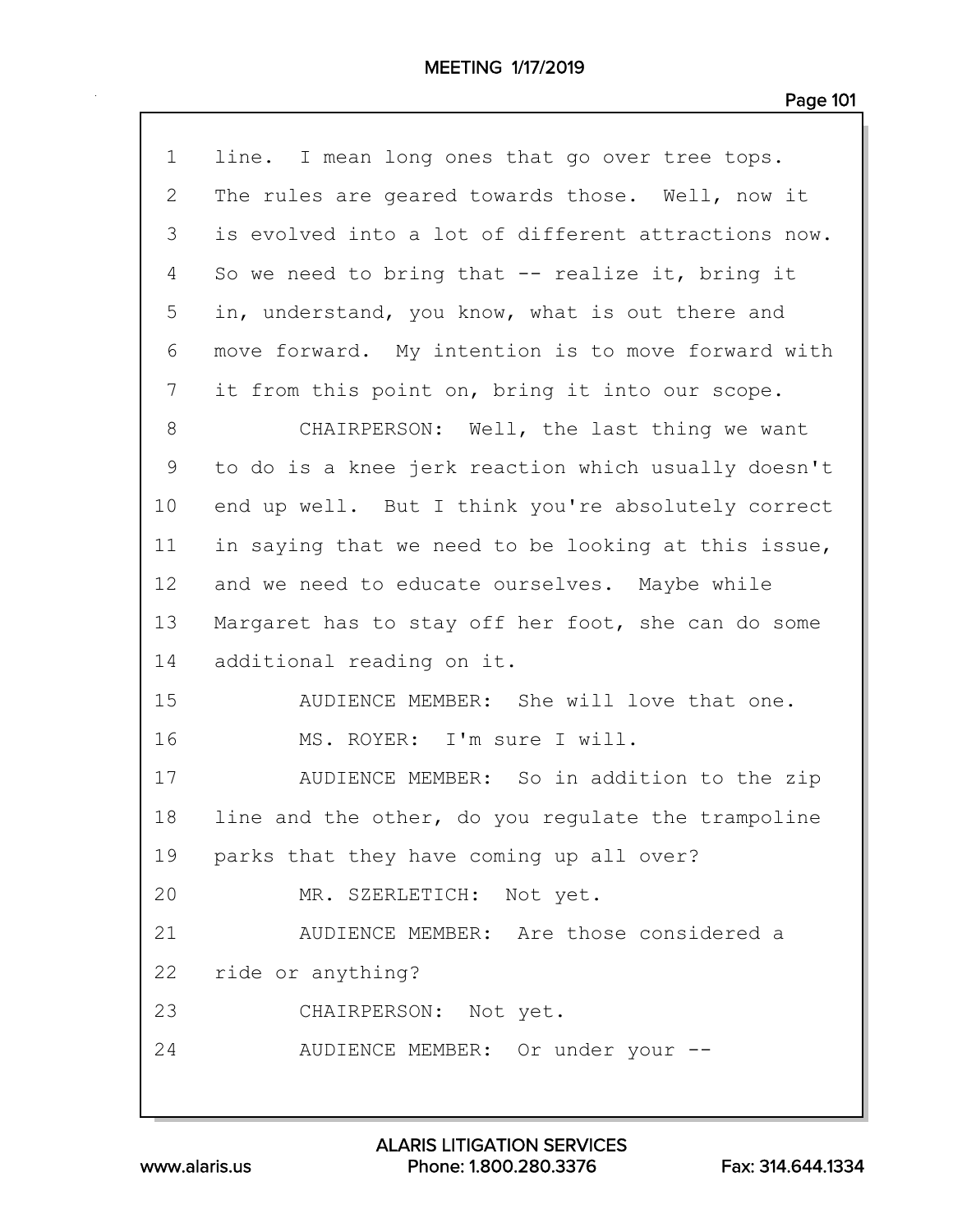| $\overline{2}$ | CHAIRPERSON: ASTM does have a huge                  |  |  |  |  |  |
|----------------|-----------------------------------------------------|--|--|--|--|--|
| 3              | standard on trampoline parks, and so at least there |  |  |  |  |  |
| 4              | is something already on paper. But there again,     |  |  |  |  |  |
| 5              | since so many of them are popping up, no pun        |  |  |  |  |  |
| 6              | intended, that's a lot more inspecting that would   |  |  |  |  |  |
| 7              | need to be done.                                    |  |  |  |  |  |
| 8              | But I just, I shook my head when I heard            |  |  |  |  |  |
| 9              | that they were becoming, you know, more and more    |  |  |  |  |  |
| 10             | because I remember when they did the first time     |  |  |  |  |  |
| 11             | years ago, and so many people were breaking their   |  |  |  |  |  |
| 12             | necks and having horrible accidents, and I thought  |  |  |  |  |  |
| 13             | why would they want to do that again, you know.     |  |  |  |  |  |
| 14             | History can teach us if we pay attention, so $-$ -  |  |  |  |  |  |
| 15             | And $I$ -- but I have looked at the -- I have       |  |  |  |  |  |
| 16             | read through and sent comments in on the current    |  |  |  |  |  |
| 17             | standards, but it is, it is a whole different       |  |  |  |  |  |
| 18             | animal than it was way back.                        |  |  |  |  |  |
| 19             | AUDIENCE MEMBER: Why I ask that is because          |  |  |  |  |  |
| 20             | I think all of us just maybe assume, maybe I'm just |  |  |  |  |  |
| 21             | thinking we all assumed, that these zip lines and   |  |  |  |  |  |
| 22             | the device his daughter was on was automatically    |  |  |  |  |  |
| 23             | inspected by the State whereas my daughter probably |  |  |  |  |  |
|                |                                                     |  |  |  |  |  |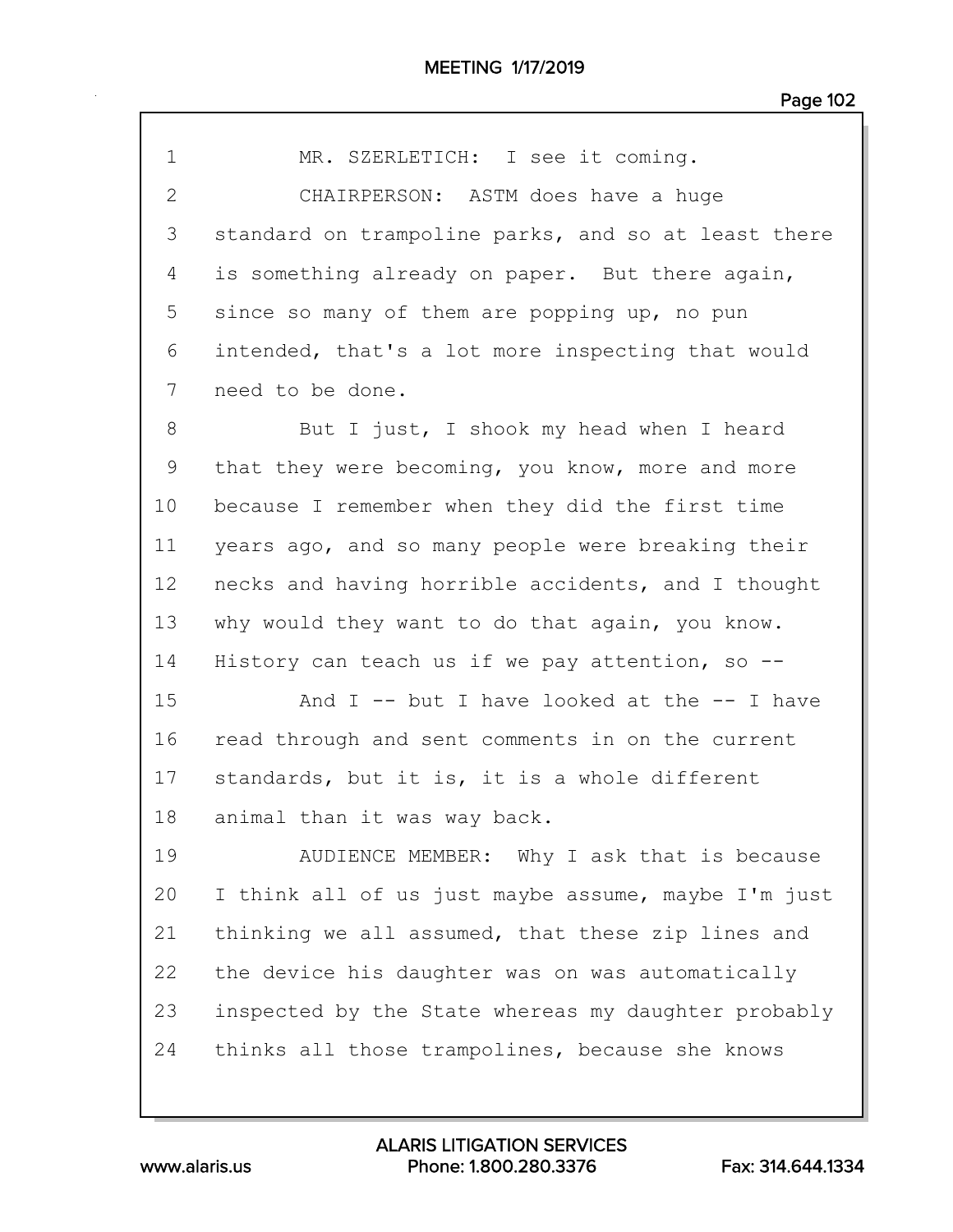| $\mathbf 1$  | what inspections are for rides, she probably, in    |  |  |  |  |  |
|--------------|-----------------------------------------------------|--|--|--|--|--|
| $\mathbf{2}$ | her mind, assumes that those trampoline parks are   |  |  |  |  |  |
| 3            | being $--$                                          |  |  |  |  |  |
| 4            | CHAIRPERSON: Never assume that anything is          |  |  |  |  |  |
| 5            | safe.                                               |  |  |  |  |  |
| 6            | MR. SZERLETICH: That is the general --              |  |  |  |  |  |
| 7            | AUDIENCE MEMBER: You are right. You just            |  |  |  |  |  |
| 8            | think, you know, the government is into everything, |  |  |  |  |  |
| 9            | so why not be into that.                            |  |  |  |  |  |
| 10           | CHAIRPERSON: Because they can't get money           |  |  |  |  |  |
| 11           | out of it yet. But I agree that we should be.       |  |  |  |  |  |
| 12           | AUDIENCE MEMBER: As you said, it takes              |  |  |  |  |  |
| 13           | more money, and it takes more inspectors. Five      |  |  |  |  |  |
| 14           | people can't do it all.                             |  |  |  |  |  |
| 15           | CHAIRPERSON: No. Yes?                               |  |  |  |  |  |
| 16           | AUDIENCE MEMBER: Just a follow-up with the          |  |  |  |  |  |
| 17           | trampoline. They have to pass a new law to          |  |  |  |  |  |
| 18           | regulate them because they are not, by definition,  |  |  |  |  |  |
| 19           | considered to be covered under the current. So      |  |  |  |  |  |
| 20           | there was an attempt a few years ago. The Governor  |  |  |  |  |  |
| 21           | vetoed it.                                          |  |  |  |  |  |
| 22           | AUDIENCE MEMBER: Thank you.                         |  |  |  |  |  |
| 23           | CHAIRPERSON: But, I think, you know, the            |  |  |  |  |  |
|              | 24 rope courses and those kinds of things are close |  |  |  |  |  |
|              |                                                     |  |  |  |  |  |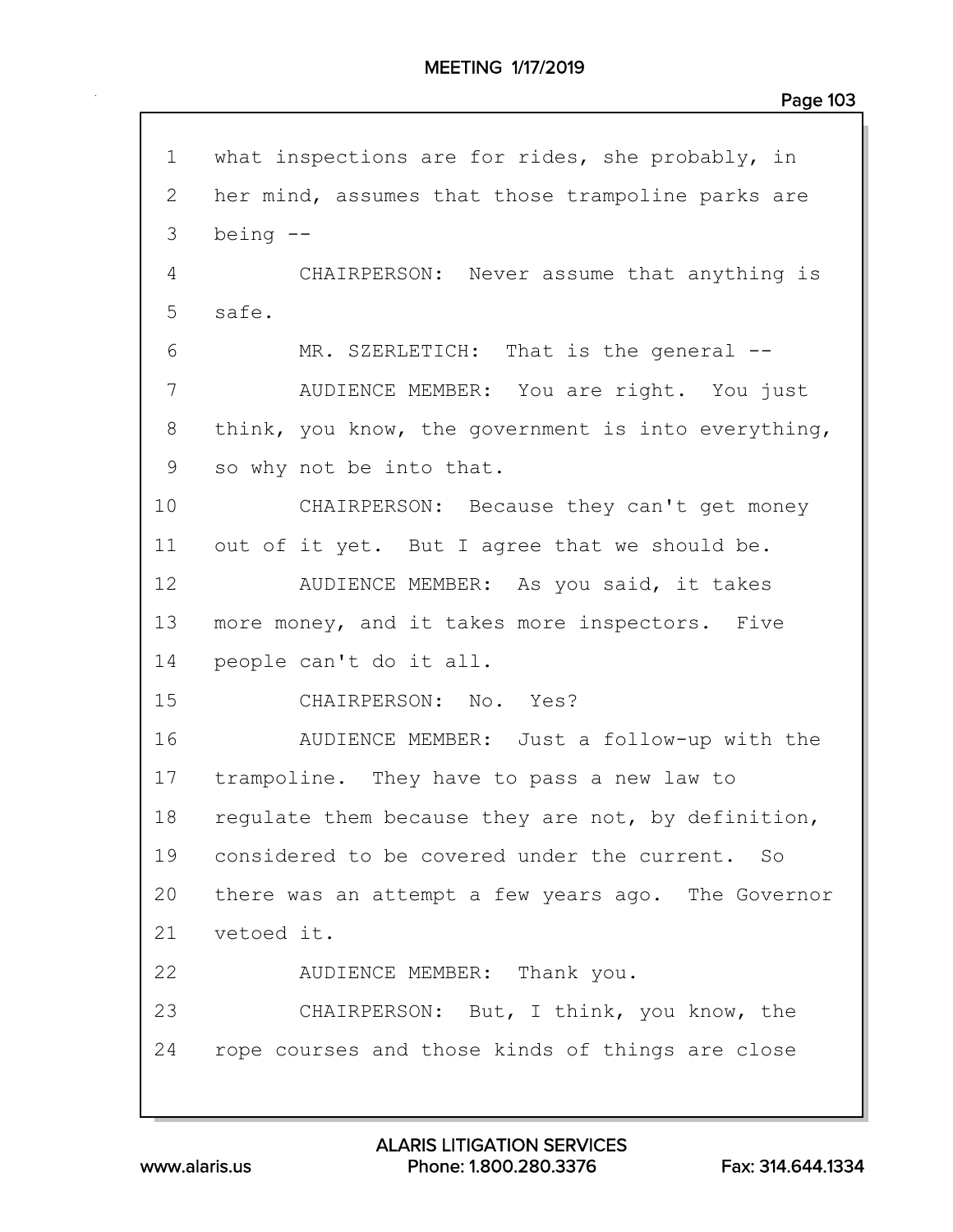| $\mathbf 1$  | enough to zip lines or aerial adventure, you know,  |
|--------------|-----------------------------------------------------|
| $\mathbf{2}$ | that I think they will probably be brought into the |
| 3            | fold without too much argument. Especially since    |
| 4            | there are already standards written for them, and   |
| 5            | we wouldn't be starting with a blank sheet of paper |
| 6            | because all of the constituent who own them and     |
| 7            | manufacture them as well as the public and          |
| 8            | inspectors have all been involved in writing those  |
| 9            | standards.                                          |
| 10           | So I think there good, and they are pretty          |
| 11           | fair to everybody. Especially for us being able to  |
| 12           | take all these expert opinions or the result of all |
| 13           | these expert opinions, it makes it easier for us to |
| 14           | say well, we have got something good already        |
| 15           | written, and we can refer to that if the State      |
| 16           | decides that yes, we want to bring this under our   |
| 17           | umbrella. I like you, I think it is good a idea.    |
| 18           | AUDIENCE MEMBER:<br>It seems like you are the       |
| 19           | right group. Like you say, you have a head start.   |
| 20           | So some of it transfers, the amount of training and |
| 21           | operations, that sort of thing. So I another        |
| 22           | you're trying. Call to action. Bring them in        |
| 23           | CHAIRPERSON: Okay.                                  |
| 24           | AUDIENCE MEMBER: Call for a motion.                 |
|              |                                                     |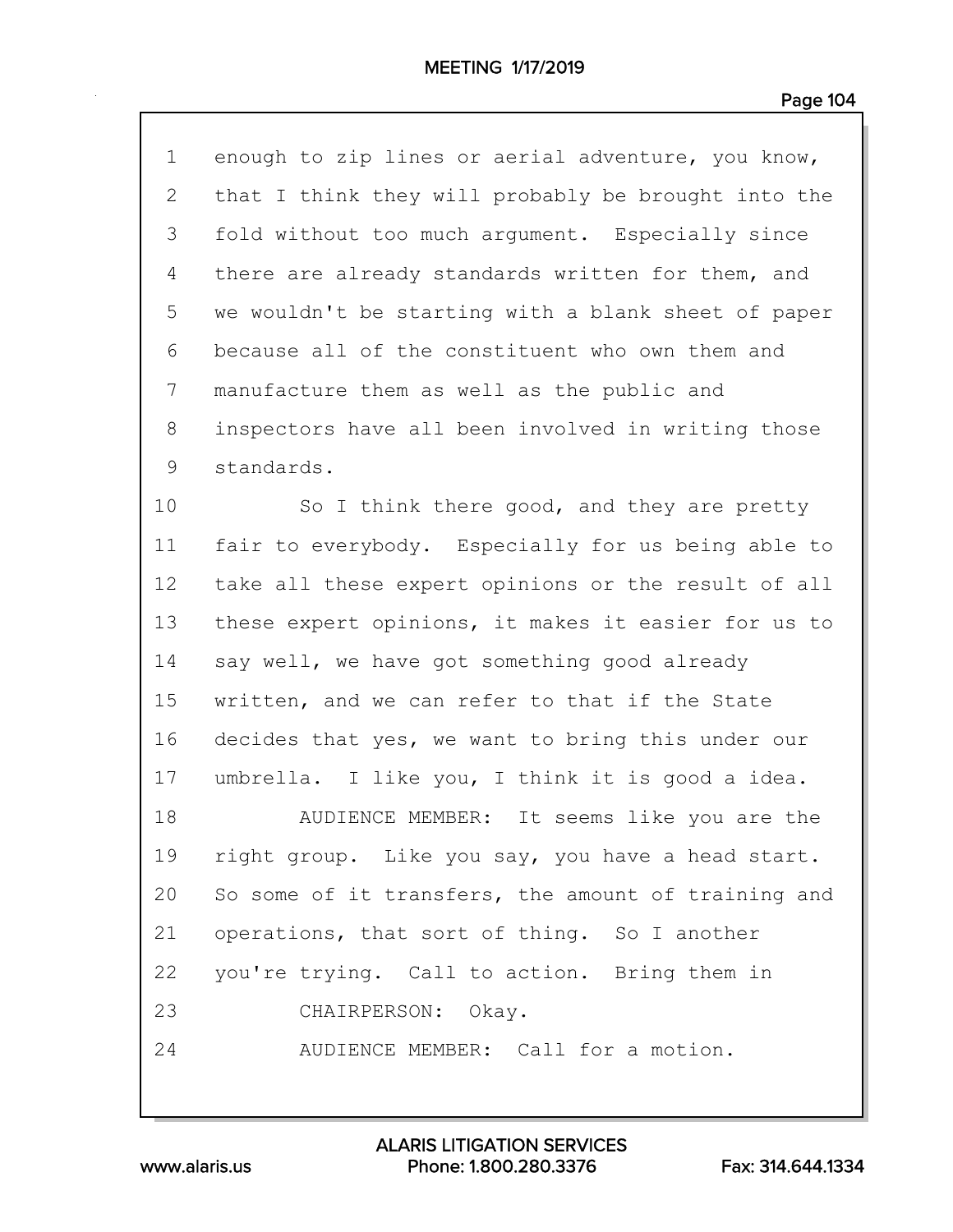| $\mathbf 1$ | CHAIRPERSON: Yeah, are -- does anybody             |  |  |  |  |  |
|-------------|----------------------------------------------------|--|--|--|--|--|
| 2           | have anything else that you want to add or ask?    |  |  |  |  |  |
| 3           | (No response.)                                     |  |  |  |  |  |
| 4           | CHAIRPERSON: Well, then, I would -- yes?           |  |  |  |  |  |
| 5           | AUDIENCE MEMBER: Thank you, Joe. I will            |  |  |  |  |  |
| 6           | endeavor not to call the new director a crash test |  |  |  |  |  |
| 7           | dummy.                                             |  |  |  |  |  |
| 8           | MR. BEYER: Being able to get on those              |  |  |  |  |  |
| 9           | rides was really the only reason I took the job.   |  |  |  |  |  |
| 10          | MR. SZERLETICH: You did enjoy riding them          |  |  |  |  |  |
| 11          | rides.                                             |  |  |  |  |  |
| 12          | MR. BEYER: Yes, at a young age.                    |  |  |  |  |  |
| 13          | CHAIRPERSON: That's how you stay young.            |  |  |  |  |  |
| 14          | MR. SZERLETICH: That's awesome.                    |  |  |  |  |  |
| 15          | CHAIRPERSON: Well, on behalf of the Board,         |  |  |  |  |  |
| 16          | I would like to thank you for being involved, not  |  |  |  |  |  |
| 17          | just being a part of it but being involved on our  |  |  |  |  |  |
| 18          | board. And we have had, we have had a very good, I |  |  |  |  |  |
| 19          | think, relationship with you and appreciate your   |  |  |  |  |  |
| 20          | willingness to be, to participate in what's going  |  |  |  |  |  |
| 21          | We have had some director just send their<br>on.   |  |  |  |  |  |
| 22          | attorney and, you know. And, well, but the         |  |  |  |  |  |
| 23          | director themselves didn't care enough to be       |  |  |  |  |  |
| 24          | involved or didn't make high enough priority to be |  |  |  |  |  |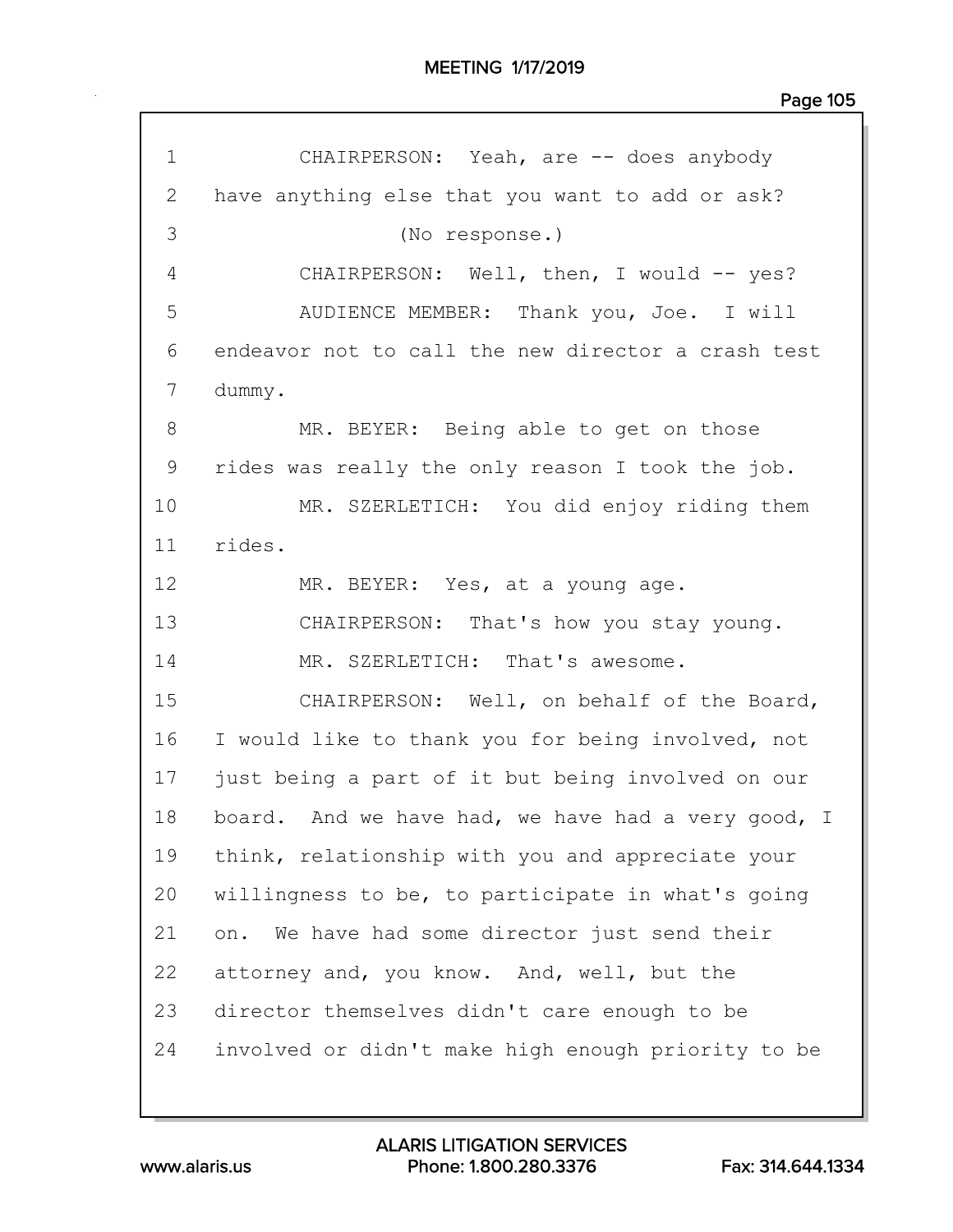| $\mathbf 1$ | involved. I think when it comes to public safety,   |  |  |  |  |  |
|-------------|-----------------------------------------------------|--|--|--|--|--|
| 2           | it is very important for the Director to be         |  |  |  |  |  |
| 3           | involved. And we have had some very good directors  |  |  |  |  |  |
| 4           | who -- Art, was it Ludwig? Art, yeah. Art was       |  |  |  |  |  |
| 5           | very involved. He'd go ride rides, too. And I       |  |  |  |  |  |
| 6           | think I think that should be part of the Director's |  |  |  |  |  |
| 7           | job.                                                |  |  |  |  |  |
| 8           | But sincerely I want to thank you for all           |  |  |  |  |  |
| 9           | you have done and the fact that you have actually   |  |  |  |  |  |
| 10          | participated and cared, cared about this, the       |  |  |  |  |  |
| 11          | agency, and the Board and what we are trying to do. |  |  |  |  |  |
| 12          | (Applause)                                          |  |  |  |  |  |
| 13          | CHAIRPERSON: And with that being said, I            |  |  |  |  |  |
| 14          | would entertain a motion to adjourn.                |  |  |  |  |  |
| 15          | MR. BROWN: I will.                                  |  |  |  |  |  |
| 16          | MR. SPARKS: I will second.                          |  |  |  |  |  |
| 17          | CHAIRPERSON: Moved and a second.<br>Those           |  |  |  |  |  |
| 18          | opposed?                                            |  |  |  |  |  |
| 19          | (No response)                                       |  |  |  |  |  |
| 20          | (Meeting adjourned at 6:32 p.m.)                    |  |  |  |  |  |
| 21          |                                                     |  |  |  |  |  |
| 22          |                                                     |  |  |  |  |  |
| 23          |                                                     |  |  |  |  |  |
| 24          |                                                     |  |  |  |  |  |
|             |                                                     |  |  |  |  |  |
|             |                                                     |  |  |  |  |  |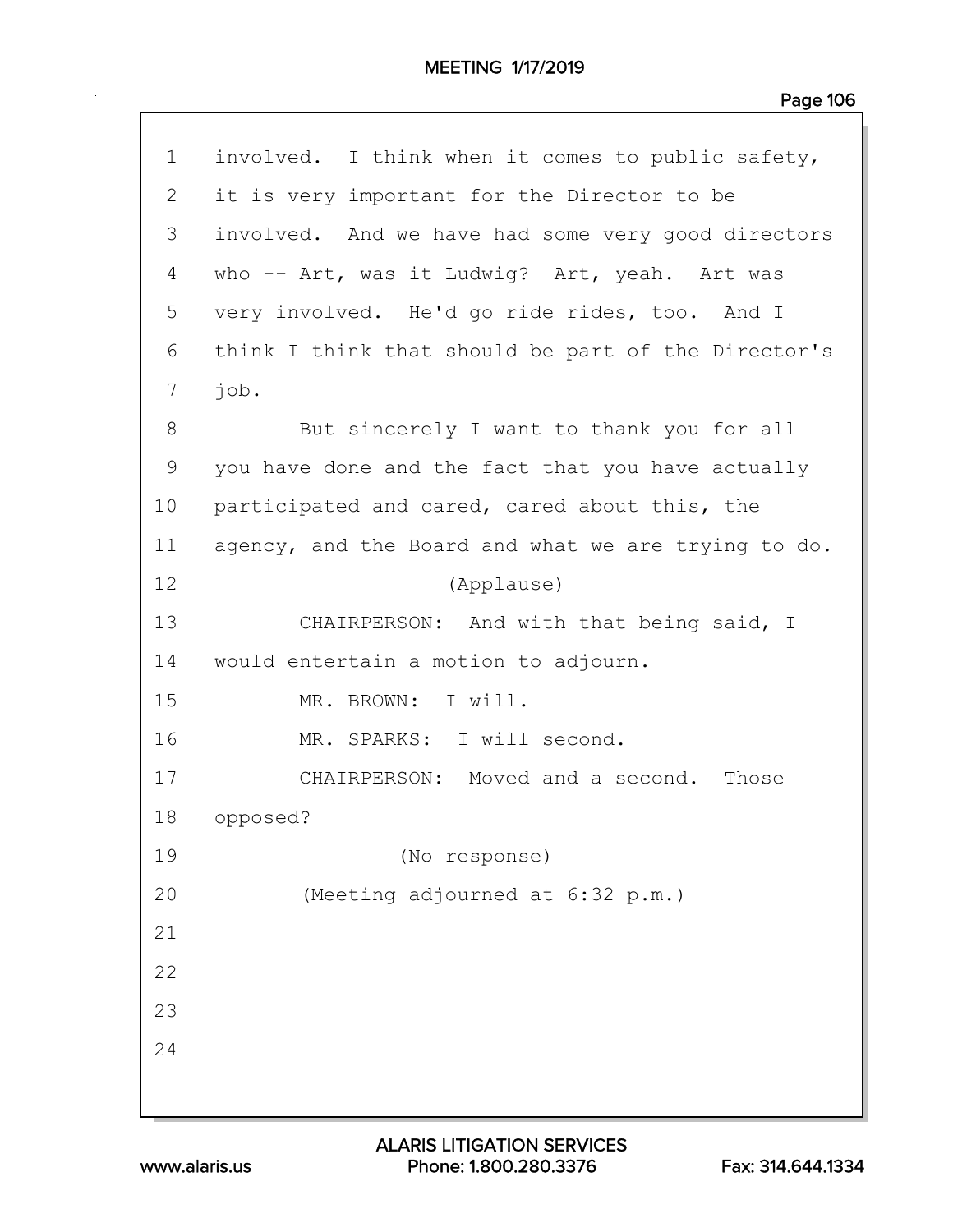MEETING 1/17/2019

| $\mathbf 1$  | CERTIFICATE OF REPORTER                             |  |  |  |  |
|--------------|-----------------------------------------------------|--|--|--|--|
| $\mathbf{2}$ |                                                     |  |  |  |  |
| 3            | I, JENNIFER L. CROWE, a Certified                   |  |  |  |  |
| 4            | Shorthand Reporter within and for the State of      |  |  |  |  |
| 5            | Illinois, do hereby certify that proceeding was     |  |  |  |  |
| 6            | taken by me to the best of my ability and           |  |  |  |  |
| 7            | thereafter reduced to typewriting under my          |  |  |  |  |
| 8            | direction; that I am neither counsel for, related   |  |  |  |  |
| 9            | to, nor employed by any of the parties to the       |  |  |  |  |
| 10           | action in which this proceeding was taken, and      |  |  |  |  |
| 11           | further that I am not a relative or employee of any |  |  |  |  |
| 12           | attorney or counsel employed by the parties         |  |  |  |  |
| 13           | thereto, nor financially interested in the outcome  |  |  |  |  |
| 14           | of the action.                                      |  |  |  |  |
| 15           |                                                     |  |  |  |  |
| 16           |                                                     |  |  |  |  |
| 17           |                                                     |  |  |  |  |
| 18           | License No. 084.003786                              |  |  |  |  |
| 19           |                                                     |  |  |  |  |
| 20           |                                                     |  |  |  |  |
| 21           |                                                     |  |  |  |  |
| 22           |                                                     |  |  |  |  |
| 23           |                                                     |  |  |  |  |
| 24           |                                                     |  |  |  |  |
|              |                                                     |  |  |  |  |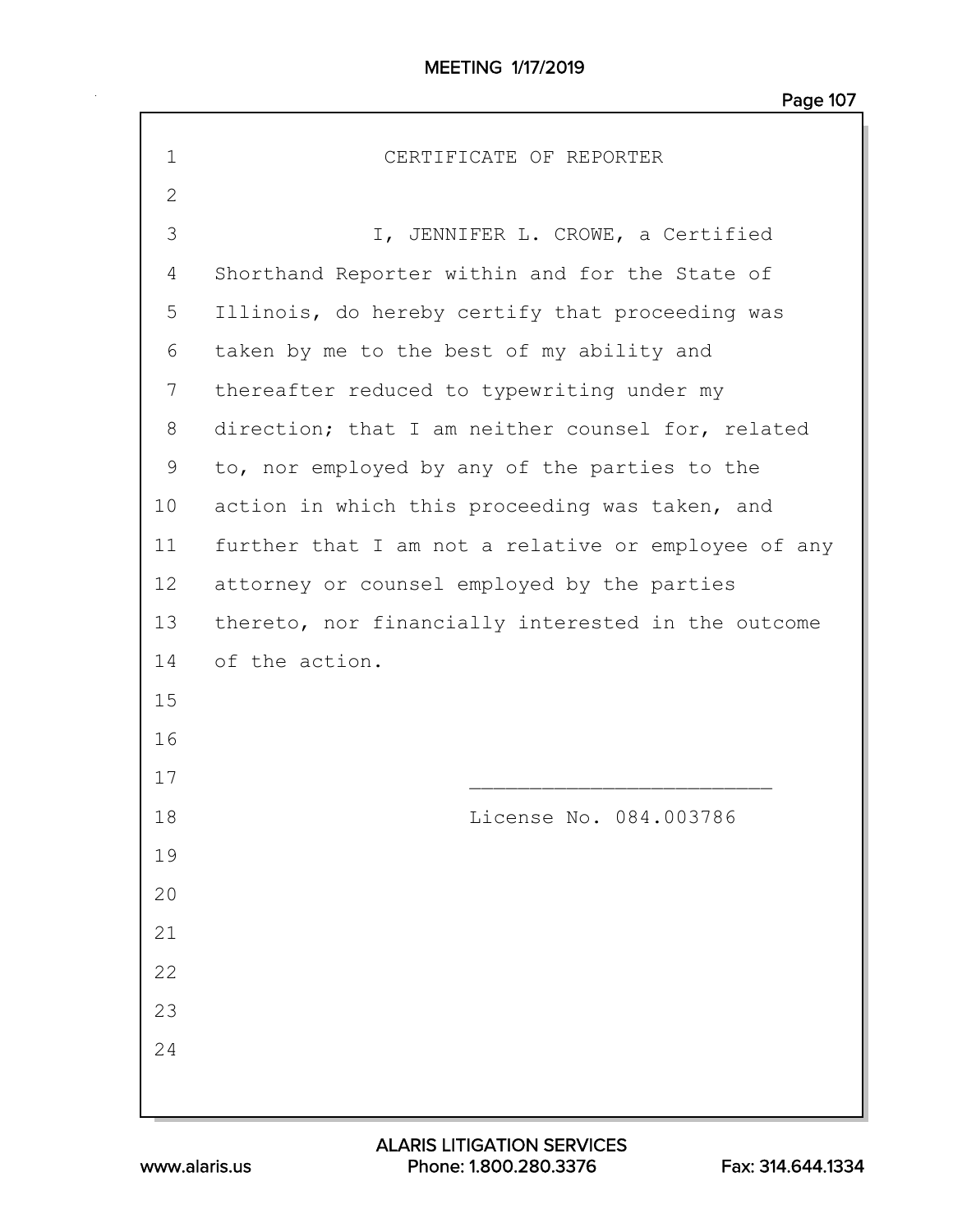## MEETING 1/17/2019

| A                | 76:7            | affirmatives     | amusement       | 105:19             |
|------------------|-----------------|------------------|-----------------|--------------------|
| A.R.M 73:22      | addition 82:15  | 37:9             | 1:10 2:2 3:10   | appreciated        |
| abilities 42:15  | 86:16 101:17    | afternoon        | 3:14 25:1,1     | 78:5               |
| ability 35:14    | additional 8:3  | 85:23            | 29:18 41:22     | appropriate        |
| 39:16 107:6      | 41:14,15 82:6   | Ag 28:10         | 41:24 51:12,23  | 25:11 35:7         |
| able 21:6,7,8    | 82:11 101:14    | age 50:5 73:17   | 52:7            | approve 4:12       |
| 54:17 79:7       | additions 4:7   | 74:6 105:12      | analysis 52:12  | 7:4 36:24          |
| 89:5 104:11      | address 25:23   | agency 106:11    | 56:15           | approved           |
| 105:8            | 34:1 36:1       | agenda 4:5,8,12  | analyzed 81:24  | 28:22 83:17        |
| absence 85:10    | adhere 53:16    | 7:4              | animal 102:18   | Approximate        |
| absolutely 11:24 | adjourn 31:10   | ago 102:11       | ankle 77:2,10   | 74:5               |
| 101:10           | 106:14          | 103:20           | Ann 88:21       | <b>April 81:16</b> |
| abstain 37:3     | adjourned       | agree 23:13      | annual 72:9     | arbitrary 32:22    |
| abstention 37:8  | 106:20          | 90:20 103:11     | answer 61:24    | arcade 62:21       |
| acceleration     | administer      | agreement        | answers 97:23   | 65:3               |
| 52:18 55:11      | 10:20           | 23:9             | anybody 4:3     | area 41:8 70:14    |
| accept 19:21,22  | administration  | ahead 14:7 18:6  | 26:20 31:9      | 70:17,18 76:7      |
| 32:9             | 17:19 19:24     | 47:14 58:18      | 32:149:17       | 96:3               |
| access 48:7      | 20:4,5 22:6     | 95:22            | 52:9 57:12      | areas $75:3$       |
| accident 67:23   | 35:4,10 46:24   | AIMS 94:21,21    | 75:9 79:17      | argument 104:3     |
| 68:6,976:23      | administrative  | 95:5,7,13,14     | 85:12 93:11     | arm 76:2           |
| accidents 42:21  | 28:13 81:17     | air 55:2         | 94:4,12,17      | Art 106:4,4,4      |
| 43:1 45:11       | adopt 53:2      | air-filled 9:7   | 105:1           | articulated        |
| 68:6 70:5        | 80:15           | Alaris 2:23      | anymore 64:2    | 48:22              |
| 87:12 98:3       | adopted 58:2    | alarm 58:4 96:1  | 86:22           | asked 89:23        |
| 102:12           | 79:14 96:14     | 96:10            | anyway 6:22     | asking 78:15       |
| account 25:10    | adopting 80:1   | alcohol 46:19    | 26:19           | 79:13              |
| accurate 17:3    | adults 65:7     | Ali 68:24 69:1,2 | apart 72:10     | assembly 71:16     |
| act 19:17,19     | adventure 62:5  | 74:7             | 73:14           | assess 44:1        |
| 20:15,17 22:18   | 62:10,20 63:8   | aligned 36:16    | apologize 5:16  | assessing          |
| 42:6 51:12,14    | 64:3,11 81:1    | alive 63:24      | 27:24 33:22     | 10:23              |
| 55:13            | 100:21 104:1    | alley 65:3       | 37:24           | assisting 71:4     |
| acted 23:4 35:5  | advice 19:20,21 | allow 55:5       | apparent 80:14  | associated         |
| acting 6:2       | 19:22,22        | 63:14 81:11      | 83:6            | 43:21              |
| 20:19,23 21:1    | 20:13 35:17     | 82:10            | appearance      | association        |
| 21:3             | advisement      | allowed 89:23    | 18:23           | 28:10 94:16        |
| action 104:22    | 63:7            | 92:17            | Applause 78:8   | assume 50:2        |
| 107:10,14        | advisory 1:10   | allowing 63:21   | 106:12          | 65:15,16           |
| active 50:24     | 3:10 19:18      | allows 51:24     | application     | 102:20 103:4       |
| actual 49:3,17   | 35:16 36:21     | 54:10 100:5      | 85:6            | assumed            |
| acuity 57:10     | <b>AEC 63:4</b> | Alpine 29:17     | applications    | 102:21             |
| 79:3 81:10       | aerial 62:5,10  | American 6:13    | 94:13,19        | assumes 103:2      |
| add 14:5 32:18   | 62:19 63:8      | amount 10:7      | apply 53:5      | assuming 4:5       |
| 42:13,19 76:21   | 81:1 100:21     | 13:19 17:4,7     | 61:21           | 14:10 88:9         |
| 105:2            | 104:1           | 21:19 57:2,21    | appointed 17:12 | assumption         |
| added 75:20      | affect 12:5     | 58:6 80:17       | appreciate 13:7 | 15:11 48:14        |
|                  | 27:15 51:17,19  | 104:20           | 43:17 67:13,19  | <b>ASTM 45:10</b>  |

www.alaris.us Phone: 1.800.280.3376 Fax: 314.644.1334 ALARIS LITIGATION SERVICES

 $\mathbf{I}$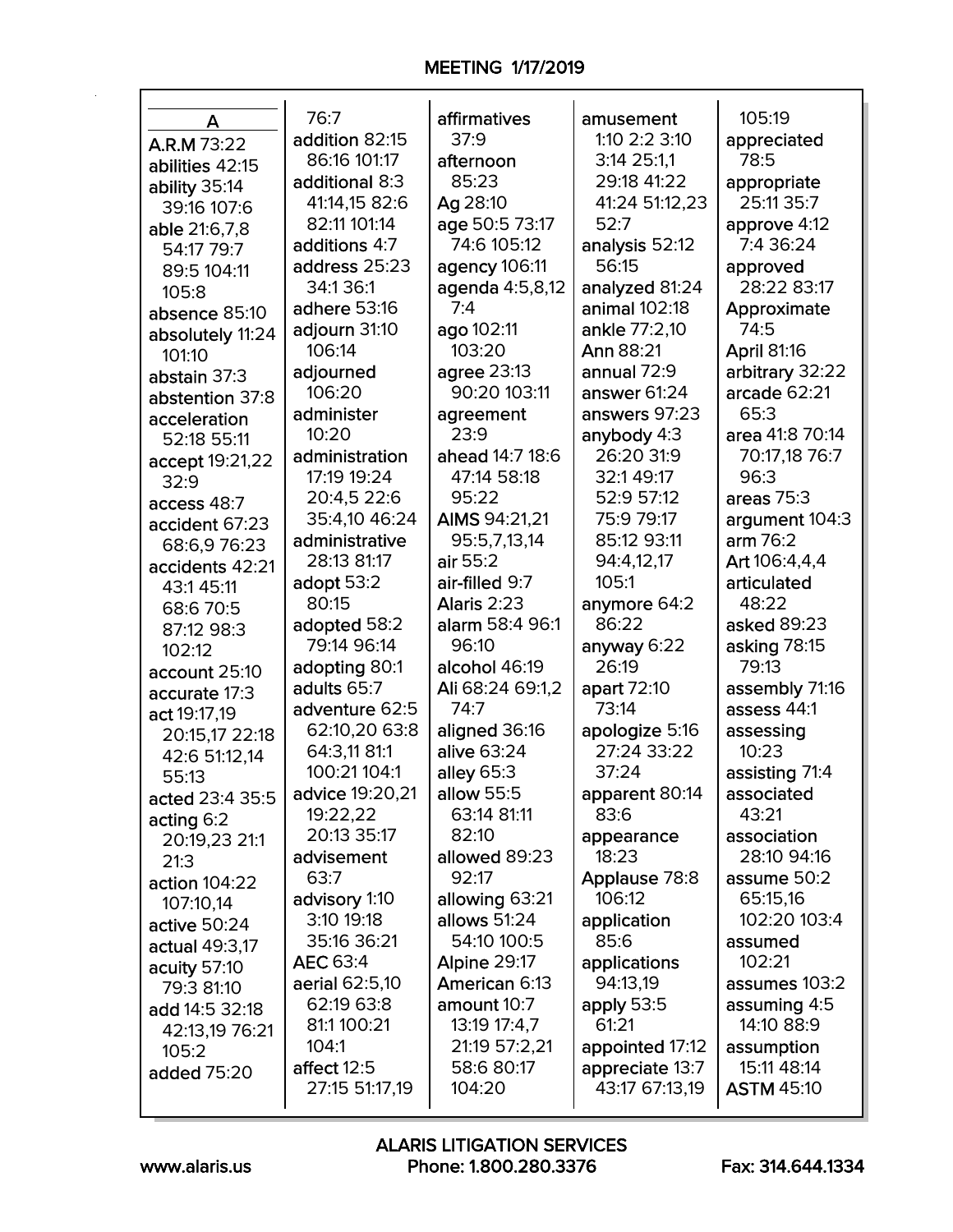| 47:9 50:22       | audit 56:19            | beams 75:7           | 10:18 15:9           | <b>bones 49:15</b>    |
|------------------|------------------------|----------------------|----------------------|-----------------------|
| 51:13 55:14      | 57:6                   | bearing 60:16        | 32:10 43:19          | books 61:6            |
| 56:4,12,16       | auditing 65:12         | 60:16,22 75:7        | 44:22 61:15          | <b>booth 11:17</b>    |
| 57:19 75:21      | auditor 57:5,8,9       | bearings 60:17       | 63:17 64:9           | bother 84:10          |
| 80:17 83:9       | auditors 56:18         | 60:19                | 66:9 67:20           | bottom 73:19          |
| 96:11 102:2      | authorities 63:1       | <b>Becky 28:2</b>    | 90:4 99:7            | 74:12                 |
| attach 75:7      | automatically          | becoming             | 100:14               | bought 84:2           |
| attached 56:5    | 102:22                 | 102:9                | birthday 64:18       | <b>bounce 10:1,2</b>  |
| attachment       | availability 86:1      | behalf 105:15        | 65:8                 | 49:11 97:10           |
| 52:8 63:2,3      | Average 40:17          | behoove 42:19        | bit 17:1 24:4        | bouncing 96:3         |
| attempt 103:20   | aware 17:11            | believe 9:17         | 32:21 33:7           | 97:15                 |
| attendance       | 56:2 63:3              | 11:10 14:11 18:1     | 40:18 42:5           | bound 35:4            |
| 37:15            | 83:14                  | 28:15 54:1           | 47:19 48:16          | bowling 65:3          |
| attention 46:17  | awesome                | 74:23 93:7           | 51:19 55:23          | box 73:18 98:1        |
| 98:6,13,17       | 105:14                 | benefit 29:5         | 68:4,786:9           | <b>Brad 6:15</b>      |
| 102:14           | awhile 49:10           | Bennett 2:21         | <b>Black 30:14</b>   | <b>Brad's 47:23</b>   |
| attest 41:7      | 73:16                  | 5:12,14              | <b>blank 104:5</b>   | Bradley 2:6           |
| attorney 105:22  | axle 74:2              | best 61:24 67:3      | <b>blind 79:12</b>   | <b>brand 75:22</b>    |
| 107:12           | aye 7:10 34:13         | 82:7 107:6           | blip 21:24           | break 25:16,17        |
| attraction 1:10  | 34:22 35:6             | <b>better 65:13</b>  | <b>blood 95:16</b>   | 49:6 76:7             |
| 2:2 3:10,15      | ayes 4:16 7:11         | 83:23 87:17          | <b>blow 98:16</b>    | breakdown             |
| 8:9 25:2 51:12   | 34:14,15               | Beyer 2:5 5:20       | blowers 8:4,4        | 68:9                  |
| attractions 11:4 |                        | 5:20 15:9            | 8:13,14 9:8,12       | breaking 102:11       |
| 63:11 101:3      | B                      | 16:17 18:1,8,11      | 9:14 11:21           | breaks 73:13          |
| <b>AUDIENCE</b>  | <b>Baba 68:24</b>      | 18:16,21 24:6        | 14:24 44:12          | <b>Brian 2:18 6:8</b> |
| 17:23 28:24      | 69:2 74:7              | 25:7 32:18           | <b>blur</b> 48:16    | brief 7:19 39:2       |
| 54:19 63:20      | <b>Babas 69:1</b>      | 34:22 47:16          | board 1:11 2:2       | 61:15                 |
| 66:7 67:5        | baby 87:2              | 47:18 48:9,19        | 3:11,14,15 6:16      | bring $43:12$         |
| 72:7 77:1        | baby-sitter 87:3       | 49:19 50:1.11        | 7:22 10:11,17        | 49:17 81:4            |
| 78:13,18,22      | back 4:3 7:3           | 50:15 78:12          | 17:22 18:5           | 101:4,4,7             |
| 79:9,21,24       | 17:2 31:11 43:8        | 81:17 99:6           | 19:17,18 20:13       | 104:16,22             |
| 84:1,4,9,14,22   | 55:11 68:14            | 105:8,12             | 20:21 21:6,7         | bringing 63:12        |
| 85:186:6         | 77:11 102:18           | beyond 35:9          | 23:8 24:24           | <b>broke 77:2,10</b>  |
| 90:5,20,21       | <b>back-up 83:23</b>   | bifurcate 82:1       | 26:8 28:11           | broken 49:15          |
| 91:2,5,10,12,17  | bad 64:19 65:12        | big 11:6 13:2,18     | 31:12 35:16          | brother 54:14         |
| 91:24 92:9,12    | balance 69:14          | 19:2 29:18           | 36:21 38:7           | 54:24 55:4            |
| 92:20,24         | <b>bar</b> 74:7 93:16  | 31:21 42:13          | 39:19 63:5,14        | brought 24:11         |
| 93:3,16,19       | <b>bars 14:2 92:17</b> | 44:16 58:3           | 63:20 80:20          | 30:10 93:15           |
| 95:20,23         | based 7:20 18:2        | 72:3 75:5,19         | 86:194:3.7           | 99:12 104:2           |
| 96:7,17,21,24    | 21:21 31:24            | 83:3,7,9             | 95:14 99:11,17       | <b>Brown 2:6,18</b>   |
| 97:2,7,9,14,15   | 32:22 39:2             | 100:24               | 105:15,18            | 4:13,21 6:8,8         |
| 97:21 101:15,17  | 82:8 92:3              | bigger $27:21$       | 106:11               | 6:15,15 10:18         |
| 101:21,24        | basically 11:2         | biggest 47:8         | <b>board's 20:13</b> | 10:23 21:16           |
| 102:19 103:7     | 40:8 55:14             | 49:4,14,15           | bolt 72:2            | 31:16 32:9            |
| 103:12,16,22     | 58:14 60:14            | 51:16 66:15,22       | <b>bolts</b> 76:8    | 43:19 44:22           |
| 104:18,24        | 61:8 75:22             | Bilandic 85:24       | bonafides 95:4       | 106:15                |
| 105:5            | basis 72:9             | <b>Bill 2:13 6:2</b> | bone 49:6,13         | bruised 69:13         |
|                  |                        |                      |                      |                       |

٦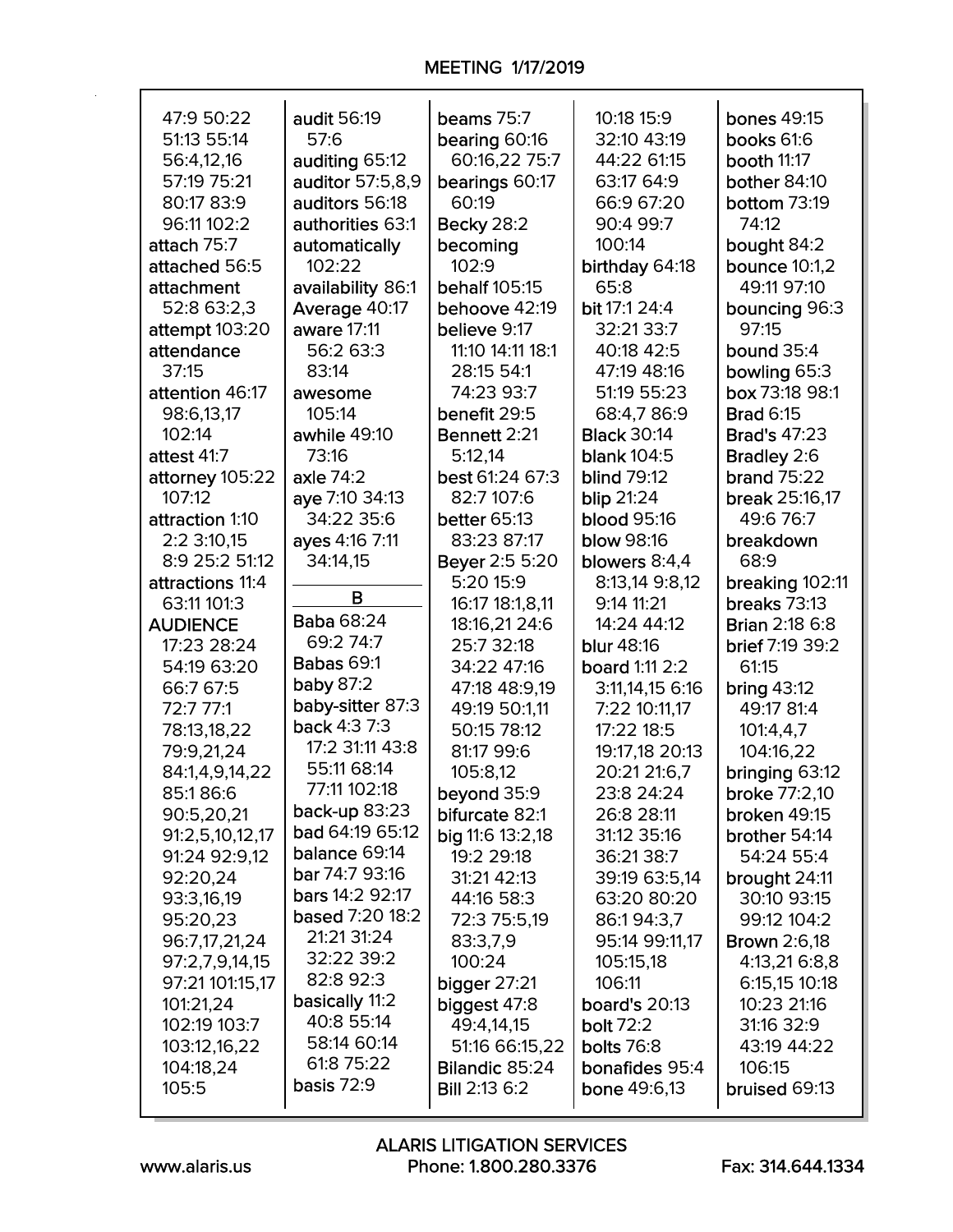| bruising 69:9          | 91:8,19 104:22                  | 55:22 56:4,11                 | 56:6,18,24                   | 67:11 80:3                        |
|------------------------|---------------------------------|-------------------------------|------------------------------|-----------------------------------|
| brush $73:1$           | 104:24 105:6                    | 78:16                         | 57:11 58:19                  | 82:10 84:17                       |
| <b>bubble 30:12,13</b> | called 64:5,6,7                 | certified 3:19                | 60:11,15,24                  | 94:11                             |
| 30:14                  | 64:8 94:1                       | 84:23 107:3                   | 61:12 62:7                   | changing 42:6                     |
| bucket 15:18           | calls 92:1                      | certify 56:16,23              | 63:16,19 66:9                | 64:14                             |
| 42:14                  | cane 79:10                      | 107:5                         | 67:13 68:18                  | Channahon                         |
| bucks 24:4             | canopy 62:11,12                 | Chair 22:19                   | 68:20,23 69:1                | 28:2                              |
| 89:19                  | 63:9 100:24                     | 35:20                         | 69:4,7 70:20                 | charge 8:3                        |
| budget 22:9            | canvas 97:14                    | chairman 93:23                | 72:24 73:5,10                | 13:19 22:14                       |
| 23:23 36:11,15         | capture 33:5                    | <b>CHAIRPERSON</b>            | 77:6 79:13,16                | 95:2                              |
| budgetary 22:8         | car 69:11                       | 4:1,11,15,17,19               | 79:22 80:2                   | Chatham 98:15                     |
| 36:7                   | carabiner 66:1                  | 4:22 5:1,4,6,11               | 81:16 82:13,23               | check 42:4 47:1                   |
| build 14:4             | care 77:14                      | 5:16,23 6:4,10                | 83:1,5,12 84:3               | 71:14 72:4                        |
| Building 85:24         | 105:23                          | 6:17,20 7:7,9                 | 84:7,11,15,24                | 74:20 75:1                        |
| <b>built</b> 53:8 58:9 | cared 106:10,10                 | 7:12,14 8:19                  | 85:2,17 86:8                 | checked 95:4                      |
| bulk 41:8 42:21        | careful 61:4                    | 10:13 11:6,11,15              | 86:17 87:1,10                | checking 45:1                     |
| bullet 41:11           | 77:19,20                        | 11:20 12:3,9,13               | 87:20 88:1,4,7               | checks 42:6                       |
| bulletin 73:8          | CARES 76:13,16                  | 12:16,19,22                   | 88:16 89:2,11                | Chicago 41:7                      |
| bulletins 61:12        | carnival 90:13                  | 13:3,6,9,24                   | 89:14,21                     | 85:24                             |
| 67:23 71:7.8           | 94:2,14                         | 14:7,21 15:7                  | 90:24 91:3,9                 | Chicagoland                       |
| 74:18 75:9             | carnivals 70:7                  | 16:3,12 17:22                 | 91:11,15,23                  | 30:11                             |
| bumped 69:11           | carousel 68:11                  | 18:5,9,14,19                  | 92:5 94:20                   | <b>Chief 5:24</b>                 |
| <b>bumper 93:4,5</b>   | carried 7:14                    | 19:1 20:19 21:2               | 95:22 96:6,9                 | child 55:2,6                      |
| 93:8                   | carry 87:5                      | 22:3,16,23                    | 96:16 97:1,23                | 62:15,17,20                       |
| burner 43:8            | carrying 79:10                  | 23:12,15,19                   | 98:19 99:4                   | 63:23 66:11                       |
| business 7:15          | cars 69:12 93:4                 | 25:5,13 26:7                  | 101:8,23 102:2               | 68:11 69:5                        |
| 26:10 65:9             | 93:5,8                          | 26:19 27:24                   | 103:4,10,15,23               | children 50:5,5                   |
| businesses             | case 15:4 58:8                  | 28:4,23 29:3                  | 104:23 105:1,4               | China 55:19                       |
| 67:11                  | 99:13                           | 29:9,16 30:3                  | 105:13,15                    | chip 46:19                        |
| busy 40:24             | catch 33:22                     | 30:13,18,20                   | 106:13,17                    | choice 87:1                       |
| buy 60:9 75:22         | catching 70:21                  | 31:3 32:7,13,17               | challenge 32:21              | choose 56:3                       |
| 89:18                  | category 13:12                  | 33:11,14 34:2,4               | 47:8                         | 61:4                              |
| buyer 61:8             | caught 81:12                    | 34:11,13,15,21                | challenges 8:6               | chosen $53:10$                    |
| buying 83:15           | cause 9:3                       | 35:11 36:6,9                  | 10:20                        | <b>Chris 30:10</b>                |
| <b>bylaw 92:10</b>     | caused 55:23                    | 36:17,23 37:6                 | chance 4:20                  | church $88:10$                    |
| <b>bylaws</b> 92:3,4   | 63:1                            | 37:8,13,16,20                 | 18:14 24:7                   | 88:20                             |
| $\mathsf{C}$           | causes 75:13,15                 | 37:22 38:1,5                  | 74:19 75:2                   | circuit 44:13                     |
| C <sub>2:1</sub>       | causing 47:24                   | 38:17,21,24                   | change $24:2,3$              | 58:10                             |
| cages 73:20            | cease 89:23                     | 42:8,11,13,24                 | 33:2,24 76:11                | circumstances                     |
| calculated             | cell 70:23                      | 43:4 44:23                    | 93:8,9                       | 9:15                              |
| 38:23                  | centers 41:19,21                | 45:4,20 46:10<br>46:14 47:4,7 | changed 32:24<br>52:14 53:20 | citizens 43:6                     |
| California 84:19       | certainly 21:17<br>48:9,10 67:5 | 47:17 48:8,18                 | 74:24                        | city 1:1 3:1 62:23<br>clamp 75:11 |
| call 4:4 20:11,12      | 100:4                           | 49:1,24 50:10                 |                              | clarifications                    |
| 22:19 59:3             | <b>CERTIFICATE</b>              | 50:14,17,20                   | changes 17:16<br>21:5 33:20  | 54:6                              |
| 64:6,17 80:6           | 107:1                           | 50:23 51:4,10                 | 52:19 57:4,16                | clarifies 54:8                    |
| 89:22 90:23            | certification                   | 53:7 54:15,21                 | 63:11 64:12                  | clarify 28:8                      |
|                        |                                 |                               |                              |                                   |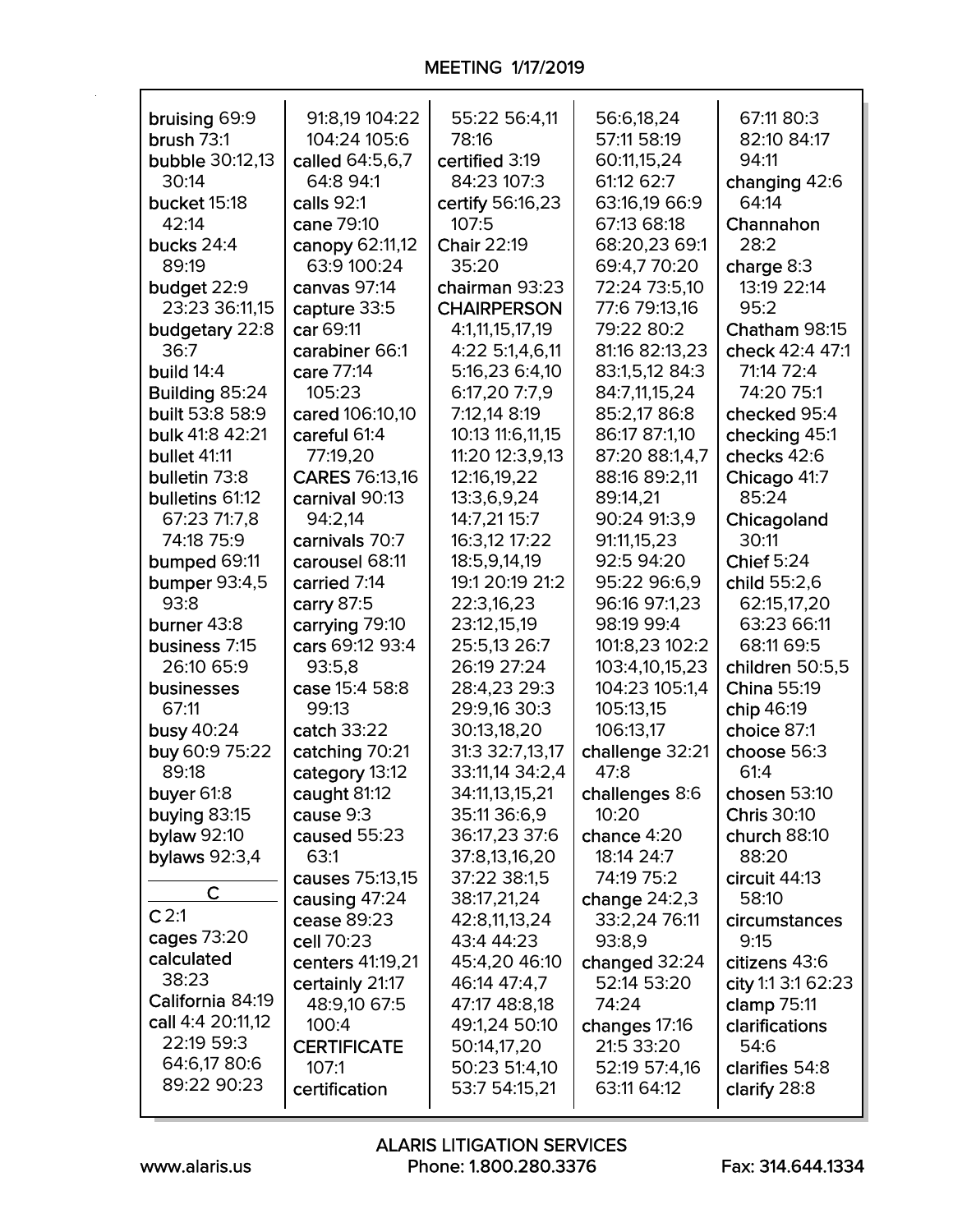| 35:6             | 94:24 95:1,3   | 42:17 47:2      | 36:4 81:22       | corroded 73:12    |
|------------------|----------------|-----------------|------------------|-------------------|
| class 12:10      | 95:12          | 58:22 59:20     | 82:7             | cost 13:17 65:10  |
| clause 53:8      | comes 19:20    | 86:5 94:17      | consideration    | costs 41:15       |
| cleaned 73:1     | 20:8 21:21     | 98:4,4          | 71:15 82:11,24   | 65:13,13          |
| clear 15:16      | 23:173:13      | comparative     | considered       | counsel 37:11     |
| 24:21 29:13      | 106:1          | 99:10           | 15:10 81:24      | 107:8,12          |
| 33:21 34:23      | coming 8:17    | comparison      | 101:21 103:19    | count 30:17       |
| 48:10,24         | 12:6 17:14     | 26:168:6        | considering      | 38:1 65:19,21     |
| 70:17 88:24      | 20:2 67:14,19  | complete 40:19  | 15:17            | counted 90:24     |
| clearly 65:9     | 77:11 85:20    | 40:22           | considers 14:9   | counts 37:15      |
| climb 13:24      | 94:7 100:9     | completed       | constituent      | couple 8:24       |
| 52:8             | 101:19 102:1   | 61:16 73:23     | 104:6            | 55:19 57:17       |
| climbed 69:20    | comment 6:24   | Completion      | constraints      | 61:17 76:11       |
| climbing 69:17   | 14:4 16:18     | 74:20           | 36:8             | 90:5 92:1         |
| close $12:3$     | 17:10 23:14    | complexity 17:8 | construction     | course 9:23       |
| 103:24           | 28:18 29:9,14  | 82:8            | 57:22            | 10:1 62:20        |
| clubs 41:18      | 42:18 53:7     | compliance      | consult 63:5     | 65:4 69:16,18     |
| coaster 13:11,13 | 54:16 82:12    | 42:3 85:12      | consultation     | 81:2 95:2         |
| 13:15,16,22,23   | 93:21          | compliant 41:17 | 24:23 25:5       | courses 27:15     |
| 16:10 31:5,8     | comments       | complicated     | contact 61:23    | 27:22 62:6,10     |
| 68:10 69:23      | 10:16 15:8     | 33:6,16 82:6    | 66:21            | 62:12,13,13       |
| 78:7             | 16:15 25:16,18 | comply 55:16    | continue 32:20   | 63:8 64:4,11      |
| coasters 12:18   | 25:23 29:8     | 96:15           | 100:5            | 100:22 103:24     |
| 12:21,23 14:17   | 31:11 42:17    | comprehensi     | continued 74:10  | <b>Court 2:22</b> |
| Coe 2:15 5:24    | 53:18 70:12    | 31:18           | contract 81:9    | cover 12:8 18:18  |
| 5:24 51:11       | 85:20 86:4,5   | concept 35:16   | contribute 14:15 | 41:14             |
| 53:21 55:10      | 95:19 102:16   | concern 19:2    | control 52:20    | covered 88:2      |
| 56:8,21 57:2     | communicate    | 45:8            | controversial    | 103:19            |
| 57:12 59:24      | 16:2           | concerned       | 22:5             | covering 31:22    |
| 60:12,23 61:6    | communication  | 84:16           | controversy      | CPSC 66:12,21     |
| 61:14 62:4       | 59:16,21 88:8  | concrete 13:5   | 17:4             | crack 75:4,8      |
| 79:2,11,14       | companies 8:11 | concussions     | conundrum        | 79:18             |
| 81:13 96:8,12    | 29:19,24 30:2  | 49:14           | 10:15            | cracking 72:5,6   |
| 96:20,22         | 30:8,16 39:6,7 | conditions      | convince 43:12   | 73:20 74:3        |
| 97:5,18          | 39:8,12 40:6   | 44:10 87:15     | cooperate 21:12  | crash 105:6       |
| cognizant 55:5   | 40:23 44:16    | conducted 70:9  | copy 71:8,10     | creates 19:18     |
| collectors 66:15 | 45:5,22 46:7   | confused 37:5   | core 99:19       | criminal 42:3     |
| column 97:1      | 46:15 55:19    | connection      | corners 75:8     | criteria 15:21    |
| come 4:17:24     | 55:20 59:22    | 75:13           | 97:12            | 36:3              |
| 8:6 10:24 11:5   | 68:4 94:18     | conscious 89:1  | correct 8:8      | crossbars 75:6    |
| 12:3 17:2 19:8   | 99:23 100:12   | consent 22:13   | 14:14 28:14      | Crowe 2:22        |
| 23:2 25:23       | companies'     | 24:23,24        | 34:2,4 60:23     | 3:18 107:3        |
| 27:19 29:23      | 40:2           | 25:5            | 85:2 101:10      | Crowne 3:17       |
| 30:3,22 33:16    | companion      | conservative    | corrected 79:6   | crux 45:21        |
| 47:8 48:12       | 54:9,18,22     | 54:18           | corrections 4:8  | CSR 2:22,23       |
| 61:3 67:3        | company 8:7    | consider 10:4   | corrective 79:19 | curious 96:7      |
| 77:13 88:17      | 28:130:10      | 10:12 15:5,14   | correctly 87:14  | current 10:5      |
|                  |                |                 |                  |                   |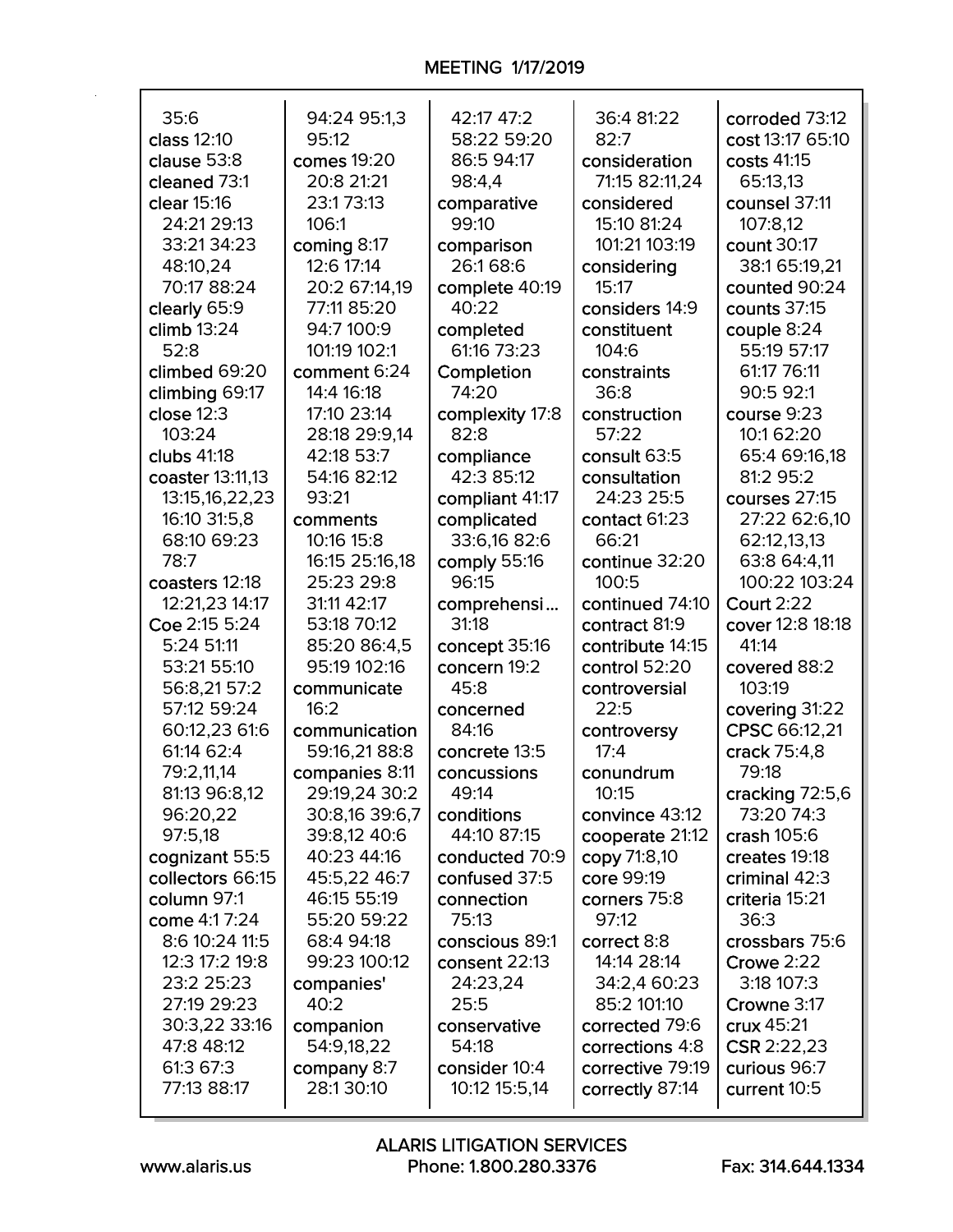| 33:24 39:16     | decisions 65:12      | 52:5 55:11                     | 20:23 21:1,3,11             | 52:13                            |
|-----------------|----------------------|--------------------------------|-----------------------------|----------------------------------|
| 42:14 51:1      | decrease 43:1        | 58:5,7 60:7                    | 22:6,19,24                  | documents                        |
| 53:11 64:13     | defer 20:17,24       | 75:183:9                       | 24:3,22 25:4                | 51:22                            |
| 102:16 103:19   | 35:10                | designed 8:23                  | 28:11 34:8,8                | doing 5:1 16:5                   |
| currently 31:24 | deference 20:4       | 56:12                          | 35:4,21,22,23               | 46:16 49:11                      |
| 53:1 63:9       | define 54:11         | designs 54:7                   | 35:24 36:3,20               | 57:12,13 64:10                   |
| 99:15,23        | 79:6                 | desire 24:9                    | 36:22 48:6                  | 65:1 67:9,9                      |
| customer 86:15  | defines 54:12        | desist 89:24                   | 105:6,21,23                 | 70:15 76:18                      |
| cut 89:14       | definitely 66:20     | deterioration                  | 106:2                       | 81:20,21                         |
| cutoff 82:8     | 71:24 75:15          | 73:19                          | Director's 19:21            | 99:23 100:7                      |
| cycle 69:11     | 84:10                | determination                  | 106:6                       | doke 50:20                       |
| cylinder 74:20  | definition 52:2      | 15:18 50:8                     | directors 22:8              | 63:19 84:8                       |
|                 | 54:8 66:3            | determine                      | 78:10 106:3                 | 89:2                             |
| D               | 79:4 103:18          | 24:24 39:15                    | Dirksen 3:17                | Donnie 29:17                     |
| dad 46:8        | deflate 87:17        | 40:13                          | disagree 22:4               | 30:23                            |
| Dan 5:6,8,8     | deflates 97:8        | determined                     | discuss 17:16               | doubt 41:8                       |
| 19:16 21:3      | deflating 58:8       | 11:17 39:10                    | 20:12 22:13                 | drawings 84:8                    |
| 23:20 25:20     | deflation 58:4       | develop 58:15                  | 33:14 52:17                 | dreamer 38:21                    |
| 34:19           | 95:24 96:10          | 59:17                          | discussed 31:14             | drive 64:20                      |
| Daniel 2:9      | delay 77:17          | developed                      | 34:24 45:10                 | driven 44:11                     |
| data 47:19      | deliberation         | 34:24 35:9                     | 82:9                        |                                  |
| 48:18,19 49:3   | 99:10                | device 102:22                  | discussion 7:20             | driving $77:20$<br>dropped 40:19 |
| 49:17 66:15     | demand 41:6,14       | dictionary 79:4                | 15:6 20:9                   | 68:3                             |
| database 66:23  | department 1:9       | difference 19:1                | 21:20 25:8                  |                                  |
| date 57:24,24   | 2:12 3:9 5:21        | 67:6                           | 32:20 34:11                 | dropper 71:16                    |
| 58:174:20       | 6:3 9:20 15:13       | different 7:24                 | 35:19,21 38:7               | droppers 72:1<br>due 9:15 36:18  |
| 96:14           | 16:21 17:13          | 30:22 33:16                    | 38:13 39:2                  | 46:16                            |
| daughter 63:23  | 22:15 23:24          |                                |                             |                                  |
| 63:24 64:18     | 24:1 34:5 36:8       | 59:19,21 84:10<br>101:3 102:17 | 43:9,15 47:13               | dummy 105:7                      |
| 66:8,10 67:16   | 36:10,15,19          | difficult 16:22                | 90:22 91:6,13<br>91:15 93:2 | Е                                |
| 102:22,23       | 47:18,21 49:21       | 16:23 45:21                    | 99:10                       | $E$ 2:1,1                        |
| Dave 2:21 5:12  | 50:15 63:3           |                                |                             | earlier 74:17                    |
| day 3:17 40:18  |                      | 47:10 80:6,11                  | discussions<br>7:22 26:6    | 75:18 82:10                      |
| 40:22           | 64:5,6,7             | digest 83:2                    |                             | earliest 81:14                   |
| days 40:19,22   | 67:24 76:20          | diligence 46:16                | 47:9<br>disembarked         | easier 104:13                    |
| deal 19:2,5     | 78:3 81:7            | dimensions<br>60:20            | 69:10                       | easiest 9:18                     |
| deals 57:19     | 99:17 100:11         | diminish 18:11                 | divided 39:24               | easy 57:18                       |
| dealt 25:22     | department's         | dinosaur 68:12                 |                             | 67:15 83:21                      |
| December        | 16:18 37:11          |                                | division 2:13               | 89:18 94:3                       |
| 40:24           | departmental         | dip 46:19                      | 6:37:16                     | <b>EDT 61:11</b>                 |
| decent 21:19    | 42:14                | direction 24:4                 | dizzy 70:1                  | educate 100:21                   |
| decide 20:21    | depend 23:23<br>86:1 | 107:8                          | DJ 11:17                    | 101:12                           |
| 81:7            |                      | directive 95:23                | document 46:7               | education                        |
| decides 104:16  | depending            | director 5:21                  | 46:9                        | 94:23 95:12                      |
| decision 23:5   | 12:21,24             | 17:12,19 19:13                 | documentation               | 95:18                            |
| 26:17 48:15     | depth 44:11          | 19:19,20,20                    | 57:5 58:11,17               | effect 28:19                     |
| 65:10           | described 19:17      | 20:2,5,8,10,17                 | 60:13 61:9                  | effective 17:14                  |
|                 | design $51:23$       | 20:18,20,22                    | documented                  |                                  |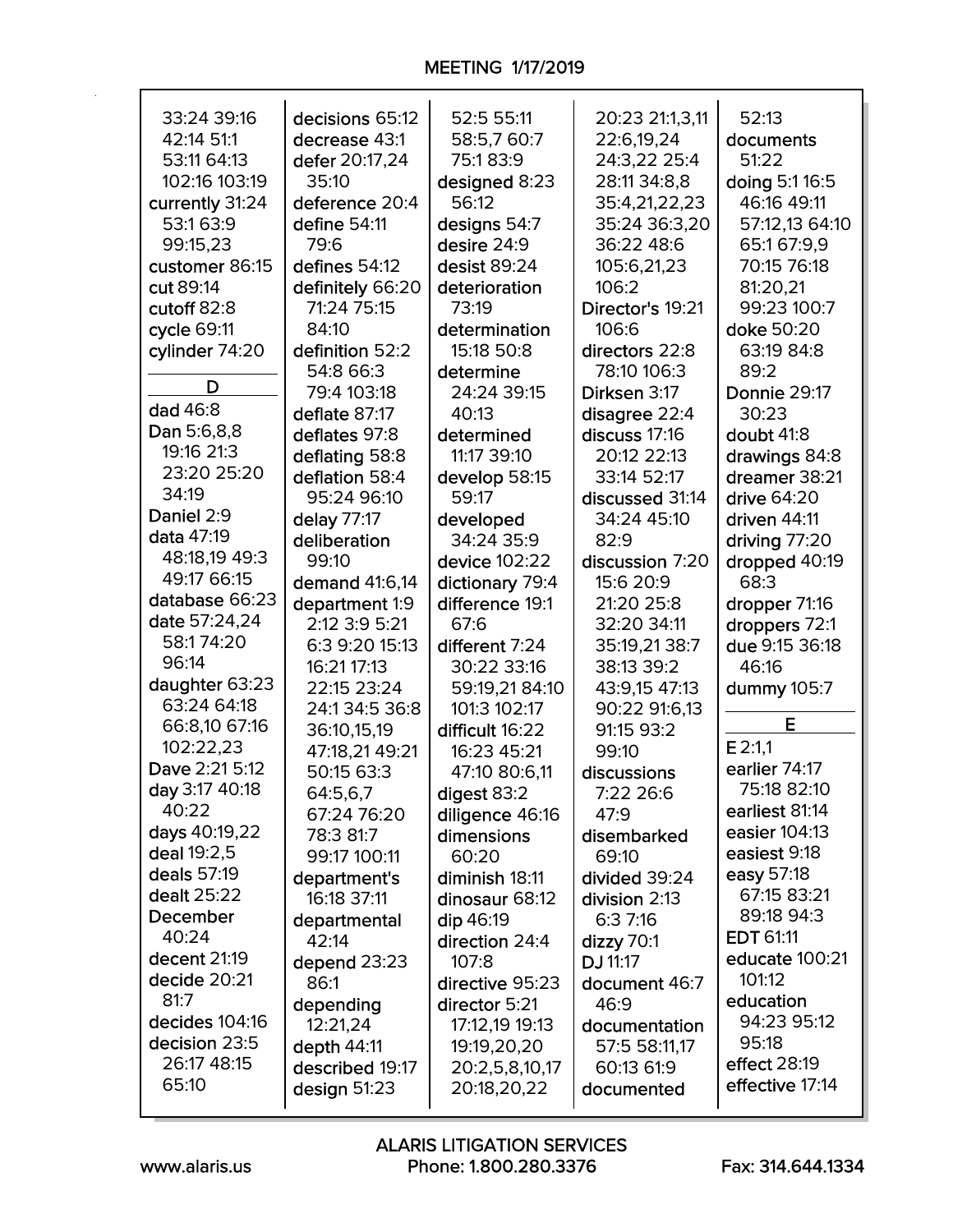## **MEETING 1/17/2019**

| eight 58:5 96:1                  | 43:22                      | exclusion 53:1               | factors 36:3               | 32:11,12 33:2                  |
|----------------------------------|----------------------------|------------------------------|----------------------------|--------------------------------|
| 96:2,17,19,20                    | equivalent 60:8            | 53:3                         | failure 71:13,17           | 38:8 55:2                      |
| 96:22,23                         | 60:9,22                    | <b>Excuse 15:1 16:3</b>      | fair 19:7 50:17            | 58:5 63:24                     |
| either 22:9                      | err 33:13                  | exempt 57:23                 | 77:12 104:11               | 64:1,18 65:4                   |
| 24:8 29:7                        | escalator 64:23            | 58:19 67:11                  | fairly 10:2 52:2           | 97:17                          |
| 56:10 60:6                       | especially                 | exemption 53:5               | 61:16                      | fell 62:20                     |
| 67:193:6,20                      | 45:14 84:18                | exist 54:1                   | <b>Fairs 28:10</b>         | 63:24 64:1,18                  |
| ejected 68:16                    | 99:14 104:3,11             | existing 51:24               | fall 32:23 46:23           | 68:12 69:11,14                 |
| electrocution                    | establishing               | 51:24 53:2                   | 52:6 60:21                 | 70:3                           |
| 15:1                             | 21:23                      | exiting 70:4                 | 63:1 65:21                 | felt 35:7                      |
| elevated 53:22                   | estimated                  | expansion 63:7               | falls 15:18                | fence 53:2,4,5                 |
| 65:4 92:12,13                    | 40:10                      | expansions                   | familiar 74:17             | 53:11,12                       |
| 92:14                            | <b>Europe 55:20</b>        | 36:8                         | family 67:16               | fenced 70:14                   |
| email 61:23                      | evening 70:10              | expectations                 | 86:21,23                   | fences 53:15,19                |
| 71:11                            | evenly 41:7                | 48:11                        | far 25:24 77:9             | fencing 53:22                  |
| employed                         | event 44:18,20             | expecting                    | 81:6 87:11                 | 92:16 93:8,9                   |
| 107:9,12                         | 44:20,21                   | 86:19                        | fashion 42:1               | 93:12                          |
| employee                         | 46:22 48:13                | expending                    | fast 22:24 64:14           | fending 52:23                  |
| 107:11                           | 86:11 88:20                | 100:22                       | fatality 62:15             | festival 46:23                 |
| employees                        | events 39:9                | expensive                    | favor 4:15 7:10            | <b>Fifteen 32:16</b>           |
| 45:5 58:24                       | 42:22 47:22                | 26:10                        | 34:13                      | figure $10:15$                 |
| 86:14                            | 48:11 50:5                 | expert 104:12,13             | favorable 10:19            | 45:16 47:10                    |
| enact 35:12,15                   | 86:7 89:5                  | explicitly 15:10             | federal 64:8               | 85:8 90:23                     |
| enactment 25:4                   | eventually 71:11           | expose 14:15                 | fee 7:18,21 8:22           | 91:18,20 92:2                  |
| endeavor 105:6                   | everybody 4:19             | exposure 14:18               | 9:4 10:4,8,19              | 92:14,15                       |
| ended 64:8                       | 22:13 27:13                | extent 24:14                 | 11:3 12:8,14               | figures 38:23                  |
| endorse 34:7                     | 47:9 51:8 62:7             | 25:7 58:24                   | 13:4 14:9,13,19            | 40:13,20                       |
| engaged 74:8                     | 64:16 73:15                | 82:5                         | 16:9,10 17:15              | fill 85:14                     |
| engineer 6:15                    | 73:24 75:23                | extra 8:3 13:20              | 17:15 19:1                 | filler 97:10                   |
| 56:15,16,22                      | 85:8,10 94:16              | 76:8 87:19                   | 21:23 23:9,20              | filling 22:9                   |
| 80:12 81:9                       | 98:17 99:1                 | 89:19                        | 24:12 26:6,6               | final 23:11                    |
| 85:1,2                           | 104:11                     | extreme 90:13                | 26:24 28:16                | finalized 52:3                 |
|                                  |                            |                              | 31:18,24 33:19             |                                |
| engineered<br>71:20 83:18        | everybody's<br>98:6        | extremely 7:23<br>11:12 80:5 | 33:24 82:10                | finally $44:21$<br>70:3        |
| 84:20                            | evolved 101:3              | eye 57:14 78:14              | feedback 24:8              | financial 8:10                 |
|                                  | exact 17:3                 | 78:15,19,24                  | 63:6                       |                                |
| engineering<br>83:20,24          |                            | 79:1,12 81:6,8               | feel 21:12 23:3            | financially<br>107:13          |
| 84:5                             | exactly 70:15<br>98:16     |                              | 35:4                       | find 46:14 49:2                |
|                                  | exam 57:15                 | F                            | fees 7:23 18:6             | 56:22 79:20                    |
| enjoy 105:10<br>entertain 106:14 |                            | F770 82:19                   | 19:4,9 20:9,12             | 100:18                         |
| Entertainment                    | 78:14,15,19,24<br>79:181:6 | fabricated                   | 20:21 21:8                 |                                |
| 6:14                             |                            | 62:16                        | 22:12 25:1,21              | finding $82:7$<br>finds $47:9$ |
|                                  | example 9:6<br>32:24 41:5  | facility 44:16,17            |                            |                                |
| entry $18:23$                    | exams 81:8                 | fact 20:14 106:9             | 26:1,10,17<br>28:9,11 32:4 | fine $25:13$<br>fire $64:6,6$  |
| equation 24:2                    | exceeds 74:9               | factor 14:18 15:5            | 33:15 36:11                | first 24:10 41:13              |
| equipment 44:2<br>64:24 65:13    |                            | 15:16 16:4                   |                            |                                |
|                                  | excellent 95:18            | factored 17:6                | 89:7,8,12                  | 48:2 67:7                      |
| equipment-ty                     | exclude 27:12              |                              | feet 27:1,2,4              | 82:15,22                       |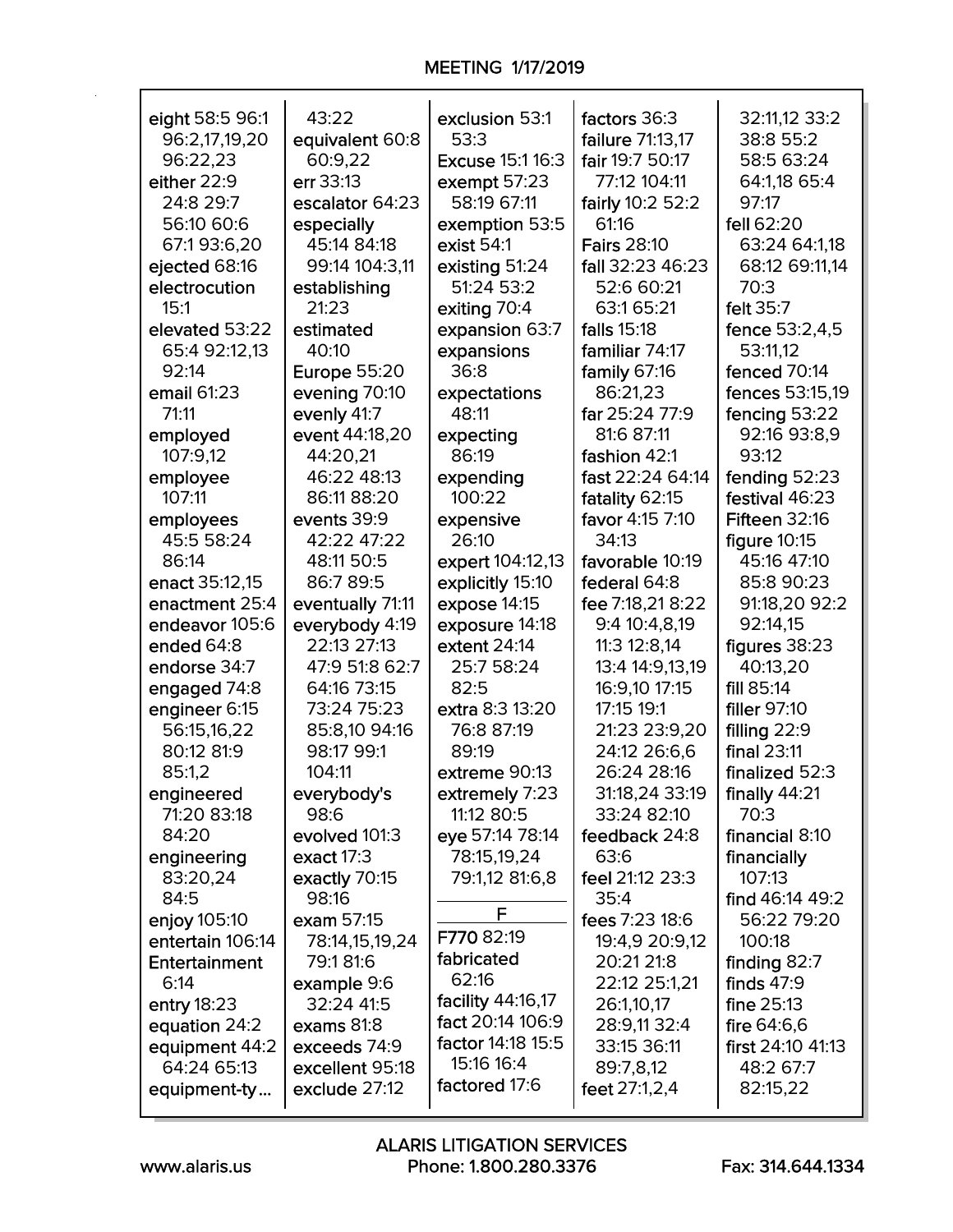| 99:22 102:10        | found 61:21      | giant 9:1,6 27:2 | 42:4 44:2,18    | group $52:4$    |
|---------------------|------------------|------------------|-----------------|-----------------|
| <b>fiscal 39:23</b> | four 4:6 30:16   | Givand 2:10      | 44:19 46:7,11   | 53:24 104:19    |
| 40:5                | 30:21 57:20      | give 4:2 7:1     | 47:20 48:15     | guard 69:20     |
| fits 92:7           | 59:12 60:2       | 9:22 19:21       | 50:3 51:6,7,8   | guardrails      |
| five 4:6 37:9,18    | 92:15            | 29:11 33:7       | 54:5,13 55:2,4  | 52:23           |
| 37:21,22,24         | four-inch 53:12  | 35:18 39:18      | 56:2,8 58:12    | guess 25:22     |
| 39:24 40:1,6        | 93:18            | 49:3 51:8        | 60:2 61:15      | 34:22 35:6      |
| 64:1 103:13         | four-paragraph   | 66:15 71:10      | 67:22,22,24     | 65:1            |
| fixing 46:18        | 79:4             | 77:10 98:24      | 75:23 76:9,23   | guide 81:14     |
| Flags 13:2 78:7     | fraction 44:19   | given 18:11,12   | 77:14,15,16,20  | guidelines      |
| floor 9:9 33:23     | frame 40:5 75:3  | 18:22 20:14      | 80:13 81:8      | 58:13           |
| 62:21 97:16         | 75:4             | 20:24 35:9       | 83:8 85:9       | guy 78:14,18    |
| floors 9:7,10       | free 19:21       | giving 8:7       | 86:13,19 88:5   | 90:19           |
| <b>fluid 75:16</b>  | front $4:5$      | glad 42:16       | 88:21,21 89:7   | guys 16:24      |
| flying 93:11,13     | funding 36:20    | gladly 78:10     | 89:22 90:18     | 26:20 53:17     |
| focus 50:15         | further 33:19    | glaringly 80:14  | 91:11 92:14.15  | 64:2,9,23       |
| focused 49:21       | 107:11           | Glenwood         | 93:2 94:6       | 66:5 67:8       |
| 61:18               | future 22:12,15  | 98:15            | 98:14 105:20    | 77:16,19,21,22  |
| fold 104:3          | 48:6,16          | gloss 67:24      | gondola 74:2    | 81:22 90:10,17  |
| follow 46:2         |                  | go 7:3,15 13:18  | good 6:20 14:21 | 90:22 91:18     |
| 57:8                | G                | 14:7 18:6        | 14:22 15:7      | 92:12 93:10     |
| follow-up 68:2      | G-forces 80:8    | 26:12 28:12,19   | 23:15 45:17     | 93:22           |
| 103:16              | Galveston 95:8   | 29:10 31:11      | 46:10 47:4      | gym 62:16       |
| followed 88:14      | gaps 22:9        | 33:18 34:8       | 53:17 59:10     | gymnastic 41:18 |
| foot 9:22,24,24     | 100:7            | 42:5 44:16,20    | 60:12 66:19     |                 |
| 9:24 10:1,2,10      | garages 87:5     | 46:5 47:14,14    | 67:4,4,4 70:19  | н               |
| 11:9,9 31:9         | gather 100:11,11 | 53:11,12 58:18   | 70:21 71:21     | hair 69:20      |
| 96:1,2,17,19        | gathering        | 62:1 64:21,21    | 79:10,15,17     | half 97:16      |
| 96:20,22,23         | 100:18           | 66:16 67:1,22    | 82:2,14 89:15   | hammer 4:3      |
| 97:16 101:13        | gavel 4:2        | 67:22 75:24      | 89:16 90:23     | Hampton 69:9    |
| footage 8:5         | geared 101:2     | 77:9 84:12       | 98:22 99:4,5    | handed 95:15    |
| 9:17 27:20          | general 17:5     | 86:13 94:4,8     | 104:10,14,17    | handing 56:10   |
| 96:3                | 28:3 29:6        | 95:22 101:1      | 105:18 106:3    | handle $22:22$  |
| footprint 96:4      | 39:17 42:18      | 106:5            | government      | handout 8:1     |
| force 39:17         | 103:6            | go-kart 98:12    | 103:8           | handrails 52:23 |
| foreign 55:19       | generally 25:21  | goal 12:5 27:14  | Governor 17:11  | happen 67:17    |
| form $46:7$         | 55:24 81:18      | 43:5             | 103:20          | 87:23 94:13     |
| formal 81:17        | 97:12            | goes 16:2 36:14  | grandfather     | happened        |
| formally 17:12      | gentleman        | 55:11 60:15      | 53:8            | 26:14 72:20     |
| forms 46:21         | 63:13 87:14      | 99:1             | great 47:22     | 77:1            |
| forth 10:11         | 90:12 99:7       | going 6:22,24    | 71:2,3 93:22    | happening       |
| forward 21:18       | getting 22:1     | 7:18 13:13,15    | 100:2           | 67:18 74:4      |
| 22:11 23:10         | 41:16 47:21      | 16:5,7 22:11,14  | greater 58:5    | happens 58:8    |
| 24:11 33:18         | 66:18 69:14      | 23:10,23         | grip 100:2      | 84:17 88:23     |
| 35:24 42:20         | 73:17 83:17      | 25:17 27:3,3,4   | ground 87:14    | 100:3           |
| 56:3 58:1           | 89:3             | 27:12 31:10      | 96:20,22        | happy 67:8 71:9 |
| 66:16 101:6,6       | <b>GFI 58:10</b> | 36:10,15,15      | grounded 11:18  | 95:10           |
|                     |                  |                  |                 |                 |

┑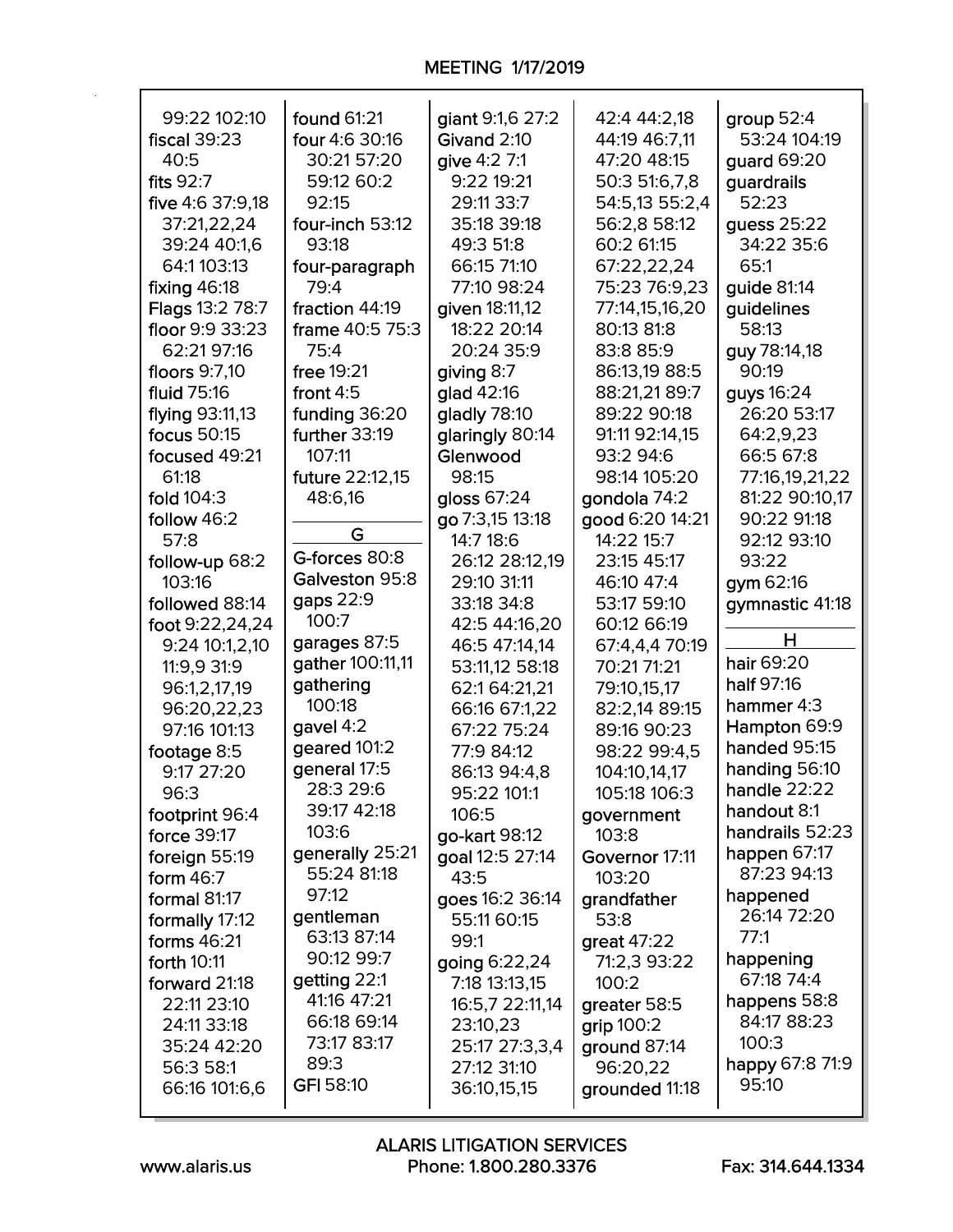| hard 22:24 24:1                | 72:22                   | 90:12                    | 53:22 58:10          | 45:7 46:1,12                 |
|--------------------------------|-------------------------|--------------------------|----------------------|------------------------------|
| 44:5 49:12                     | hire 43:10              | Hustler 69:13            | 63:7                 | 47:6 49:12                   |
| 56:22 74:14                    | hired 56:14             | hydraulic 75:12          | included 39:18       | 69:16 86:16                  |
| 90:8                           | hiring $43:13$          | 75:14,16                 | 54:4,6               | 87:2,3,4 88:9                |
| harness 63:2                   | history 42:3            |                          | includes 14:10       | 96:1 97:5,19                 |
| 74:11,12                       | 102:14                  |                          | 52:6                 | 98:9,10                      |
| hate 27:20                     | hit 49:6 55:22          | idea 17:5 22:23          | including 8:9        | inflatables 7:24             |
| 65:16                          | 69:20                   | 39:19 79:17              | 39:20 41:17          | 8:12,15,16 9:1               |
| hazard 52:11                   | hold 41:9               | 93:22 98:20              | incoming 20:18       | 9:4,7,10,13,19               |
| head 18:15 49:7                | holding 35:20           | 98:22 99:4,5             | 24:3 35:21,22        | 10:5,7,9 12:1,5              |
| 49:13 68:15                    | 60:20                   | 104:17                   | 35:23,24 36:3        | 14:16 27:13                  |
| 69:20,22                       | holds 75:11             | IL 3:18,19               | incomparable         | 30:22 32:12                  |
| 102:8 104:19                   | home 41:19,21           | <b>ill 70:1</b>          | 7:16                 | 32:23 33:1,16                |
| heads 49:10                    | 77:20 99:1              | <b>Illinois 1:2 2:23</b> | incorporation        | 38:8,14,16,18                |
| hear 6:10 7:4                  | homeowner               | 3:2 5:21 26:9            | 82:1                 | 39:4,5,9,21,22               |
| 23:19 30:4                     | 86:11                   | 26:12 28:10              | increase 28:16       | 40:3,11 41:10                |
| 34:15 47:20                    | homework                | 40:2 43:5                | 44:172:20            | 41:12,17 42:21               |
| 62:8 66:7,10                   | 82:17                   | 55:15 107:5              | increased 42:3       | 43:21 45:13                  |
| 77:8                           | honest 83:8             | imagine 64:17            | 99:21                | 57:19,23,23                  |
| heard 4:16 5:8                 | 100:2                   | 79:16 87:11              | increases 26:3       | 86:22 87:8                   |
| 7:11 34:14                     | hope 99:8               | 89:4                     | 26:6                 | 89:9,11 90:8                 |
| 49:2 74:3                      | Hopefully 38:19         | impact 8:11              | increasing           | 96:11 98:3,15                |
| 93:11,12 102:8                 | 80:2,15                 | 39:10,14,19              | 24:15                | inflate 9:12                 |
| hearing 29:6                   | hoping 36:9             | 41:13 51:17              | independent          | inflated 49:22               |
| 49:16                          | 43:16                   | implement 52:4           | 19:19 20:16          | inform $35:23$               |
| height 96:2,3                  | horn 74:12              | implementing<br>9:3      | 56:14                | information 9:2              |
| 97:18,19                       | horrible 67:17          | implore 65:22            | independently        | 59:14 66:16                  |
| Hello 5:7,20                   | 102:12                  | important 6:23           | 24:18                | 66:20 80:17                  |
| hello's 67:15                  | horse 98:7              | 51:13 60:5               | Indiana 26:5         | 80:17 100:12                 |
| help 19:14 44:1<br>47:11 66:24 | horsepower 8:4<br>8:13  | 85:7 95:10               | indications<br>71:14 | 100:18                       |
|                                |                         | 99:12 106:2              |                      | informed 62:15               |
| 86:9 87:19,20<br>90:1100:4     | hose 75:13              | improper 63:2            | individually<br>8:10 | 91:10                        |
| helped 87:6                    | hospital 64:19<br>64:19 | improvements             | individuals          | injuries 43:21<br>47:23 48:5 |
| helpful 16:1                   | hour 87:17              | 7:1                      | 39:8,12 41:18        | injury 15:3                  |
| 48:5 49:19                     | hours 3:16 94:9         | improving 43:5           | indoor 62:12,16      | 62:18 70:2                   |
| 79:23                          | 99:9                    | 43:6                     | 62:19                | <b>input 21:22</b>           |
| hexagon 74:23                  | house 60:16             | inch 74:9                | industry 15:19       | 23:10 25:15                  |
| hey 22:20 30:1                 | 86:18 97:10             | inches 53:13             | 24:8 26:2            | inside 70:14                 |
| 89:17                          | housing 72:4            | 54:10 74:13              | 63:4                 | 73:12                        |
| Hi 4:24 5:177:6                | huge 8:15,21            | 92:14,16 93:7            | inflatable 7:18      | inspect 12:7                 |
| high 105:24                    | 12:1 27:13 33:1         | incident 68:13           | 7:21 8:11 9:9        | 13:10,16 16:4                |
| higher 16:9,10                 | 57:2,2175:7             | incidents 63:4           | 21:24 30:5           | 31:23 39:16                  |
| 19:4 33:5,14                   | 80:16,16 102:2          | 98:2                     | 31:21 32:11          | 40:8 42:2,15                 |
| highest 97:20                  | hundred 12:15           | include 39:8             | 34:3 39:12           | 44:6,6 59:13                 |
| highlights 51:20               | 32:16 80:4              | 40:11,14 41:1,10         | 40:11,15,17,21       | 90:10,14 98:14               |
| highly 71:14                   | hurt 70:18 90:11        | 41:22 42:7               | 40:22 41:1           | 100:3                        |
|                                |                         |                          |                      |                              |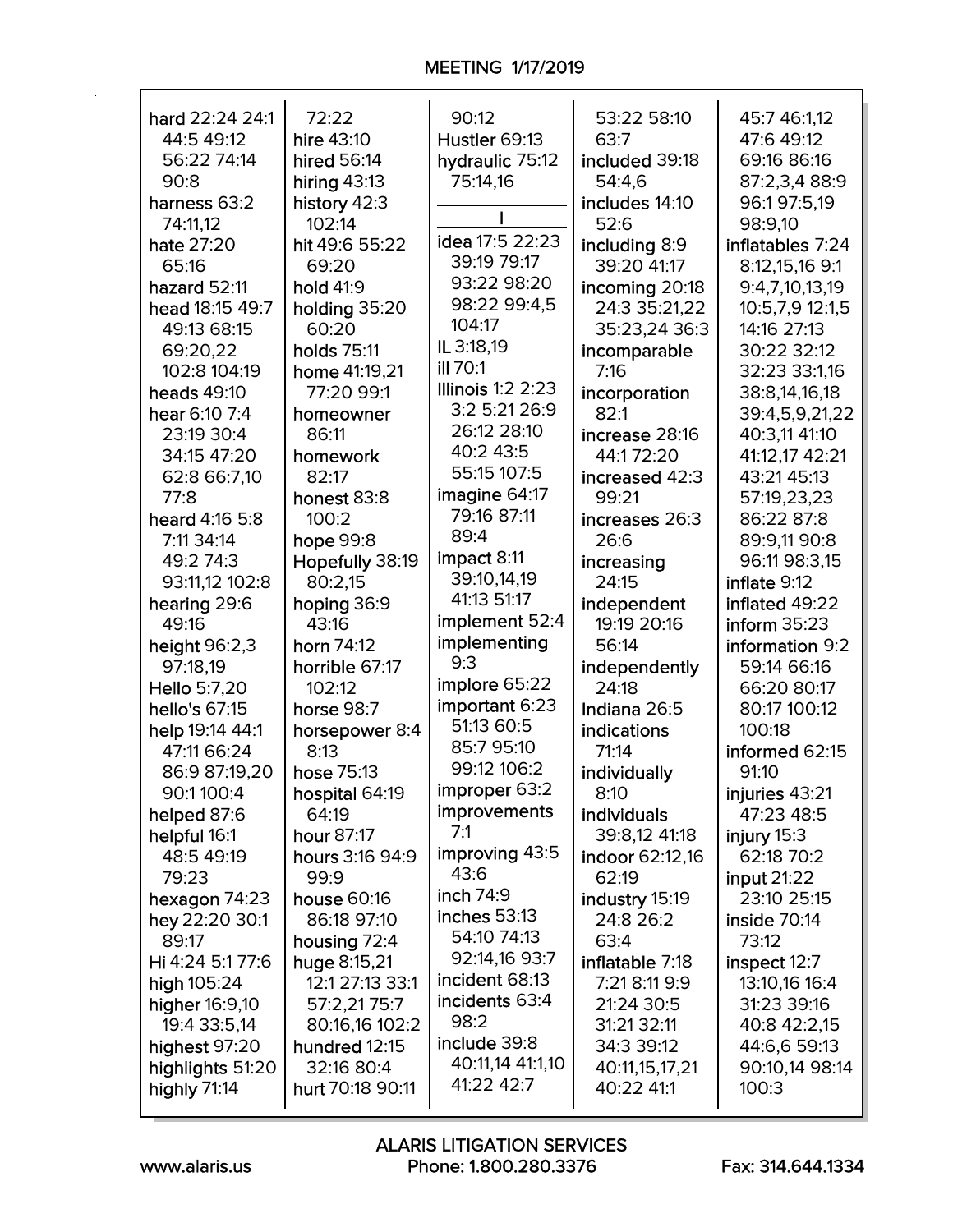| inspected 30:21  | integrated             | 29:10 82:3      | Kirschner 2:9         | 53:18 54:23        |
|------------------|------------------------|-----------------|-----------------------|--------------------|
| 40:23 67:12      | 62:12                  | Jennifer 2:22   | 5:8,9,10 19:16        | 54:23 55:3         |
| 85:10 90:17      | intended 102:6         | 3:18 107:3      | 19:16 20:23           | 59:4,18,21         |
| 102:23           | intention 101:6        | jerk 101:9      | 22:4,17 23:7          | 60:1,17 61:2,3     |
| inspecting 14:14 | interested             | Jersey 84:19    | 23:16,22              | 61:10,22,23        |
| 16:7,21 32:5     | 95:13 107:13           | job 67:4 71:2,3 | 25:20 26:16           | 64:16 65:5,7       |
| 41:12 49:22      | interesting            | 79:20 105:9     | 34:18,19,20           | 65:16,19 67:7      |
| 79:17 102:6      |                        |                 |                       |                    |
|                  | 10:14 57:8             | 106:7           | 35:13 36:7,12         | 67:10,12,16        |
| inspection 7:23  | interpret 99:8         | Joe 5:19,20     | 36:18 37:10,14        | 71:5,18 72:11      |
| 31:19 39:3,14    | introduce 5:18         | 6:18 15:8 78:2  | 37:18,21,23           | 72:13,15,18,22     |
| 39:17 41:6,8     | 6:5 22:20              | 78:9 105:5      | 38:3 92:6,11          | 73:12,15 74:3      |
| 44:1 57:11,13    | inventories            | Joseph 2:5,8    | kitchen 46:18         | 74:4,16 75:23      |
| 57:14 60:3       | 40:2                   | jump 33:1 49:5  | <b>Kleinik 18:3,4</b> | 76:22 77:12        |
| 75:2 76:2,3,5    | inventory 39:7         | 53:17           | knee 101:9            | 79:22 81:7,10      |
| inspections      | 40:2,9,14              | jumping 49:8,9  | knees 78:19           | 82:7,20 83:10      |
| 36:21 39:20      | investigation          | jumps 27:22     | <b>Knight 71:19</b>   | 84:185:6,8,8       |
| 40:1,14,15,18    | 62:21,24               | jurisdiction    | 97:24 98:1,18         | 85:15 87:3,8       |
| 40:21,22 41:1    | invite 95:1            | 64:13           | 98:23                 | 87:15,16,18        |
| 41:20 44:15      | involved 13:22         |                 | knock 48:16           | 88:1,20,24,24      |
| 45:164:24        | 50:4 66:19             | K               | 49:10                 | 89:17 90:3         |
| 68:2,2 70:6,9    | 104:8 105:16           | keep 21:7,18    | know 4:2 6:23         | 91:22 94:15        |
|                  |                        | 26:8 31:14      | 7:17 8:22 10:7        | 97:11,17 98:12     |
| 87:6,19 88:19    | 105:17,24              | 32:4 35:19      |                       |                    |
| 89:6 99:24       | 106:1,3,5              | 43:8 58:7       | 11:4 12:4 13:4        | 98:19 99:8,9       |
| 103:1            | involves 75:19         | 60:12 61:6      | 14:2,4 15:4,10        | 99:11 100:1,6      |
| inspector 6:1,6  | involving 62:15        |                 | 15:12,17,20           | 100:19,20          |
| 6:7,9 14:11,15   | 62:18 63:4             | 67:10,17        | 17:3,6,17 18:9        | 101:5 102:9,13     |
| 14:19 16:5 40:1  | issue 22:5,7           | keeping 8:10    | 18:22 19:6            | 103:8,23 104:1     |
| 40:10,16,21      | 35:22,23               | 10:5 11:4 17:3  | 20:11,15 21:16        | 105:22             |
| 70:20 78:4       | 43:11 45:9,15          | 57:5            | 21:20,21,22           | known 75:4,8       |
| 80:11            | 47:12,13 59:3          | kid 64:1,21     | 22:17 23:8,21         | knows 23:3         |
| inspectors 6:4   | 63:15 83:17            | kiddie 52:15    | 24:10 25:2,3          | 36:14 73:15        |
| 17:7 30:21       | 89:15 101:11           | 55:12           | 25:3,9,10,20          | 95:17 102:24       |
| 39:24 41:6,14    | issued 68:3            | kids 46:13 49:5 | 27:3,15,20            | <b>Kudos 70:20</b> |
| 42:20 43:11,14   | <b>issues</b> 9:3 16:8 | 49:5 65:5,19    | 28:6 29:24            |                    |
| 51:20 70:13      | 22:8 49:15             | 86:20,24        | 30:1,24 31:2          |                    |
| 81:8 103:13      | 55:1 59:13             | kind 13:5 17:8  | 31:17 32:22           | L 2:22 3:18        |
| 104:8            | 70:9 71:1 81:4         | 17:10 19:5 21:5 | 33:3 35:1,7           | 107:3              |
| install 73:22    | items 17:16 52:9       | 24:1 27:19      | 43:6,24 44:5          | Labor 1:9 2:12     |
| installation     | 99:15                  | 55:21 59:24     | 44:10,10,11,12        | 3:9 5:22 6:3       |
| 74:19            |                        | 60:1 65:15      | 44:13,14 45:4         | 17:13              |
| installed 71:21  | J                      | 79:3,5 80:7,8   |                       | laceration 68:14   |
|                  | January 1:18           | 83:23 90:4      | 45:6,13,14,22         | 68:14 69:21        |
| instance 9:23    | 3:15 20:1              | 100:20          | 45:23 46:1,6,8        | lack 45:11 88:7    |
| 15:1 31:7 60:15  | 40:23 53:9             |                 | 46:12 47:10           | 99:10              |
| instances 48:17  |                        | kindly 21:12    | 47:24 48:3,20         |                    |
| instructors 95:4 | 81:15                  | kinds 7:2 59:4  | 48:20 49:6            | lady 28:5          |
| insurance 6:19   | Japan 55:19            | 66:17,23        | 50:2,7 51:21          | laid 10:21         |
| 87:6,22 100:1    | <b>JCAR 28:14</b>      | 103:24          | 52:3,4,7,9,16         | land 49:6 100:6    |
|                  |                        |                 |                       |                    |

 $\mathsf{r}$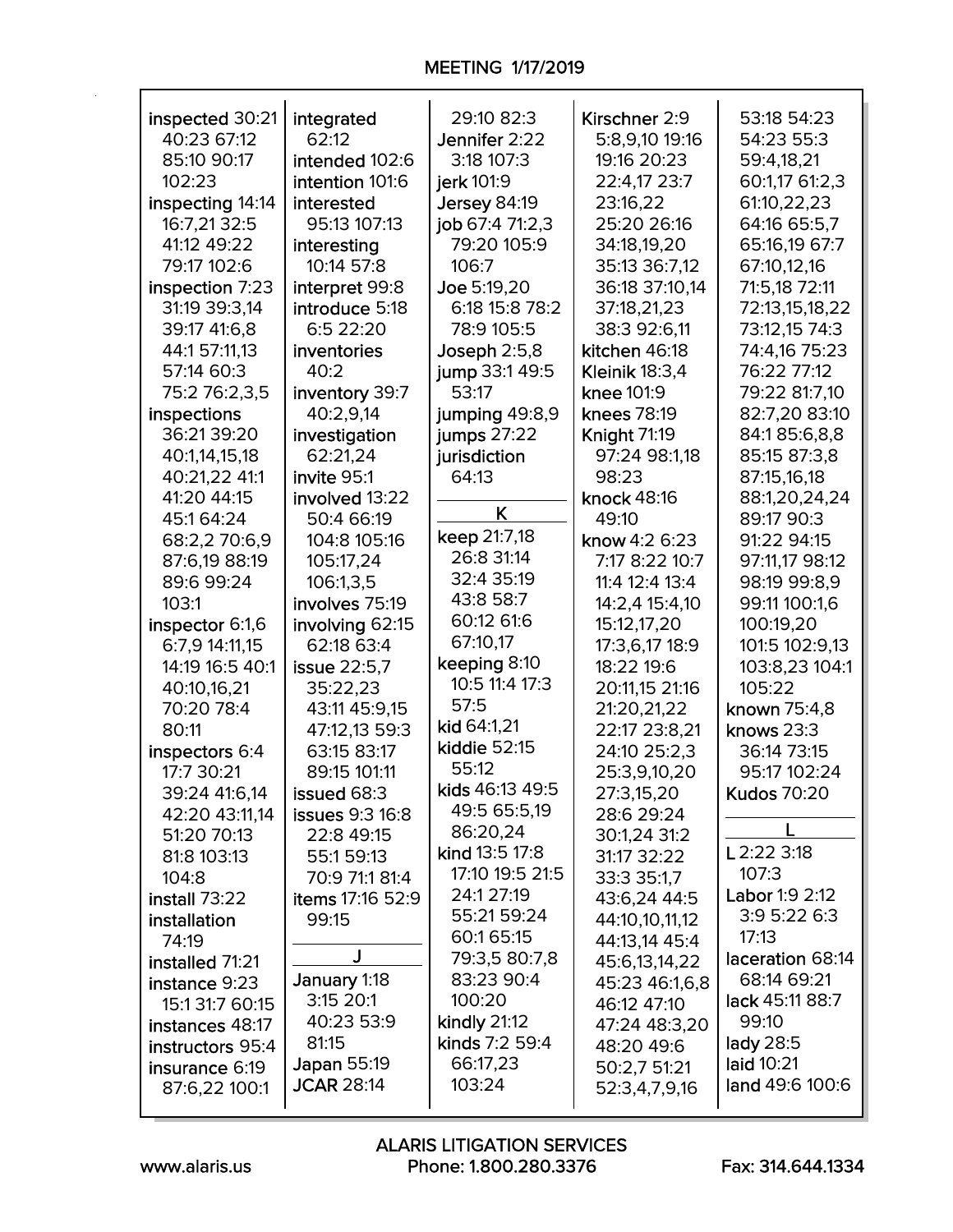| landed 14:13          | light 30:14       | 94:23                          | major 11:2,4                 | match $12:2$      |
|-----------------------|-------------------|--------------------------------|------------------------------|-------------------|
| landing 49:12         | limit 54:18       | looked 31:18                   | 38:9 82:21                   | Matt 2:17 6:6     |
| lap 74:7              | limited 32:22     | 51:11,15 82:19                 | making 22:24                 | matters $64:2,3$  |
| large 7:23 9:13       | 71:10             | 102:15                         | 23:5 28:13                   | 64:23             |
| 10:2,4,9 11:3         | limits 52:18      | looking 31:19                  | 29:13 36:2                   | mean 10:22        |
| 11:12 12:7            | Linda 2:10 4:22   | 51:5 66:4                      | 65:10,12 67:6                | 13:17 18:8 19:6   |
| 13:20                 | 14:3 23:13        | 70:16 80:20                    | 70:17 84:16                  | 26:2,9 40:17      |
| larger 30:23          | 33:13             | 80:23 83:23                    | man 46:5                     | 43:4 64:12,15     |
| 38:8 49:5,9           | line 11:2 14:11   | 94:5 101:11                    | man's 17:21                  | 65:2 66:14        |
| largest 34:1,3        | 32:4 48:10        | looks 36:19                    | management                   | 72:18 79:8,18     |
| 94:16                 | 57:6 59:15        | 71:21                          | 71:1                         | 80:4 81:12        |
| lastly 71:2           | 62:17,17 66:3     | lose 99:2                      | manager 2:13                 | 101:1             |
| law 103:17            | 70:1,2 100:24     | <b>loss 58:8</b>               | 6:37:16                      | means $15:24$     |
| lay 60:5 100:6        | 101:1,18          | lost 66:11 69:13               | mandate 52:21                | 20:24 40:24       |
| leak 75:15            | lines 59:21       | lot 8:17 27:15,18              | 72:17                        | measure 74:11     |
| lean 33:8             | 62:11,13 63:10    | 27:21 30:19                    | mandatory                    | measured          |
| learned 67:7          | 65:24 66:1        | 38:20 41:23                    | 73:22                        | 24:12             |
| learning 99:16        | 102:21 104:1      | 43:9,10 44:5,7                 | manning 46:24                | measurement       |
| leaving 26:12         | lining $100:23$   | 44:15,17 49:7                  | manual 54:2                  | 74:9,15 96:18     |
| left 22:21 23:8       | list 76:10,17     | 50:7,12 55:17                  | 59:186:12                    | mechanical        |
|                       | lists 61:11       |                                |                              |                   |
| leg 69:13             |                   | 58:12 67:6,6<br>71:5,7,18 74:3 | manuals 54:1,3<br>58:23 59:7 | 68:8,17 90:6      |
| legally 79:11         | Litigation 2:23   |                                |                              | 90:9,16,17        |
| legislative 81:14     | little 17:1 24:4  | 74:4,4,16,18                   | 60:3 61:11                   | mechanism         |
| Lennon 26:23          | 26:23 32:20       | 75:4 76:11                     | manufacture                  | 73:23             |
| 27:8,11,17            | 42:5 43:15        | 77:12 89:20                    | 58:22 104:7                  | medium 13:11,14   |
| 28:2,2 86:10          | 51:19 54:24       | 90:7 94:18                     | manufactured                 | 13:16 16:10       |
| 86:18 87:2,11         | 55:23 68:3,7      | 99:16 101:3                    | 96:13                        | 31:5,8            |
| 87:21 88:3,6          | 86:9 97:9         | 102:6                          | manufacturer                 | meet 56:16        |
| 88:15,18 89:4         | 100:15,16         | lots 45:8 87:4,8               | 9:251:18                     | 66:3              |
| 89:13,18              | <b>load 41:8</b>  | 89:7 98:2                      | 54:17 56:7,10                | meeting 1:11 3:11 |
| <b>lenses 79:19</b>   | <b>local 63:1</b> | love 38:17                     | 57:22 58:16                  | 3:14 4:4,20       |
| let's 5:18 6:12       | location 85:18    | 101:15                         | 58:20 59:1                   | 7:5,19 11:9       |
| 7:15 38:11            | 85:22             | lovely 95:9                    | 80:10 83:13,21               | 18:18 20:2,11     |
| 64:15 82:2            | locations 68:3    | lower 26:8                     | manufacturer's               | 20:12 24:18       |
| letter 56:6,11        | locking 73:23     | luck 94:21                     | 60:7.8 83:22                 | 25:12,17 31:11    |
| level 15:20           | 74:8              | Ludwig 106:4                   | manufacturers                | 39:1 50:21        |
| 30:23 31:9            | logs 45:2         | М                              | 9:1 54:11 59:7               | 51:3 82:17        |
| 32:14,15 44:1         | long 13:10,16     |                                | Margaret 2:15                | 85:18,21 94:7     |
| levels 80:8           | 31:4 38:7 51:6    | ma'am 96:8                     | 5:2 28:7,9                   | 106:20            |
| liability 57:3        | 61:16 81:5        | mag 76:1                       | 29:14 41:7                   | meetings 20:6     |
| 87:6,22 88:17         | 84:7,22 95:16     | main 44:7 45:9<br>74:2         | 76:22 77:6,13                | 22:18 24:10       |
| <b>License 107:18</b> | 101:1             |                                | 85:4 100:15                  | 47:20 63:21       |
| lies $25:4$           | longer 16:6       | maintenance                    | 101:13                       | 63:21 67:3,9      |
| lifeguards 98:11      | look 11:17 22:9   | 54:2 58:16,21                  | Margaret's 85:9              | 82:6 92:8         |
| lift $74:10$          | 26:1 54:5 72:1    | 59:6,8,9,11,13                 | mark 9:22                    | meets 56:12,19    |
| Lifting $71:13$       | 79:5 81:2 93:4    | 59:14 60:3,6                   | Massie 29:17,17              | member 2:20       |
| lifts 12:18,21        | 93:10,14 94:3     | 61:10                          | 30:24                        | 5:12 6:16         |
|                       |                   |                                |                              |                   |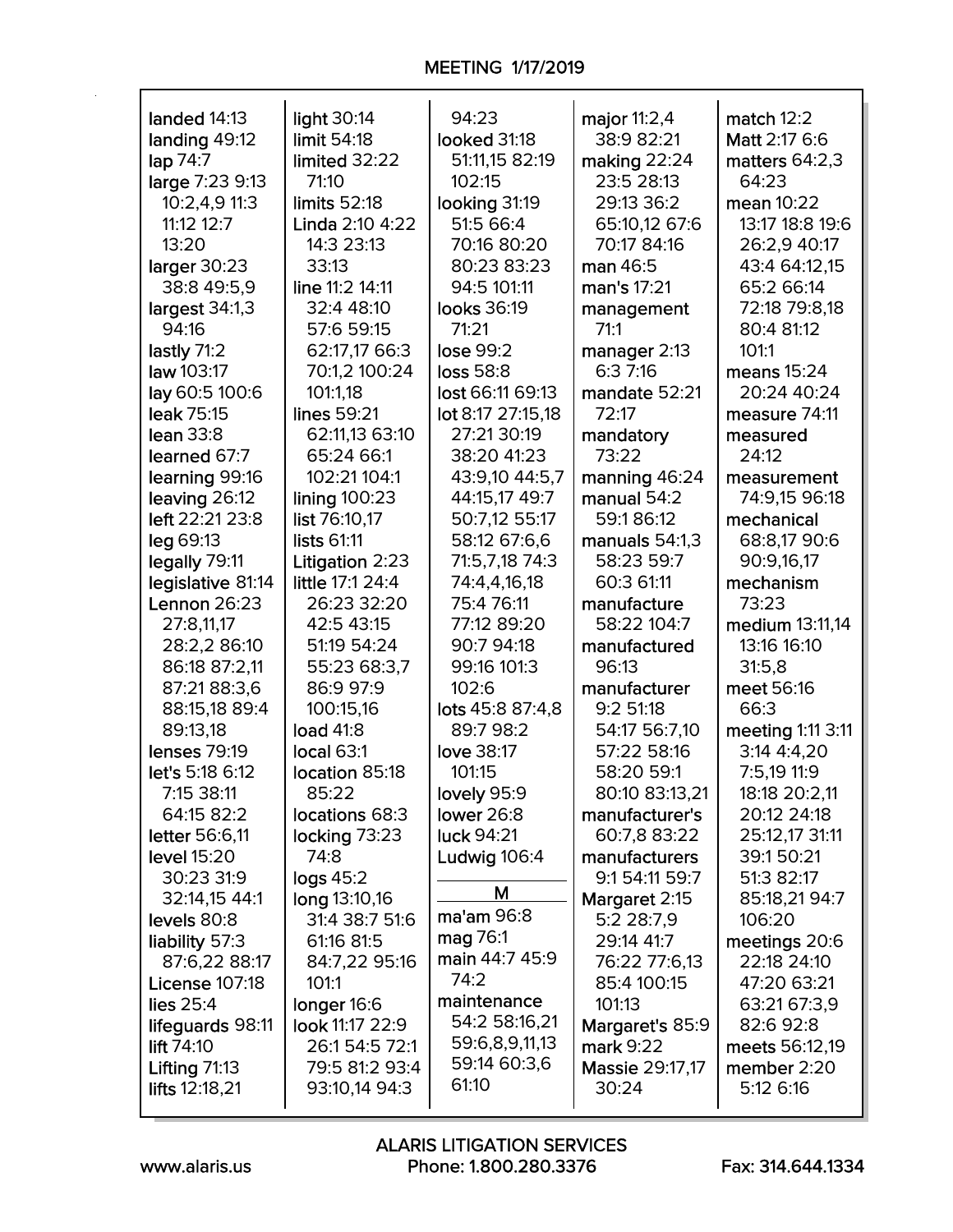| 17:23 28:24        | missed 78:5         | 63:17               | 22:2,7,8,19       | obstacle 9:23     |
|--------------------|---------------------|---------------------|-------------------|-------------------|
| 54:19 63:20        | missing 95:8        | <b>NARSO 94:8,9</b> | 34:8 35:3,4,10    | 10:1 27:15,22     |
| 66:7 67:5          | mitigate 15:3       | 94:9,10,21          | 36:20 41:3        | 69:16,17          |
| 72:7 77:1          | mitigation          | nasty 77:3,20       | 43:10 51:1,24     | obviously         |
| 78:13,18,22        | 52:12               | nature 43:20        | 52:5,7 53:5       | 34:24             |
| 79:9,21,24         | modest 26:1,3       | 47:23               | 56:3 57:22        | occur 52:2        |
| 84:1,4,9,14,22     | 26:11               | naught 43:18        | 64:12 74:22       | <b>OEM 60:14</b>  |
| 85:186:6           | modification        | <b>NDT 57:14</b>    | 75:23 80:5,17     | offer 35:2        |
| 90:5,20,21         | 55:10 83:18         | 72:13,15 76:2       | 80:19,19,24       | oftentimes 26:4   |
| 91:2,5,10,12,17    | modified 83:16      | 76:10 78:14,19      | 81:2 84:19        | oh 18:9 19:4      |
| 91:24 92:9,12      | 83:22               | <b>NDT'd 72:8</b>   | 95:16,17,23       | 37:23 38:21       |
| 92:20,24           | modify 83:19        | near 31:22          | 96:11,12 103:17   | 60:18 69:1        |
| 93:3,16,19         | mom 46:8            | necessarily         | 105:6             | 86:6 87:16        |
| 94:1,2,13,15,17    | Monday 17:14        | 48:4 59:7           | newer 53:20       | Ohio 26:5         |
| 95:20,23           | money 13:19         | neck 69:17,18       | 75:1,1            | okay 4:11,19 5:11 |
| 96:7,17,21,24      | 43:10,12 65:6       | necks 102:12        | nice 18:10 31:13  | 6:10 7:15,18      |
| 97:2,7,9,14,15     | 65:13,14 89:17      | need 11:17 15:3     | nightly 80:22     | 10:13 12:19,22    |
| 97:21 101:15,17    | 103:10,13           | 28:4 33:19          | <b>Nine 68:7</b>  | 13:3 14:8 18:19   |
| 101:21,24          | monitoring          | 40:23 41:13         | Non-destructi     | 22:16 23:12,15    |
| 102:19 103:7       | 88:8                | 41:22 48:19         | 76:9              | 25:13 26:18       |
| 103:12,16,22       | month 28:21         | 48:22,24 51:2       | nonmechanical     | 27:8,11,17        |
| 104:18,24          | 41:1                | 54:1 60:16          | 68:8              | 28:23 29:9        |
| 105:5              | months 81:18        | 72:4,13 79:19       | normal 10:6       | 30:18 31:10       |
| members 2:2        | <b>Moser 75:11</b>  | 80:23 83:14         | <b>North 6:13</b> | 32:17 33:11       |
| 7:22 10:4 39:3     | motion 4:12,13      | 83:15 85:14,15      | nose 68:14        | 34:11,21 36:6     |
| 39:18 63:6         | 7:4,6,7,8,14        | 85:17 89:7          | note 42:16        | 36:23 37:6        |
| 80:20 86:1         | 23:19 32:8,9        | 90:22 91:18         | notes 28:5        | 38:4,11,13,24     |
| mentioned 9:5      | 33:23 34:9          | 93:10 100:8         | notice 46:19      | 42:8 48:8 49:1    |
| 72:8               | 35:11 37:1,1        | 101:4,11,12         | notified 62:18    | 50:14,17 51:10    |
| menu 4:7,8         | 38:5 104:24         | 102:7               | 71:1              | 51:11 53:21       |
| merely 56:6        | 106:14              | needed 39:11        | November 41:2     | 62:2 67:21        |
| merry-go-rou       | move 17:1 28:12     | 64:9                | number 8:2,4      | 68:9 69:2,4,7     |
| 54:20              | 35:24 38:11,19      | needs 23:24         | 8:14 9:8 11:5     | 69:8 73:10        |
| method 9:17,18     | 64:3 65:22          | 25:8 52:2           | 17:6 24:15        | 76:14 78:22       |
| methods 9:5        | 101:6,6             | 59:8 71:9 75:9      | 25:11 32:22       | 82:2,23 85:17     |
| metric 16:23       | <b>Moved 106:17</b> | 99:17               | 33:5,5 43:1       | 90:2 91:5,12      |
| middle 11:13       | movement 74:7       | negate 54:16        | 48:4 61:23        | 91:24 92:4,9      |
| Midway 6:14        | moves 75:12         | negative 37:9       | numbers 31:20     | 92:10,13,20       |
| <b>Mike 18:2,4</b> | moving 21:18        | negotiated 21:5     | 39:17 68:1        | 93:21,24          |
| miles 87:17        | 82:9                | neither 107:8       | nutshell 42:12    | 95:19 97:23       |
| mind 24:3 26:3     | multi-piece 8:12    | never 36:17         | O                 | 97:24 104:23      |
| 29:7 103:2         | multiple 24:11      | 84:19 93:11,13      | <b>OABA 28:9</b>  | okie 50:20        |
| minimal $57:16$    | 24:12               | 103:4               | 93:23,23 94:3     | 63:19 84:8        |
| minimum 20:7       | N                   | new 17:12,18,19     | 94:12             | 89:2              |
| 57:6 81:19         | N <sub>2:1</sub>    | 19:13,24 20:2       | observed 70:8     | old 7:15 52:24    |
| minutes 4:20       | name 18:2 28:1      | 20:3,4,5,8,9        | 70:13,22 71:6     | 53:3,4,24         |
| 5:17 7:5           |                     | 20:10 21:6,11       |                   | 55:8,9            |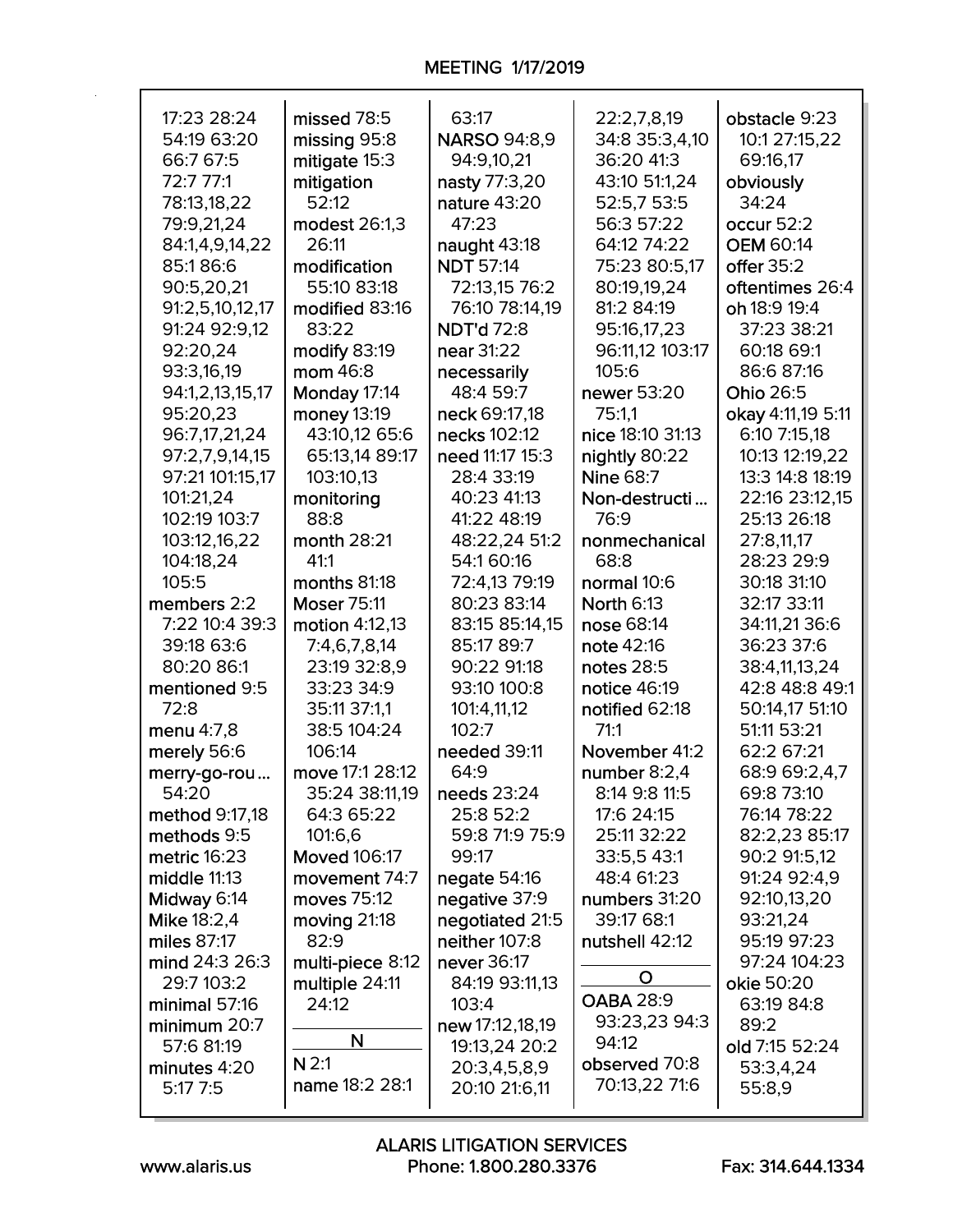| older 53:1,19                | 26:21 89:3       | packet 38:22                     | 81:9 84:2                    | perspective        |
|------------------------------|------------------|----------------------------------|------------------------------|--------------------|
| 55:4                         | 104:12,13        | 39:18                            | pass 49:4 59:14              | 16:18 21:17        |
| once 49:10                   | opportunities    | pages 57:20,20                   | 78:24 92:18                  | 43:20 48:2         |
| 76:12                        | 95:6,11          | 80:4                             | 93:5 98:20                   | Pete 6:7 30:1,3    |
| ones 12:6 13:1,2             | opportunity      | pain 70:4                        | 103:17                       | 30:21 77:13        |
| 27:21 34:1                   | 6:24 17:20       | paper 102:4                      | passed 37:1                  | <b>Peter 2:17</b>  |
| 49:8,9 54:5                  | 29:11 43:1       | 104:5                            | passes 38:6                  | phone 29:2,5       |
| 65:21 74:22                  | 82:11 94:22      | par 53:23                        | path 50:3                    | 34:16 37:14,19     |
| 74:22 82:5                   | opposed 4:17     | paragraphs                       | patron 62:19                 | 37:24 64:17        |
| 101:1                        | 7:12 15:24       | 57:17                            | 68:15 69:24                  | 90:23 91:19        |
| online 93:24                 | 34:17,18 35:16   | Paratrooper                      | 70:171:4                     | 92:1 100:17        |
| open 22:18                   | 82:3 88:11       | 71:13                            | patrons 52:19                | phones 70:23       |
| 77:16,22                     | 106:18           | Paratroopers                     | 54:10 70:14                  | physical 70:2      |
| 85:10                        | opposition       | 71:18 73:16                      | pattern 35:20                | physically 91:4    |
| operate 9:13                 | 35:14,18         | Pardon 5:4                       | Patty 2:4 4:24               | picture 74:21      |
| 55:15 86:14                  | option 21:7      | parent 64:16,20                  | 14:3                         | pictures 73:7      |
| operating 47:5               | order 4:1,4      | parents 45:14                    | pay 65:5 89:12               | piece 8:3 81:19    |
| 58:20 70:15                  | 37:10 39:15      | 46:17 65:8,15                    | 102:14                       | 81:20              |
| 70:23                        | organization     | 66:24 86:19                      | paying 19:8                  | pieces 8:2,9       |
| operation 58:15              | 95:18            | 86:23                            | 26:13 46:17                  | pin 68:16,21       |
| 58:23 60:3                   | organizations    | park 59:9                        | PE 83:20 84:8                | 69:3               |
| 70:6 74:10                   | 92:2             | parks 101:19                     | penny 36:13                  | pinholes 73:21     |
| <b>Operation's</b>           | <b>OSHA 52:6</b> | 102:3 103:2                      | people 13:14                 | pinned 73:20       |
| 70:24                        | 64:7,8,8         | Parkway 3:18                     | 19:8 24:16                   | pipe 75:12         |
| operational                  | outcome 107:13   | part 29:13 33:13                 | 26:8,12 31:2                 | pivot 75:5         |
| 70:11 71:5                   | outdoor 62:11    | 38:2 45:9                        | 45:16 46:24                  | pizza 65:2         |
| operations                   | 63:9             | 60:7,7,8,9                       | 53:19 59:18                  | place 13:6 47:1    |
| 41:16 59:6                   | outside 98:1     | 90:24 91:6,13                    | 83:19 87:5,18                | 48:13 58:4         |
| 70:8 104:21                  | outsource 61:5   | 91:19,21,23                      | 89:9 93:13                   | 65:2,8 72:24       |
| operator 9:19                | overall 39:7     | 92:3 105:17                      | 94:18 102:11                 | 83:14 89:22        |
| 9:20 45:23                   | 90:1             | 106:6                            | 103:14                       | places 26:10       |
| 46:5 59:5                    | overlap 20:1     | participate                      | people's 98:13               | 64:10              |
| 70:13,24 71:3                | overly 33:6      | 105:20                           | percentage                   | plate 77:14        |
| 71:22 83:13                  | oversight 99:21  | participated                     | 40:12                        | platform 69:15     |
| 84:16 98:5,9                 | overtime 41:15   | 106:10                           | perception 60:1              | 92:13,15 97:19     |
| operator's 54:2              | owner 51:18      | particle 76:1                    | period 16:6                  | platforms 53:22    |
| operators 27:16              | 57:7 58:14       | particular                       | permit 25:1                  | 92:13              |
| 45:6,12,18                   | 59:15            | 59:20 63:15                      | permits 41:3                 | play 24:9 98:7     |
| 53:10 59:10,12               | owners 56:2,14   | parties 45:17                    | permitted 40:4               | 99:20              |
| 70:15,23                     | 59:16 89:16,16   | 86:21,22,23                      | 40:6 55:15                   | played 26:17       |
| 72:14 77:12                  | ownership        | 88:10 107:9,12                   | person 17:13,23              | playing 50:6       |
| 89:15                        | 61:10 65:22      | <b>parts 41:18</b>               | 22:14 46:6                   | Plaza 3:17         |
| opinion 19:15                | P                | 58:17 59:8                       | 47:3 54:22                   | please 4:1 6:5     |
| 20:13 21:15<br>26:21 91:8    | $P$ 2:1,1        | 60:14 82:14                      | 59:9,11,14,22<br>68:10 69:19 | 6:12 14:7<br>61:22 |
|                              | $p.m$ 3:16,16    | party 30:12,13<br>30:14 41:19,21 | 97:20                        |                    |
| opinions 16:15<br>19:6 25:19 | 106:20           | 64:18 65:8,17                    |                              | plugged 44:12      |
|                              |                  |                                  | personally 61:2              | plus 81:18 99:9    |

٦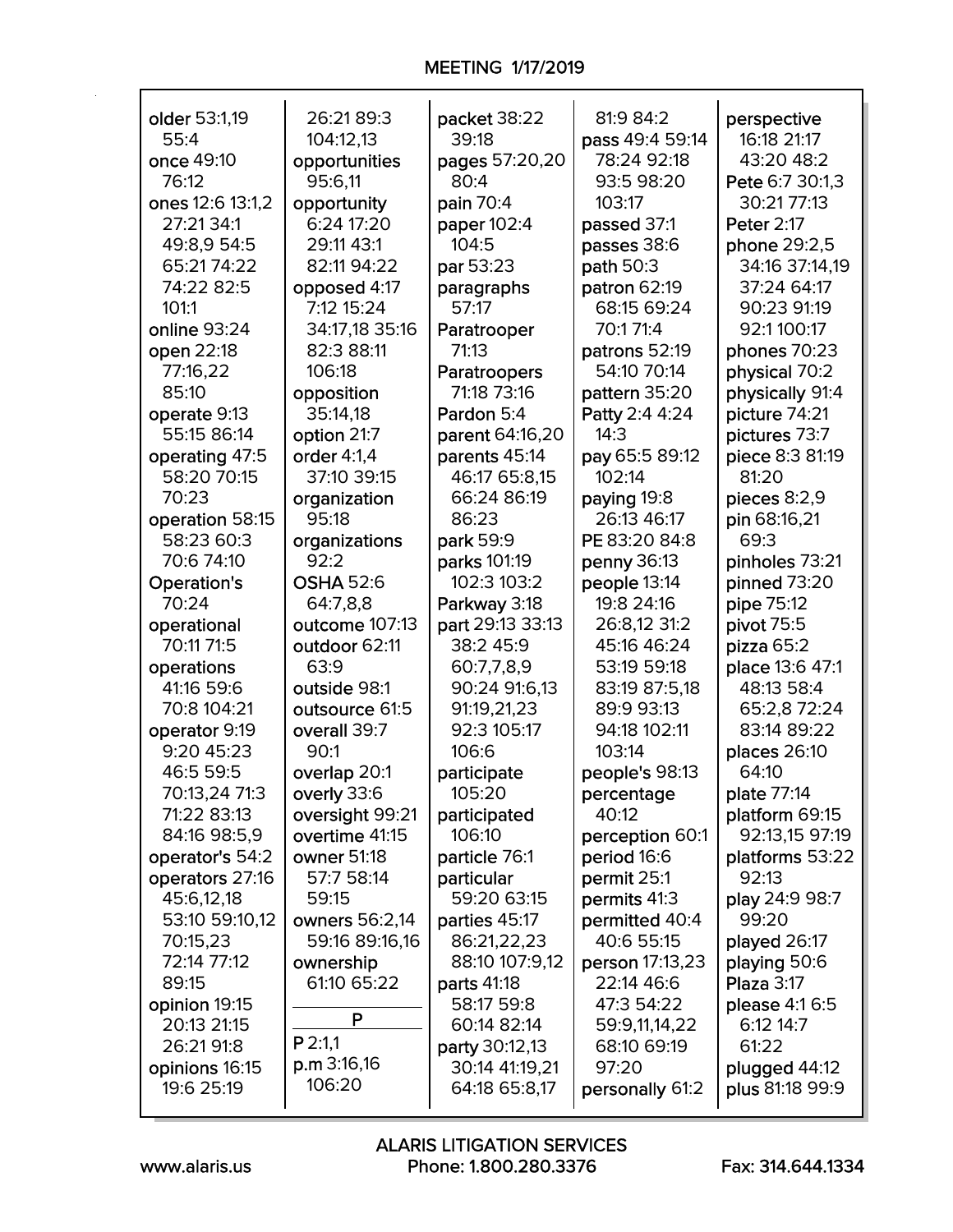## MEETING 1/17/2019

| pocket 4:3        | 20:7            | 57:7 58:15,20    | 43:7,16 48:10                 | quick 24:6 29:1                 |
|-------------------|-----------------|------------------|-------------------------------|---------------------------------|
| point 14:21,22    | present 2:12    | 58:21 59:17      | 48:11 53:18                   | 54:5 68:1                       |
| 15:7,9 21:4,4     | 91:3            | proceeding       | 63:21 82:11                   | 77:23                           |
| 21:11 26:15       | presented 4:12  | 107:5,10         | 85:19 86:4,6                  | quicker 38:20                   |
| 35:8 37:10        | 9:224:13        | process 28:13    | 86:11 89:22                   | 65:22                           |
| 42:19 47:23       | 31:20           | 28:18,21 51:6    | 90:2 104:7                    | quickly 18:15                   |
| 48:23 55:13       | pretty 21:19,24 | 61:16 81:6,18    | 106:1                         | 47:16 71:2                      |
| 63:3 71:16        | 52:16 57:16,18  | 82:3             | publication                   | quite 10:14                     |
| 72:22 79:24       | 60:9 61:19      | profits 65:11    | 57:24 96:13                   | 13:22 31:5                      |
| 82:8,21 101:7     | 71:21 77:3      | program 39:20    | pull 74:14                    | 40:18 62:3,4                    |
| pointed 24:20     | 104:10          | 41:13            | pun 102:5                     | 76:3                            |
| points 41:11      | prevents 22:19  | progress 17:18   | purchase 56:3                 | quorum 37:12                    |
| 52:9 75:5         | previous 57:15  | prohibited       | purchased 41:17               | 37:15,16 38:2                   |
| police 64:5       | 68:5 76:21      | 74:10            | purview 18:6                  | 90:21,23 91:1                   |
| policies 76:20    | primarily 15:12 | propagate 21:6   | 64:4 65:24                    | 91:7,14,19,22                   |
| policy 26:16      | prior 29:22     | proper 8:12,13   | pushback 50:7                 | 91:23 92:3                      |
| politic 19:11,12  | 81:20           | 44:11 50:8       | pushing 48:23                 |                                 |
| popping 102:5     | priority 105:24 | 84:12,13         | put 7:20 10:6,11              | R                               |
| portion 39:6      | Pritzker 17:11  | properly 9:12    | 13:12 16:13,13                | R <sub>2:1</sub>                |
| position 22:2     | private 38:14   | 11:18 49:22,23   | 18:7 20:3                     | radar 22:1                      |
| 47:19 48:6        | 39:4,9,20       | 83:18 84:20      | 32:10 41:11                   | Raider 97:2                     |
| 75:12,15          | 40:11 41:15     | proposal 24:11   | 42:12 44:8                    | Raiders 97:3                    |
| positives 37:9    | 42:1,7,22       | 34:24 35:2       | 48:13 65:5                    | rail 93:17,19                   |
| 71:5              | 45:17 47:22     | propose 28:11    | 68:20 70:12                   | railroads 61:20                 |
| possibilities 8:1 | 48:13 50:5      | proposed 7:21    | 71:11 76:14,15                | rails 76:6                      |
| 14:24             | 86:7 89:5       | proposing 10:8   | 90:1 97:10                    | raise $10:8$                    |
| possible 17:18    | private-use     | protect 48:3     | 98:11                         | 23:20 26:24                     |
| 39:3,10,19        | 39:12 41:10,12  | protected 44:13  | putting 15:4                  | 38:8                            |
| 43:2 63:7         | privately 41:23 | protection 52:7  | 16:21 66:2                    | raised 31:4 48:1                |
| 66:20 69:24       | probably 21:24  | protections      |                               | 69:21                           |
| 82:3              | 23:22 30:16     | 48:12            | Q                             | raising 36:11                   |
| possibly 9:3      | 33:9 45:9       | proven 52:1,1    | quadruped                     | ram 75:14                       |
| posting 86:16     | 49:15 50:12     | provide 39:9     | 40:13                         | <b>ran</b> 39:17                |
| potential 17:15   | 51:16 52:22     | 86:22            | qualified 57:13               | rates 26:4                      |
| 81:24             | 58:12 74:17     | provided 89:1    | quarter 16:13                 | reaching 8:24                   |
| power 58:8        | 77:11 78:6      | provider 95:13   | 40:8 74:9,13                  | 68:11                           |
| 60:20             | 79:10 80:4      | provides 59:2    | question 13:11<br>43:19 44:24 | react 24:16                     |
| powers 43:13      | 82:22 85:24     | providing 59:8   | 45:21 48:2                    | reaction 101:9                  |
| pre-owned         | 91:7,18 93:22   | proxy 17:9       | 61:24 68:18                   | read 4:20 51:21<br>82:19 102:16 |
| 83:15             | 102:23 103:1    | prudence 36:18   | 72:7 81:21                    |                                 |
| pre-play 74:7     | 104:2           | prudent 32:5     | 95:21 96:9,16                 | reading 80:22<br>101:14         |
| precautions       | problem 41:4    | 35:19            | 99:19                         | ready 62:2                      |
| 15:3              | 55:24 84:6      | public 2:20 5:13 | questions 10:16               | real 21:2 33:19                 |
| preference        | 90:18 91:24     | 25:14 28:18      | 61:22 77:22                   | 54:5 68:1                       |
| 10:18             | problematic     | 29:6,11 31:10    | 85:20 86:4                    | 74:14 76:18                     |
| prepared 51:22    | 33:15           | 38:14 39:4,6     | 90:6                          | 77:23 83:17                     |
| prescribed        | procedures      | 39:23 40:4,7     |                               |                                 |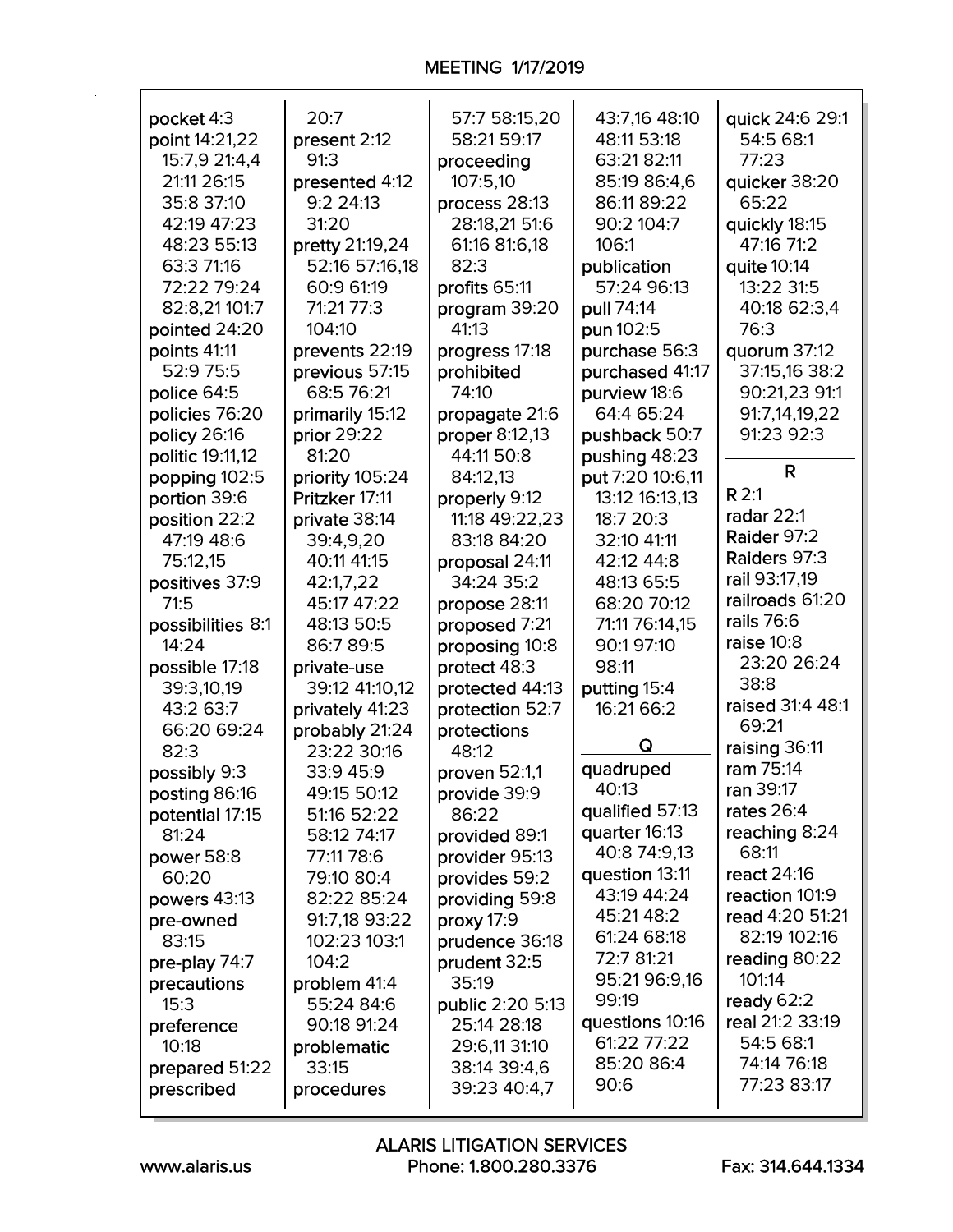| realistically         | red 92:17                | 39:5 42:16            | 51:1                            | 58:4,7 60:2,13      |
|-----------------------|--------------------------|-----------------------|---------------------------------|---------------------|
| 77:15                 | Redshaw 2:8              | 46:15 47:2            | resignation                     | 61:9,14 68:12       |
| realize 101:4         | 6:18,18,18 7:6           | 86:5 90:9             | 95:15                           | 68:12,15,16,21      |
| realized 39:15        | reduced 107:7            | 94:17,18 98:3         | resolution 35:17                | 69:6,9,10,14        |
| really 5:17 12:16     | redundancy               | 98:4                  | resolved 71:1                   | 70:8,13,15,15       |
| 24:7 31:1,7           | 75:21                    | rentals 87:4          | resources 15:12                 | 70:19 71:3,3,4      |
| 43:4 61:4             | refer 104:15             | 89:16                 | 16:20                           | 75:11 78:11,11      |
| 72:13 82:20           | reference 51:14          | rented 39:5           | respect 37:11                   | 83:15,22            |
| 87:16 105:9           | 52:24 55:14              | renting 46:6,22       | respond 29:12                   | 84:16,17,19         |
| reason 24:17          | 78:20                    | 86:10 87:23           | response 4:10                   | 90:13,14,17         |
| 32:19 44:7            | reflect 16:20            | replacement           | 4:18 7:13 34:12                 | 101:22 106:5        |
| 72:18 105:9           | reflected 41:5           | 18:12                 | 50:19 105:3                     | rides 11:2,4 16:8   |
| reasonable            | regards 67:15            | report 59:18          | 106:19                          | 38:10 41:22         |
| 34:6                  | registered               | 66:12,22              | responsibility                  | 41:24 51:23         |
| reasons 25:11         | 39:23 89:24              | 68:10                 | 88:13                           | 51:24 52:1,7        |
| recall 14:9           | 90:3                     | Reporter 2:22         | responsible                     | 52:15,18 53:1       |
| received 61:13        | registering 8:8          | 3:19 107:1,4          | 58:14 59:11,12                  | 53:8 55:12,15       |
| recollection          | 9:19                     | reports 67:23         | rest 21:14                      | 55:21,24            |
| 26:14                 | registration             | repositioned          | restraint 52:17                 | 58:21 70:10         |
| recollections         | 10:7                     | 75:14                 | 54:7 74:8                       | 70:23 75:17,19      |
| 26:5                  | regs $63:8$              | represents            | 75:20                           | 90:7,9,16           |
| recommend             | regulate 99:16           | 33:24                 | restraints 52:15                | 97:11 103:1         |
| 17:17 23:2,6          | 101:18 103:18            | request 20:16         | 55:12 80:7                      | 105:9,11 106:5      |
| 23:20 35:8,12         | regulating               | 29:1                  | restructure                     | ridesafety.illin    |
|                       |                          |                       |                                 |                     |
| 35:15 42:9            | 38:14 50:4               | require 9:11          | 32:2                            | 76:17               |
| 66:12,21 72:16        | 100:20                   | 42:6 60:6             | result 22:6                     | riding 105:10       |
| 90:10,14 94:2         | regulation 39:3          | 63:11 66:17           | 104:12                          | right 4:6 8:21      |
| 94:14                 | 99:21                    | 82:6                  | return 29:23                    | 12:4 13:8 14:7      |
| recommenda            | regulations 81:5         | required 8:14         | returned 69:23                  | 14:12 29:19,21      |
| 9:16,21 10:3          | reinforcement            | 9:8 15:13             | review 62:2                     | 30:17 33:18         |
| 17:21 21:18,21        | 76:6                     | 52:21 54:3            | 67:21                           | 35:13 36:9,24       |
| 25:15 31:12,17        | related 43:22            | 58:23                 | rewrote 21:9                    | 41:3 51:16          |
| 32:3,8,10 33:9        | 43:23 52:20              | requirement           | Rhodes 2:10                     | 55:7 59:1,22        |
| 33:17 34:5,7          | 87:13 107:8              | 61:7 75:21            | 4:24 14:3,8                     | 61:14 67:13,21      |
| 36:2 99:18            | relationship             | 80:11                 | 15:2 23:13                      | 72:2 75:7           |
| 100:10                | 105:19                   | requirements          | 29:1,4,15                       | 82:17 86:2          |
| recommenda            | relative 107:11          | 42:4 52:5,15          | 33:12,21 34:3                   | 88:13,15 93:1       |
| 7:1                   | relatively 8:11          | 53:20,23              | 37:3,7 62:23                    | 103:7 104:19        |
| recommended           | 80:2                     | 56:12,17 57:6         | ride 1:10 2:2                   | rise 63:4           |
| 31:6 38:7 71:14       | reliable 9:18            | 57:7,21 58:6,7        | 3:10,14 5:24                    | risk 14:10,16,18    |
| 72:22                 | remember 30:5            | 58:11 59:3 81:1       | 6:6,7,8 12:10                   | 14:23 15:10         |
| recommending          | 102:10                   | rescue 69:9           | 25:1 51:12,18                   | 36:5 48:14          |
| 92:20                 | <b>Remix 76:5</b>        | research 10:14        | 52:10,11,21                     | 57:1                |
| record 17:3           | remove 71:16             | 27:18 39:11           | 53:4 54:9,10                    | risky 15:20         |
| 42:4,5 57:5,9         | removing 70:14           | 43:17 100:15          | 54:11,11 55:1                   | road 78:6           |
| 61:6<br>records 61:11 | rent 46:4<br>rental 28:3 | 100:16<br>researching | 55:23 56:3,12<br>56:15,16,19,23 | 94:22<br>rock 69:16 |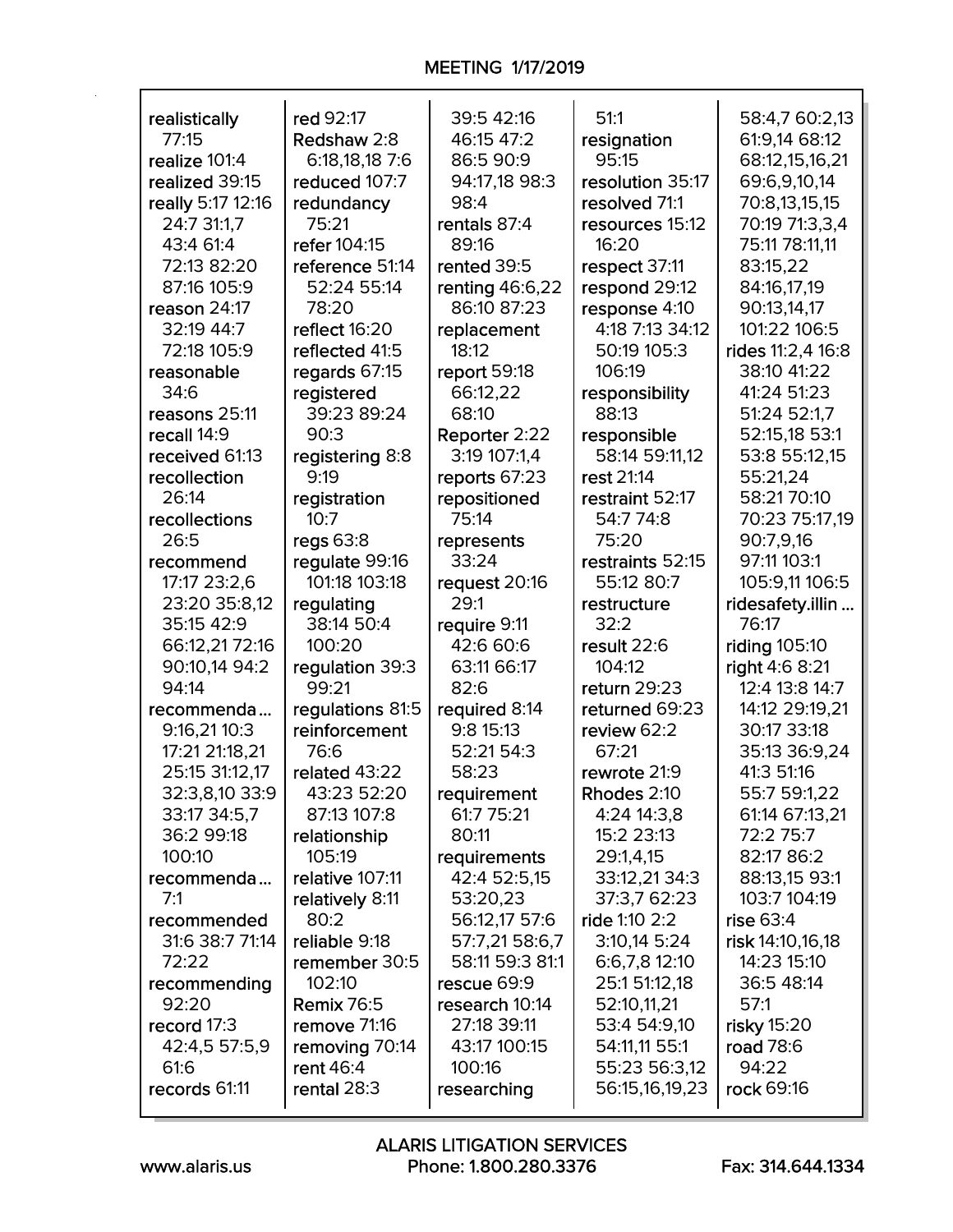| Rockin' 74:2,5   | 67:23 71:7,8    | 73:3,8 75:16   | settle 98:7      | size 8:5 9:16,21 |
|------------------|-----------------|----------------|------------------|------------------|
| Rohman 2:17      | 71:15,20 87:21  | 77:11,21 78:6  | SF47 60:17       | 12:21,24 13:10   |
| 6:6,6            | 106:1           | 79:7,18,24     | shaking 64:19    | 17:8 50:5 92:7   |
| role 18:7 99:20  | safety-related  | 80:12 81:11    | shape 74:23      | sizes 49:7       |
| roller 12:18,21  | 52:9 70:9       | 82:20 87:22    | 79:10            | ski 12:20        |
| 12:22 13:11,13   | saves 65:20     | 88:4 89:7,20   | share 43:20      | sky 12:18        |
| 13:15,16,22,23   | saving 83:11    | 89:21 102:1    | sharing 41:6     | slack 74:14      |
| 14:17 31:5,8     | saw 32:24       | seeing 55:18   | 67:14            | sleeping 80:21   |
| 78:7             | saying 36:13    | 73:20 100:7    | sheet 88:19      | slid 69:19       |
| roof 96:21 97:17 | 56:11 61:1 98:2 | seeking 41:15  | 104:5            | slide 9:23 30:11 |
| room 26:21       | 101:11          | seen 8:16,17   | shook 102:8      | 59:24 62:1       |
| 30:3 37:17,21    | says 19:3 55:14 | 12:1 29:22     | short 57:16      | 72:2 85:5        |
| 37:22            | 58:14 60:16     | 32:23 53:14    | Shorthand 3:19   | 90:19 96:24      |
| rope 62:12 65:4  | schedule 10:6   | 55:17 56:21    | 107:4            | 97:2,3,7         |
| 103:24           | 24:24           | 69:12 87:12    | shoulder 69:13   | slipped 69:18    |
| rosette 80:7     | school 46:23    | seizure 68:11  | 70:4 74:11,12    | slopes 93:6      |
| roster 46:21     | Schwabe 5:6     | 69:24          | show 31:15 59:2  | small 21:24      |
| round 46:18      | scope 47:23     | selected 61:19 | 94:24            | 31:21 61:20      |
| Roundup 73:18    | 63:12 101:7     | sell 84:18     | showing 30:10    | 91:6             |
| Royer 2:15 5:2   | Scrambler 55:3  | seller 61:8    | shows 95:1       | smaller 14:16    |
| 5:3 77:7,23      | 60:18           | seminar 95:8   | shush 77:10      | 49:5,8 75:19     |
| 78:1 101:16      | Scrapes 69:8    | send 34:7      | side 9:11 16:18  | soil 44:10 87:15 |
| rule 28:13 29:13 | screen 22:1     | 45:22 56:11    | 33:8,13 39:15    | somebody 49:3    |
| 63:12            | seal 75:14      | 80:19 82:13,15 | 42:16 45:24      | 54:12,12 65:11   |
| rulemaking       | season 70:6     | 82:22 85:15    | 55:20 56:21      | 71:9 79:13       |
| 81:18            | 72:16 76:23     | 105:21         | 60:6 71:5 75:6   | 88:12 90:11      |
| rules 21:6 23:3  | seat 55:3 75:23 | sending 46:4   | 76:6             | somebody's       |
| 42:7 45:7,12     | 76:2,6          | 55:20 83:1     | sift 80:18       | 31:22 64:4       |
| 45:24 49:24      | seatbelt 69:10  | sense 24:19    | sign 47:1 88:23  | someplace        |
| 63:9,10 67:4     | 75:22           | 25:24 31:9     | 99:11            | 78:6             |
| 82:15 88:14      | seats 69:21     | 32:19 47:22    | signed 84:21     | soon 18:12       |
| 100:23 101:2     | second 4:14 7:9 | 50:12 100:12   | significant 52:5 | 76:19 80:2       |
| run 69:16 76:13  | 34:9,10 63:23   | sent 65:17     | 58:6             | 82:3 85:6        |
| 84:20            | 106:16,17       | 102:16         | signs 86:14,15   | sooner 80:15     |
| running 22:1     | secondary 71:15 | separate 7:23  | similar 58:10    | sorry 7:20 11:3  |
| 68:13 69:17      | 71:20,22        | September      | 74:21            | 29:5 37:23       |
|                  | 72:12 73:23     | 18:20 20:10    | sincerely 106:8  | 40:5 66:7,10     |
| S                | section 24:22   | 85:22 86:3     | single $71:16$   | 69:4 85:3        |
| S 2:1,9 75:17,17 | 73:18           | service 52:1,1 | sister 54:24     | 92:12            |
| safe 65:18       | secure 76:8     | 69:9           | 55:4             | sort 78:15       |
| 103:5            | secured 62:17   | Services 2:23  | site 31:23 44:6  | 104:21           |
| safer 44:3 47:11 | see 6:21 8:20   | set 18:6 21:8  | 44:9,15 71:12    | sounded 81:23    |
| 87:7             | 10:20 11:18     | 23:23 33:3,4   | 76:12,15         | South 3:17       |
| safety 1:10 2:2  | 24:15 36:19     | 36:10 54:17    | six 13:1 28:21   | southern 6:8,11  |
| $3:10,15$ 14:2   | 49:16 53:18     | 59:24          | 78:7 81:18       | span 62:14       |
| 43:5,7,11 51:12  | 56:19 66:24     | sets 30:22     | six-month 76:1   | Sparks 2:7 4:14  |
| 52:20 65:11      | 72:18,20 73:2   | setting 32:21  | sixty 16:11,12   | 6:13,13 7:8      |
|                  |                 |                |                  |                  |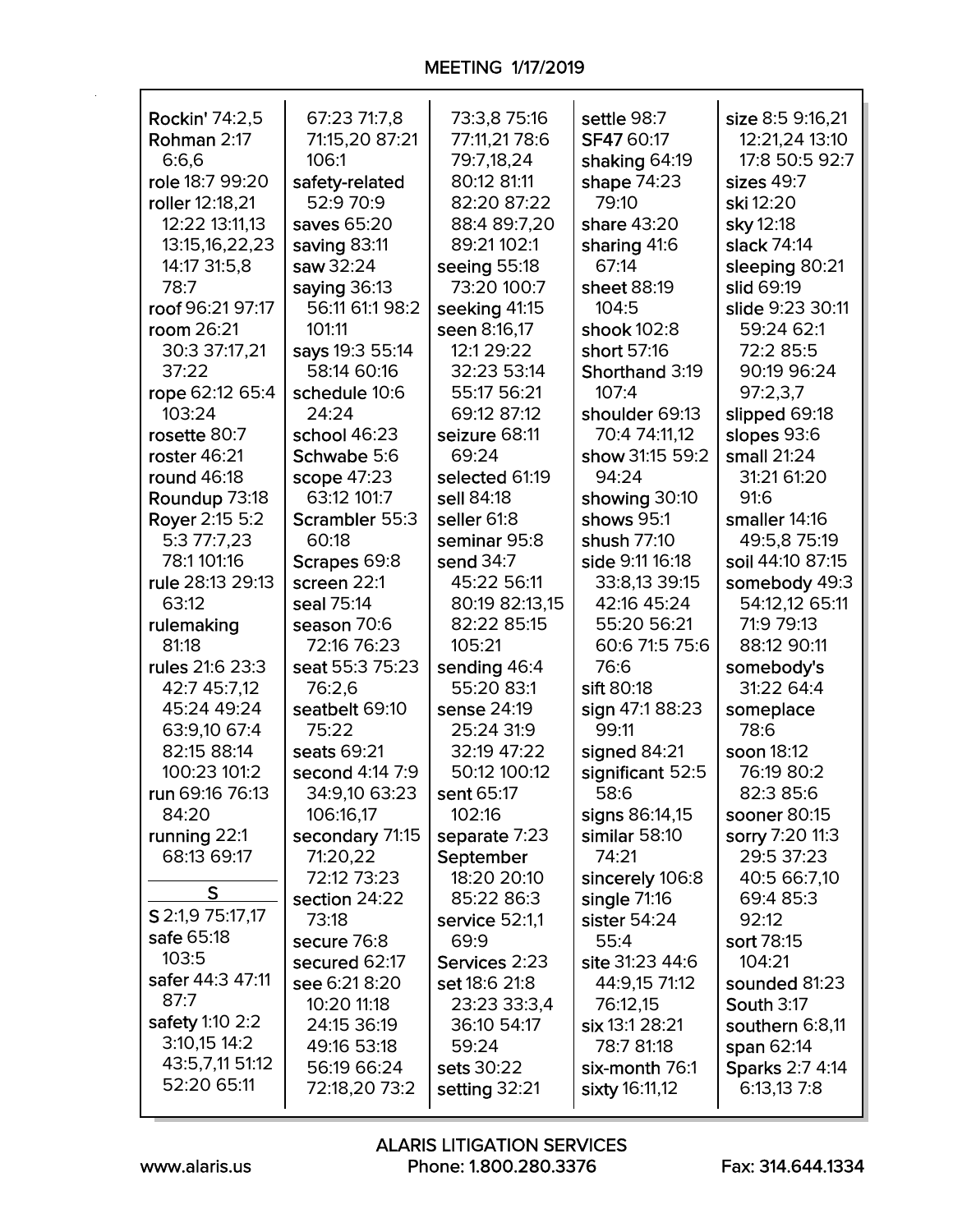| 11:23 34:10      | standalone      | station 69:23    | 89:19              | 13:4,8,21 14:1  |
|------------------|-----------------|------------------|--------------------|-----------------|
| 106:16           | 62:12           | statistics 67:23 | super 13:10        | 16:11 18:4,17   |
| speak 18:16      | standard 55:16  | statute 18:7     | 84:4,9             | 20:22 27:6,9    |
| 63:14,22         | 57:4,15,20      | 20:8 21:10       | Supershot          | 27:12,18 28:15  |
| 99:13            | 61:7 78:21      | 24:21 92:7,11    | 73:22,24           | 28:20 29:21     |
|                  |                 |                  |                    |                 |
| speaking 55:24   | 83:4,9 92:19    | statutory 63:11  | supervising        | 30:7,15,19      |
| spec 60:8        | 92:21 96:11,14  | stay 91:9 101:13 | 54:9,18,22         | 32:15 34:19     |
| specific 58:22   | 102:3           | 105:13           | supplies 41:19     | 38:13,19,22     |
| 92:6             | standards 47:15 | step 77:14       | supply 41:19,21    | 39:142:9,12     |
| specify 53:24    | 50:22 51:1,2    | steps 84:12,13   | support 35:1,8     | 42:23 43:3      |
| 56:13 79:1       | 51:14,15,17     | 99:22            | supportive 35:3    | 44:4 45:3,19    |
| spectacular      | 56:20 61:18,19  | stick 33:17      | suppose 81:21      | 46:3,11,20      |
| 12:10,13         | 80:1,3,5,18     | sticking 45:12   | supposed 46:2      | 47:5 50:21,24   |
| spectaculars     | 81:2 102:17     | 82:21            | 59:18 70:16        | 51:5 62:3,5,9   |
| 75:20            | 104:4,9         | stop 17:1 98:7   | sure 14:13 16:24   | 62:24 63:17     |
| Speedway         | stands 36:23    | stops 98:17      | 29:3 33:8          | 67:20 68:19     |
| 30:12            | 36:24 55:7      | stores 41:18,19  | 34:23 37:14        | 68:22,24        |
| spell 61:8       | Starship 69:19  | 41:21            | 43:3 47:21         | 69:2,5,8        |
| spend 94:8       | start 5:18 6:12 | stories 65:21    | 53:16 56:4         | 70:22 72:11     |
| sphere 53:11,12  | 15:14 17:1 41:3 | story 67:14      | 59:22 61:2         | 73:3,7,11 77:2  |
| Spider 71:3      | 49:11 50:3      | stresses 75:13   | 62:9 63:16         | 77:9,24 78:9    |
| <b>Spin 76:1</b> | 61:17 62:1      | strike 23:6      | 67:14 70:17        | 78:17,20,23     |
| spinning 70:24   | 72:15,16 99:18  | strongly 17:17   | 72:4 73:24         | 82:18,24 83:3   |
| spoke 99:7       | 100:11,18       | struck 68:15     | 75:18 77:24        | 83:7 85:3       |
| spot 17:14 32:5  | 104:19          | structure 7:19   | 79:9,21 83:15      | 91:21 92:18,22  |
| 94:24            | started 51:6    | 7:21 8:22 9:4    | 88:13,20 100:1     | 93:196:5,10     |
| sprained 69:17   | 93:24 100:14    | 10:3,19 14:9     | 101:16             | 96:19 97:6,12   |
| spring 75:11     | 100:23          | 17:15,15 21:23   | surface 49:13      | 98:14,22 99:3   |
| 77:21            | starting 13:6   | 31:18,24 33:17   | surgery 77:3,4     | 99:5 100:14     |
| Springfield 1:1  | 18:13 23:17     | 33:19,24         | 77:10              | 101:20 102:1    |
| 3:1,18 18:2      | 35:1,8 104:5    | structures 24:13 | surprised 93:14    | 103:6 105:10    |
| square 8:5 9:17  | starts 48:16    | 99:15            | surrounding        | 105:14          |
| 9:22 10:10       | 100:17          | stuff 50:195:17  | 26:2               |                 |
| 27:1,2,4,19      | state 1:2 3:2   | successful 8:19  | <b>Suzie 88:21</b> | Т               |
| 31:8 32:11,12    | 8:17 25:24      | sudden 73:13     | sweep 60:21        | table 22:21     |
| 33:2 38:8        | 29:22 35:13     | suffered 68:10   | 69:21 74:19        | 23:5 47:14      |
| 96:3             | 39:13 41:16     | 70:4             | sweeps 73:19       | tabled 22:12    |
| staff 2:12 21:22 | 50:4 64:8       | suggest 25:2     | system 58:4        | tag 90:3        |
| 21:22 87:9       | 70:7 77:11      | suggested 63:1   | 71:15,20,23        | take 9:22 12:7  |
| 89:5,7           | 88:19 99:20     | suggesting 32:1  | 72:12 74:8         | 12:11 13:14,15  |
| staked 11:19     | 102:23 104:15   | 36:12            | systems 52:20      | 15:3 16:21      |
| 49:23 87:13      | 107:4           | suggestion       | Szerletich 2:13    | 17:14 19:3 21:3 |
| stakes 44:10     | statement 52:6  | 20:24            | 5:5 6:2,2 7:17     | 21:4,10 25:14   |
| stamp 83:20      | 55:12 85:13     | Sullivan 2:4     | 8:21 10:22 11:1    | 31:4 33:7       |
| 84:8,8           | states 26:2,12  | summarizing      | 11:8,12,16,21      | 40:18 42:4      |
| stand 55:3 62:7  | 53:9 93:16      | 29:7             | 11:24 12:4,12      | 43:9 49:13      |
| 88:13            | 100:19          | summer 20:10     | 12:15,17,20,24     | 56:24 58:24     |
|                  |                 |                  |                    |                 |

 $\mathsf{r}$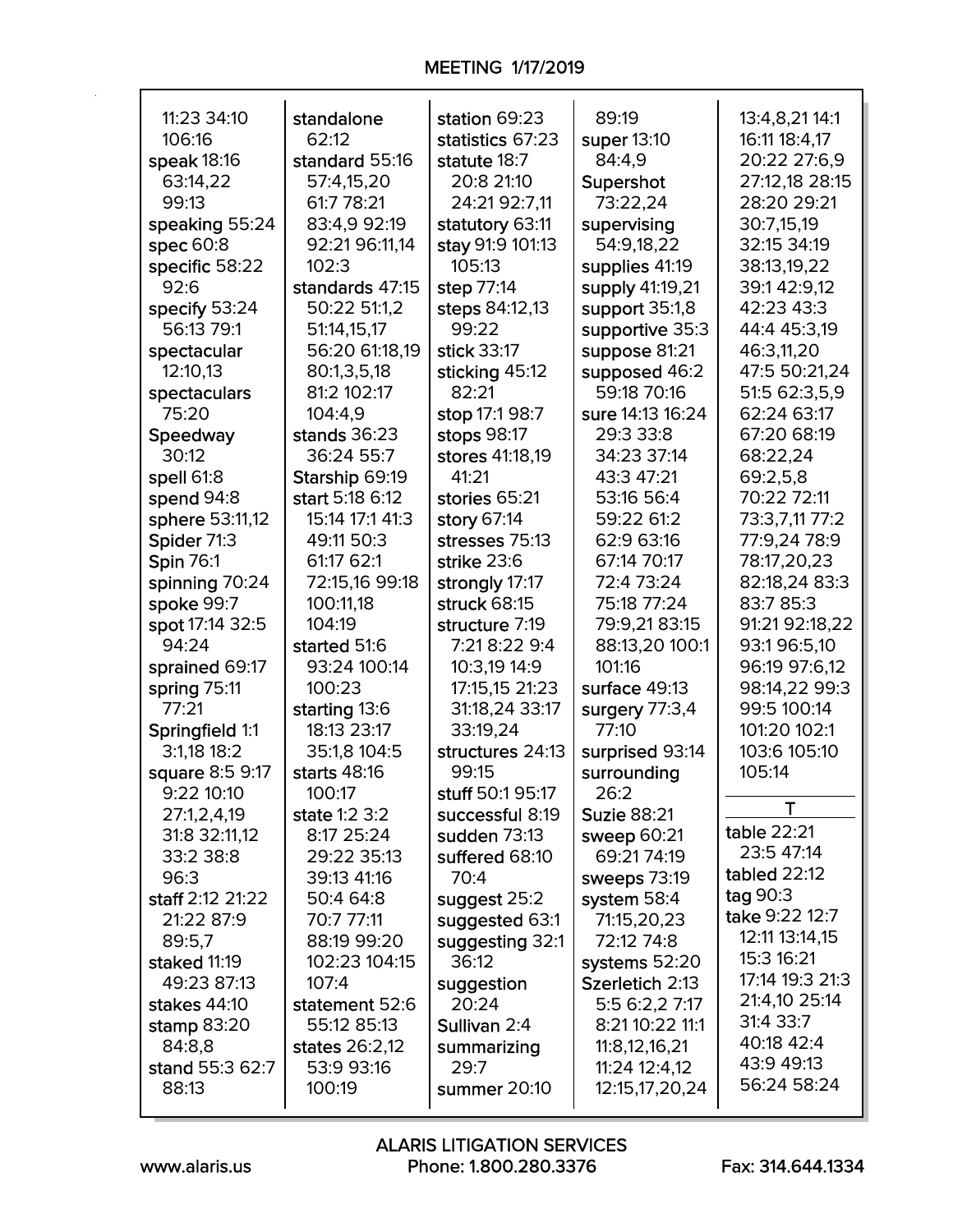| 63:6 65:22         | ten 68:6 74:5    | 80:20,24 81:11   | Thomas 2:15          | 65:9 100:16        |
|--------------------|------------------|------------------|----------------------|--------------------|
| 67:15 71:24        | 97:17            | 83:2,5 85:4      | thought 5:11         | Tom 5:24 15:8      |
| 72:174:14,15       | tend 20:3        | 92:23 99:14      | 16:19 19:23          | 47:15 50:24        |
| 77:14 83:2         | 25:24            | 103:24           | 20:14 22:17          | 51:7 65:19         |
| 86:18 88:12        | tends 26:2       | think 5:8 11:16  | 32:19 33:3           | 80:19 81:21,23     |
| 92:23 94:9         | terms 22:10      | 11:22 13:18,21   | 37:18,23 38:3        | 96:5,6             |
| 104:12             | 48:4 99:21       | 14:18,21,22      | 38:15 94:5           | Tomczuk 2:17       |
| taken 25:9 72:9    | test 94:9 98:23  | 15:7,15 16:1,4   | 97:21 102:12         | 6:7,7 30:5,9       |
| 107:6,10           | 105:6            | 16:8,22 19:4     | thoughts 22:21       | 30:14,16           |
| <b>takes</b> 13:10 | testing 76:9     | 19:10 20:17      | 39:2                 | tomorrow 98:15     |
| 81:18 103:12,13    | thank 5:14 10:13 | 21:16,22 22:5    | three 4:6 30:15      | tool 98:6          |
| talk 4:9 7:18      | 28:4 29:15       | 22:7,10 23:4,7   | 59:12                | top 60:21 69:22    |
| 41:12 51:7         | 30:18 44:22      | 23:15,22 25:8    | threshold            | 93:13 97:14        |
| 52:23 56:8         | 50:20 63:20      | 26:16,20 31:16   | 48:20                | tops 9:11 101:1    |
| 63:18 85:5         | 66:5 67:18,20    | 31:23 32:1       | threw $69:3$         | Tornado 69:5       |
| talked 8:16 11:8   | 78:2,12,12       | 33:8,18 34:6,6   | throwing 83:10       | total 8:2 30:17    |
| 11:13 50:22        | 94:19 97:22      | 35:19 36:18      | Thursday 85:22       | 30:17 39:22        |
| 51:2 52:3          | 100:9 103:22     | 37:142:18        | tiers 33:3,5         | 40:2,4,6 68:3      |
| talking 22:11      | 105:5,16 106:8   | 43:7,18 45:8     | till 43:10           | 68:4               |
| 23:16 29:19        | thee 72:5        | 45:20 46:3       | <b>Tilt 84:5,9</b>   | totaled 40:3       |
| 38:15 40:20        | theoretically    | 47:7,12,18       | Tilt-A-Whirl 84:1    | totally 31:13      |
| 64:9 67:7          | 13:13            | 48:5,17,19,21    | 92:16 93:12          | 88:11              |
| 75:18 81:13        | thereto 107:13   | 50:2,6,11        | <b>Tilt-A-Whirls</b> | tougher 58:13      |
| 90:7               | thick 97:16      | 54:21 65:15      | 93:4,9               | tour 62:11         |
| tall 53:13 54:13   | thing 16:6,22    | 72:11,13,14,19   | tilted 84:2          | <b>tower 11:13</b> |
| 96:19,23           | 18:22 19:2,12    | 77:18 80:9,23    | time 12:7,11         | 75:17              |
| taller 97:13       | 20:20 22:11      | 81:6,7,13        | 14:10 16:4,6,21      | track 14:1,12      |
| target $27:21$     | 22:24 24:20      | 84:12 85:17,19   | 16:22 17:4,7         | 62:13 85:19        |
| task 83:21         | 25:21 35:7       | 87:18 88:7,10    | 20:11 29:7,12        | 98:12              |
| taxes 26:13        | 60:5 66:11       | 90:6,16 91:18    | 31:22 35:20          | tracks 66:2        |
| teach 102:14       | 67:17 73:13      | 93:3,5,22        | 40:5 42:5,18         | trade 94:16        |
| teachers 46:8      | 76:20,2185:3     | 95:15 98:8       | 42:19,20             | train $45:5$       |
| 46:23 98:16        | 87:21 90:4       | 99:12,14,19      | 43:16 49:18          | trained 45:13      |
| 98:19              | 93:18 96:2,21    | 100:4,8 101:10   | 50:21 68:13          | 47:2 86:15         |
| team 65:20         | 99:1,6 101:8     | 102:20 103:8     | 77:12,17 83:2        | training 45:1      |
| technical 52:16    | 104:21           | 103:23 104:2     | 85:11,18,22          | 46:5 49:24         |
| technically        | things 7:2 14:23 | 104:10,17        | 95:16 102:10         | 58:18 60:4         |
| 56:10 90:13        | 18:23 21:18      | 105:19 106:1,6   | times 24:15          | 64:24 65:2,13      |
| technology         | 24:6,9 36:7      | 106:6            | 44:5,8 45:8          | 86:12,12 88:5      |
| 64:12 67:10        | 44:13 45:2       | thinking 13:9    | timing $18:12$       | 88:22 89:1         |
| 95:17              | 47:11 49:2,4     | 14:12 37:4       | 35:18                | 93:24 95:3,6       |
| teeth 99:2         | 57:9 58:3        | 82:14 98:1       | <b>Tivoli 76:1,5</b> | 98:5 99:24         |
| telephone 2:9      | 59:4,17,19       | 102:21           | today 17:13,16       | 104:20             |
| 2:11,16            | 61:3 66:17,18    | thinks 102:24    | 17:18 28:19          | trampoline         |
| tell 49:1 68:22    | 66:23 67:6,18    | third 81:9 93:17 | 63:13,18 75:18       | 101:18 102:3       |
| 86:8               | 76:11 77:15      | 93:19            | 100:10               | 103:2,17           |
| telling 72:14      | 79:2,23 80:13    | thirty $12:15$   | told 45:11 59:23     | trampolines        |
|                    |                  |                  |                      |                    |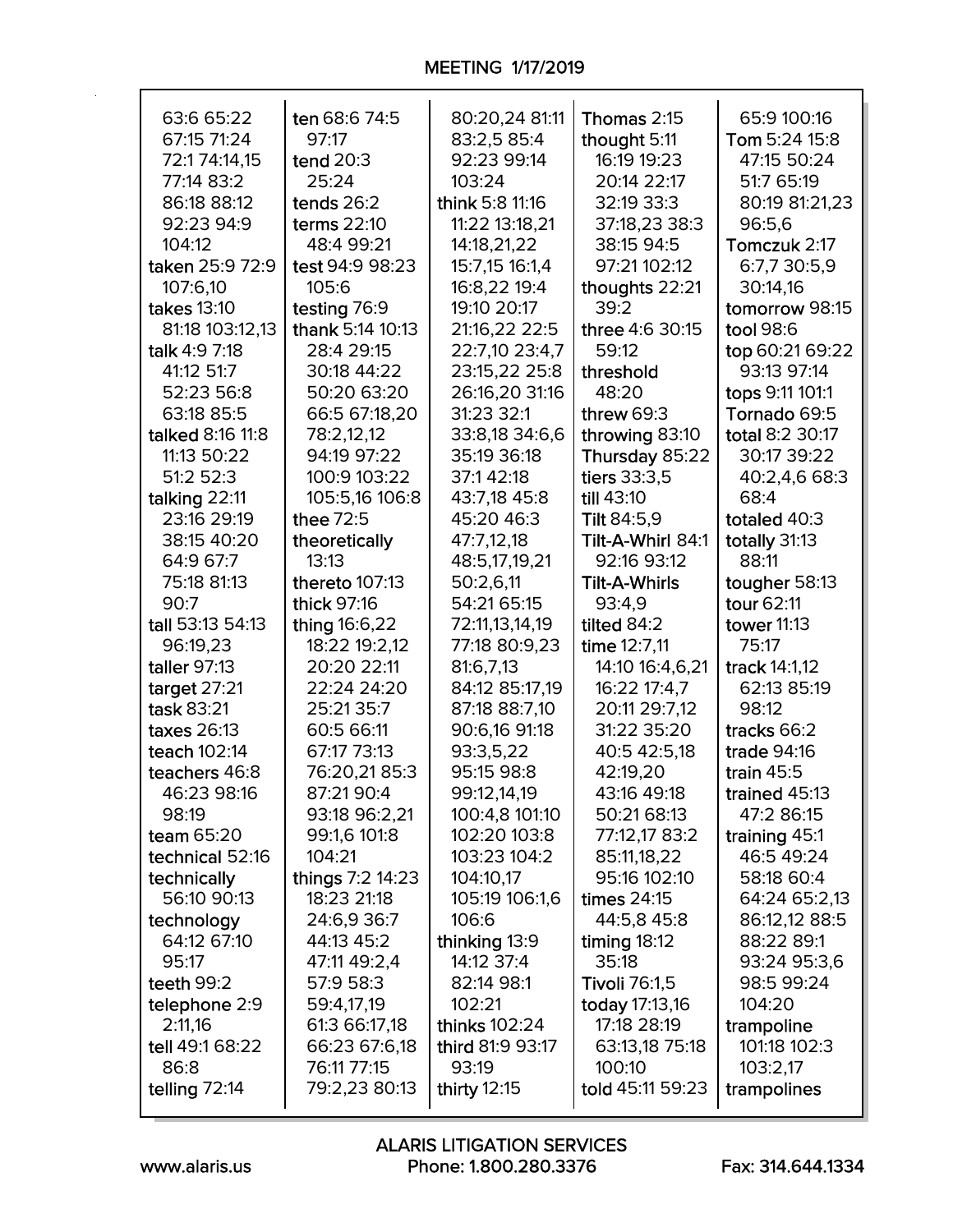| 102:24            | two-day 20:1        | 51:13 76:17      | <b>Volt 94:1</b>   | watch 54:24     |
|-------------------|---------------------|------------------|--------------------|-----------------|
| transfers 61:10   | two-horsepo         | updated 76:12    | volunteer          | 77:7 86:19,23   |
| 104:20            | 9:14                | updates 67:24    | 46:20 88:19        | 88:21,22        |
| transition 18:17  | type 21:23 48:4     | upgrade 53:10    | vote 20:9 21:6     | watching 45:15  |
| transpire 61:9    | 62:11 63:10         | upper 75:13      | 21:17 23:1,5,11    | 46:12,12 87:16  |
| travel 31:22      | 82:7 100:24         | use 9:18 16:23   | 37:3,4 91:16,18    | water 30:11     |
| 53:14             | typewriting         | 27:16 38:14      | voted 34:22        | way 16:19,23    |
| tree 101:1        | 107:7               | 39:6,20,23       | votes $20:3$       | 19:5 24:17      |
| trekking 62:13    |                     | 40:4,7,11 42:7   |                    | 28:12,12 31:24  |
| tricky 47:19      | U                   | 43:22 46:7,21    | W                  | 32:16 33:2      |
| tried 19:10 27:19 | <b>Uh-huh 5:16</b>  | 65:16            | wait 15:19 19:3    | 48:22 74:15     |
| tripled 40:20     | 11:11,15,20         | users $50:1$     | 25:12              | 75:23 77:5      |
| trouble 80:21     | 29:16 42:23         | usually 17:8     | waiting 33:9,13    | 82:183:16       |
| true 41:9 66:1    | 45:19 50:10         | 19:24 26:21      | 36:19 82:4         | 87:18 89:8      |
| truly 78:4        | 50:23 51:4          | 41:2 87:12       | walls 9:11         | 92:6 102:18     |
| try 10:15 17:2    | 68:19 83:7          | 101:9            | want 4:9 13:12     | ways 7:22       |
| 33:4 36:10        | 86:17 88:6          | usurp 19:9       | 15:15 16:1,9,12    | 24:12           |
| 48:6 49:2         | 89:13               | utilize 9:4,16   | 19:7,12,14         | wear 73:21      |
| 61:24 67:4        | ultimate 25:3       | 46:21            | 20:8 21:12         | weather 77:19   |
| 84:12,18 91:20    | 50:8                | utilizing 62:16  | 22:13 24:16        | 95:9            |
| trying 19:9       | ultrasound 76:2     |                  | 25:21 27:14        | web 71:12 76:12 |
| 43:24 45:16       | umbrella 104:17     | V                | 31:12,13 32:7      | 76:15           |
| 48:3 49:11        | <b>Unbuckled</b>    | vague 52:2       | 35:2,17 36:4       | wedded 20:6     |
| 104:22 106:11     | 69:10               | valve 74:20      | 52:4 55:13         | week 22:20      |
| tub 71:16         | unclear 26:24       | 75:12            | 56:24 59:22        | 41:2 64:1 65:1  |
| tubs 70:24        | underneath          | valves 75:1      | 61:4 62:1,7        | 95:7            |
| Tug 74:2          | 67:12               | variables 10:23  | 66:13,24 72:8      | weekend 77:21   |
| <b>Tugs 74:5</b>  | understand 5:2      | varieties 62:10  | 72:9,21 77:16      | weekends        |
| tunnel 70:3,4     | 15:21 39:11         | various 70:7     | 77:17,19,21        | 70:10           |
| turn 70:18        | 49:20 50:13         | Vaughn 28:8,9    | 78:13 81:22        | weekly 76:3     |
| turret 75:3,3,6   | 73:5 80:6           | 28:17,21 29:14   | 88:17 90:22        | weeks 62:14     |
| twang 6:11        | 101:5               | verifying 8:7,12 | 91:9 93:7,9        | 94:7            |
| Twenty 11:21      | understanding       | 8:13             | 101:8 102:13       | weigh 17:20     |
| Twenty-three      | 64:14 65:23         | version 52:24    | 104:16 105:2       | 76:13           |
| 11:23             | 80:24 99:19         | versions 53:24   | 106:8              | weight $8:2,8$  |
| twice 15:20       | 99:22 100:6         | versus 48:13     | wanted 14:5        | welcome 6:20    |
| twisted 69:18     | undoing 23:16       | 51:186:6         | 23:10 26:8,15      | 6:22            |
| two 4:6 9:13      | <b>UNIDENTIFIED</b> | vetoed 103:21    | 30:24 51:13        | weld 71:13      |
| 16:11,12,13       | 36:5                | Vic 84:12        | 78:1,2 94:23       | welded $72:3,3$ |
| 20:6 24:6         | unit 60:21          | video 62:20      | 99:7 100:9         | went 57:20      |
| 29:24 30:7,15     | universal 17:10     | view 18:21 19:17 | <b>wants 22:13</b> | 64:22 73:13     |
| 31:19 59:11       | unreasonable        | 25:10            | 28:12 55:3         | 76:20 84:11     |
| 62:14 65:1        | 13:19               | virtual 93:24    | 82:19              | 89:8            |
| 69:1,12 70:22     | unresponsive        | visual 57:9,14   | warehouse          | weren't 53:23   |
| 74:9,13,24        | 69:24               | 71:13 75:2       | 44:8               | <b>Wes 6:13</b> |
| 94:7 97:16        | update 35:22        | 76:3 79:2        | washer 72:3,3      | Weston 2:7      |
| 99:9              | 47:15 51:2,8        | 81:10            | washers 72:9       | wheels 14:2     |
|                   |                     |                  |                    |                 |